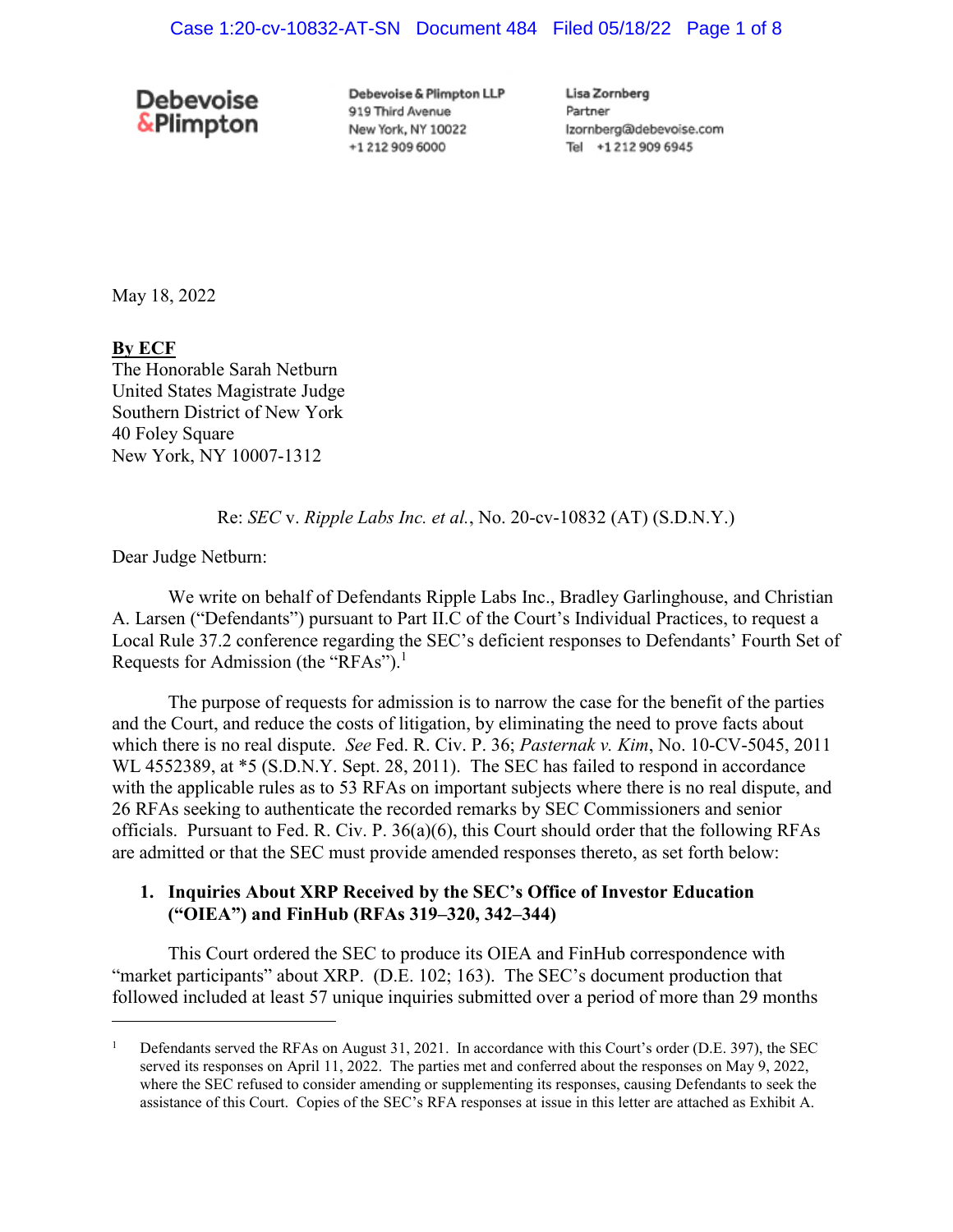# asking the SEC whether it considered XRP to be a security. (*See, e.g.*, SEC-LIT-EMAILS-000456584 ( ); SEC-LIT-EMAILS-000455339 (

).) The SEC's responses to those inquiries show that, as late as October 2020, the OIEA was telling the public that it had not made any determination on XRP's status as a security and that the SEC would not comment on "whether" it would ever make any such determination. NYRO\_RIPPLE\_IRIS\_000212.<sup>2</sup>

In light of this production, Defendants sought admissions to confirm the undisputed facts that OIEA (RFA 319) and FinHub (RFA 342) "received multiple [inquiries] asking the SEC's view of whether or not XRP was a security," and that the SEC "did not state that XRP was a security" in response to any of these inquiries (RFAs 320, 343, 344).<sup>3</sup> The SEC refused to respond, objecting for each of these RFAs that the term "market participants" or "XRP market participants" is "vague and ambiguous" and claiming that the SEC lacks sufficient information to answer the RFAs—RFAs that go directly to communications *to and from the SEC*.

The SEC's refusals to answer are disingenuous. The SEC cannot plausibly object to the term "market participants" as vague and ambiguous given that the SEC has used the term throughout this litigation, including in its own Amended Complaint, interrogatory responses, and briefing. (*See, e.g.*, D.E. 46, Am. Compl. ¶ 356; D.E. 131, at pp. 8, 17, and 20–21; Supp. Resps. and Objs. to Ripple Interrogs. at pp. 13, 22, 33, 37, 41, 53, 60, 66, 73–74). The SEC did not assert that the Court's order was ambiguous insofar as it ordered the SEC to produce its communications with "market participants," and did not seek clarification from the Court. Any person who reached out to OIEA or FinHub for guidance about XRP is reasonably understood to be a market participant; there is no ambiguity. *See U.S. Bank Nat'l Ass'n v. Triaxx Asset Mgmt. LLC*, No. 18-CV-4044, 2020 WL 9549505, at \*5 (S.D.N.Y. Nov. 30, 2020) (dismissing ambiguity objections as to "nontechnical English words or phrases that any litigant of ordinary intelligence . . . ought to have no difficulty understanding").

The SEC also claims to lack sufficient information to answer RFAs about the OIEA and FinHub inquiries it received and responded to, when that information is squarely within the SEC's control and the admissions are supported by documents from the SEC's own production.

**Relief sought:** The Court should either order that RFAs 319**–**320 and 342**–**344 are admitted pursuant to Fed. R. Civ. P. 36(a)(6) or direct the SEC to amend its responses.

# **2. Watch List (RFA 294)**

In SEC correspondence to Defendants dated August 11, 2021, and to this Court dated September 3, 2021—the contents of which the SEC has never disclaimed—the SEC represented

<sup>2</sup> Upon request, Defendants will provide the Court with any underlying documents referenced in this letter to the extent not attached.

<sup>3</sup> These inquiries are defined as "OIEA Requests" and "FinHub Requests" (RFAs 318, 341).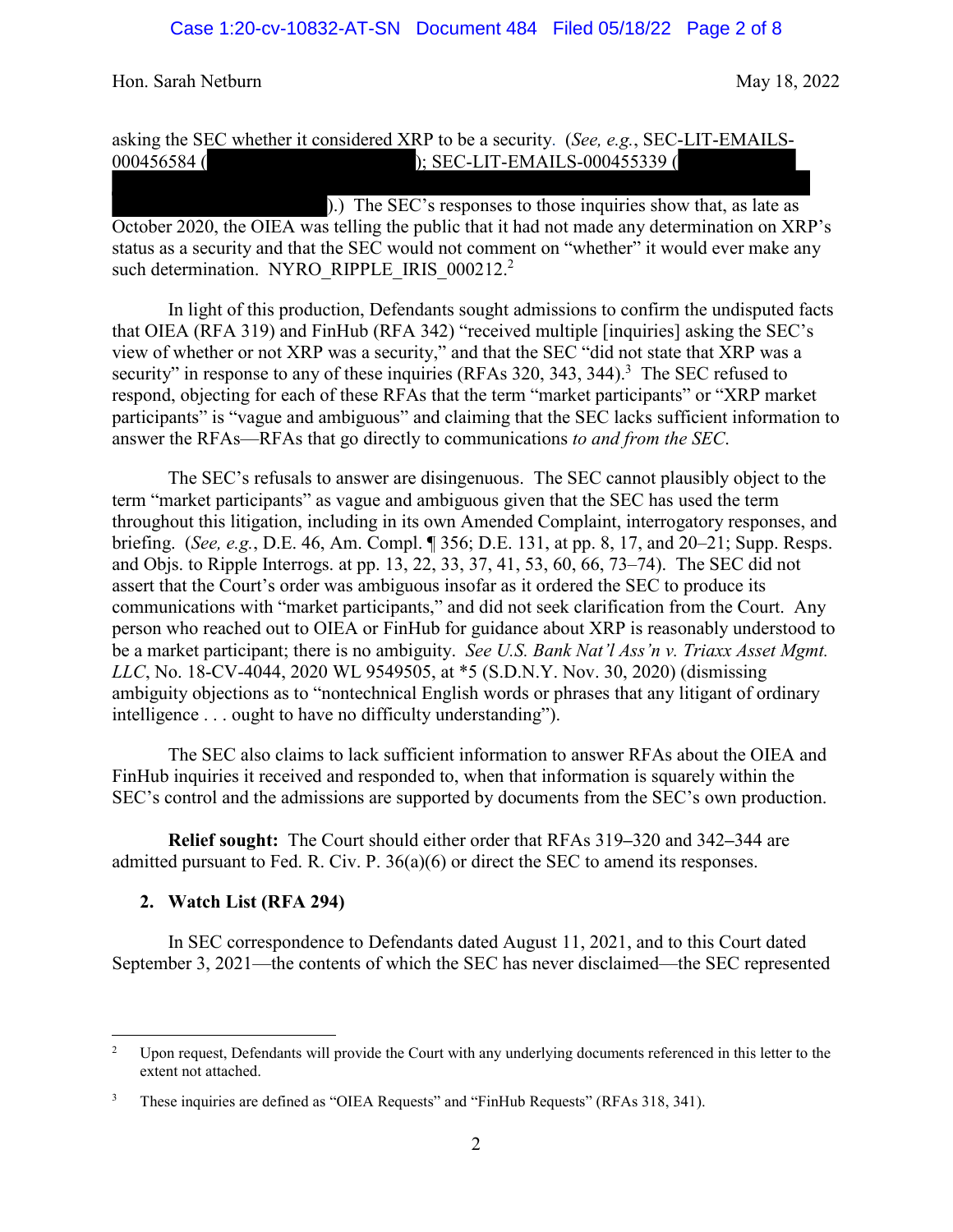that "XRP first appeared on [the SEC's Watch List] on April 13, 2018."<sup>4</sup> (D.E. 314-2; 335). But the SEC denied RFA 294 ("Admit that XRP never appeared on the Watch List before April 13, 2018."). During the parties' meet and confer, the SEC stood by its denial of RFA 294, stating that its prior representations regarding XRP's addition to the Watch List were in "error," but refused to provide Defendants with any further information.

This gamesmanship is prejudicial to Defendants. Pursuant to a discovery compromise, Defendants relied on the SEC's factual representations that XRP never appeared on the Watch List before April 13, 2018 in lieu of demanding production of the list itself (*see* D.E. 314-2), and Defendants served RFA 294 to obtain a usable admission of the fact the SEC proffered. The SEC should not be permitted to deny a fact it previously represented was true without providing Defendants with additional information concerning if or when XRP first appeared on the Watch List. While ordinarily a denial of an RFA is a sufficient response for Rule 36 purposes, the SEC's conduct in refusing to explain or correct an error it made is a discovery abuse.

**Relief sought:** The SEC should be ordered to (i) explain in detail why its prior representations to Defendants and the Court were incorrect and provide corrected, supplemental information, and (ii) respond to an amended version of this RFA, to be provided by Defendants after receiving the SEC's explanation and corrected information. *See* Fed. R. Civ. P. 26(e)(1)(B) (authorizing courts to order parties to supplement and correct disclosures made during discovery); *Beverly Hills Teddy Bear Co. v. Best Brands Consumer Prods*., *Inc*., No. 19-CV-3766, 2020 WL 7342724, at \*16 (S.D.N.Y. Dec. 11, 2020) (a district court has "broad discretion" to craft appropriate sanctions for discovery-related misconduct under its inherent powers).

# **3. SEC Trading Policies (RFAs 263–267, 273–275)**

This Court previously ordered the SEC to produce its internal policies regarding the trading of digital assets by SEC employees. D.E. 253 (Order dated June 23, 2021). In a subsequent discovery order denying Defendants' separate request for *employee trading records*, this Court noted that it had already ordered production of the SEC's *trading policies*. In reaching that holding, the Court expressly relied on the fact that "the SEC does not dispute[] that before the issuance of [a January 16, 2018] memorandum [that took effect on January 19, 2018] the SEC had no trading policy regarding the digital assets." D.E. 354, at 1 (Order dated Sept. 21, 2021). Yet the SEC has now refused to confirm that same fact via RFA 266 ("Admit that prior to January 19, 2018, no SEC policy required preclearance for any SEC Representative's sale of XRP") and the other RFAs in this category. The SEC has refused outright to respond to these RFAs about trading *policies*, on the basis that the RFAs supposedly "contravene[e]" the Court's order (D.E. 354) about employee trading records.

That objection is unjustified. Answering these RFAs neither requires the review or production of individual trading decisions, nor implicates any of the concerns motivating the Court's September 21, 2021 Order with regard to individual trading records. These RFAs seek

<sup>4</sup> The SEC has represented in this action that its employees may not be permitted to trade in securities relating to an entity under investigation and placed on its "Watch List." (D.E. 335).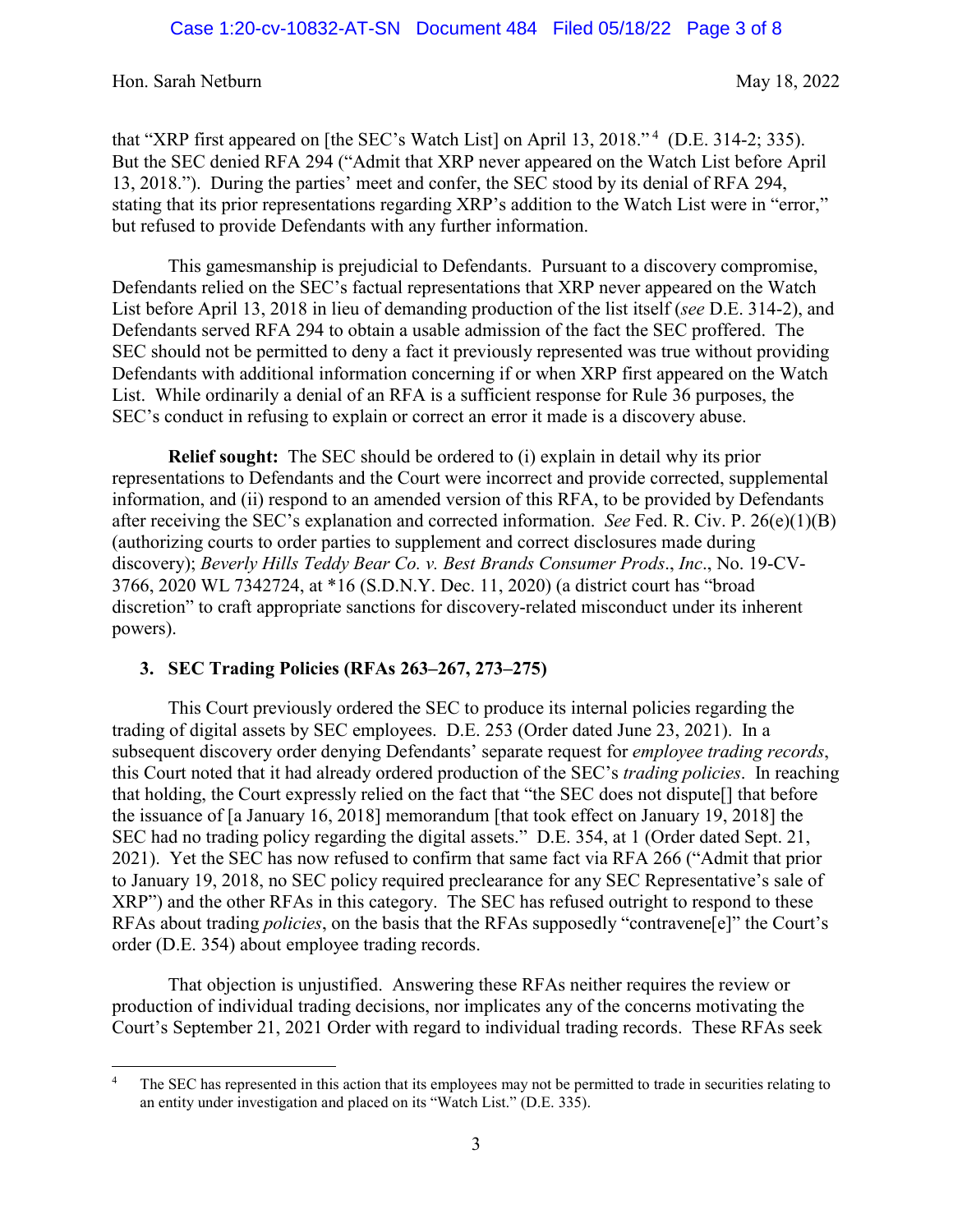admissions relating only to when the SEC instituted agency-wide policies governing the trading of digital assets by its employees. That is within the scope of the Court's June 23, 2021 order.

**Relief sought:** The SEC should be ordered to respond to RFAs 263**–**267 and 273**–**275.

# **4. Ripple's 2013 Meeting with the SEC and Other Regulators (RFAs 491–506)**

In October 2013, Defendant Chris Larsen, then-CEO of Ripple, made a presentation to the SEC and other regulators about Ripple and XRP. Indeed, it is undisputed and the SEC admitted in response to RFA 490 that "representatives of Ripple met with members of the SEC and other U.S. regulatory agencies on or about October 29, 2013." The SEC, however, has improperly refused to answer all other RFAs relating to the October 29, 2013 meeting.

That October 29, 2013 meeting is important to Defendants' fair notice defense because it shows that, from the beginning, Ripple engaged with regulators (including the  $SEC$ )<sup>5</sup> about  $XRP$ —yet the SEC failed to act for over seven years until the filing of its Complaint in this action. The presentation deck that Ripple used with the regulators at the October 2013 meeting—a copy of which an SEC employee who attended the meeting specifically requested and was provided by Ripple on November 1, 2013—described XRP as a "currency," explained XRP's utility as a payment protocol, and described Ripple's "ongoing" distributions of XRP. *See* RPLI\_SEC0530419-0530422.

RFAs 491 through 506 seek admissions regarding undisputed facts about that meeting, including: that someone from the SEC attended it (RFA 492); the fact that, following the meeting, the SEC "never told Ripple or Mr. Larsen in 2013 [or 2014] that they needed to register sales of XRP" (*see* RFA 499, 500); and the fact that the SEC has not produced in this action any records reflecting that it gave feedback to Ripple or Mr. Larsen in connection with the presentation (*see* RFA 503, 505). The SEC responded to *all* of these RFAs by claiming that the SEC lacks sufficient information to admit or deny them.<sup>6</sup>

The SEC's response is facially inadequate. These RFAs seek information that is within the SEC's knowledge and supported by record evidence. Moreover, the SEC must conduct a "reasonable inquiry" to respond to RFAs, which includes conducting inquiries of employees, agents, and others who may have relevant information, including in certain circumstances former employees. *See SEC* v. *Thrasher*, No. 92-CV-6987, 1996 WL 507318, at \*4–5 (S.D.N.Y. Sept. 6, 1996) (compelling the SEC to consult former employees in answering RFAs). Even if the SEC's reasonable inquiry were somehow to leave it unable to respond to these RFAs about straightforward facts, the SEC would have to provide detailed explanations as to *why* the SEC

<sup>5</sup> The meeting also had participants from the Treasury Department, Federal Reserve, Federal Deposit Insurance Corporation, National Credit Union Administration, Consumer Financial Protection Bureau, Internal Revenue Service, Conference of State Bank Supervisors, Federal Trade Commission, Financial Crimes Enforcement Network, Office of Foreign Assets Control, Federal Bureau of Investigation, and U.S. State Department.

<sup>6</sup> The SEC has also asserted, without elaboration, that certain of these RFAs are "vague" or "unduly burdensome." Not so: they are clearly defined and relate to a single, specific meeting. Admissions are also supported both by information within the SEC's possession and by documents that Ripple produced to the SEC (including an email chain in which an SEC employee stated that he had attended the presentation).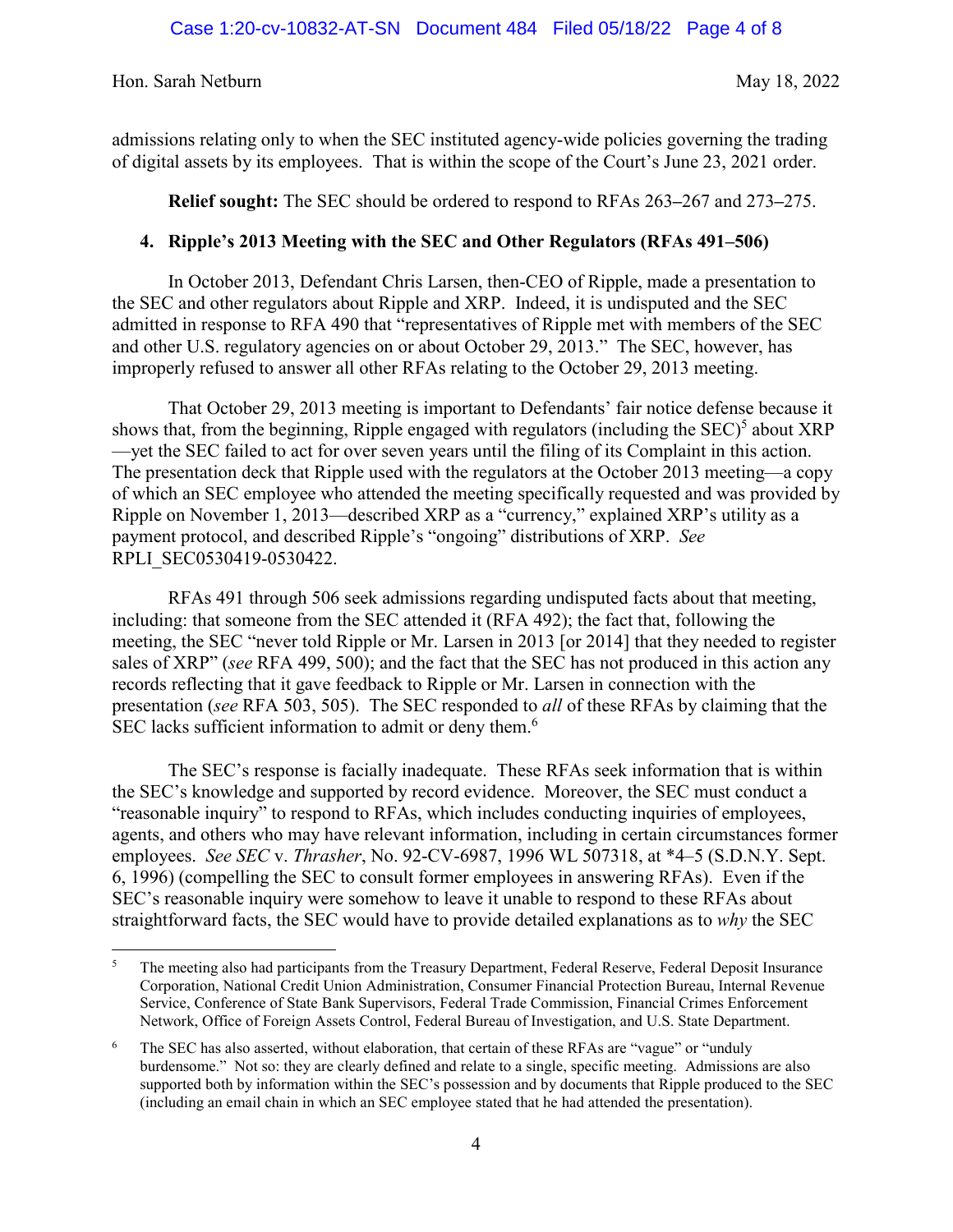cannot admit or deny them. *See* Fed. R. Civ. P. 36(a)(4) ("[T]he answer must . . . state *in detail* why the answering party cannot truthfully admit or deny it.") (emphasis added); *U.S. Bank Nat'l Ass'n*, 2020 WL 9549505, at \*7 (insufficient to assert in conclusory terms that "after reasonable inquiry, the information known to or readily obtainable by [the answering party] is insufficient to enable it to" respond). Here, the SEC has failed to explain at all, let alone in detail, why it cannot respond to RFAs that go directly to matters within its control, instead relying on boilerplate assertions about its lack of knowledge or information.

**Relief sought:** The SEC should be ordered to amend its responses to these RFAs. If the SEC persists in claiming that it lacks sufficient information to respond, it should be required to supplement its responses to explain "in detail" why it could not admit or deny.

# **5. No-Action Letters (RFAs 465–66, 468, 470, 472–474, 477–479, 483–484, 486–489)**

RFAs 465**–**66, 468, 470, 472**–**474, 477**–**479, 483**–**484, and 486**–**489 seek admissions on the SEC's failure to issue no-action letters relating to digital assets. They are important to the defense of this case because, in this litigation, the SEC has repeatedly criticized Defendants for not seeking a no-action letter from the SEC before it began engaging in XRP offers and sales (*see, e.g.*, D.E. 46, Am. Compl. ¶ 59). But the SEC did not issue *any* no-action letter to *any* person regarding *any* digital asset, even in the face of requests, until April 3, 2019, when it published a no-action letter as to Turnkey Jet, Inc. Defendants vigorously pursued discovery on this subject and reached agreement with the SEC on the scope of documents for which the SEC would search following a July 1, 2021 meet and confer at which the SEC acknowledged that it had not issued any no-action letters regarding Section 5 or *Howey*'s application to digital assets prior to Turnkey. Defendants served the RFAs in this category to formalize those representations as usable admissions. *See, e.g.*, RFA 465 ("Admit that, prior to April 3, 2019, the SEC never issued a no-action letter relating to a digital asset.").

The SEC has refused to answer these RFAs by objecting that the phrases "relating to a digital asset" or "pertaining to a digital asset" are vague and ambiguous, and by claiming a lack of sufficient information to admit or deny these requests. (Ex. A at 69**–**74.) Both objections lack merit. The SEC's vagueness objection is frivolous given that "digital asset" is the term the parties used in agreeing upon the scope of the search the SEC would undertake in response to Defendants' document request concerning no-action letter requests. *See* Exhibit B.<sup>7</sup> The SEC also defined that term and used it throughout its Amended Complaint. (*See* D.E. 46, Am. Compl. ¶ 32 ("The term 'digital asset' . . . generally refers to an asset issued and/or transferred using distributed ledger or blockchain technology"); ¶¶ 35, 36, 37, 48.) The SEC's assertion that it lacks information sufficient to answer these RFAs is equally improper. The SEC cannot credibly disclaim knowledge of what no-action letters it has and has not issued—that is information squarely within its possession. Furthermore, given that the SEC publishes all no-action letters it grants, it is fully capable of confirming that it did not grant any no-action letter request relating to a digital asset in particular years. Nor has the SEC provided any explanations, let alone the

<sup>7</sup> The terms of agreement reflected in Exhibit B were finally and orally confirmed at a meet-and-confer on July 8, 2021. Communications in Exhibit B unrelated to this letter-motion have been redacted.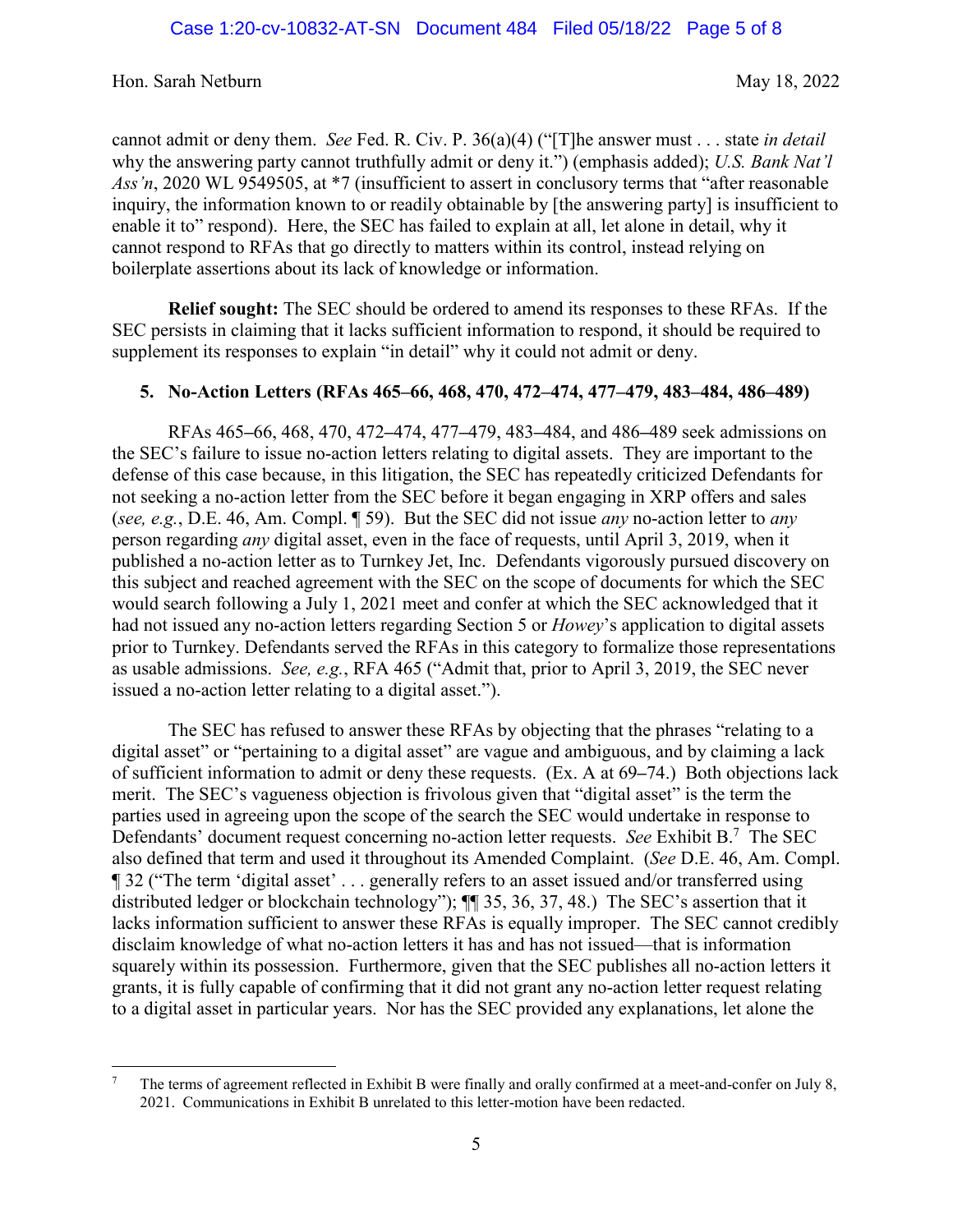detailed ones required, of why it cannot admit or deny these RFAs.

**Relief sought**: The SEC should be ordered to amend its responses to these RFAs.

# **6. RFAs Regarding the Completeness of the SEC's Document Production (RFAs 255, 260–262, 364, 391, 409)**

RFAs 255, 260**–**262, 364, 391 and 409 call on the SEC to admit that, where it has not produced responsive documents, that is because no such documents exist. The absence of these documents—or their contents, if they exist—would be important to the case. For example, the SEC was required to produce certain employee trading policies; RFAs 255 and 260**–**262 request admissions that no such policies were in place prior to the earliest ones the SEC produced. RFAs 364, 391 and 409 request admissions that the SEC never responded to particular emails about XRP. Yet the SEC has denied each of these RFAs and has not supplemented its productions after making these denials. Defendants diligently reviewed the SEC's production after receiving the SEC's responses, but have been unable to identify the bases for the SEC's denials, which suggest either that the SEC has documents in its possession, custody, or control responsive to RFPs 4, 10, 26 and this Court's April 6 and May 6, 2021 discovery orders (D.E. 102; 163) that have not been produced to Defendants as required, or that it failed to preserve such documents.

**Relief Sought:** The SEC should be ordered to supplement its production immediately in response to RFPs 4, 10, 26 and this Court's past discovery orders, as required by Fed. R. Civ. P.  $26(e)(1)(A)$ , to produce the documents underlying the SEC's denials of these RFAs (or identify the document Bates numbers that justify denial, if already produced).

# **7. Authenticity of Recorded Remarks by SEC Personnel (RFAs 563–566, 646–648, 650– 651, 929, 931–933, 936–939, 941–943, 989–991, 994–996)**

The RFAs in this category asked the SEC to concede the genuineness of a limited number of recorded public remarks made by the SEC's own commissioners and senior officials while they served with the SEC—all but one of whom are custodians in this litigation for discovery purposes. *See* Fed. R. Civ. P. 36(a)(1)(B) (authorizing parties to seek admissions concerning "the genuineness of any described documents"). $8$  These RFAs concern a total of just seven recordings of public remarks by SEC commissioners and officers who figure prominently in the issues in this case, including current Chief of the Office of Capital Markets Trends in the Division of Corporation Finance Amy Starr; current SEC Commissioner Hester Peirce; former SEC Commissioner Robert Jackson; former SEC Chair Jay Clayton; and former Director of the Division of Corporation Finance William Hinman. (All except Mr. Jackson were discovery custodians in this action.) For each RFA, Defendants provided sufficient details about the recording to permit the SEC to undertake a reasonable inquiry and admit or deny the request including a working hyperlink to the recording, the speaker, and the location and date of the remarks.

<sup>8</sup> For the last eight months, Defendants have repeatedly sought to narrow potential authenticity disputes by proposing to stipulate to the authenticity of categories of documents. Those efforts have not been successful.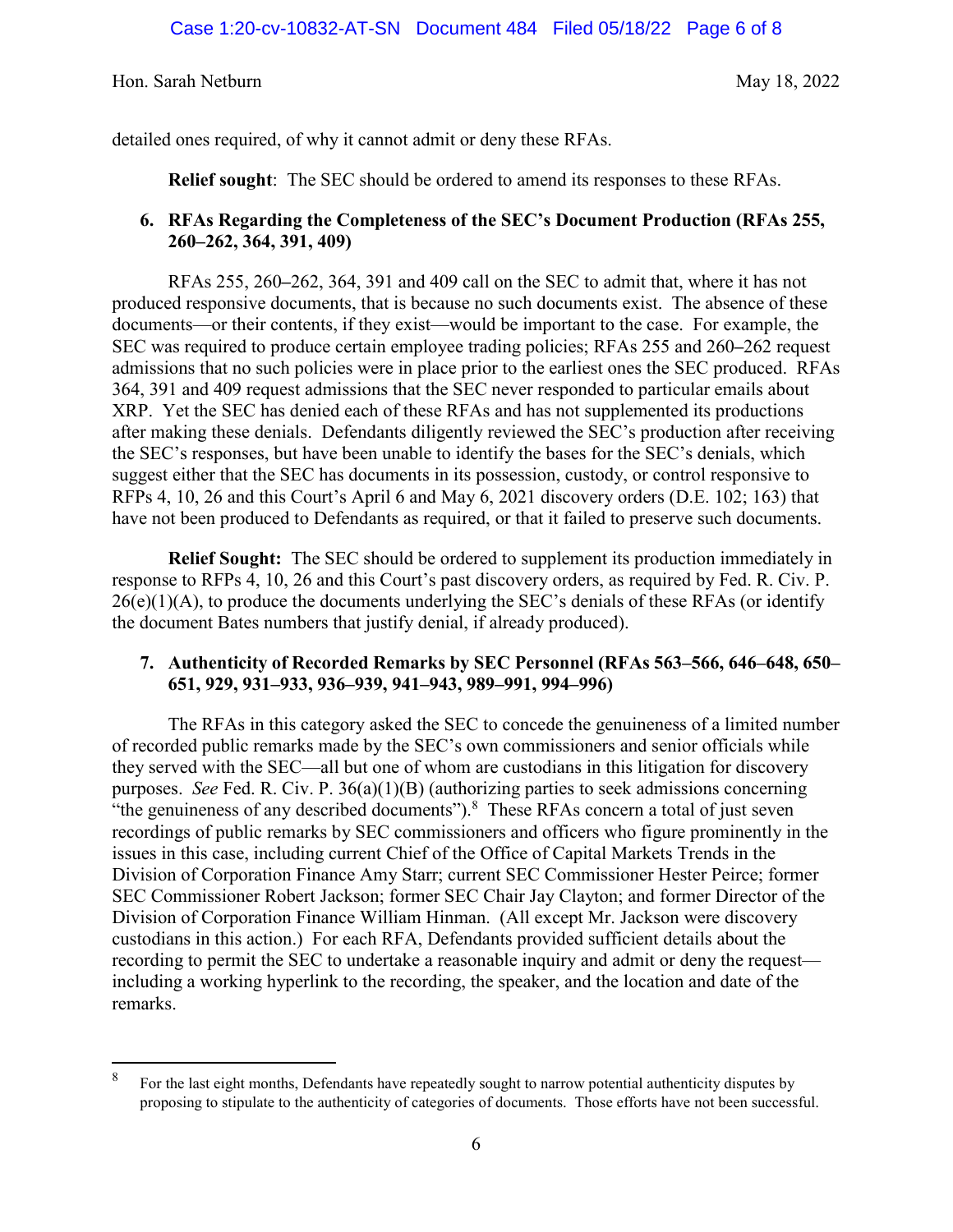Nevertheless, the SEC refused to admit or deny the authenticity of the recorded statements, responding in conclusory fashion that the "information known and currently available is not sufficient" for the SEC to respond. Rule 36 requires more, and nowhere does the SEC "state in detail" why it cannot truthfully admit or deny the authenticity of the recordings after reasonable inquiry. Fed. R. Civ. P. 36(a)(4). Courts recognize that what constitutes a "reasonable inquiry" depends on the facts of each case. *See T. Rowe Price Small-Cap Fund, Inc. v. Oppenheimer & Co., Inc.*, 174 F.R.D. 38, 43 (S.D.N.Y. 1997). Here, at the minimum, a reasonable inquiry requires the SEC to inquire of current SEC personnel (Amy Starr and Hester Pierce) to authenticate recordings of their public remarks. *Id.* ("reasonable inquiry" includes "review and inquiry of those persons and documents that are within the responding party's control," including officers, employees, and other personnel). A reasonable inquiry in response to these authentication RFAs should also require the SEC to consult with former SEC personnel Jay Clayton, William Hinman, and Robert Jackson, for the following reasons: (i) Messrs. Clayton, Hinman and Jackson are all high-level former officials who appear to be readily available to the SEC; indeed, Mr. Hinman has been represented by the SEC in the course of this litigation, and we believe that, as a custodian, Mr. Clayton has likewise been cooperating with the SEC in this litigation; (ii) the inquiry is a narrow one—asking only to confirm that a small number of recordings of their remarks at public events are authentic (just one recording for Mr. Hinman, one for Mr. Clayton, and three for Mr. Jackson); and (iii) it is far less expensive and burdensome for the SEC to undertake this inquiry for the limited purpose of confirming that a recording is authentic than for Defendants to be forced to subpoena these individuals (or the creators of the recordings) to testify at trial in order to establish authenticity. *See Thrasher*, 1996 WL 507318, at  $*5$  (requiring the SEC to contact former employee as part of "reasonable inquiry" given the circumstances); *see also Pasternak*, 2011 WL 4552389 at \*6 (Rule 36's purpose of reducing costs of litigation would be "largely defeated" if a party could avoid responding to authentication RFAs simply because that party did not produce the materials in question).

The SEC's responses are also inconsistent with each other. Despite claiming not to have sufficient information to admit or deny the authenticity of the recordings, the SEC denied RFAs asking the SEC to admit that it has no basis to challenge the authenticity of the relevant recordings (RFAs 565, 648, 932, 938, 943, 990, 995). The SEC cannot have it both ways—it cannot contend that it has a basis to challenge the authenticity of the recorded remarks while also claiming it lacks information sufficient to assess their authenticity.

**Relief sought:** The SEC should be ordered to amend its responses to these RFAs, and to undertake a reasonable inquiry that includes inquiring of the SEC speakers in the recordings as to those recordings' authenticity. If the SEC persists in claiming that it lacks sufficient information to respond, it should be required to supplement its responses to explain "in detail" why it could not admit or deny.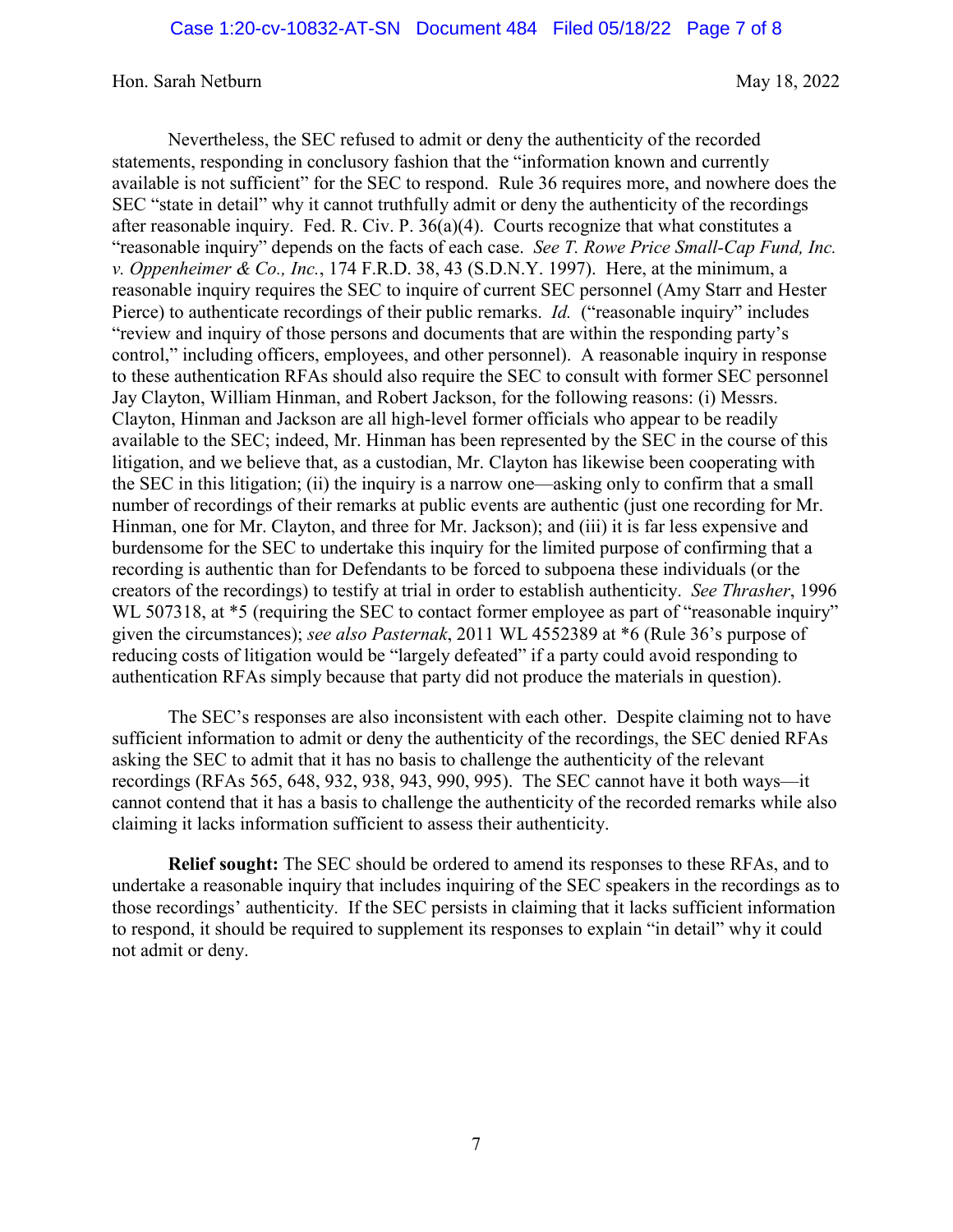Respectfully submitted,

*/s/ Lisa Zornberg*\_\_\_\_\_\_\_\_\_\_\_\_\_\_\_\_

Lisa Zornberg DEBEVOISE & PLIMPTON LLP *Counsel for Defendant Ripple Labs Inc*. PAUL, WEISS, RIFKIND, WHARTON & GARRISON LLP *Counsel for Defendant Christian A. Larsen* 

KELLOGG, HANSEN, TODD, FIGEL, & FREDERICK PLLC *Counsel for Defendant Ripple Labs Inc*. CLEARY GOTTLIEB STEEN & HAMILTON LLP *Counsel for Defendant Bradley Garlinghouse* 

cc: All Counsel of Record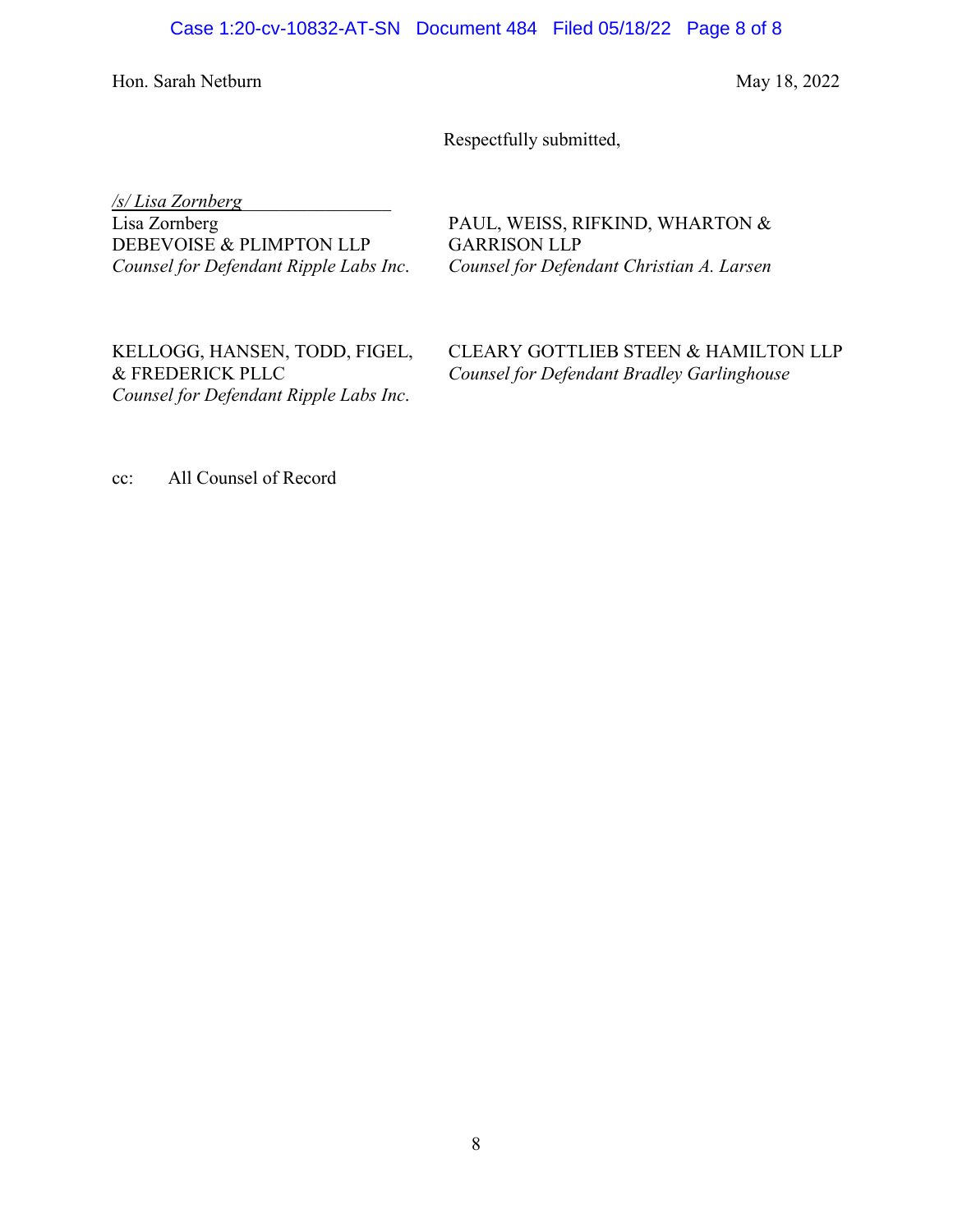Case 1:20-cv-10832-AT-SN Document 484-1 Filed 05/18/22 Page 1 of 79

# **Exhibit A**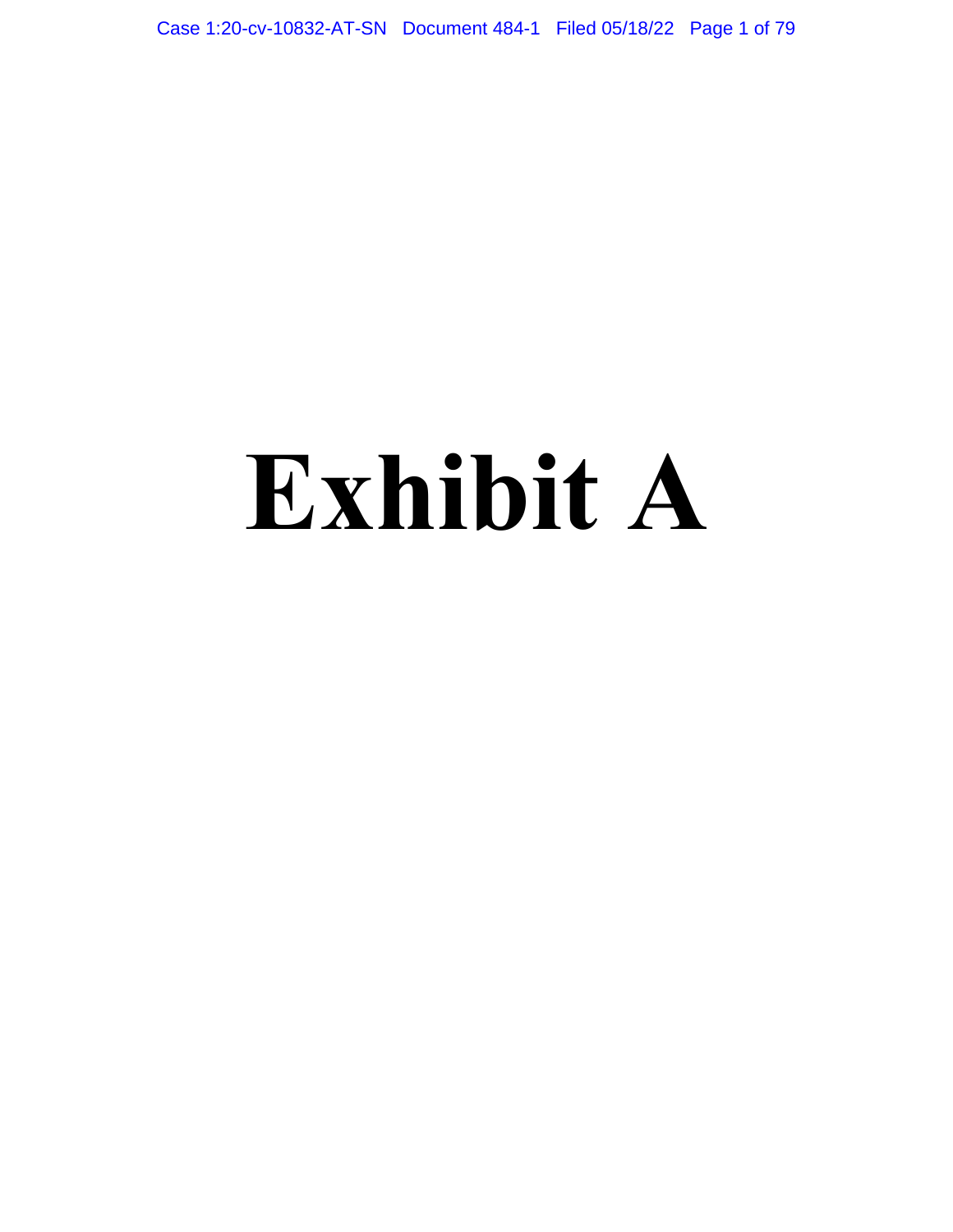# **UNITED STATES DISTRICT COURT SOUTHERN DISTRICT OF NEW YORK**

**------------------------------------------------------------------------x SECURITIES AND EXCHANGE COMMISSION, :**   *:*   $\frac{1}{2}$  **:**  $\frac{1}{2}$  **:**  $\frac{1}{2}$  **:**  $\frac{1}{2}$  **:**  $\frac{1}{2}$  **:**  $\frac{1}{2}$  **:**  $\frac{1}{2}$  **:**  $\frac{1}{2}$  **:**  $\frac{1}{2}$  **:**  $\frac{1}{2}$  **:**  $\frac{1}{2}$  **:**  $\frac{1}{2}$  **:**  $\frac{1}{2}$  **:**  $\frac{1}{2}$  **:**  $\frac{1}{2}$  **:**  $\frac{$ **Plaintiff,** : 20 Civ. 10832 (AT) (SN)  *:*   $\frac{1}{2}$  **:**  $\frac{1}{2}$  **:**  $\frac{1}{2}$  **:**  $\frac{1}{2}$  **:**  $\frac{1}{2}$  **:**  $\frac{1}{2}$  **:**  $\frac{1}{2}$  **:**  $\frac{1}{2}$  **:**  $\frac{1}{2}$  **:**  $\frac{1}{2}$  **:**  $\frac{1}{2}$  **:**  $\frac{1}{2}$  **:**  $\frac{1}{2}$  **:**  $\frac{1}{2}$  **:**  $\frac{1}{2}$  **:**  $\frac{$  **- against - : ECF Case**   *:*   $\frac{1}{2}$  **:**  $\frac{1}{2}$  **:**  $\frac{1}{2}$  **:**  $\frac{1}{2}$  **:**  $\frac{1}{2}$  **:**  $\frac{1}{2}$  **:**  $\frac{1}{2}$  **:**  $\frac{1}{2}$  **:**  $\frac{1}{2}$  **:**  $\frac{1}{2}$  **:**  $\frac{1}{2}$  **:**  $\frac{1}{2}$  **:**  $\frac{1}{2}$  **:**  $\frac{1}{2}$  **:**  $\frac{1}{2}$  **:**  $\frac{$ **RIPPLE LABS, INC., BRADLEY GARLINGHOUSE, and : CHRISTIAN A. LARSEN :**   *:*   $\frac{1}{2}$  **:**  $\frac{1}{2}$  **:**  $\frac{1}{2}$  **:**  $\frac{1}{2}$  **:**  $\frac{1}{2}$  **:**  $\frac{1}{2}$  **:**  $\frac{1}{2}$  **:**  $\frac{1}{2}$  **:**  $\frac{1}{2}$  **:**  $\frac{1}{2}$  **:**  $\frac{1}{2}$  **:**  $\frac{1}{2}$  **:**  $\frac{1}{2}$  **:**  $\frac{1}{2}$  **:**  $\frac{1}{2}$  **:**  $\frac{$  **Defendants, : ----------------------------------------------------------------------- x** 

### **PLAINTIFF'S ANSWERS AND OBJECTIONS TO DEFENDANTS' FOURTH SET OF REQUESTS FOR ADMISSION**

 Plaintiff Securities and Exchange Commission (the "Commission"), pursuant to Rules 26 and 36 of the Federal Rules of Civil Procedure and the Court's Order of October 21, 2021 (D.E. 397), answers and objects to the Defendants Fourth Set of Requests for Admission as follows:

### **GENERAL OBJECTIONS**

The Commission's answers and objections to these Requests for Admission are made to the best of its present knowledge, information, or belief. These responses and objections are made without prejudice to the Commission's right to correct, revise or supplement its answers and objections as appropriate, and in so doing the Commission may rely upon documents, testimony, admissions or any other evidence at trial or at any hearing or other proceeding. Further, by providing the answers and objections set forth below, the Commission does not intend to waive any applicable privilege against disclosure. The Commission further objects that these Requests for Admission are irrelevant because the Commission need not prove the requested facts in order to prevail in this case, and the requested facts do not establish a defense to the Commission's claims.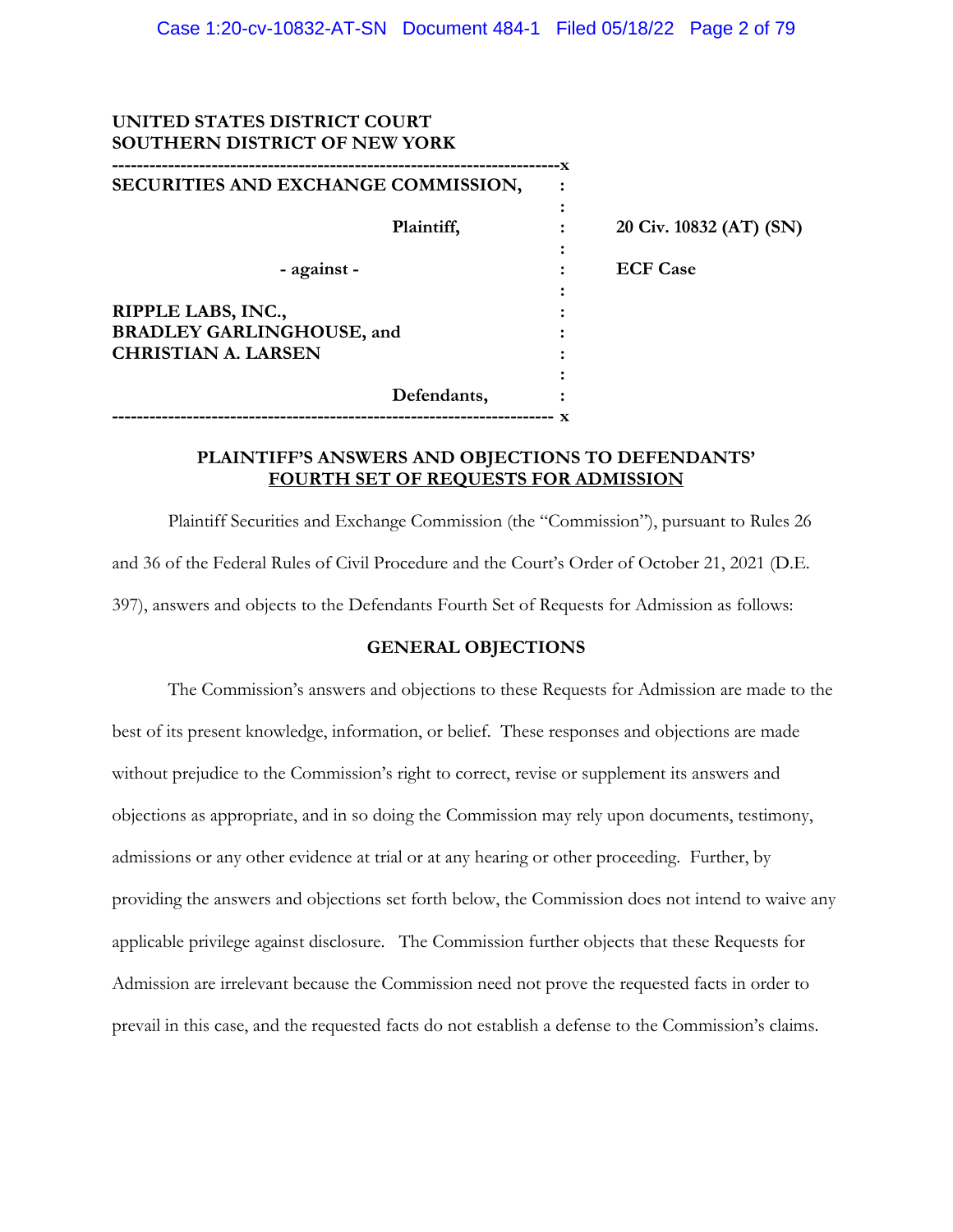### **OBJECTIONS TO DEFINITIONS AND INSTRUCTIONS**

The Commission objects to Defendants' Definitions to the extent that any of them differ from the way those terms are used in the Securities Act of 1933, the Federal Rules of Civil Procedure, or in the Commission's First Amended Complaint. The Commission objects to Defendants' Instructions to the extent that any of the purport to impose greater obligations on the Commission than the Federal Rules of Civil Procedure or the local Rules of the Southern District of New York.

# **SPECIFIC OBJECTIONS AND ADMISSIONS**

**Request for Admission No. 255:** Admit that the Memorandum issued by the SEC's Office of the Ethics Counsel ("SEC Ethics Office"), dated January 16, 2018 and titled "Ethics Guidance Regarding Digital Assets" (hereinafter the "January 16, 2018 Guidance"), was the first guidance issued by the SEC to its employees that categorically extended 5 C.F.R. § 4401.102 to digital assets.

Answer: Subject to all of the foregoing objections, the Commission denies this request.

**Request for Admission No. 256:** Admit that the January 16, 2018 Guidance applied only as to digital asset holdings or transactions on or after January 19, 2018.

**Answer:** Subject to all of the foregoing objections, the Commission denies this request.

**Request for Admission No. 257:** Admit that the January 16, 2018 Guidance did not apply retroactively to selling, buying, or trading of digital assets by SEC Representatives prior to January 19, 2018.

**Answer:** Subject to all of the foregoing objections, the Commission denies this request.

**Request for Admission No. 258:** Admit that the January 16, 2018 Guidance required SEC Representatives to preclear their purchases of digital assets with the SEC Ethics Office.

Answer: In addition to the foregoing objections, the Commission objects that this request is

irrelevant because the Commission can prevail in this matter even if the requested fact is true. The

Commission further objects that the document bearing the bates number SEC-LIT-EPROD-

001462924 speaks for itself. Subject to all of the foregoing objections, the Commission admits that

the document bearing the bates number SEC-LIT-EPROD-001462924 states, "Accordingly,

effective Jan. 19, 2018, SEC employees and members are required to preclear digital asset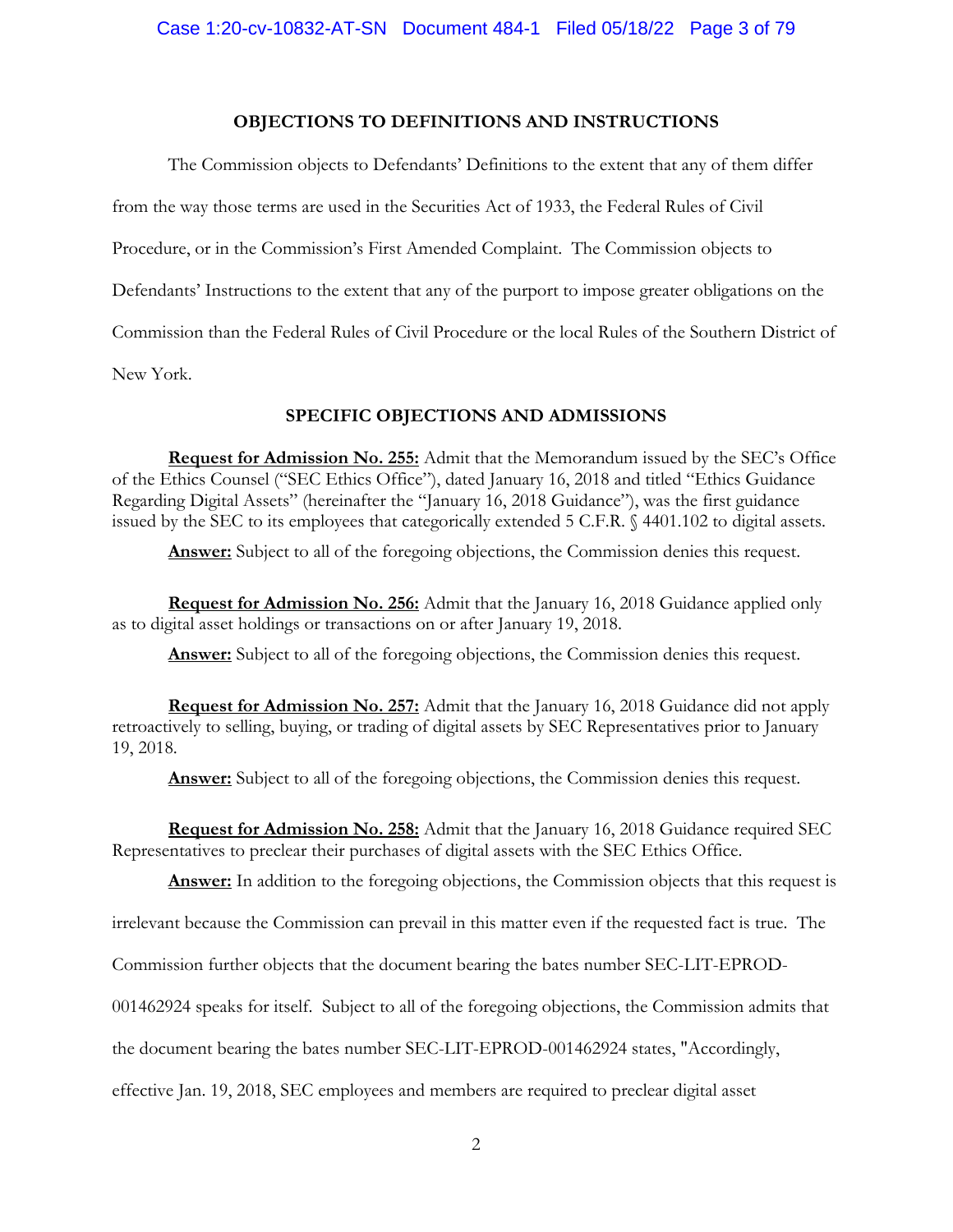### Case 1:20-cv-10832-AT-SN Document 484-1 Filed 05/18/22 Page 4 of 79

transaction in PTCS prior to purchasing or selling a digital asset." The remainder of the Request is denied.

**Request for Admission No. 259:** Admit that the January 16, 2018 Guidance required SEC Representatives to preclear their sales of digital assets with the SEC Ethics Office.

**Answer:** In addition to the foregoing objections, the Commission objects that this request is irrelevant because the Commission can prevail in this matter even if the requested fact is true. The Commission further objects that the document bearing the bates number SEC-LIT-EPROD-001462924 speaks for itself. Subject to all of the foregoing objections, the Commission admits that the document bearing the bates number SEC-LIT-EPROD-001462924 states, "Accordingly, effective Jan. 19, 2018, SEC employees and members are required to preclear digital asset transaction in PTCS prior to purchasing or selling a digital asset." The remainder of the Request is denied.

**Request for Admission No. 260:** Admit that, prior to January 19, 2018, no SEC policy required preclearance for any SEC Representative's purchase of digital assets.

**Answer:** In addition to the foregoing objections, the Commission further objects that the term "policy" is vague and ambiguous as used in this request. Subject to all of the foregoing objections, the Commission denies this request.

**Request for Admission No. 261:** Admit that, prior to January 19, 2018, no SEC policy required preclearance for any SEC Representative's sale of digital assets.

**Answer:** In addition to the foregoing objections, the Commission further objects that the term "policy" is vague and ambiguous vague and ambiguous as used in this request. Subject to all of the foregoing objections, the Commission denies this request.

**Request for Admission No. 262:** Admit that, prior to January 19, 2018, no SEC policy required annual certification of any SEC Representative's holding of digital assets.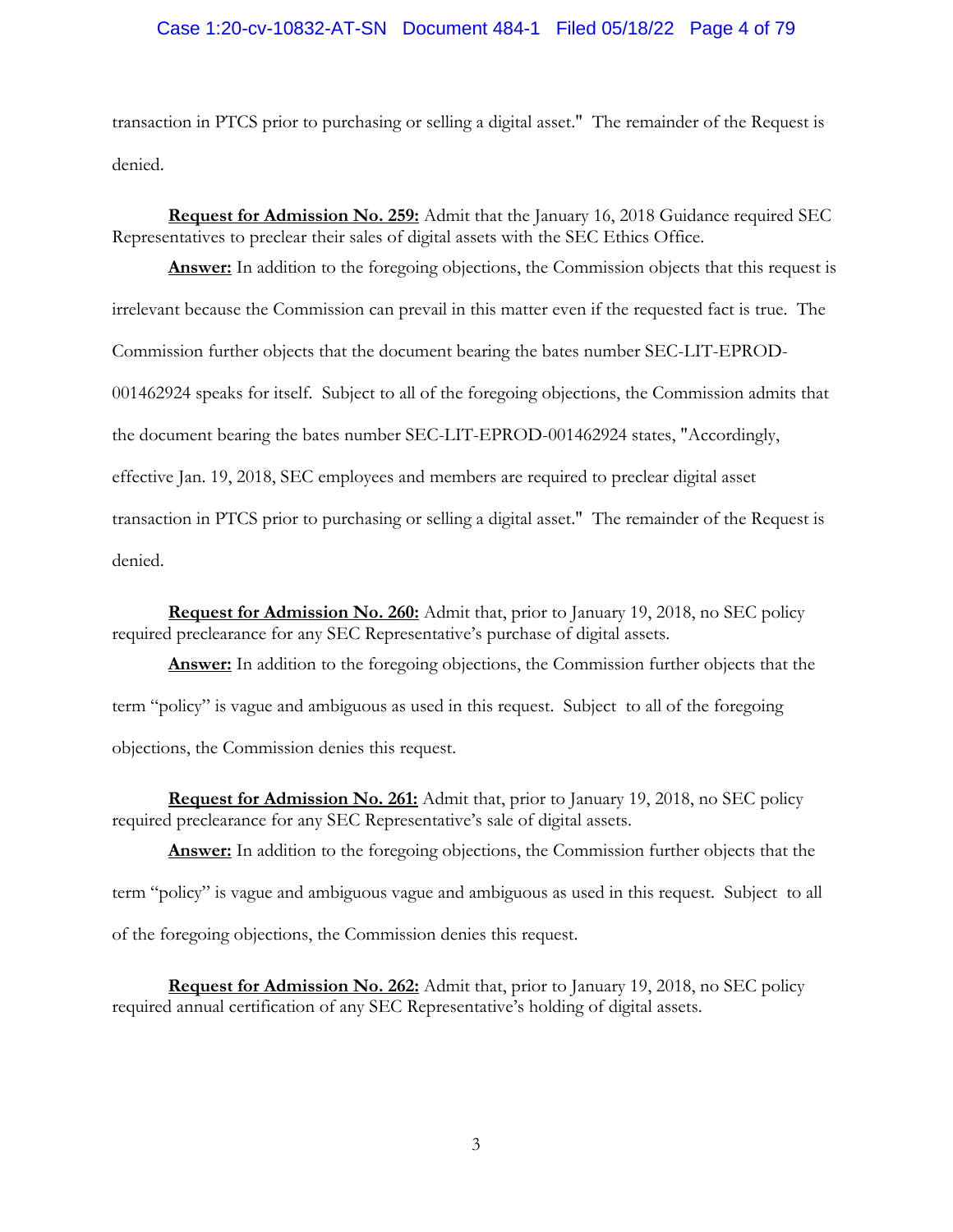### Case 1:20-cv-10832-AT-SN Document 484-1 Filed 05/18/22 Page 5 of 79

**Answer:** In addition to the foregoing objections, the Commission further objects that the term "policy" is vague and ambiguous as used in this request. Subject to all of the foregoing objections, the Commission denies this request.

**Request for Admission No. 263:** Admit that the January 16, 2018 Guidance required SEC Representatives to preclear their purchases of XRP with the SEC Ethics Office.

**Answer:** In addition to the foregoing objections, the Commission further objects to this Request as improperly seeking information regarding the SEC's trading preclearance decisions with respect to SEC employees' transactions in bitcoin, ether, or XRP, and/or annual certifications concerning SEC employees' XRP holdings, in contravention of the Court's September 21, 2021 Order (D.E. 354).

**Request for Admission No. 264:** Admit that the January 16, 2018 Guidance required SEC Representatives to preclear their sales of XRP with the SEC Ethics Office.

**Answer:** In addition to the foregoing objections, the Commission further objects to this Request as improperly seeking information regarding the SEC's trading preclearance decisions with respect to SEC employees' transactions in bitcoin, ether, or XRP, and/or annual certifications concerning SEC employees' XRP holdings, in contravention of the Court's September 21, 2021 Order (D.E. 354).

**Request for Admission No. 265:** Admit that, prior to January 19, 2018, no SEC policy required preclearance for any SEC Representative's purchase of XRP.

**Answer:** In addition to the foregoing objections, the Commission further objects to this Request as improperly seeking information regarding the SEC's trading preclearance decisions with respect to SEC employees' transactions in bitcoin, ether, or XRP, and/or annual certifications concerning SEC employees' XRP holdings, in contravention of the Court's September 21, 2021 Order (D.E. 354).

**Request for Admission No. 266:** Admit that, prior to January 19, 2018, no SEC policy required preclearance for any SEC Representative's sale of XRP.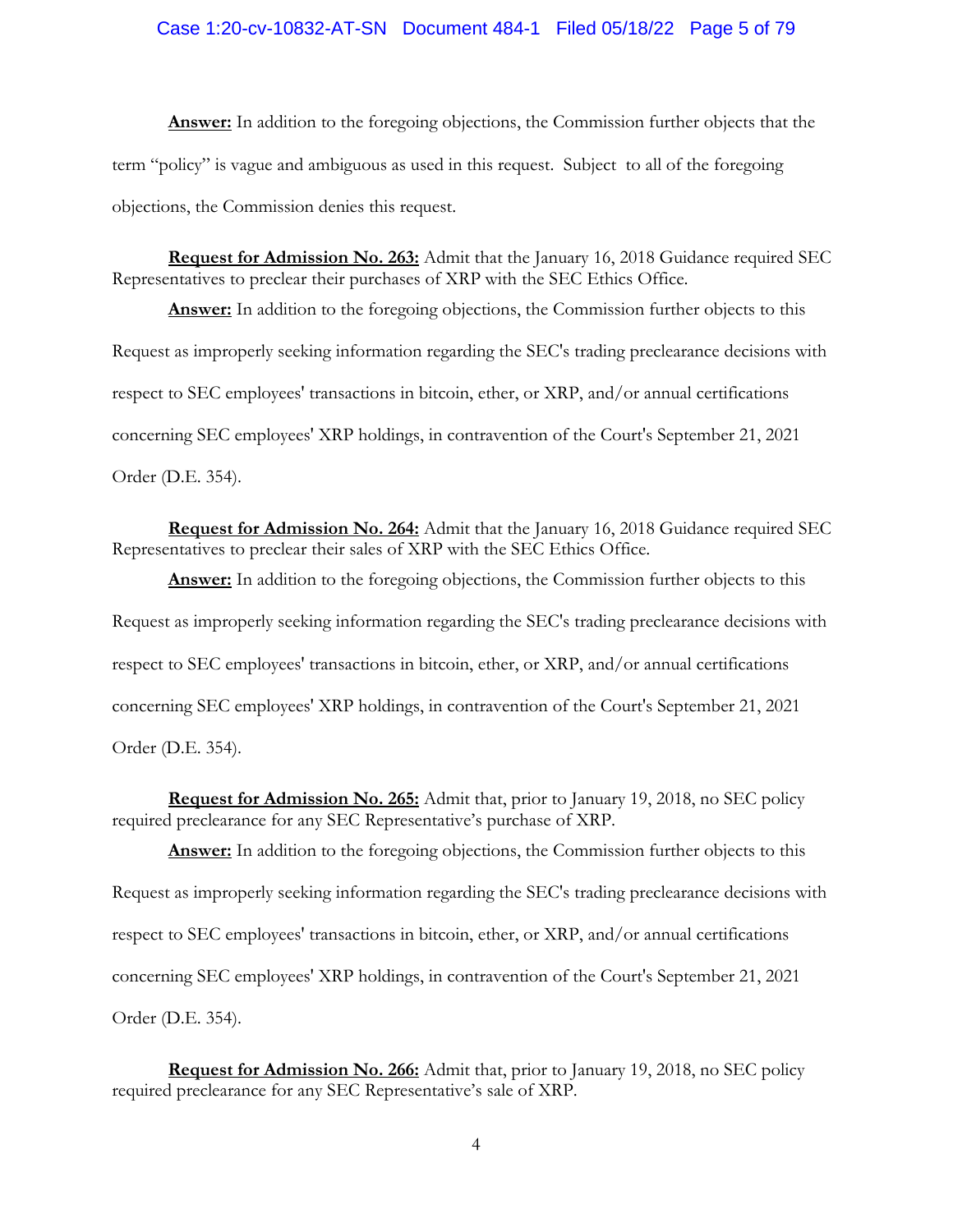### Case 1:20-cv-10832-AT-SN Document 484-1 Filed 05/18/22 Page 6 of 79

**Answer:** In addition to the foregoing objections, the Commission further objects to this Request as improperly seeking information regarding the SEC's trading preclearance decisions with respect to SEC employees' transactions in bitcoin, ether, or XRP, and/or annual certifications concerning SEC employees' XRP holdings, in contravention of the Court's September 21, 2021 Order (D.E. 354).

**Request for Admission No. 267:** Admit that, prior to January 19, 2018, no SEC policy required annual certification of any SEC Representative's holding of XRP.

**Answer:** In addition to the foregoing objections, the Commission further objects to this Request as improperly seeking information regarding the SEC's trading preclearance decisions with respect to SEC employees' transactions in bitcoin, ether, or XRP, and/or annual certifications concerning SEC employees' XRP holdings, in contravention of the Court's September 21, 2021 Order (D.E. 354).

**Request for Admission No. 268:** Admit that the January 16, 2018 Guidance did not include an opinion as to whether any particular digital asset was a security.

**Answer:** In addition to the foregoing objections, the Commission objects that this request is irrelevant because the Commission can prevail in this matter even if the requested fact is true. The Commission further objects that the document referenced in this request speaks for itself. The Commission further objects that "opinion" is vague and ambiguous as used in this request. Subject to all of the foregoing objections, the Commission admits this request.

**Request for Admission No. 269:** Admit that the January 16, 2018 Guidance did not offer guidance as to whether any particular digital asset was a security.

**Answer:** In addition to the foregoing objections, the Commission objects that this request is irrelevant because the Commission can prevail in this matter even if the requested fact is true. The Commission further objects that the document bearing the bates number SEC-LIT-EMAILS-000454510 speaks for itself. The Commission further objects that "guidance" is vague and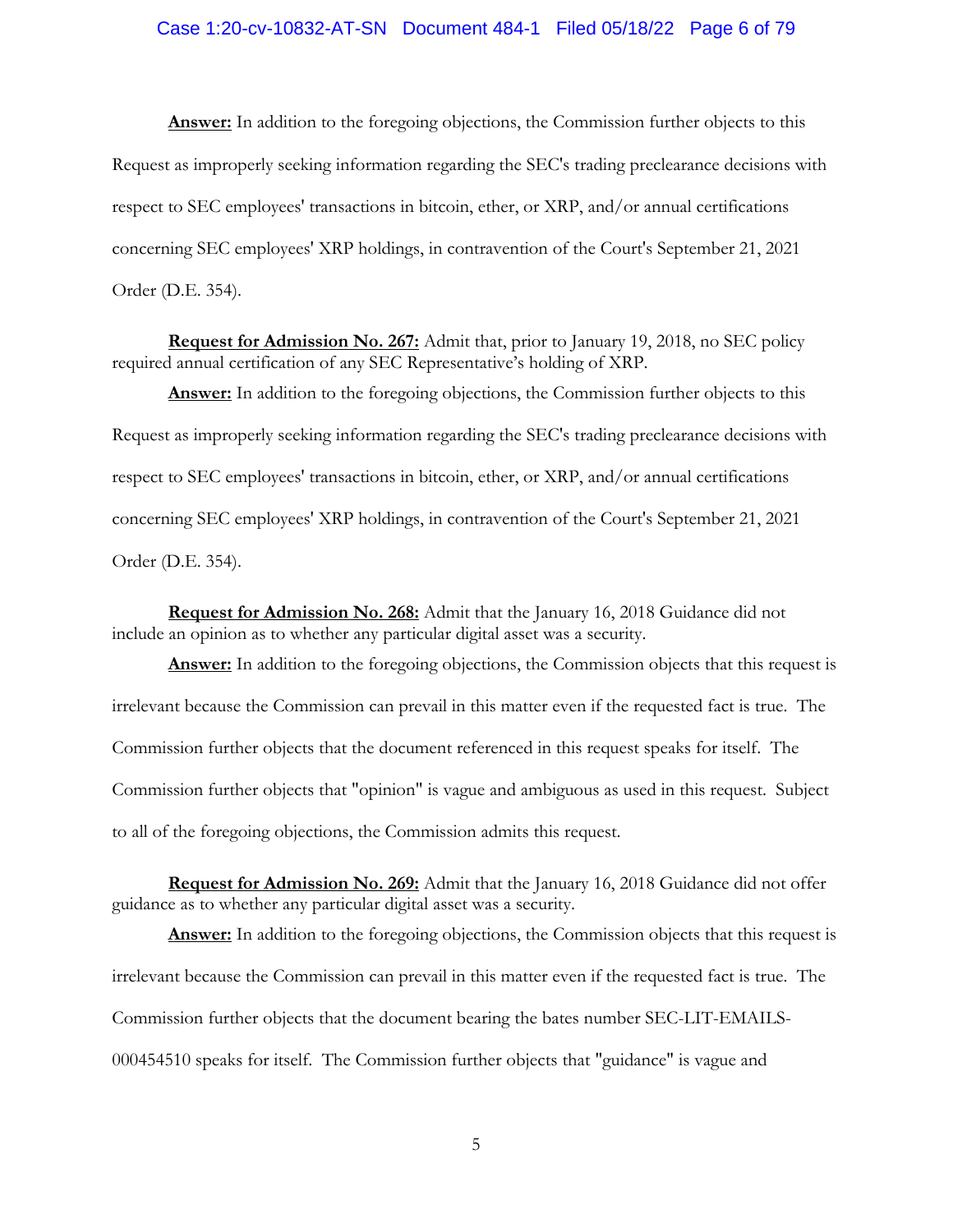### Case 1:20-cv-10832-AT-SN Document 484-1 Filed 05/18/22 Page 7 of 79

Commission further objects that "decided" is vague and ambiguous as used in this request. Stating further, the Commission does not typically decide whether any particular financial instrument, without additional context, qualifies as a security per se. Rather, the Commission typically determines, inter alia, whether it considers certain offers, sales, or transactions of financial instruments to violate the federal securities laws. Subject to all of the foregoing objections, the Commission admits this request.

**Request for Admission No. 273:** Admit that, prior to January 19, 2018, no SEC policy restricted any SEC Representative's purchase of XRP.

**Answer:** In addition to the foregoing objections, the Commission further objects to this Request as improperly seeking information regarding the SEC's trading preclearance decisions with respect to SEC employees' transactions in bitcoin, ether, or XRP, and/or annual certifications concerning SEC employees' XRP holdings, in contravention of the Court's September 21, 2021 Order (D.E. 354).

**Request for Admission No. 274:** Admit that, prior to January 19, 2018, no SEC policy restricted any SEC Representative's sale of XRP.

**Answer:** In addition to the foregoing objections, the Commission further objects to this Request as improperly seeking information regarding the SEC's trading preclearance decisions with respect to SEC employees' transactions in bitcoin, ether, or XRP, and/or annual certifications concerning SEC employees' XRP holdings, in contravention of the Court's September 21, 2021 Order (D.E. 354).

**Request for Admission No. 275:** Admit that, prior to January 19, 2018, no SEC policy restricted any SEC Representative from holding XRP.

**Answer:** In addition to the foregoing objections, the Commission further objects to this Request as improperly seeking information regarding the SEC's trading preclearance decisions with respect to SEC employees' transactions in bitcoin, ether, or XRP, and/or annual certifications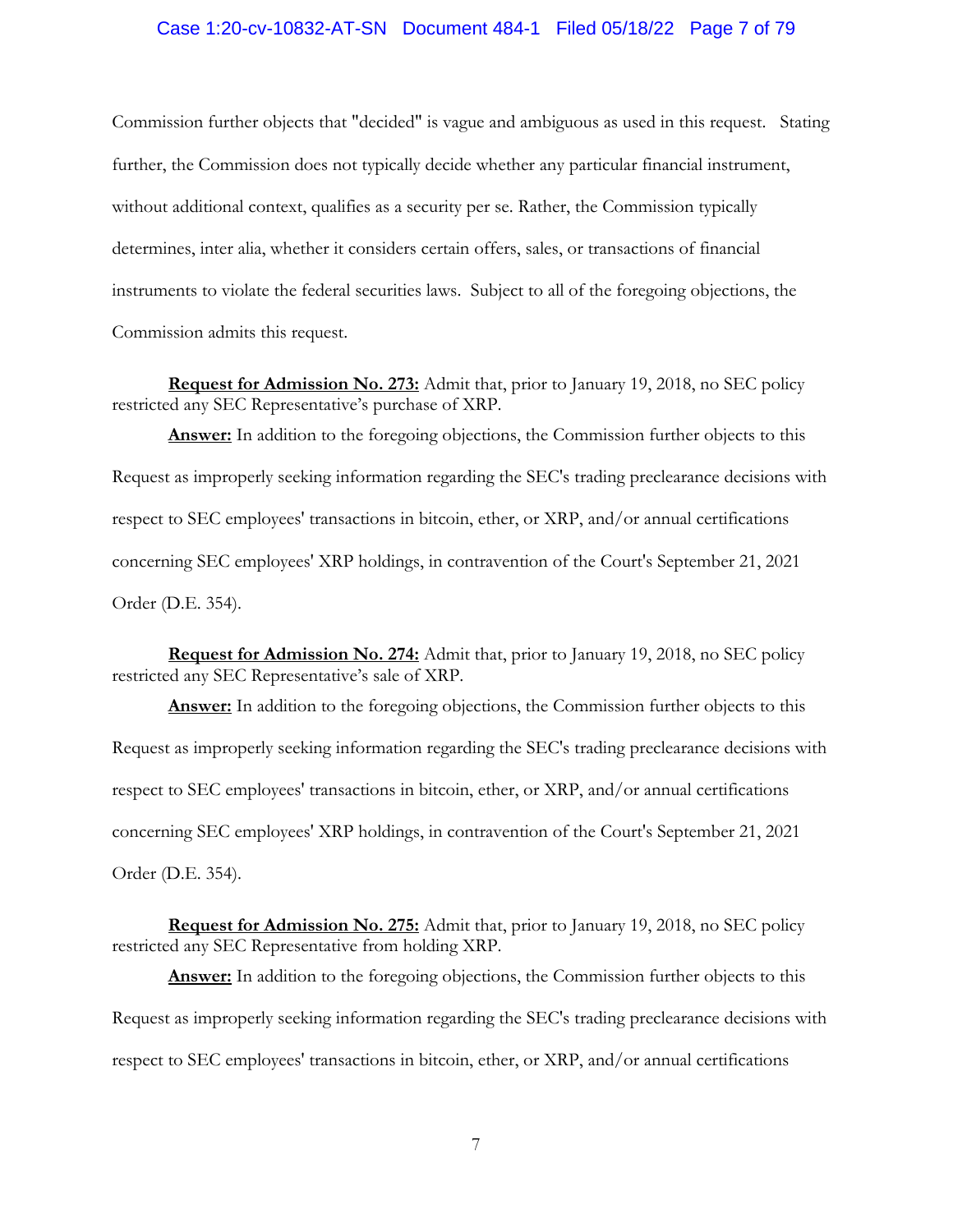concerning SEC employees' XRP holdings, in contravention of the Court's September 21, 2021

Order (D.E. 354).

**Request for Admission No. 276:** Admit that, on November 9, 2018, the SEC's Ethics Office issued a policy, to take effect on November 13, 2018, requiring SEC Representatives to indicate whether a pre- trade request concerned digital assets.

**Answer:** Subject to all of the foregoing objections, the Commission denies this request.

**Request for Admission No. 277:** Admit that, prior to November 13, 2018, no SEC policy required SEC Representatives to indicate whether a pre-trade request concerned digital assets.

**Answer:** Subject to all of the foregoing objections, the Commission denies this request.

**Request for Admission No. 278:** Admit that, on November 15, 2018, the SEC's Ethics Office issued a notice requiring SEC Representatives who transacted in digital assets as of and since January 19, 2018 to upload documentation about those assets as part of the SEC's annual certification of holdings.

**Answer:** In addition to the foregoing objections, the Commission objects that this request is

irrelevant because the Commission can prevail in this matter even if the requested fact is true. The

Commission further objects that the document bearing the bates number SEC-SEC-E-0004484

speaks for itself. Subject to all of the foregoing objections, the Commission admits that the

document bearing the bates number SEC-SEC-E-0004484, which was issued by the SEC's Ethics

Office, states in part: "If you have securities holdings and/or transactions of digital assets (e.g.,

digital coins, tokens, cryptocurrencies) as of and since Jan. 19, 2018 (the effective date of the SEC

Ethics Guidance Regarding Digital Assets ... you will be required to upload documentation about

those assets as part of the Annual Certification of Holdings early next year." The remainder of the

request is denied.

**Request for Admission No. 279:** Admit that, prior to November 15, 2018, the SEC did not require any SEC Representative to disclose his or her holdings of digital assets.

Answer: Subject to all of the foregoing objections, the Commission denies this request.

**Request for Admission No. 280:** Admit that, prior to November 15, 2018, the SEC did not require any SEC Representative to certify his or her holdings of digital assets.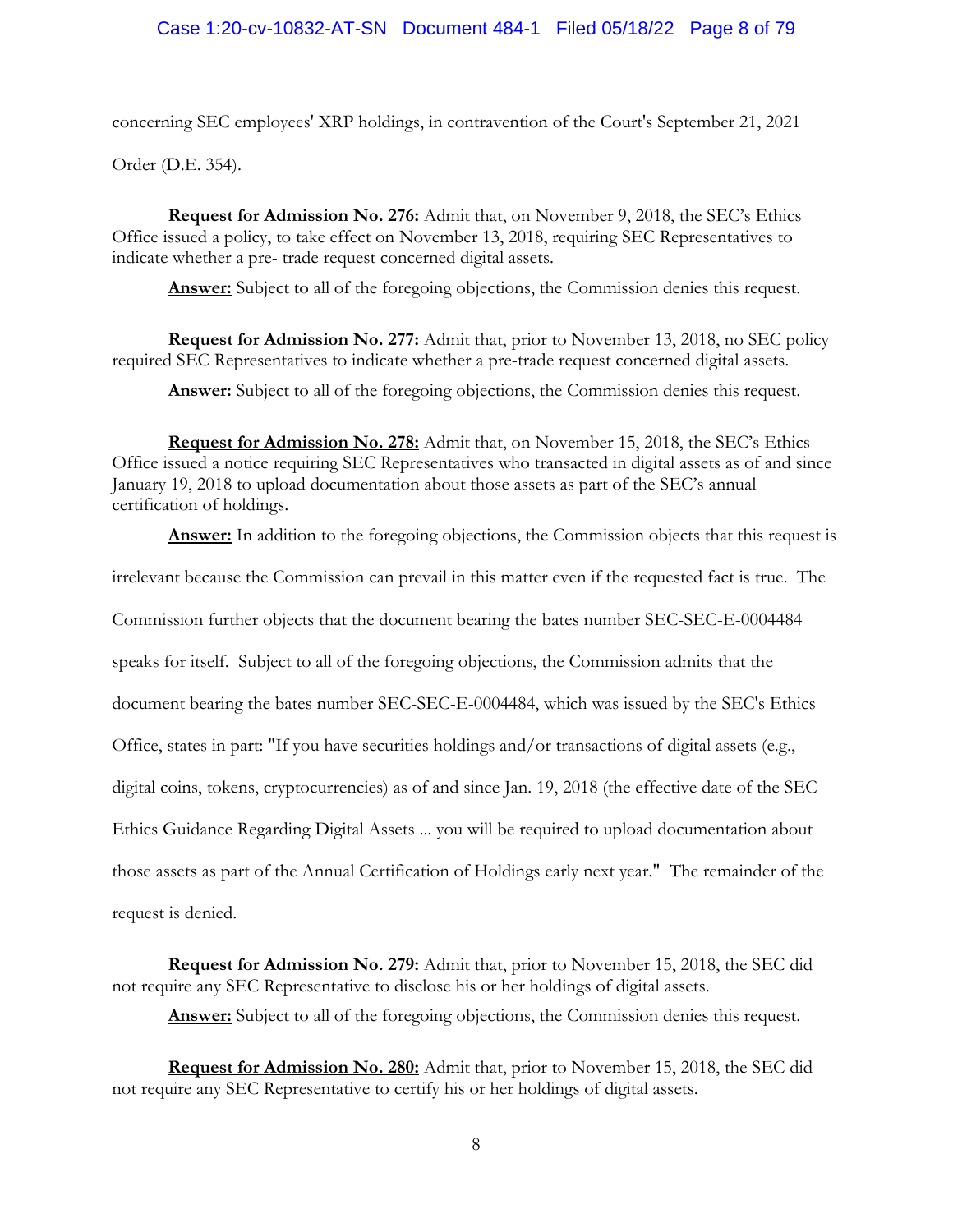### Case 1:20-cv-10832-AT-SN Document 484-1 Filed 05/18/22 Page 9 of 79

known and currently available is not sufficient to enable the Commission to admit or deny this request.

**Request for Admission No. 291:** Admit that bitcoin never appeared on the Watch List. **Answer:** In addition to the foregoing objections, the Commission objects that this request is irrelevant because the Commission can prevail in this matter even if the requested fact is true. The Commission further objects that "bitcoin" as used in this Request is vague and ambiguous. Subject to all of the foregoing objections, the Commission admits this Request.

**Request for Admission No. 292:** Admit that ether never appeared on the Watch List. Answer: In addition to the foregoing objections, the Commission objects that this request is irrelevant because the Commission can prevail in this matter even if the requested fact is true. The Commission further objects that "ether" as used in this Request is vague and ambiguous. Subject to all of the foregoing objections, the Commission admits this Request.

**Request for Admission No. 293:** Admit that, on April 13, 2018, the SEC issued a document preservation notice to Ripple in connection with its investigation of Ripple.

**Answer:** In addition to the foregoing objections, the Commission objects that this request is irrelevant because the Commission can prevail in this matter even if the requested fact is true. The Commission further objects that the document referenced in the request speaks for itself. Subject to all of the foregoing objections, the Commission admits this request.

**Request for Admission No. 294:** Admit that XRP never appeared on the Watch List before April 13, 2018.

**Answer:** Subject to all of the foregoing objections, the Commission denies this request.

**Request for Admission No. 295:** Admit that, prior to April 13, 2018, the SEC never prohibited any SEC Representative from purchasing XRP.

**Answer:** In addition to the foregoing objections, the Commission further objects to this Request as improperly seeking information regarding the SEC's trading preclearance decisions with respect to SEC employees' transactions in bitcoin, ether, or XRP, and/or annual certifications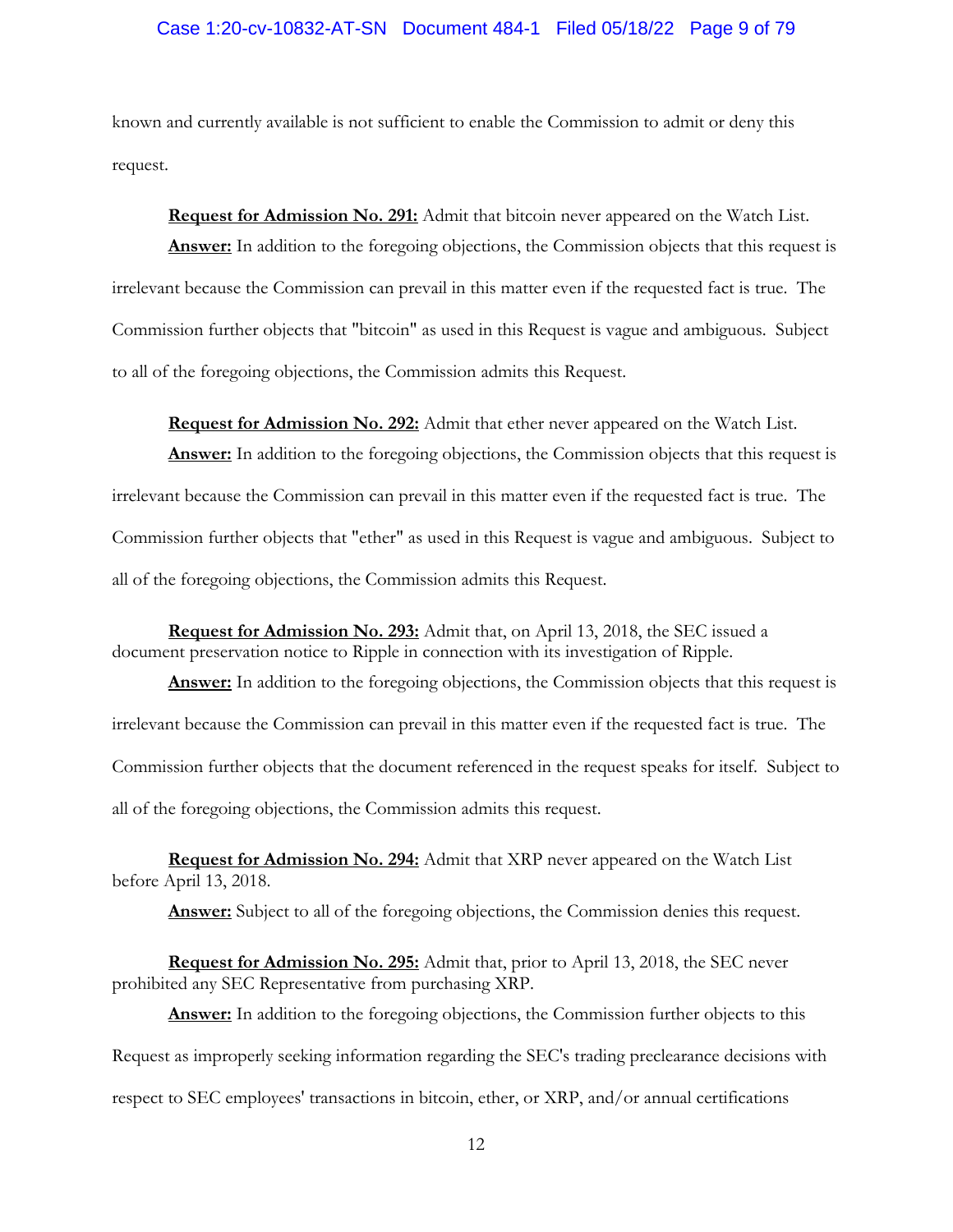### Case 1:20-cv-10832-AT-SN Document 484-1 Filed 05/18/22 Page 10 of 79

limited to prohibitions against providing legal advice or opinions or revealing nonpublic information. The remainder of the request is denied.

**Request for Admission No. 318:** Admit that, prior to December 22, 2020, the OIEA received requests from multiple market participants ("OIEA Requests") that asked whether XRP was a security within the meaning of the federal securities laws.

**Answer:** In addition to the foregoing objections, the Commission objects that "market participants" is vague and ambiguous as used in this request. The Commission further objects that the Commission has no way of knowing or verifying that any individual who contacted OIEA is any such "market participant." Subject to all of the foregoing objections, and after reasonable inquiry, the information known and currently available is not sufficient to enable the Commission to admit or deny this request.

**Request for Admission No. 319:** Admit that, prior to December 22, 2020, the OIEA received multiple OIEA Requests asking the SEC's view of whether or not XRP was a security.

**Answer:** In addition to the foregoing objections, the Commission objects that "OIEA Requests" is vague and ambiguous as used in this request because it incorporates by definition the vague and ambiguous term "market participants." The Commission further objects that the Commission has no way of knowing or verifying that any individual who contacted OIEA is any such "market participant." Subject to all of the foregoing objections, and after reasonable inquiry, the information known and currently available is not sufficient to enable the Commission to admit or deny this request.

**Request for Admission No. 320:** Admit that the SEC did not state that XRP was a security in response to any OIEA Request it received prior to December 22, 2020.

**Answer:** In addition to the foregoing objections, the Commission objects that "OIEA Requests" is vague and ambiguous as used in this request because it incorporates by definition the vague and ambiguous term "market participants." The Commission further objects that the Commission has no way of knowing or verifying that any individual who contacted OIEA is any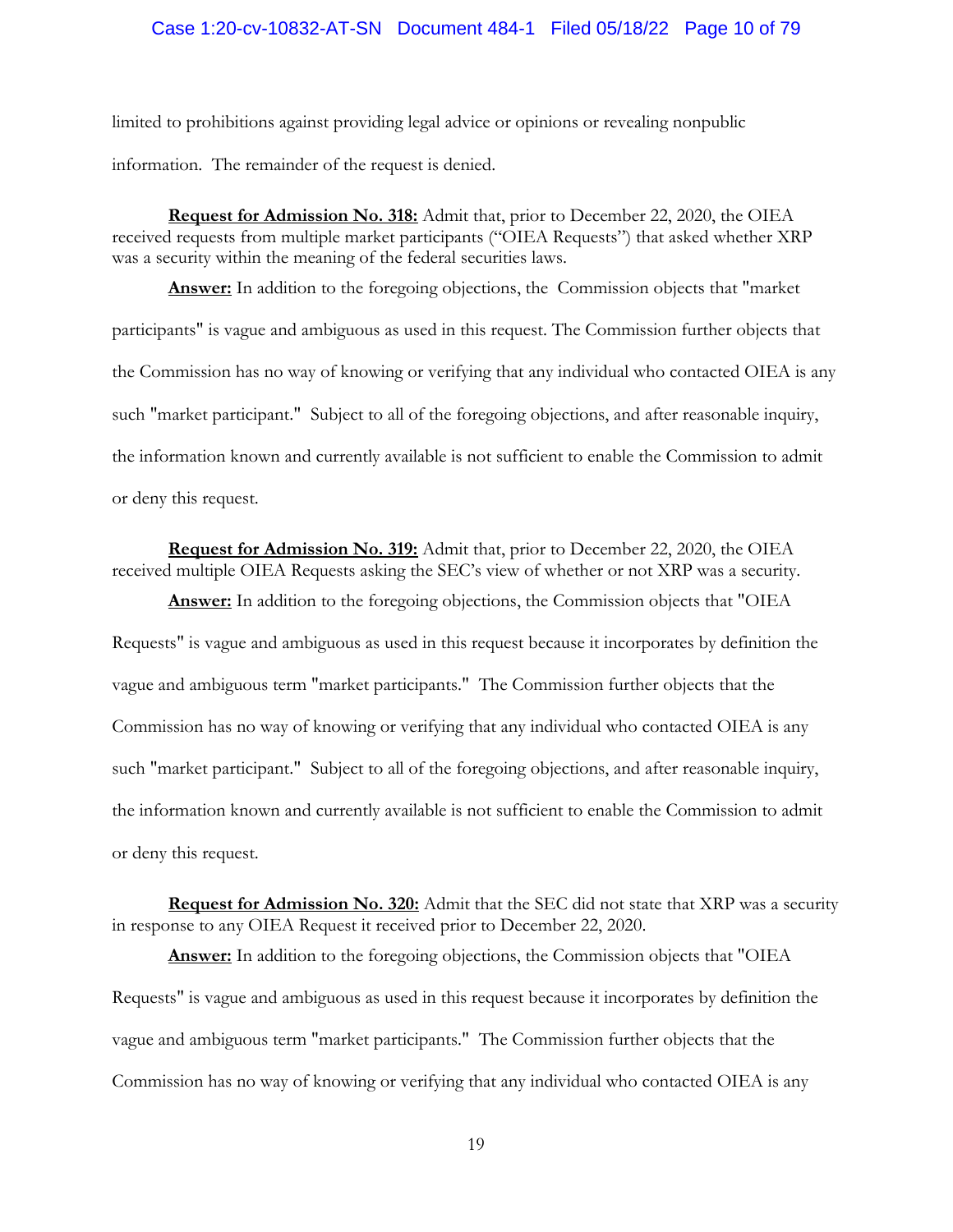### Case 1:20-cv-10832-AT-SN Document 484-1 Filed 05/18/22 Page 11 of 79

such "market participant." Subject to all of the foregoing objections, and after reasonable inquiry, the information known and currently available is not sufficient to enable the Commission to admit or deny this request.

**Request for Admission No. 321:** Admit that, in responding to OIEA Requests prior to December 22, 2020, the SEC declined to comment on whether XRP is a security.

**Answer:** In addition to the foregoing objections, the Commission objects that "OIEA Requests" is vague and ambiguous as used in this request because it incorporates by definition the vague and ambiguous term "market participants." The Commission further objects that the Commission has no way of knowing or verifying that any individual who contacted OIEA is any such "market participant." Subject to all of the foregoing objections, and after reasonable inquiry, the information known and currently available is not sufficient to enable the Commission to admit or deny this request.

**Request for Admission No. 322:** Admit that, on or about August 21, 2018, in a response to a query by an "XRP enthusiast," the OIEA did not state that the SEC viewed XRP as a security.

**Answer:** In addition to the foregoing objections, the Commission further objects that this request is irrelevant because the Commission can prevail in this matter even if the requested fact is true. Stating further, the Commission asserts that SEC employees are not authorized to provide to third parties any legal advice or opinion regarding the application of the securities laws to offers or sales of any digital asset, including XRP. Subject to all of the foregoing objections, the Commission admits that no SEC employee stated that the SEC viewed XRP as a security in a reply to an inquiry by "XRP Enthusiast" on or about August 21, 2018. The Commission denies the remainder of this Request.

**Request for Admission No. 323:** Admit that, on August 10, 2018, in a response to a query by asking about the regulatory status of XRP, the OIEA did not state that the SEC viewed XRP as a security.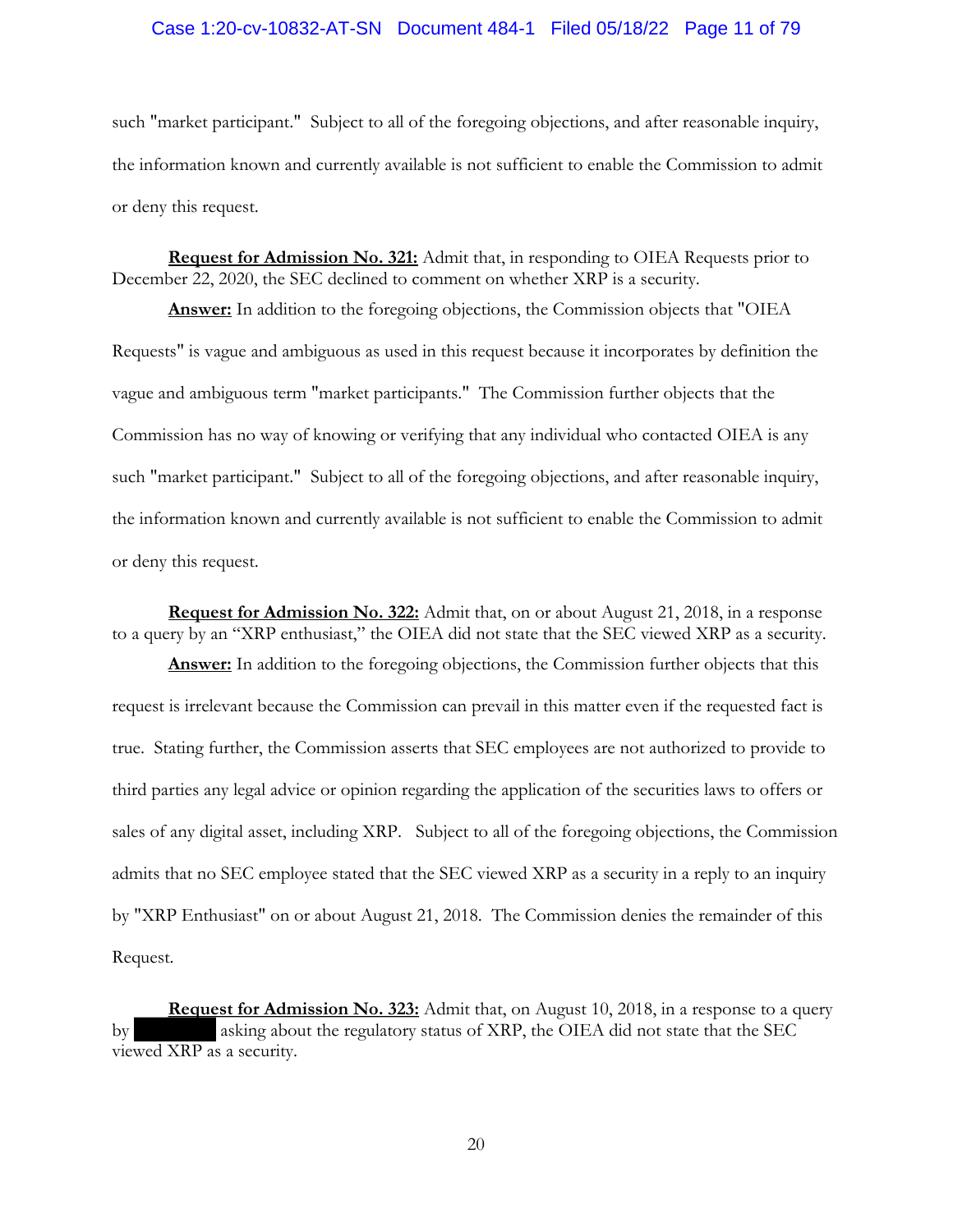### Case 1:20-cv-10832-AT-SN Document 484-1 Filed 05/18/22 Page 12 of 79

**Answer:** In addition to the foregoing objections, the Commission objects that this request is irrelevant because the Commission can prevail in this matter even if the requested fact is true. Stating further, the Commission asserts that SEC employees are not authorized to provide to third parties any legal advice or opinion regarding the application of the securities laws to offers or sales of any digital asset, including XRP. Subject to all of the foregoing objections, the Commission admits that no SEC employee stated that the SEC viewed XRP as a security in an August 10, 2018 reply to The Commission denies the remainder of this Request.

**Request for Admission No. 324:** Admit that, on August 16, 2018, in a response to a query by asking about the regulatory status of XRP, the OIEA did not state that the SEC viewed XRP as a security.

**Answer:** In addition to the foregoing objections, the Commission objects that this request is irrelevant because the Commission can prevail in this matter even if the requested fact is true. Stating further, the Commission asserts that SEC employees are not authorized to provide to third parties any legal advice or opinion regarding the application of the securities laws to offers or sales of any digital asset, including XRP. Subject to all of the foregoing objections, the Commission admits that no SEC employee stated that the SEC viewed XRP as a security in an August 16, 2018 reply to " The Commission denies the remainder of this Request.

**Request for Admission No. 325:** Admit that, on January 30, 2019, in a response to a query by asking about the regulatory status of XRP, the OIEA did not state that the SEC viewed XRP as a security.

**Answer:** In addition to the foregoing objections, the Commission objects that this request is irrelevant because the Commission can prevail in this matter even if the requested fact is true. Stating further, the Commission asserts that SEC employees are not authorized to provide to third parties any legal advice or opinion regarding the application of the securities laws to offers or sales of any digital asset, including XRP. Subject to all of the foregoing objections, the Commission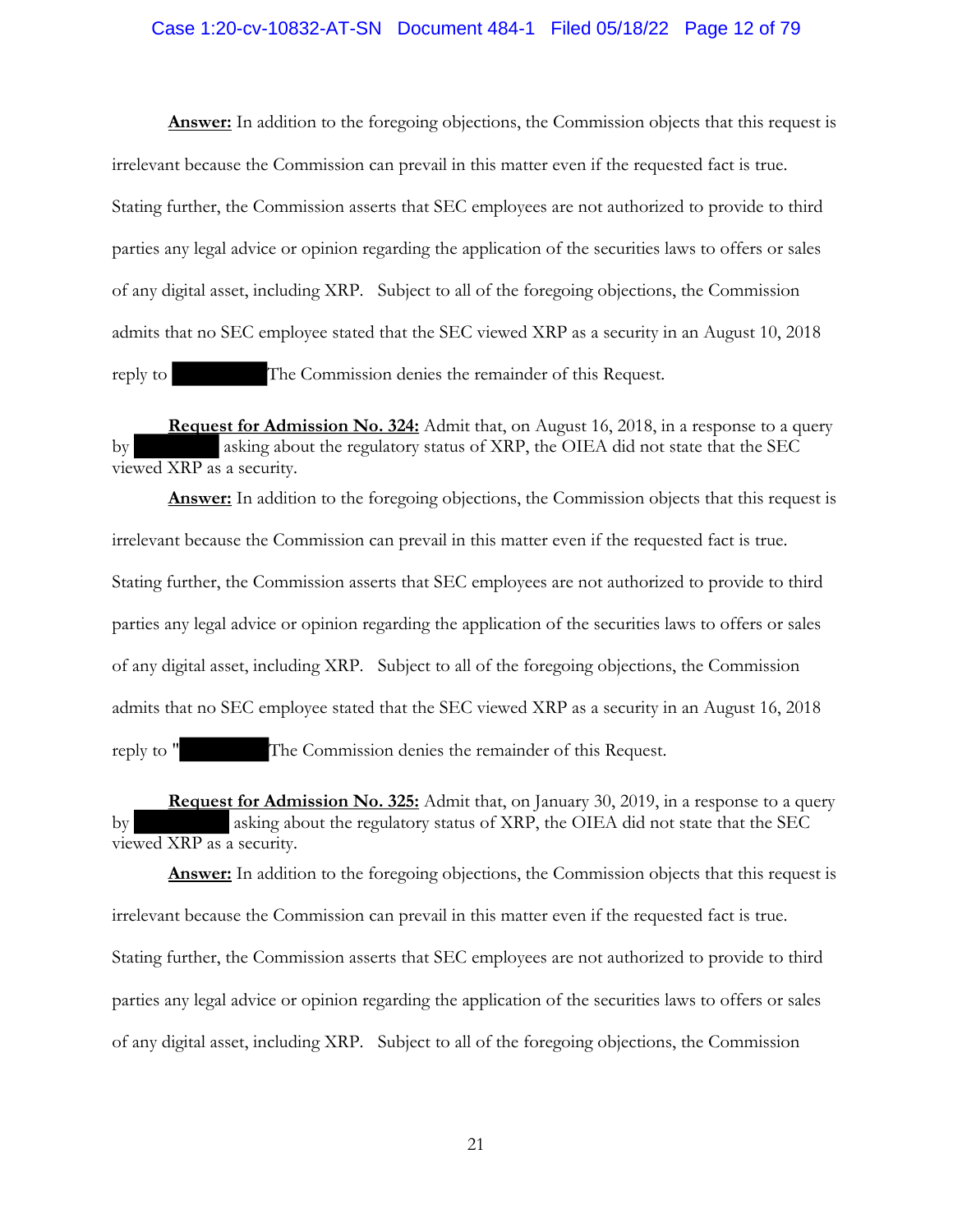### Case 1:20-cv-10832-AT-SN Document 484-1 Filed 05/18/22 Page 13 of 79

admits that no SEC employee stated that the SEC viewed XRP as a security in a January 30, 2019 reply to The Commission denies the remainder of this Request.

**Request for Admission No. 326:** Admit that, on February 5, 2019, in a response to a query by asking about the regulatory status of XRP, the OIEA did not state that the SEC viewed XRP as a security.

**Answer:** In addition to the foregoing objections, the Commission objects that this request is irrelevant because the Commission can prevail in this matter even if the requested fact is true. Stating further, the Commission asserts that SEC employees are not authorized to provide to third parties any legal advice or opinion regarding the application of the securities laws to offers or sales of any digital asset, including XRP. Subject to all of the foregoing objections, the Commission admits that no SEC employee stated that the SEC viewed XRP as a security in a February 5, 2019 reply to The Commission denies the remainder of this Request.

**Request for Admission No. 327:** Admit that, on March 4, 2019, in a response to a query by asking about the regulatory status of XRP, the OIEA did not state that the SEC viewed XRP as a security.

**Answer:** In addition to the foregoing objections, the Commission objects that this request is irrelevant because the Commission can prevail in this matter even if the requested fact is true. Stating further, the Commission asserts that SEC employees are not authorized to provide to third parties any legal advice or opinion regarding the application of the securities laws to offers or sales of any digital asset, including XRP. Subject to all of the foregoing objections, the Commission admits that no SEC employee stated that the SEC viewed XRP as a security in a March 4, 2019 reply

to The Commission denies the remainder of this Request.

**Request for Admission No. 328:** Admit that, on March 12, 2019, in a response to a query by asking about the regulatory status of XRP, the OIEA did not state that the SEC viewed XRP as a security.

**Answer:** In addition to the foregoing objections, the Commission objects that this request is irrelevant because the Commission can prevail in this matter even if the requested fact is true.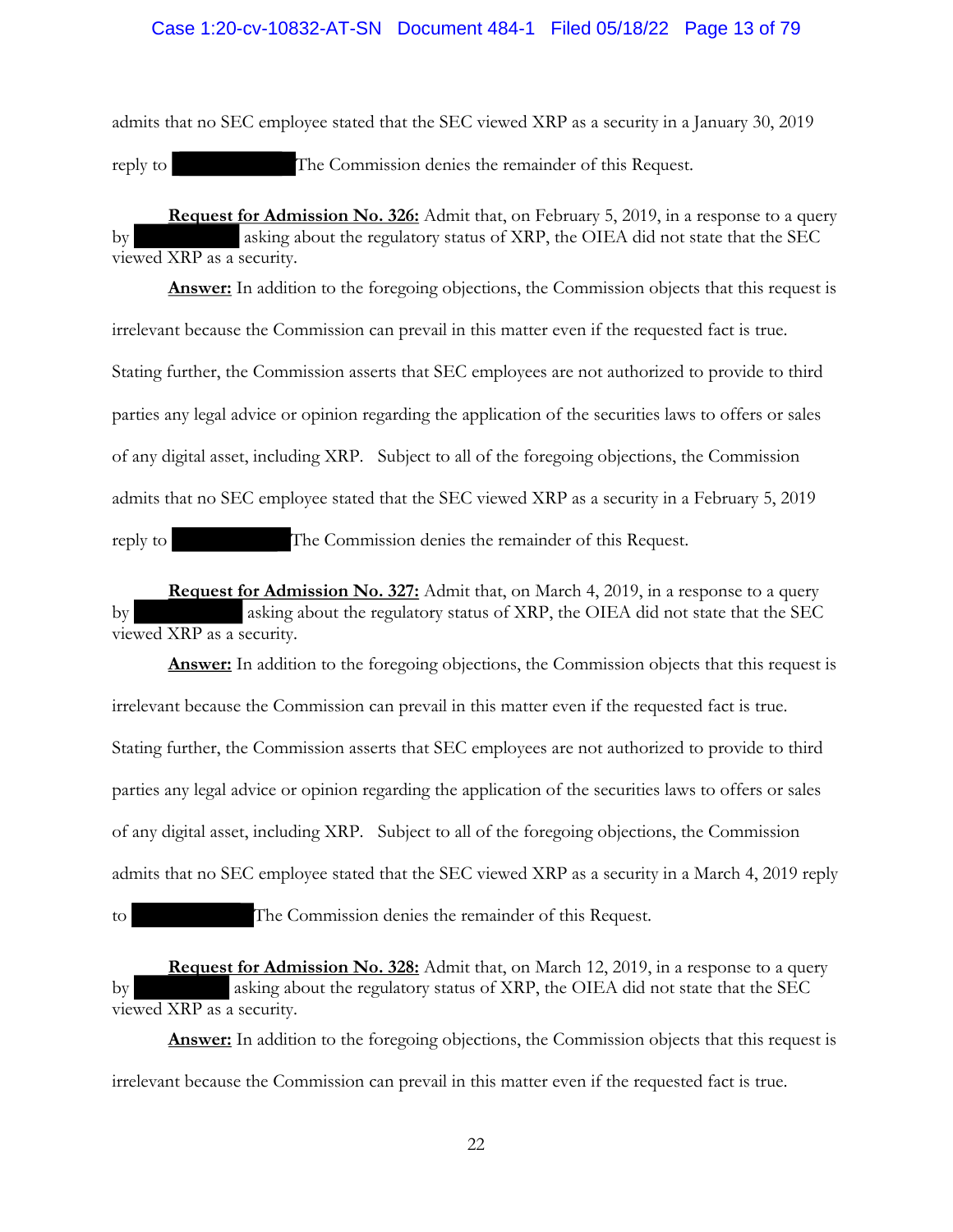### Case 1:20-cv-10832-AT-SN Document 484-1 Filed 05/18/22 Page 14 of 79

Stating further, the Commission asserts that SEC employees are not authorized to provide to third parties any legal advice or opinion regarding the application of the securities laws to offers or sales of any digital asset, including XRP. Subject to all of the foregoing objections, the Commission admits that no SEC employee stated that the SEC viewed XRP as a security in a March 12, 2019 reply to The Commission denies the remainder of this Request.

**Request for Admission No. 329:** Admit that, on May 20, 2019, in a response to a query by asking about the regulatory status of XRP, the OIEA did not state that the SEC viewed XRP as a security.

**Answer:** In addition to the foregoing objections, the Commission objects that this request is irrelevant because the Commission can prevail in this matter even if the requested fact is true. Stating further, the Commission asserts that SEC employees are not authorized to provide to third parties any legal advice or opinion regarding the application of the securities laws to offers or sales of any digital asset, including XRP. Subject to all of the foregoing objections, the Commission admits that no SEC employee stated that the SEC viewed XRP as a security in a May 20, 2019 reply

**Request for Admission No. 330:** Admit that, on July 22, 2019, in a response to a query by asking about the regulatory status of XRP, the OIEA did not state that the SEC viewed XRP as a security.

**Answer:** In addition to the foregoing objections, the Commission objects that this request is irrelevant because the Commission can prevail in this matter even if the requested fact is true. Stating further, the Commission asserts that SEC employees are not authorized to provide to third parties any legal advice or opinion regarding the application of the securities laws to offers or sales of any digital asset, including XRP. Subject to all of the foregoing objections, the Commission admits that no SEC employee stated that the SEC viewed XRP as a security in a July 19, 2019 reply to The Commission denies the remainder of this Request.

to The Commission denies the remainder of this Request.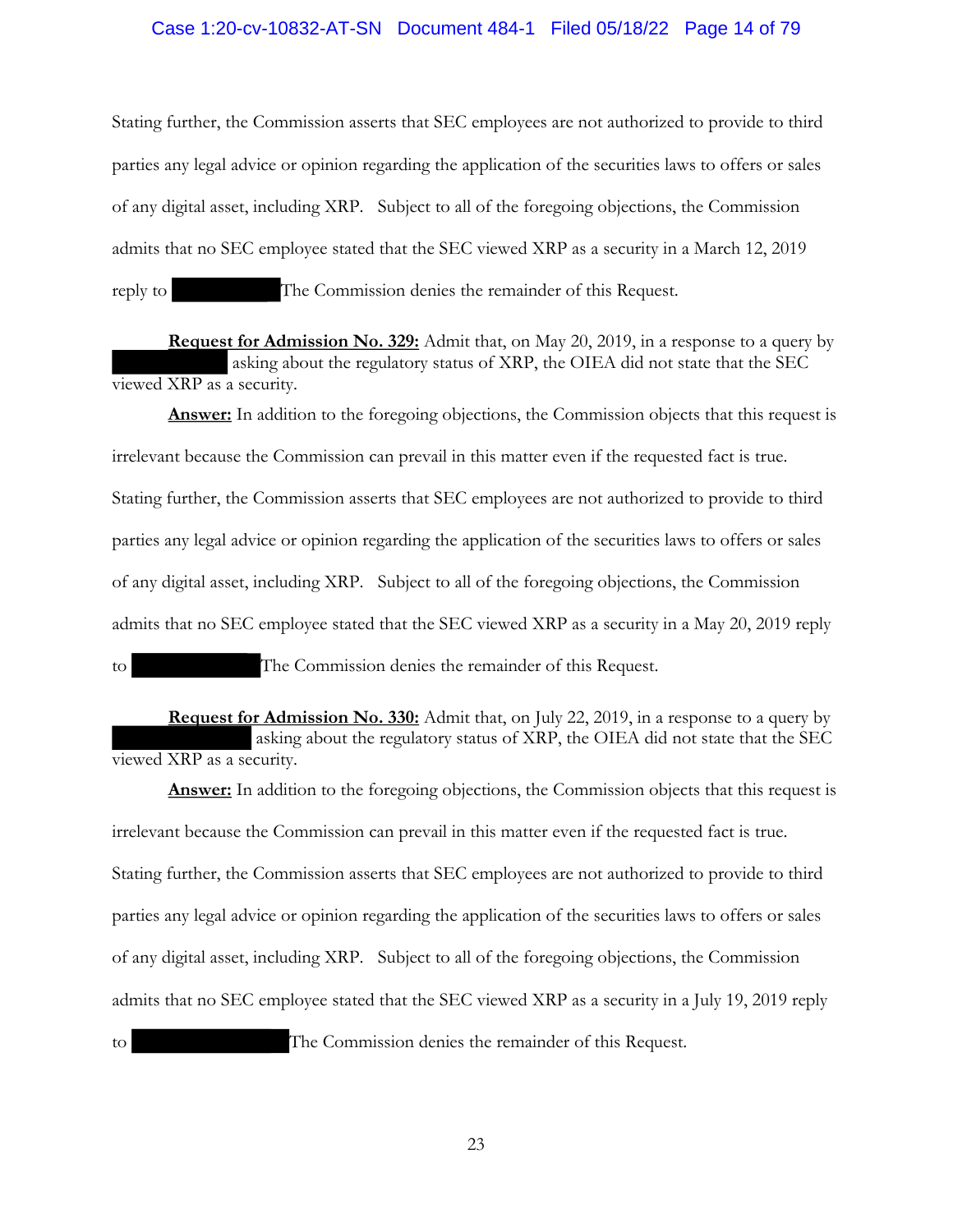## Case 1:20-cv-10832-AT-SN Document 484-1 Filed 05/18/22 Page 15 of 79

**Request for Admission No. 331:** Admit that, on July 23, 2019, in a response to a query by asking about the regulatory status of XRP, the OIEA did not state that the SEC viewed XRP as a security.

**Answer:** In addition to the foregoing objections, the Commission objects that this request is irrelevant because the Commission can prevail in this matter even if the requested fact is true. Stating further, the Commission asserts that SEC employees are not authorized to provide to third parties any legal advice or opinion regarding the application of the securities laws to offers or sales of any digital asset, including XRP. Subject to all of the foregoing objections, the Commission admits that no SEC employee stated that the SEC viewed XRP as a security in a July 23, 2019 reply

to The Commission denies the remainder of this Request.

**Request for Admission No. 332:** Admit that, on August 7, 2019, in a response to a query by asking about the regulatory status of XRP, the OIEA did not state that the SEC viewed XRP as a security.

**Answer:** In addition to the foregoing objections, the Commission objects that this request is

irrelevant because the Commission can prevail in this matter even if the requested fact is true. Stating further, the Commission asserts that SEC employees are not authorized to provide to third parties any legal advice or opinion regarding the application of the securities laws to offers or sales of any digital asset, including XRP. Subject to all of the foregoing objections, the Commission admits that no SEC employee stated that the SEC viewed XRP as a security in an August 7, 2019 reply to The Commission denies the remainder of this Request.

**Request for Admission No. 333:** Admit that, on October 10, 2019, in a response to a query by asking about the regulatory status of XRP, the OIEA did not state that the SEC viewed XRP as a security.

**Answer:** In addition to the foregoing objections, the Commission objects that this request is irrelevant because the Commission can prevail in this matter even if the requested fact is true. Stating further, the Commission asserts that SEC employees are not authorized to provide to third parties any legal advice or opinion regarding the application of the securities laws to offers or sales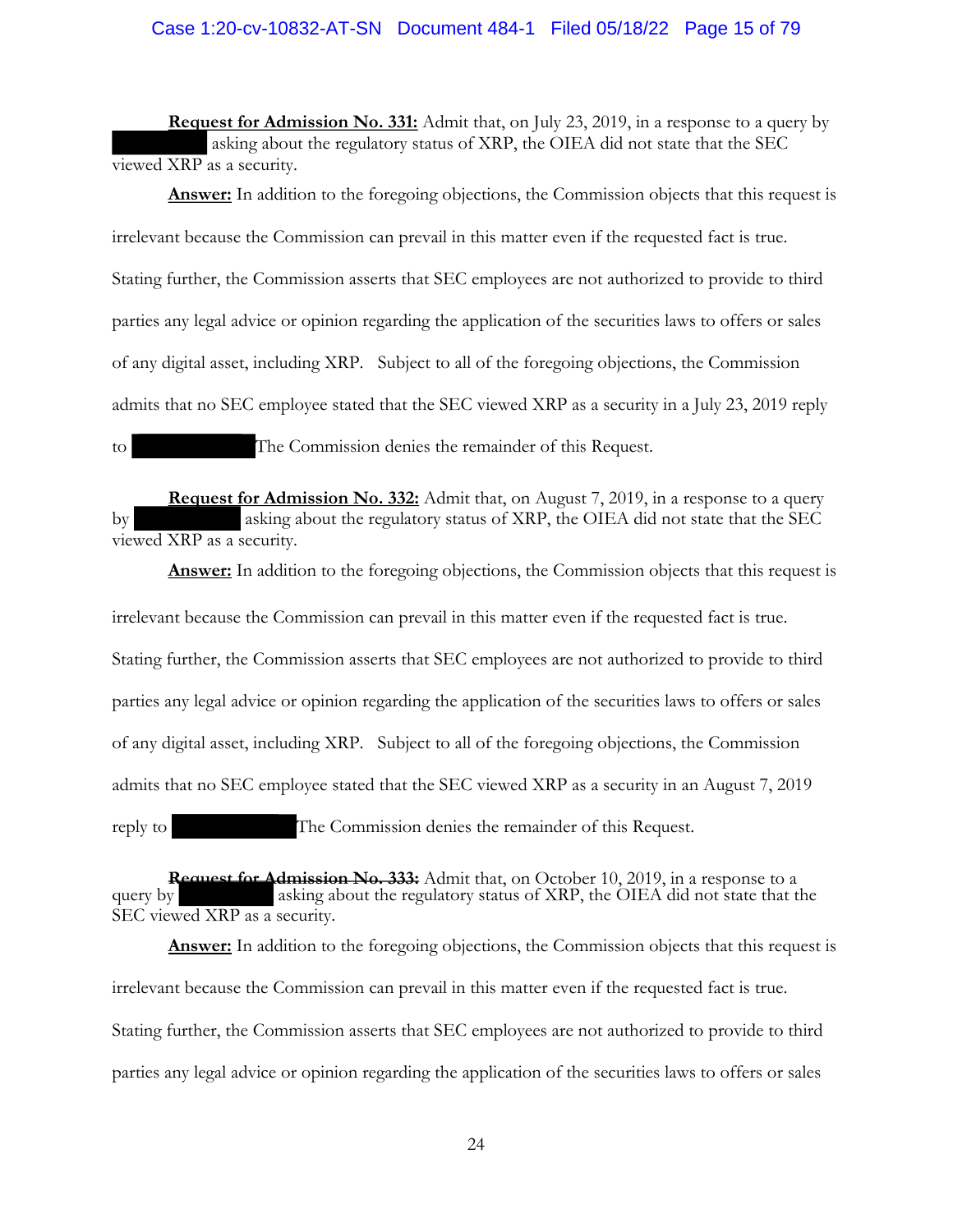### Case 1:20-cv-10832-AT-SN Document 484-1 Filed 05/18/22 Page 16 of 79

of any digital asset, including XRP. Subject to all of the foregoing objections, the Commission admits that no SEC employee stated that the SEC viewed XRP as a security in an October 10, 2019 reply to The Commission denies the remainder of this Request.

**Request for Admission No. 334:** Admit that, on May 4, 2020, in a response to a query by asking about the regulatory status of XRP, the OIEA did not state that the SEC viewed XRP as a security.

**Answer:** In addition to the foregoing objections, the Commission objects that this request is irrelevant because the Commission can prevail in this matter even if the requested fact is true. Stating further, the Commission asserts that SEC employees are not authorized to provide to third parties any legal advice or opinion regarding the application of the securities laws to offers or sales of any digital asset, including XRP. Subject to all of the foregoing objections, the Commission admits that no SEC employee stated that the SEC viewed XRP as a security in a May 4, 2020 reply to The Commission denies the remainder of this Request.

**Request for Admission No. 335:** Admit that, on June 19, 2020, in a response to a query by asking about the regulatory status of XRP, the OIEA did not state that the SEC viewed XRP as a security.

**Answer:** In addition to the foregoing objections, the Commission objects that this request is irrelevant because the Commission can prevail in this matter even if the requested fact is true. Stating further, the Commission asserts that SEC employees are not authorized to provide to third parties any legal advice or opinion regarding the application of the securities laws to offers or sales of any digital asset, including XRP. Subject to all of the foregoing objections, the Commission admits that no SEC employee stated that the SEC viewed XRP as a security in a June 19, 2020 reply

to The Commission denies the remainder of this Request.

**Request for Admission No. 336:** Admit that, on August 18, 2020, in a response to a query by asking about the regulatory status of XRP, the OIEA did not state that the SEC viewed XRP as a security.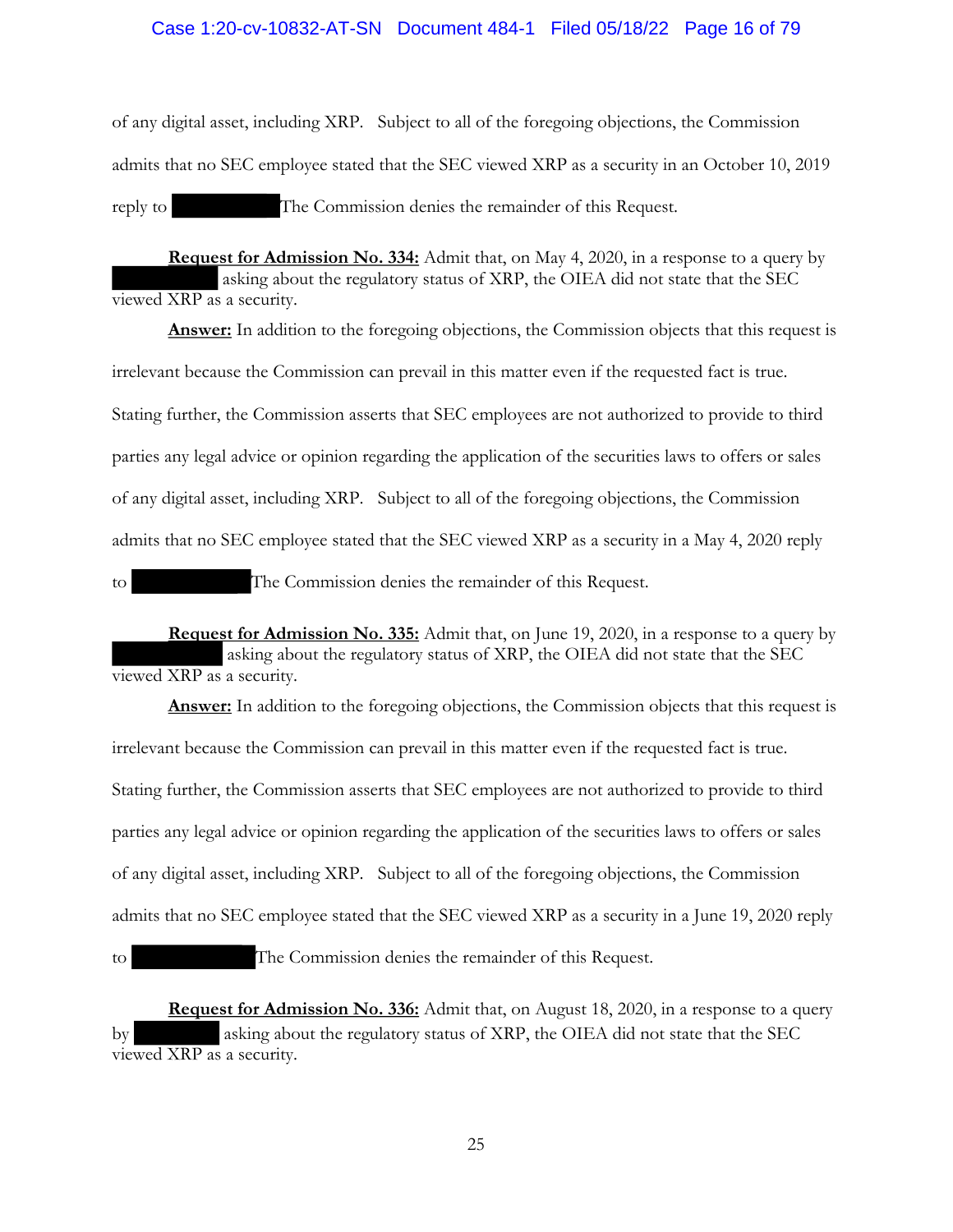### Case 1:20-cv-10832-AT-SN Document 484-1 Filed 05/18/22 Page 17 of 79

**Answer:** In addition to the foregoing objections, the Commission objects that this request is irrelevant because the Commission can prevail in this matter even if the requested fact is true. Stating further, the Commission asserts that SEC employees are not authorized to provide to third parties any legal advice or opinion regarding the application of the securities laws to offers or sales of any digital asset, including XRP. Subject to all of the foregoing objections, the Commission admits that no SEC employee stated that the SEC viewed XRP as a security in an August 18, 2020 reply to The Commission denies the remainder of this Request.

**Request for Admission No. 337:** Admit that, on October 1, 2020, in response to a query by asking whether the SEC had determined whether XRP was a security, the OIEA did not state that the SEC viewed XRP as a security.

**Answer:** In addition to the foregoing objections, the Commission objects that this request is irrelevant because the Commission can prevail in this matter even if the requested fact is true. Stating further, the Commission asserts that SEC employees are not authorized to provide to third parties any legal advice or opinion regarding the application of the securities laws to offers or sales of any digital asset, including XRP. Subject to all of the foregoing objections, the Commission admits that no SEC employee stated that the SEC viewed XRP as a security in an October 1, 2020 reply to an inquiry from The Commission denies the remainder of this Request.

**Request for Admission No. 338:** Admit that the SEC launched its Strategic Hub for Innovation and Financial Technology ("FinHub") on or about October 18, 2018.

**Answer:** In addition to the foregoing objections, the Commission objects that this request is

irrelevant because the Commission can prevail in this matter even if the requested fact is true.

Subject to all of the foregoing objections, the Commission admits this request.

**Request for Admission No. 339:** Admit that, at all times from October 18, 2018 to December 22, 2020, FinHub invited members of the public to request assistance from FinHub relating to financial technology ("FinTech") issues arising under the federal securities laws.

Answer: In addition to the foregoing objections, the Commission objects that this request is

irrelevant because the Commission can prevail in this matter even if the requested fact is true. The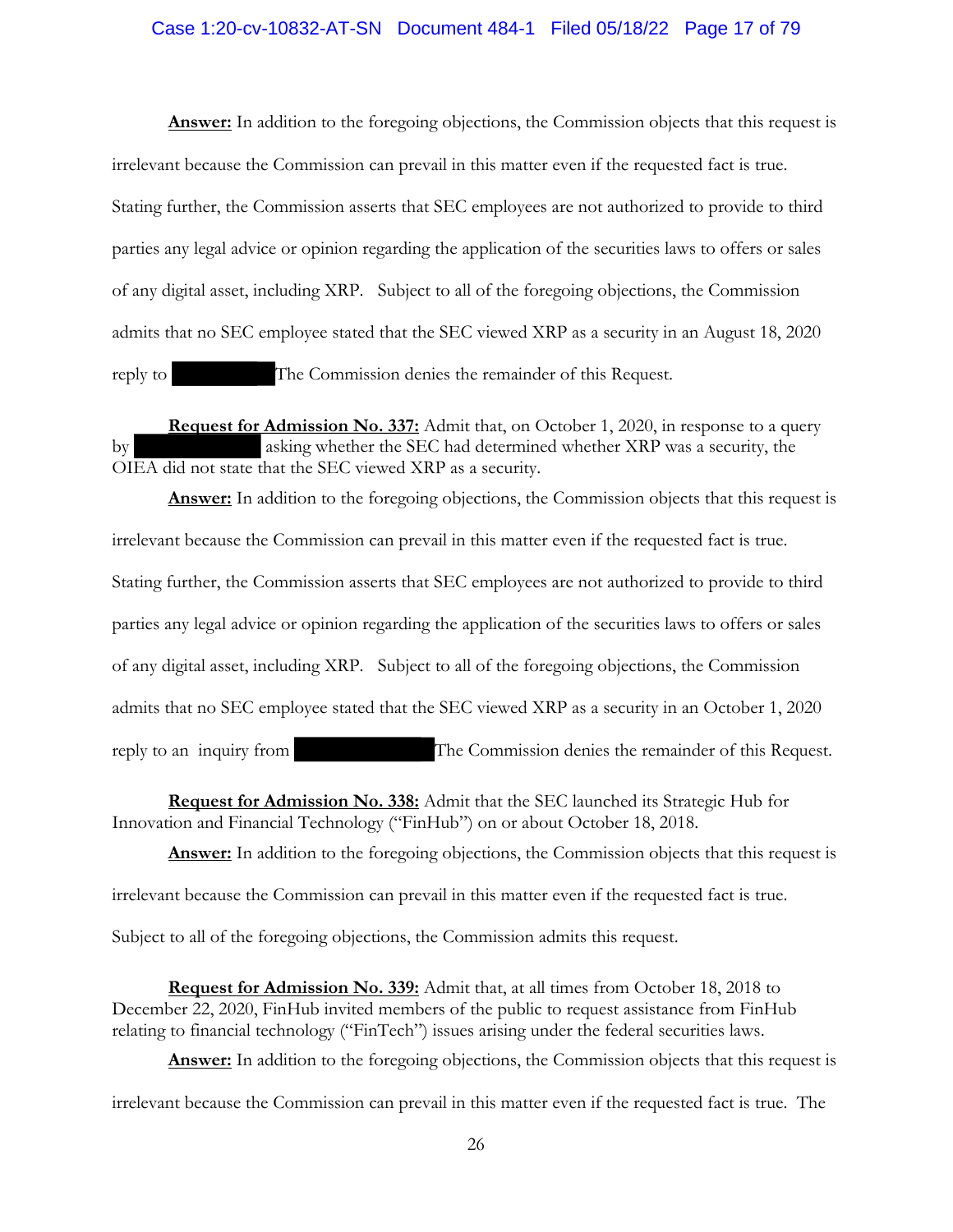### Case 1:20-cv-10832-AT-SN Document 484-1 Filed 05/18/22 Page 18 of 79

Commission further objects that that the term "assistance from FinHub relating to financial technology ('FinTech') issues arising under the federal securities laws" is vague and ambiguous in the context of this request. Subject to the foregoing objections, the Commission admits that FinHub invited inquiries from members of the public but denies that FinHub was authorized to provide, offered to provide, or provided to third parties any legal advice or opinion or nonpublic or privileged information. The Commission denies the remainder of this request.

**Request for Admission No. 340:** Admit that, at all times from October 18, 2018 to December 22, 2020, FinHub was authorized to respond to questions it received from members of the public.

Answer: In addition to the foregoing objections, the Commission objects that this request is irrelevant because the Commission can prevail in this matter even if the requested fact is true. Subject to the foregoing objections, the Commission admits that FinHub was authorized to respond to inquiries from members of the public but denies that FinHub was authorized to provide, offered to provide, or provided to third parties any legal advice or opinion or nonpublic or privileged information in response to any inquiries received. The Commission denies the remainder of this request.

**Request for Admission No. 341:** Admit that, prior to December 22, 2020, FinHub received requests from multiple XRP market participants (each, a "FinHub Request") that asked whether XRP is a security within the meaning of the federal securities laws.

**Answer:** In addition to the foregoing objections, the Commission objects that "XRP market participants" is vague and ambiguous in the context of this request. The Commission further objects that the Commission has no way of knowing or verifying that any individual who contacted FinHub is any such "XRP market participant." Subject to all of the foregoing objections, and after reasonable inquiry, the information known and currently available is not sufficient to enable the Commission to admit or deny this request.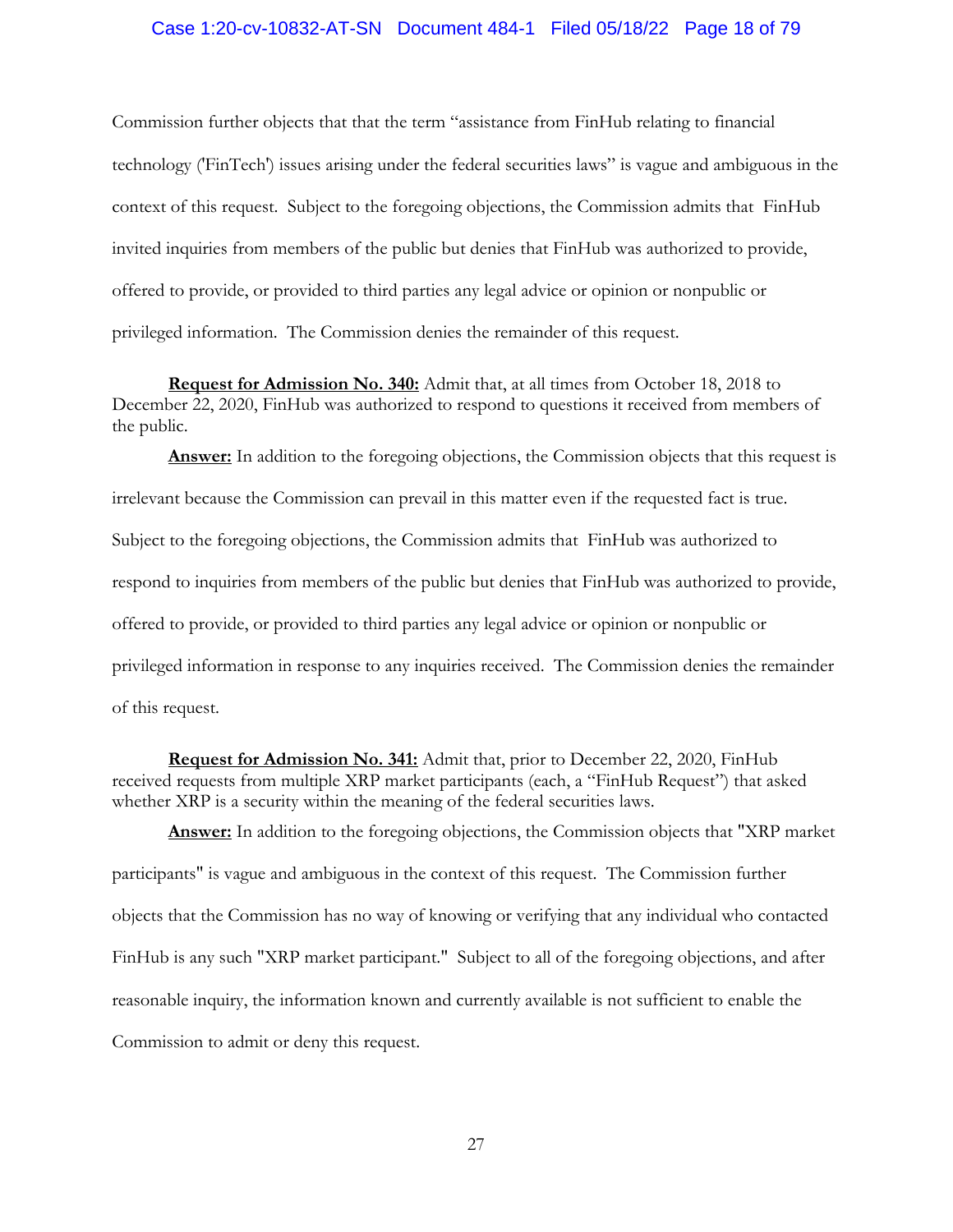### Case 1:20-cv-10832-AT-SN Document 484-1 Filed 05/18/22 Page 19 of 79

**Request for Admission No. 342:** Admit that, prior to December 22, 2020, FinHub received multiple FinHub Requests asking whether the SEC viewed XRP as a security.

**Answer:** In addition to the foregoing objections, the Commission objects that "FinHub Requests" is vague and ambiguous as used in this request because it incorporates by definition the vague and ambiguous term "XRP market participants." The Commission further objects that the Commission has no way of knowing or verifying that any individual who contacted FinHub is any such "XRP market participant." Subject to all of the foregoing objections, and after reasonable inquiry, the information known and currently available is not sufficient to enable the Commission to admit or deny this request.

**Request for Admission No. 343:** Admit that, prior to December 22, 2020, the SEC did not state in response to any FinHub Request that XRP was a security.

**Answer:** In addition to the foregoing objections, the Commission objects that "FinHub Requests" is vague and ambiguous as used in this request because it incorporates by definition the vague and ambiguous term "XRP market participants." The Commission further objects that the Commission has no way of knowing or verifying that any individual who contacted FinHub is any such "XRP market participant." Subject to all of the foregoing objections, and after reasonable inquiry, the information known and currently available is not sufficient to enable the Commission to admit or deny this request.

**Request for Admission No. 344:** Admit that, prior to December 22, 2020, the SEC did not state in response to any FinHub Request that the SEC viewed XRP as a security.

**Answer:** In addition to the foregoing objections, the Commission objects that "FinHub Requests" is vague and ambiguous as used in this request because it incorporates by definition the vague and ambiguous term "XRP market participants." The Commission further objects that the Commission has no way of knowing or verifying that any individual who contacted FinHub is any such "XRP market participant." Subject to all of the foregoing objections, and after reasonable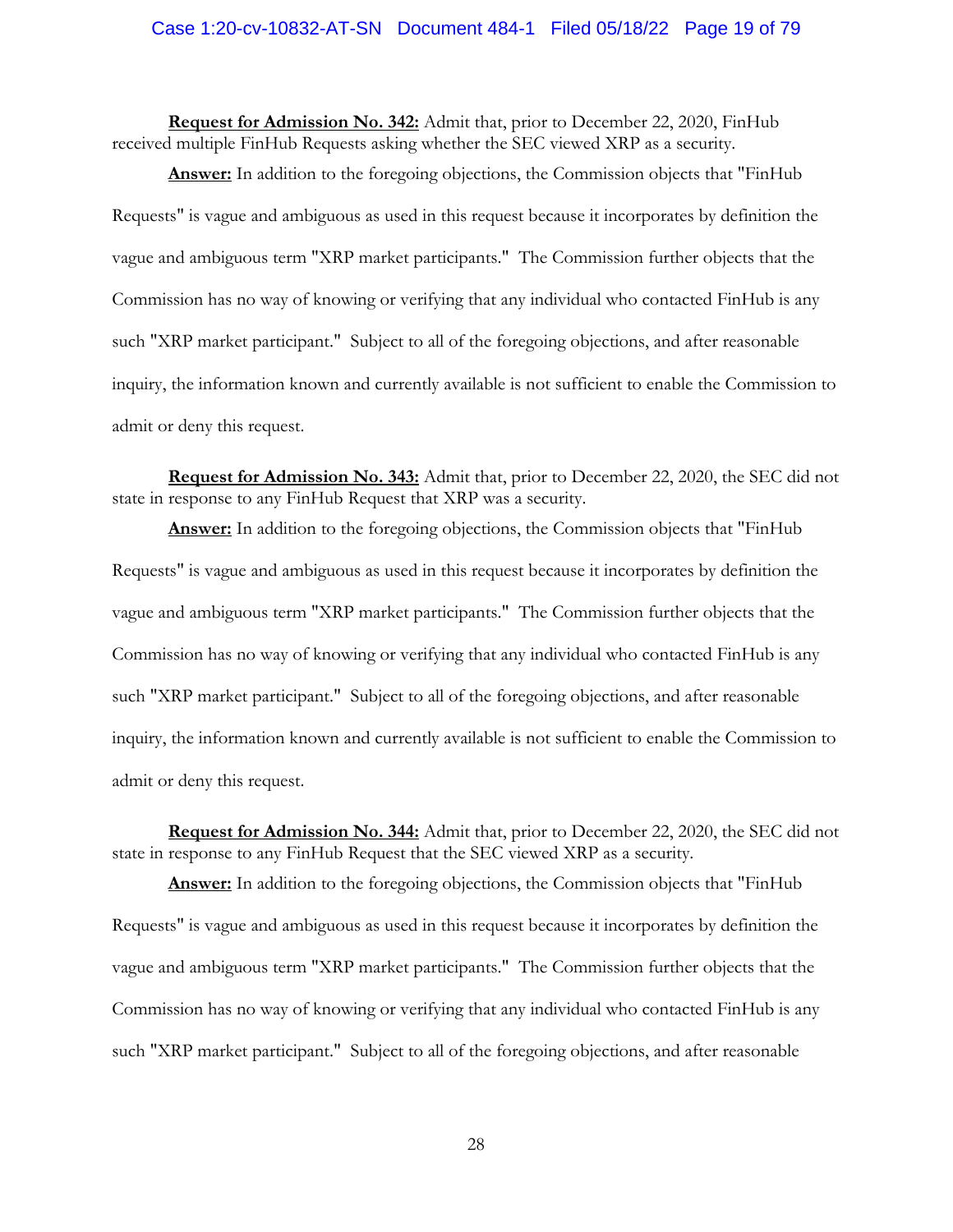### Case 1:20-cv-10832-AT-SN Document 484-1 Filed 05/18/22 Page 20 of 79

inquiry, the information known and currently available is not sufficient to enable the Commission to admit or deny this request.

**Request for Admission No. 345:** Admit that, in response to a November 5, 2018 query by asking about the regulatory status of XRP, FinHub did not state that the SEC viewed XRP as a security.

**Answer:** In addition to the foregoing objections, the Commission further objects that this request is irrelevant because the Commission can prevail in this matter even if the requested fact is true. Stating further, the Commission asserts that SEC employees are not authorized to provide to third parties any legal advice or opinion regarding the application of the securities laws to offers or sales of any digital asset, including XRP. Subject to the foregoing objections, the Commission admits that FinHub did not state that the SEC viewed XRP as a security in a reply to a November 5, 2018 inquiry from The Commission denies the remainder of this Request.

**Request for Admission No. 346:** Admit that, in response to a November 7, 2018 query by asking about the regulatory status of XRP, FinHub did not state that the SEC viewed XRP as a security.

**Answer:** In addition to the foregoing objections, the Commission further objects that this request is irrelevant because the Commission can prevail in this matter even if the requested fact is true. Stating further, the Commission asserts that SEC employees are not authorized to provide to third parties any legal advice or opinion regarding the application of the securities laws to offers or sales of any digital asset, including XRP. Subject to all of the foregoing objections, the Commission admits that no SEC employee stated that the SEC viewed XRP as a security in a reply to a November 5, 2018 query by The Commission denies the remainder of this Request.

**Request for Admission No. 347:** Admit that, on December 19, 2018, at least one SEC Representative spoke with (hereinafter the "December 19 SEC- Meeting").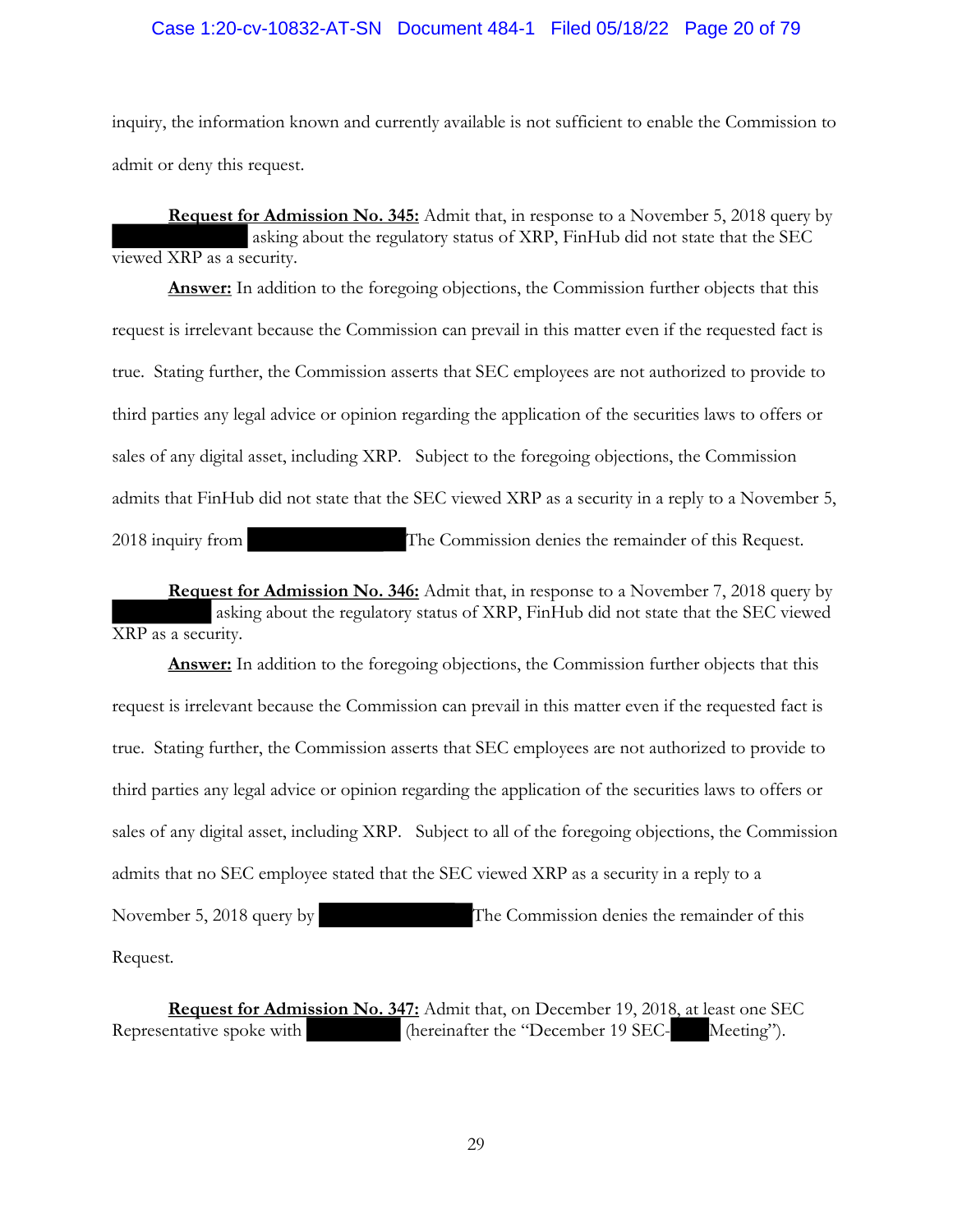### Case 1:20-cv-10832-AT-SN Document 484-1 Filed 05/18/22 Page 21 of 79

**Answer:** In addition to the foregoing objections, the Commission objects that this request is irrelevant because the Commission can prevail in this matter even if the requested fact is true. Subject to all of the foregoing objections, the Commission admits this request.

**Request for Admission No. 348:** Admit that one of the topics discussed during the December 19 SEC-<br>Meeting was XRP.

**Answer:** Subject to all of the foregoing objections, and after reasonable inquiry, the information known or readily obtainable by the Commission is insufficient to allow the Commission to admit or deny this request.

**Request for Admission No. 349:** Admit that, during the December 19 SEC-**Remarkation** Meeting, no SEC attendee expressed the view that XRP was a security.

Answer: In addition to the foregoing objections, the Commission objects that this request is irrelevant because the Commission can prevail in this matter even if the requested fact is true. Stating further, SEC employees are not authorized to provide to third parties any legal advice or opinion regarding the application of the securities laws to offers or sales of any digital asset, including XRP. Subject to the foregoing objections, the Commission admits that during the December 19 SEC- Meeting no SEC attendee expressed the view that XRP was a security. The Commission denies the remainder of this Request.

**Request for Admission No. 350:** Admit that, during the December 19 SEC- Meeting, no SEC attendee expressed the view that XRP might be a security.

Answer: In addition to the foregoing objections, the Commission objects that this request is irrelevant because the Commission can prevail in this matter even if the requested fact is true. Stating further, SEC employees are not authorized to provide to third parties any legal advice or opinion regarding the application of the securities laws to offers or sales of any digital asset, including XRP. Subject to the foregoing objections, the Commission admits that during the December 19 SEC- Meeting no SEC attendee expressed the view that XRP might be a security. The Commission denies the remainder of this Request.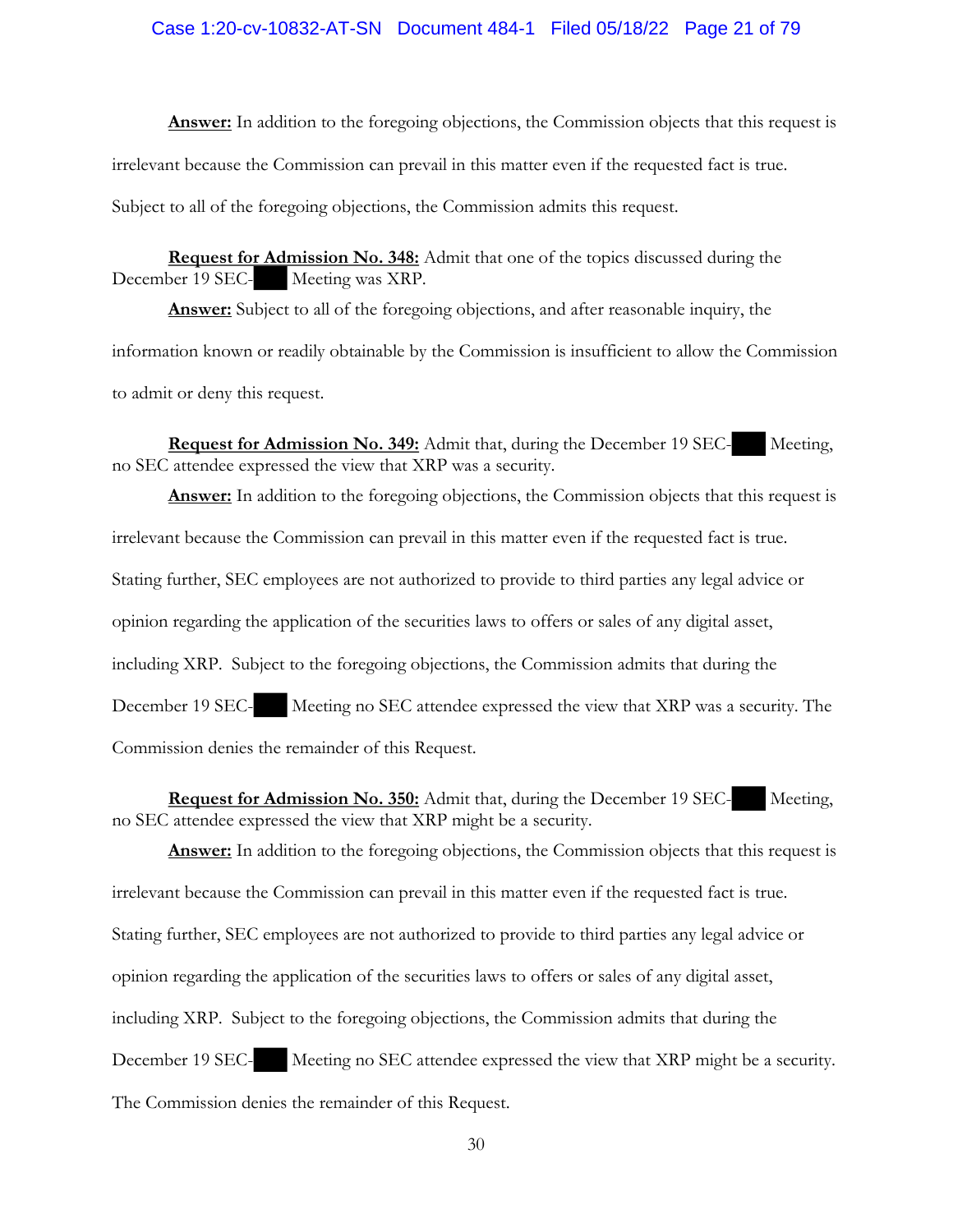**Request for Admission No. 351:** Admit that the SEC has not produced in discovery in this Action any notes from the December 19 SEC- Meeting.

Answer: In addition to the foregoing objections, the Commission objects that this request is irrelevant because the Commission can prevail in this matter even if the requested fact is true. Subject to all of the foregoing objections, the Commission admits this request.

**Request for Admission No. 352:** Admit that, in response to an April 3, 2019 query by asking about the regulatory status of XRP, FinHub did not state that the SEC viewed XRP as a security.

**Answer:** In addition to the foregoing objections, the Commission objects that this request is irrelevant because the Commission can prevail in this matter even if the requested fact is true. Stating further, SEC employees are not authorized to provide to third parties any legal advice or opinion regarding the application of the securities laws to offers or sales of any digital asset, including XRP. Subject to the foregoing objections, the Subject to the foregoing objections, the Commission admits that FinHub did not state that the SEC viewed XRP as a security in a reply to an April 3, 2019 query by The Commission denies the remainder of this request.

**Request for Admission No. 353:** Admit that, in response to an April 3, 2019 query by asking about the regulatory status of XRP, FinHub did not state that the SEC viewed XRP as a security.

**Answer:** In addition to the foregoing objections, the Commission further objects that this request is irrelevant because the Commission can prevail in this matter even if the requested fact is true. Stating further, the Commission asserts that SEC employees are not authorized to provide to third parties any legal advice or opinion regarding the application of the securities laws to offers or sales of any digital asset, including XRP. Subject to all of the foregoing objections, the Commission admits that no SEC employee stated that the SEC viewed XRP as a security in a reply to an April 3, 2019 inquiry by The Commission denies the remainder of this Request.

**Request for Admission No. 354:** Admit that, in response to an April 3, 2019 query by asking about the regulatory status of XRP, FinHub did not state that the SEC viewed XRP as a security.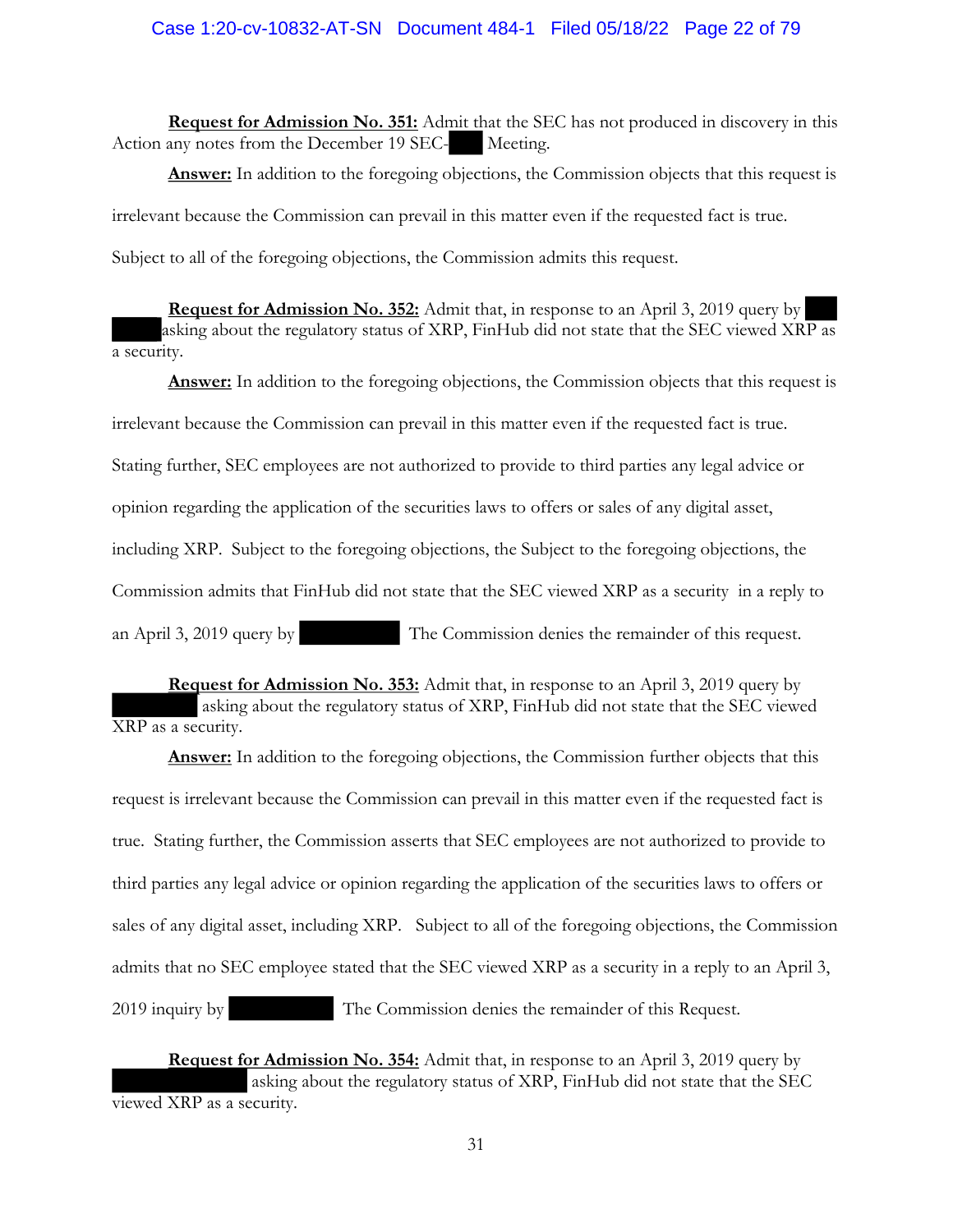### Case 1:20-cv-10832-AT-SN Document 484-1 Filed 05/18/22 Page 23 of 79

**Answer:** In addition to the foregoing objections, the Commission further objects that this request is irrelevant because the Commission can prevail in this matter even if the requested fact is true. Stating further, the Commission asserts that SEC employees are not authorized to provide to third parties any legal advice or opinion regarding the application of the securities laws to offers or sales of any digital asset, including XRP. Subject to all of the foregoing objections, the Commission admits that no SEC employee stated that the SEC viewed XRP as a security in a reply to an April 3, 2019 inquiry by The Commission denies the remainder of this Request.

**Request for Admission No. 355:** Admit that, in response to an April 3, 2019 query by asking about the regulatory status of XRP, FinHub did not state that the SEC viewed XRP as a security.

**Answer:** In addition to the foregoing objections, the Commission objects that this request is irrelevant because the Commission can prevail in this matter even if the requested fact is true. Stating further, the Commission asserts that SEC employees are not authorized to provide to third parties any legal advice or opinion regarding the application of the securities laws to offers or sales of any digital asset, including XRP. Subject to all of the foregoing objections, the Commission admits that no SEC employee stated that the SEC viewed XRP as a security in a reply to an April 3, 2019 inquiry by The Commission denies the remainder of this Request.

**Request for Admission No. 356:** Admit that, in response to an April 14, 2019 query by asking about the regulatory status of XRP, FinHub did not state that the SEC viewed XRP as a security.

**Answer:** In addition to the foregoing objections, the Commission objects that this request is irrelevant because the Commission can prevail in this matter even if the requested fact is true. Stating further, the Commission asserts that SEC employees are not authorized to provide to third parties any legal advice or opinion regarding the application of the securities laws to offers or sales of any digital asset, including XRP. Subject to all of the foregoing objections, the Commission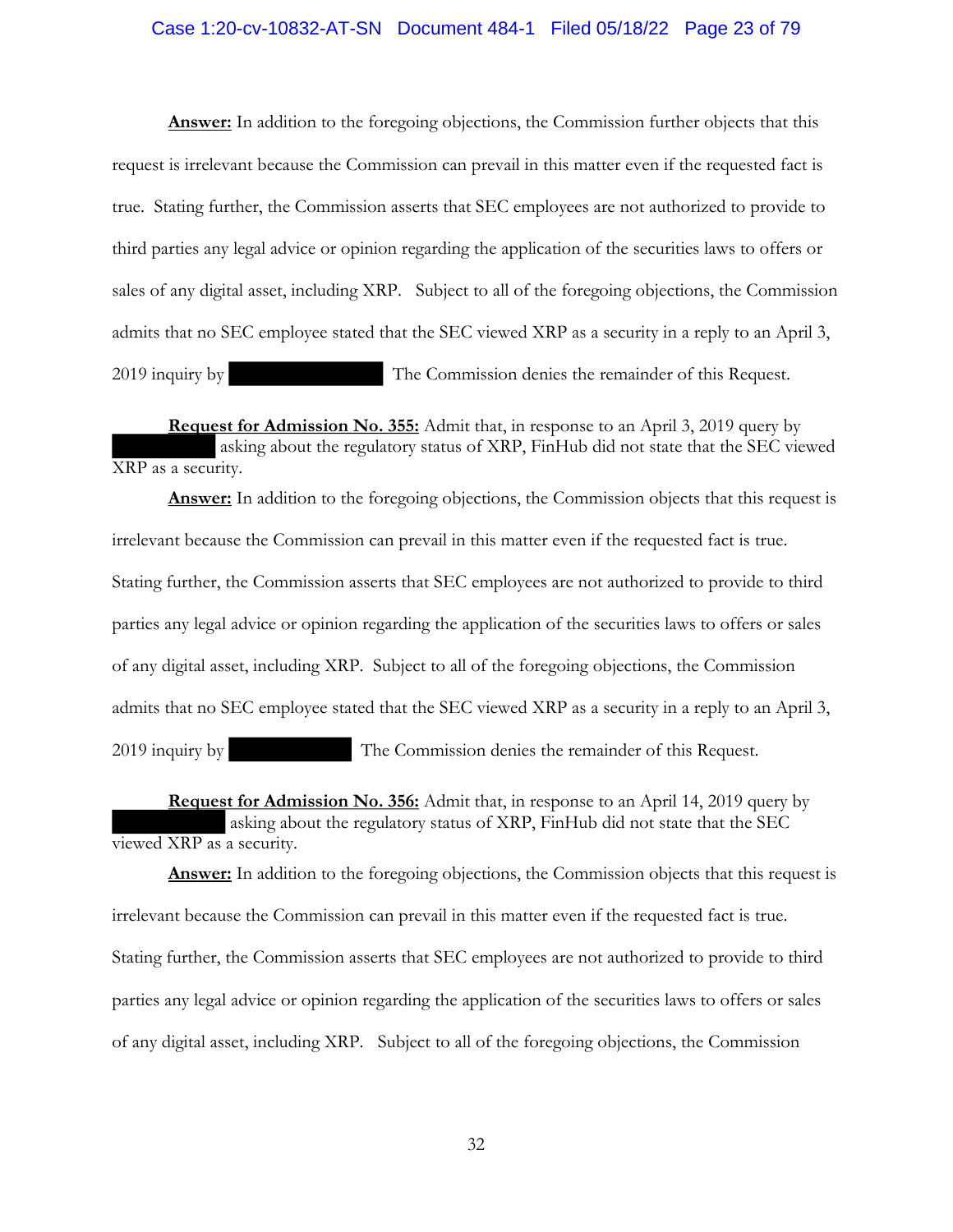admits that no SEC employee stated that the SEC viewed XRP as a security in a reply to an April 14, 2019 inquiry by The Commission denies the remainder of this Request.

**Request for Admission No. 357:** Admit that, in response to a May 30, 2019 query by "Joe" asking about the regulatory status of XRP, FinHub did not state that the SEC viewed XRP as a security.

**Answer:** In addition to the foregoing objections, the Commission objects that this request is irrelevant because the Commission can prevail in this matter even if the requested fact is true. Stating further, the Commission asserts that SEC employees are not authorized to provide to third parties any legal advice or opinion regarding the application of the securities laws to offers or sales of any digital asset, including XRP. Subject to all of the foregoing objections, the Commission admits that no SEC employee stated that the SEC viewed XRP as a security in a reply to a May 30, 2019 inquiry by "Joe." The Commission denies the remainder of this Request.

**Request for Admission No. 358:** Admit that, in response to a May 31, 2019 query by asking about the regulatory status of XRP, FinHub did not state that the SEC viewed XRP as a security.

**Answer:** In addition to the foregoing objections, the Commission objects that this request is irrelevant because the Commission can prevail in this matter even if the requested fact is true. Stating further, the Commission asserts that SEC employees are not authorized to provide to third parties any legal advice or opinion regarding the application of the securities laws to offers or sales of any digital asset, including XRP. Subject to all of the foregoing objections, the Commission admits that no SEC employee stated that the SEC viewed XRP as a security in a reply to a May 31, 2019 query by The Commission denies the remainder of this Request.

**Request for Admission No. 359:** Admit that, in response to an August 21, 2019 query by asking about the regulatory status of XRP, FinHub did not state that the SEC viewed XRP as a security.

**Answer:** In addition to the foregoing objections, the Commission further objects that this request is irrelevant because the Commission can prevail in this matter even if the requested fact is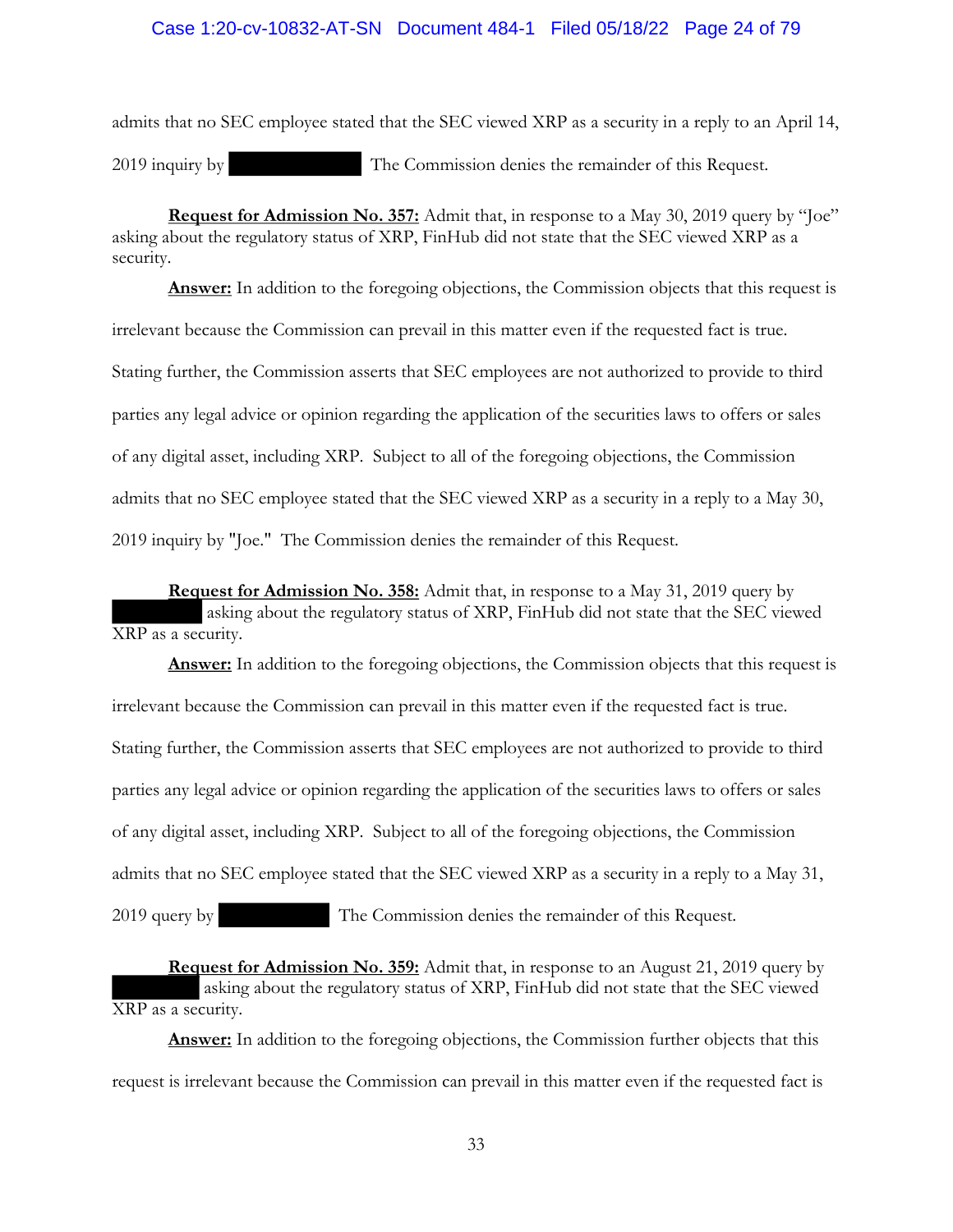### Case 1:20-cv-10832-AT-SN Document 484-1 Filed 05/18/22 Page 25 of 79

true. Stating further, the Commission asserts that SEC employees are not authorized to provide to third parties any legal advice or opinion regarding the application of the securities laws to offers or sales of any digital asset, including XRP. Subject to all of the foregoing objections, the Commission admits that no SEC employee stated that the SEC viewed XRP as a security in a reply to an August 21, 2019 inquiry by The Commission denies the remainder of this Request.

**Request for Admission No. 360:** Admit that Jay Clayton never responded to the June 14, 2018 email from reflected in the document bearing Bates number SEC-LIT-EMAILS-000440877.

**Answer:** In addition to the foregoing objections, the Commission further objects that the term "responded" is vague and ambiguous in the context of this request. Subject to the foregoing objections, the Commission admits that Chairman Jay Clayton did not reply to the June 14, 2018 email from reflected in the document bearing Bates number SEC-LIT-EMAILS-000440877. The Commission denies the remainder of this Request.

**Request for Admission No. 361:** Admit that no SEC Representative ever responded to the June 14, 2018 email from reflected in the document bearing Bates number SEC-LIT- EMAILS-000440877.

**Answer:** Subject to all of the foregoing objections, the Commission denies this request.

**Request for Admission No. 362:** Admit that no SEC Representative responded to the June 14, 2018 email from reflected in the document bearing Bates number SEC-LIT-EMAILS- 000440877 by stating that the SEC viewed XRP as a security.

**Answer:** In addition to the foregoing objections, the Commission further objects that this request is irrelevant because the Commission can prevail in this matter even if the requested fact is true. Stating further, the Commission asserts that SEC employees are not authorized to provide to third parties any legal advice or opinion regarding the application of the securities laws to offers or sales of any digital asset, including XRP. Subject to all of the foregoing objections, the Commission admits that no SEC employee stated that the SEC viewed XRP as a security in a reply to a June 14,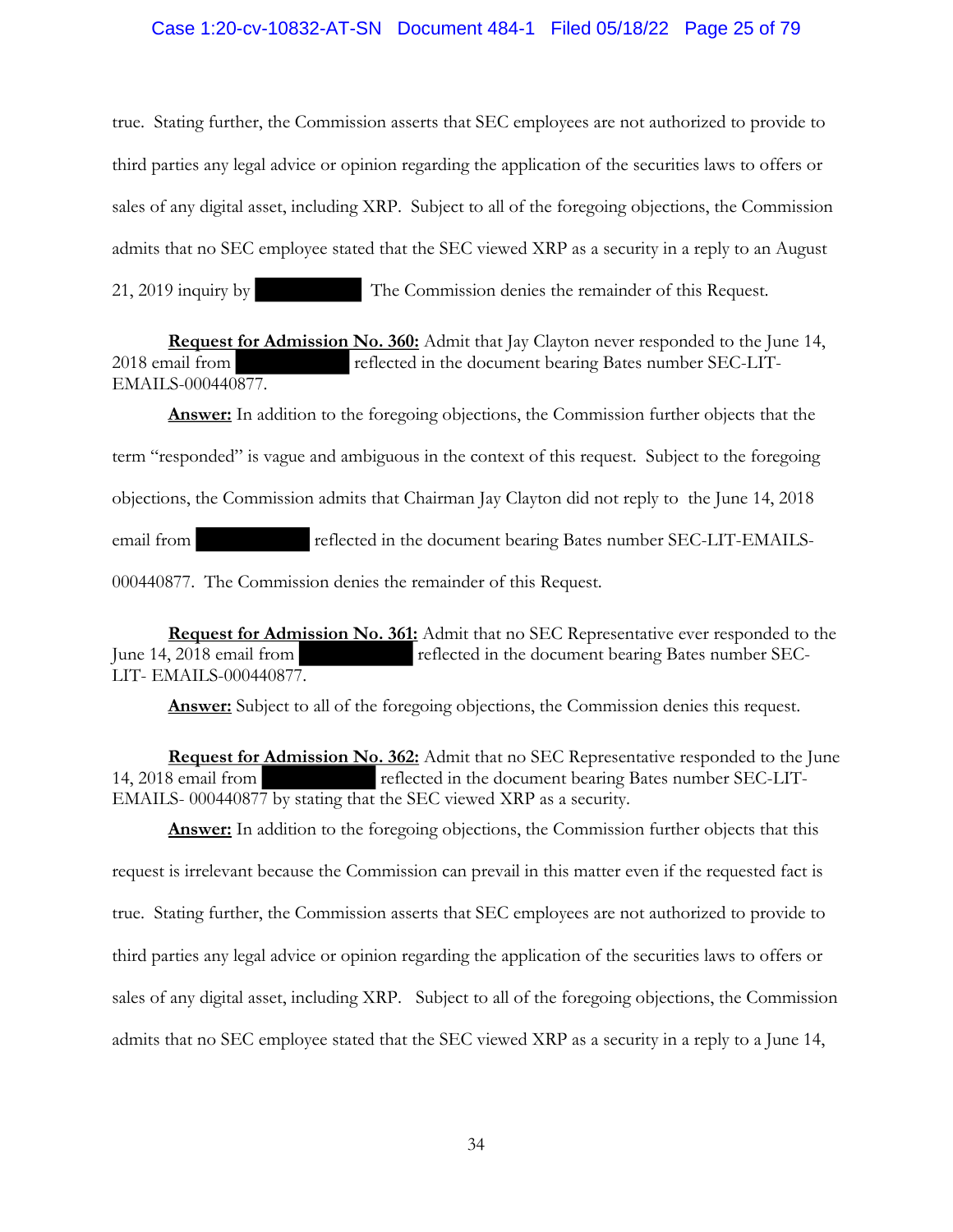# Case 1:20-cv-10832-AT-SN Document 484-1 Filed 05/18/22 Page 26 of 79

2018 email from reflected in the document bearing Bates number SEC-LIT-

EMAILS- 000440877. The Commission denies the remainder of this Request.

**Request for Admission No. 363:** Admit that Jay Clayton never responded to the June 15, 2018 email from reflected in the document bearing Bates number SEC-LIT-EMAILS-000380715.

**Answer:** In addition to the foregoing objections, the Commission further objects that the

term "responded" is vague and ambiguous in the context of this request. Subject to the foregoing

objections, the Commission admits that Chairman Jay Clayton did not reply to the June 15, 2018

email from reflected in the document bearing Bates number SEC-LIT-EMAILS-

000380715. The Commission denies the remainder of this request.

**Request for Admission No. 364:** Admit that no SEC Representative ever responded to the June 15, 2018 email from reflected in the document bearing Bates number SEC-LIT-EMAILS- 000380715.

**Answer:** Subject to all of the foregoing objections, the Commission denies this request.

**Request for Admission No. 365:** Admit that no SEC Representative responded to the June 15, 2018 email from reflected in the document bearing Bates number SEC-LIT-EMAILS- 000380715 by stating that the SEC viewed XRP as a security.

**Answer:** In addition to the foregoing objections, the Commission further objects that this request is irrelevant because the Commission can prevail in this matter even if the requested fact is true. Stating further, the Commission asserts that SEC employees are not authorized to provide to third parties any legal advice or opinion regarding the application of the securities laws to offers or sales of any digital asset, including XRP. Subject to all of the foregoing objections, the Commission admits that no SEC employee stated that the SEC viewed XRP as a security in a reply to a June 15, 2018 email from reflected in the document bearing Bates number SEC-LIT-EMAILS-000380715. The Commission denies the remainder of this Request.

**Request for Admission No. 366:** Admit that Jay Clayton never responded to the June 18, 2018 email from reflected in the document bearing Bates number SEC-LIT-EMAILS- 000380889.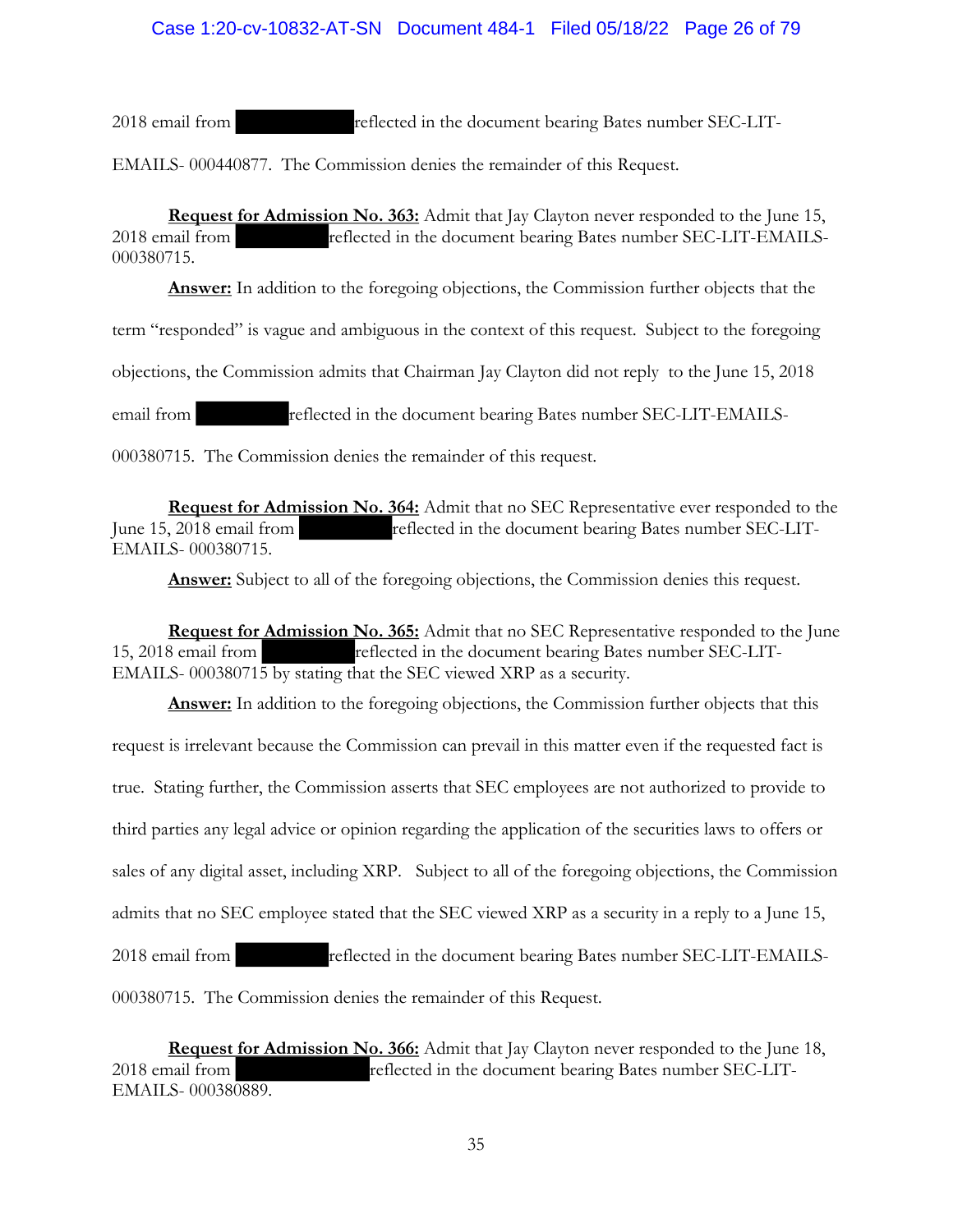### Case 1:20-cv-10832-AT-SN Document 484-1 Filed 05/18/22 Page 27 of 79

**Answer:** In addition to the foregoing objections, the Commission further objects that the term "responded" is vague and ambiguous in the context of this request. Subject to the foregoing objections, the Commission admits that Chairman Jay Clayton did not reply to the June 18, 2018 email from reflected in the document bearing Bates number SEC-LIT-EMAILS-000380889. The Commission denies the remainder of this request.

**Request for Admission No. 367:** Admit that no SEC Representative ever responded to the June 18, 2018 email from reflected in the document bearing Bates number SEC-LIT- EMAILS-000380889.

**Answer:** In addition to the foregoing objections, the Commission further objects that the term "responded" is vague and ambiguous in the context of this request. Subject to the foregoing objections, the Commission admits that SEC Representatives did not reply to the June 18, 2018 email from reflected in the document bearing Bates number SEC-LIT-EMAILS-000380889. The Commission denies the remainder of this request.

**Request for Admission No. 368:** Admit that no SEC Representative responded to the June 15, 2018 email from reflected in the document bearing Bates number SEC-LIT-EMAILS- 000380889 by stating that the SEC viewed XRP as a security.

**Answer:** In addition to the foregoing objections, the Commission further objects that the term "responded" is vague and ambiguous in the context of this request. The Commission objects that this request is irrelevant because the Commission can prevail in this matter even if the requested fact is true. Stating further, the Commission asserts that SEC employees are not authorized to provide to third parties any legal advice or opinion regarding the application of the securities laws to offers or sales of any digital asset, including XRP. Subject to all of the foregoing objections, the Commission admits that no SEC employee stated that the SEC viewed XRP as a security in a reply to the June 18, 2018 email from reflected in the document bearing Bates number SEC-LIT-EMAILS- 000380889. The Commission denies the remainder of this Request.

36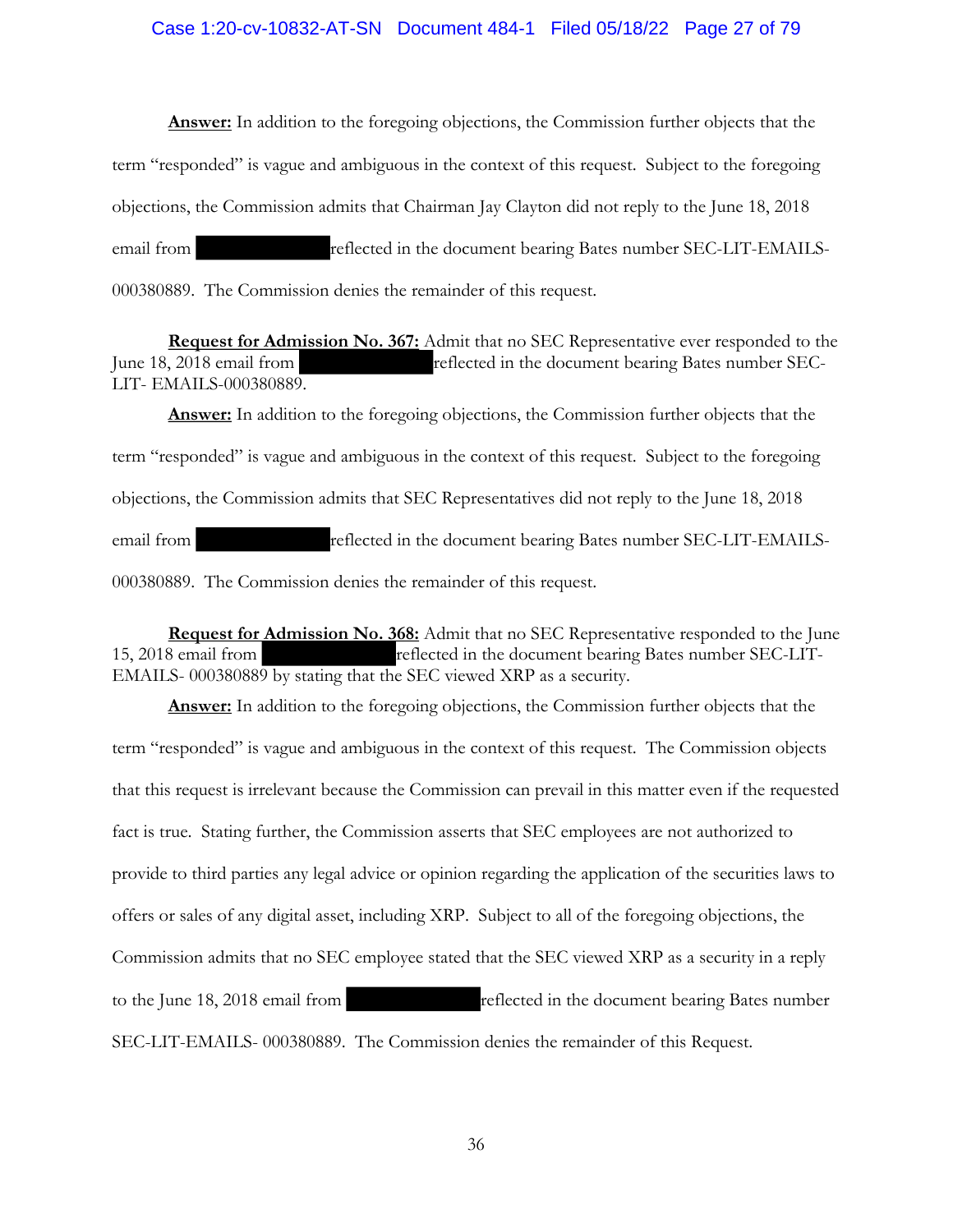### Case 1:20-cv-10832-AT-SN Document 484-1 Filed 05/18/22 Page 28 of 79

**Request for Admission No. 369:** Admit that Jay Clayton never responded to the July 1, 2018 email from " reflected in the document bearing Bates number SEC-LIT-EMAILS-000380721.

**Answer:** In addition to the foregoing objections, the Commission further objects that the term "responded" is vague and ambiguous in the context of this request. Subject to the foregoing objections, the Commission admits that Chairman Jay Clayton did not reply to the July 1, 2018 email from "
reflected in the document bearing Bates number SEC-LIT-EMAILS-000380721.

The Commission denies the remainder of this request.

**Request for Admission No. 370:** Admit that no SEC Representative ever responded to the July 1, 2018 email from " reflected in the document bearing Bates number SEC-LIT-EMAILS- 000380721.

**Answer:** In addition to the foregoing objections, the Commission further objects that the term "responded" is vague and ambiguous in the context of this request. Subject to the foregoing objections, the Commission admits that SEC Representatives did not reply to the July 1, 2018 email from " reflected in the document bearing Bates number SEC-LIT-EMAILS-000380721. The Commission denies the remainder of this request.

**Request for Admission No. 371:** Admit that no SEC Representative ever responded to the July 1, 2018 email from " reflected in the document bearing Bates number SEC-LIT-EMAILS- 000380721 by stating that the SEC viewed XRP as a security.

**Answer:** In addition to the foregoing objections, the Commission further objects that the term "responded" is vague and ambiguous in the context of this request. The Commission objects that this request is irrelevant because the Commission can prevail in this matter even if the requested fact is true. Stating further, the Commission asserts that SEC employees are not authorized to provide to third parties any legal advice or opinion regarding the application of the securities laws to offers or sales of any digital asset, including XRP. Subject to all of the foregoing objections, the Commission admits that no SEC employee stated that the SEC viewed XRP as a security in a reply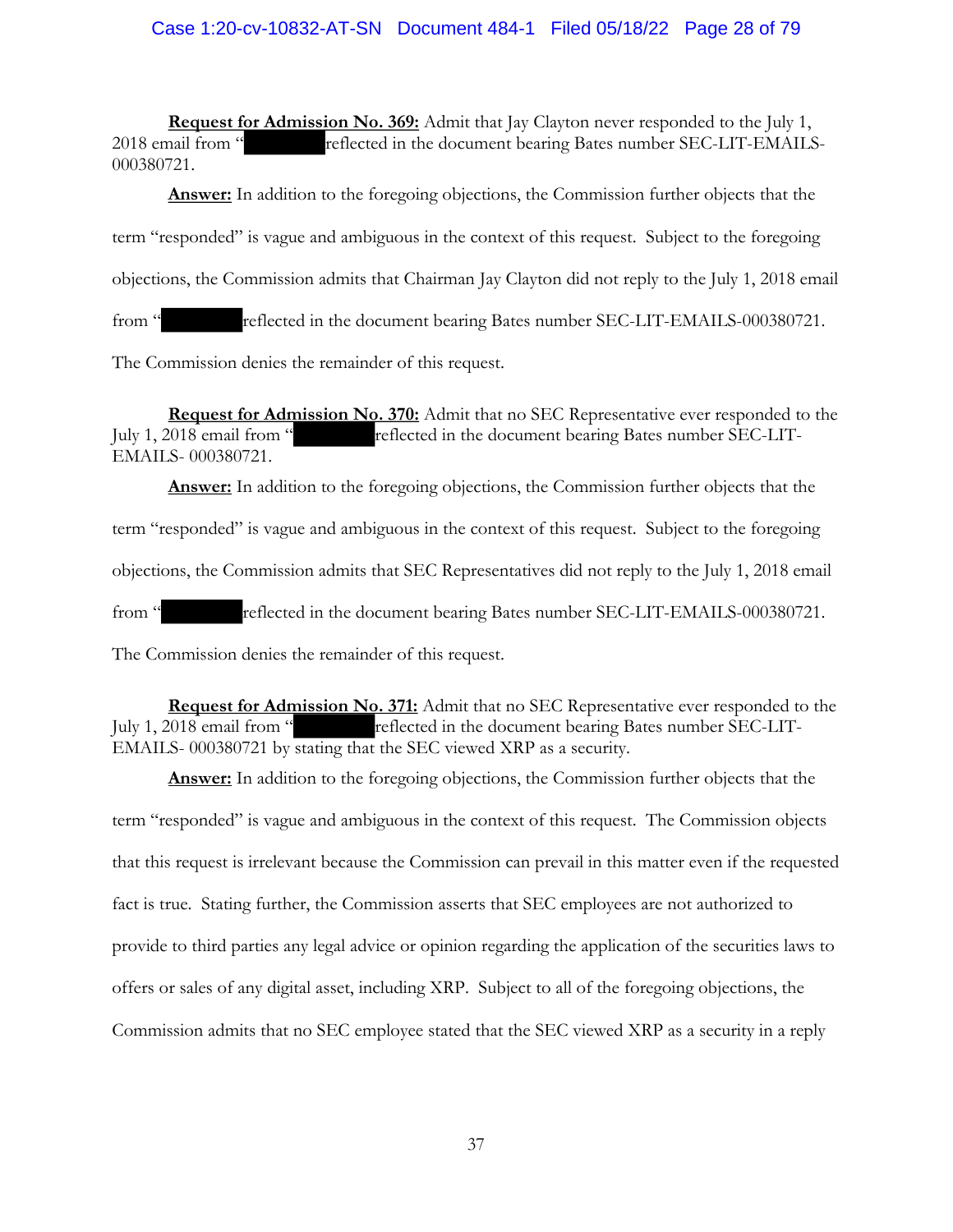## Case 1:20-cv-10832-AT-SN Document 484-1 Filed 05/18/22 Page 29 of 79

to the July 1, 2018 email from " reflected in the document bearing Bates number SEC-

LIT-EMAILS-000380721. The Commission denies the remainder of this Request.

**Request for Admission No. 372:** Admit that Jay Clayton never responded to the July 6, 2018 email from reflected in the document bearing Bates number SEC-LIT-EMAILS-000440863.

**Answer:** In addition to the foregoing objections, the Commission further objects that the

term "responded" is vague and ambiguous in the context of this request. Subject to the foregoing

objections, the Commission admits that Chairman Jay Clayton did not reply to the July 6, 2018 email

from reflected in the document bearing Bates number SEC-LIT-EMAILS-

000440863. The Commission denies the remainder of this request.

**Request for Admission No. 373:** Admit that no SEC Representative ever responded to the July 6, 2018 email from reflected in the document bearing Bates number SEC-LIT-EMAILS- 000440863.

**Answer:** Subject to all of the foregoing objections, the Commission denies this request.

**Request for Admission No. 374:** Admit that no SEC Representative ever responded to the July 6, 2018 email from reflected in the document bearing Bates number SEC-LIT-EMAILS- 000440863 by stating that the SEC viewed XRP as a security.

**Answer:** In addition to the foregoing objections, the Commission objects that the term "responded" is vague and ambiguous in the context of this request. The Commission further objects that this request is irrelevant because the Commission can prevail in this matter even if the requested fact is true. Stating further, the Commission asserts that SEC employees are not authorized to provide to third parties any legal advice or opinion regarding the application of the securities laws to offers or sales of any digital asset, including XRP. Subject to all of the foregoing objections, the Commission admits that no SEC employee stated that the SEC viewed XRP as a security in reply to a July 6, 2018 email from reflected in the document bearing Bates number SEC-LIT-EMAILS-000440863. The Commission denies the remainder of this request.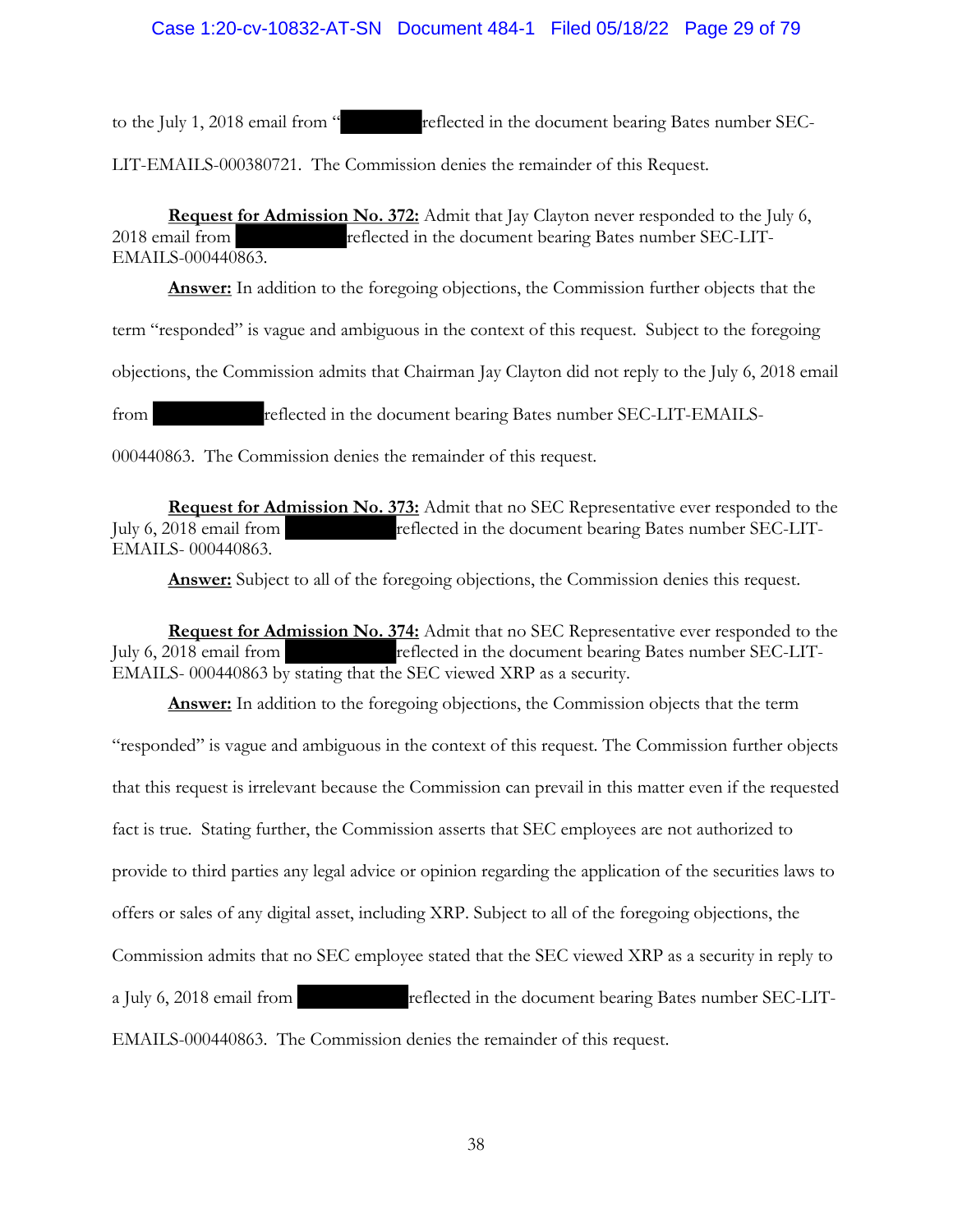### Case 1:20-cv-10832-AT-SN Document 484-1 Filed 05/18/22 Page 30 of 79

**Request for Admission No. 375:** Admit that Jay Clayton never responded to the July 10, 2018 email from reflected in the document bearing Bates number SEC-LIT-EMAILS-000451348.

**Answer:** In addition to the foregoing objections, the Commission further objects that the term "responded" is vague and ambiguous in the context of this request. Subject to the foregoing objections, the Commission admits that Chairman Jay Clayton did not reply to the July 10, 2018 email from reflected in the document bearing Bates number SEC-LIT-EMAILS-000451348. The Commission denies the remainder of this request.

**Request for Admission No. 376:** Admit that no SEC Representative ever responded to the July 10, 2018 email from reflected in the document bearing Bates number SEC-LIT-EMAILS- 000451348.

**Answer:** In addition to the foregoing objections, the Commission further objects that the term "responded" is vague and ambiguous in the context of this request. Subject to the foregoing objections, the Commission admits that SEC Representatives did not reply to the July 10, 2018 email from reflected in the document bearing Bates number SEC-LIT-EMAILS-

000451348. The Commission denies the remainder of this request.

**Request for Admission No. 377:** Admit that no SEC Representative ever responded to the July 10, 2018 email from reflected in the document bearing Bates number SEC-LIT-EMAILS- 000451348 by stating that the SEC viewed XRP as a security.

**Answer:** In addition to the foregoing objections, the Commission further objects that the term "responded" is vague and ambiguous in the context of this request. The Commission further objects that this request is irrelevant because the Commission can prevail in this matter even if the requested fact is true. Stating further, the Commission asserts that SEC employees are not authorized to provide to third parties any legal advice or opinion regarding the application of the securities laws to offers or sales of any digital asset, including XRP. Subject to all of the foregoing objections, the Commission admits that no SEC employee stated that the SEC viewed XRP as a security in a reply to the July 10, 2018 email from reflected in the document bearing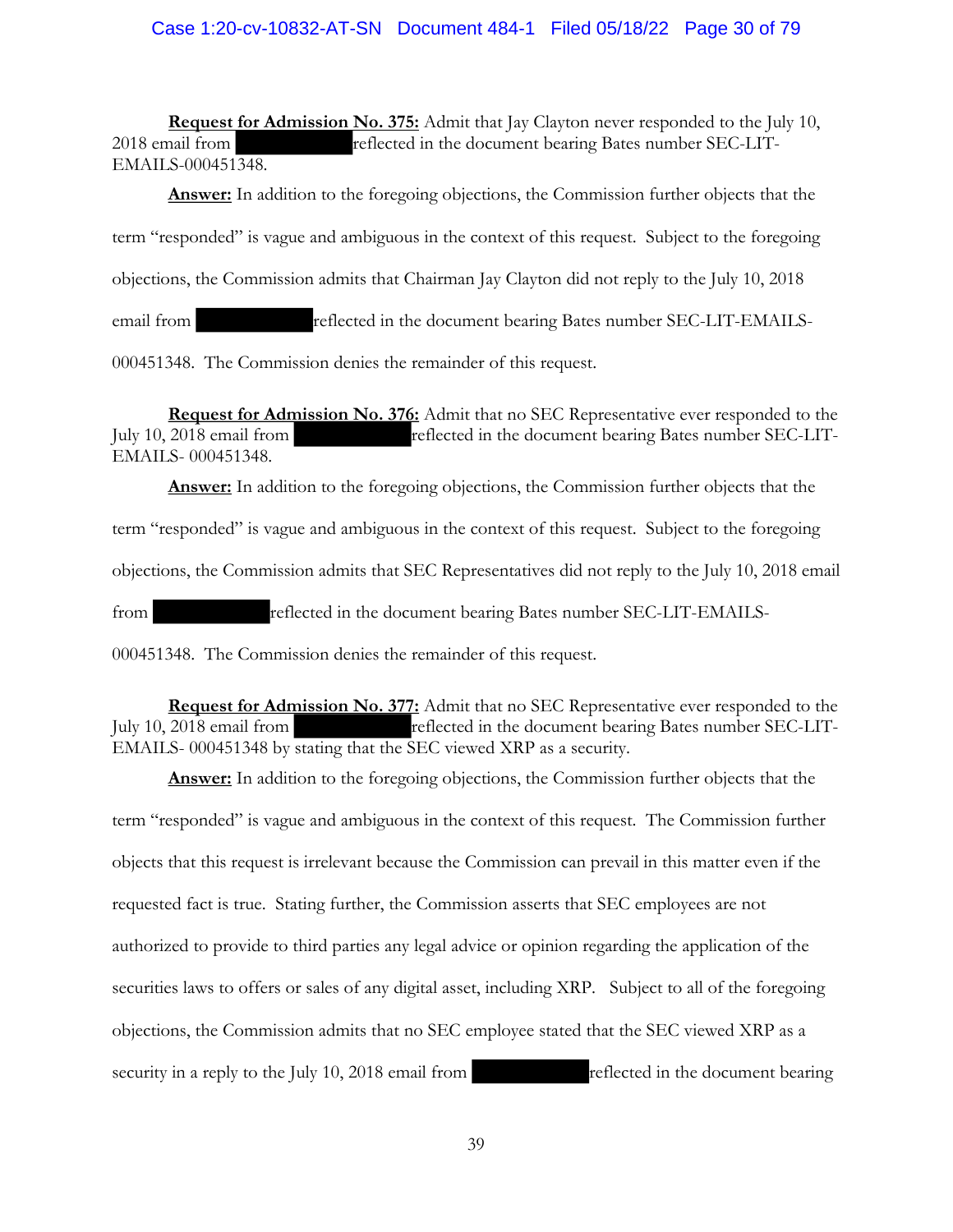### Case 1:20-cv-10832-AT-SN Document 484-1 Filed 05/18/22 Page 31 of 79

Bates number SEC-LIT-EMAILS-000451348. The Commission denies the remainder of this Request.

**Request for Admission No. 378:** Admit that Jay Clayton never responded to the June 7, 2018 email from reflected in the document bearing Bates number SEC-LIT-EMAILS-000451346.

**Answer:** In addition to the foregoing objections, the Commission further objects that the term "responded" is vague and ambiguous in the context of this request. Subject to the foregoing objections, the Commission admits that Chairman Jay Clayton did not reply to the June 7, 2018 email from reflected in the document bearing Bates number SEC-LIT-EMAILS-000451346. The Commission denies the remainder of this request.

**Request for Admission No. 379:** Admit that no SEC Representative ever responded to the June 7, 2018 email from reflected in the document bearing Bates number SEC-LIT-EMAILS- 000451346.

**Answer:** In addition to the foregoing objections, the Commission further objects that the term "responded" is vague and ambiguous in the context of this request. Subject to the foregoing objections, the Commission admits that SEC Representatives did not reply to the June 7, 2018 email from reflected in the document bearing Bates number SEC-LIT-EMAILS-000451346. The Commission denies the remainder of this request.

**Request for Admission No. 380:** Admit that no SEC Representative ever responded to the June 7, 2018 email from reflected in the document bearing Bates SEC-LIT-EMAILS-000451346 by stating that the SEC viewed XRP as a security.

**Answer:** In addition to the foregoing objections, the Commission objects that the term "responded" is vague and ambiguous in the context of this request. The Commission further objects that this request is irrelevant because the Commission can prevail in this matter even if the requested fact is true. Stating further, the Commission asserts that SEC employees are not authorized to provide to third parties any legal advice or opinion regarding the application of the securities laws to offers or sales of any digital asset, including XRP. Subject to all of the foregoing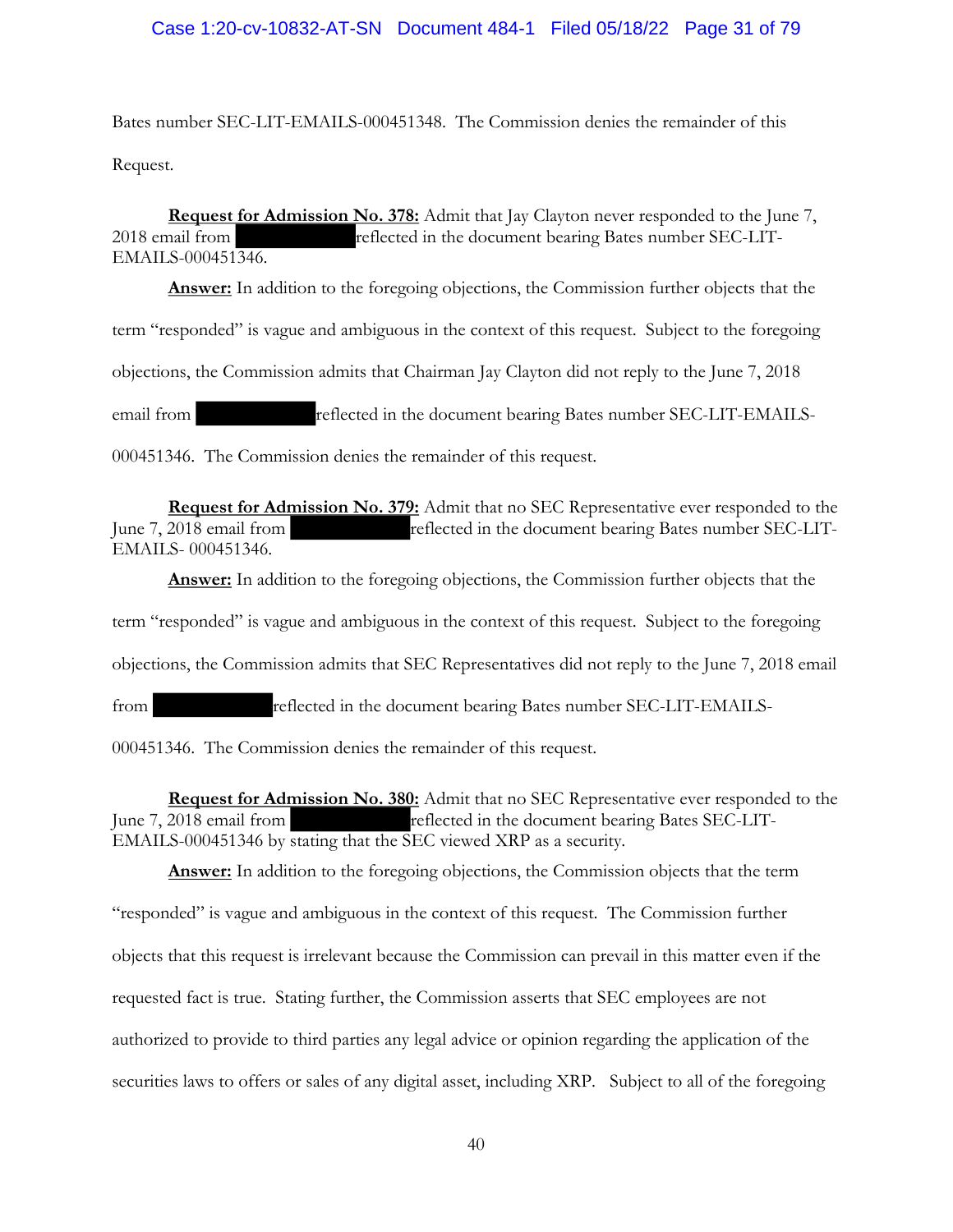## Case 1:20-cv-10832-AT-SN Document 484-1 Filed 05/18/22 Page 32 of 79

objections, the Commission admits that no SEC employee stated that the SEC viewed XRP as a

security in a reply to the June 7, 2018 email from reflected in the document bearing

Bates number SEC-LIT-EMAILS-000451346. The Commission denies the remainder of this

Request.

**Request for Admission No. 381:** Admit that Jay Clayton never responded to the July 19, 2018 email from reflected in the document bearing Bates number SEC-LIT-EMAILS-000380735.

**Answer:** Subject to all of the foregoing objections, the Commission denies this request.

**Request for Admission No. 382:** Admit that no SEC Representative ever responded to the July 19, 2018 email from reflected in the document bearing Bates number SEC-LIT-EMAILS- 000380735.

**Answer:** Subject to all of the foregoing objections, the Commission denies this request.

**Request for Admission No. 383:** Admit that no SEC Representative ever responded to the July 19, 2018 email from reflected in the document bearing Bates number SEC-LIT-EMAILS- 000380735 by stating that the SEC viewed XRP as a security.

**Answer:** In addition to the foregoing objections, the Commission objects that this request is

irrelevant because the Commission can prevail in this matter even if the requested fact is true.

Stating further, the Commission asserts that SEC employees are not authorized to provide to third

parties any legal advice or opinion regarding the application of the securities laws to offers or sales

of any digital asset, including XRP. Subject to all of the foregoing objections, the Commission

admits that no SEC employee ever responded to the July 19, 2018 email from

reflected in the document bearing Bates number SEC-LIT-EMAILS-000380735 by stating that the

SEC viewed XRP as a security. The Commission denies the remainder of this Request.

**Request for Admission No. 384:** Admit that Jay Clayton never responded to the July 20, 2018 email from reflected in the document bearing Bates number SEC-LIT-EMAILS- 000380735.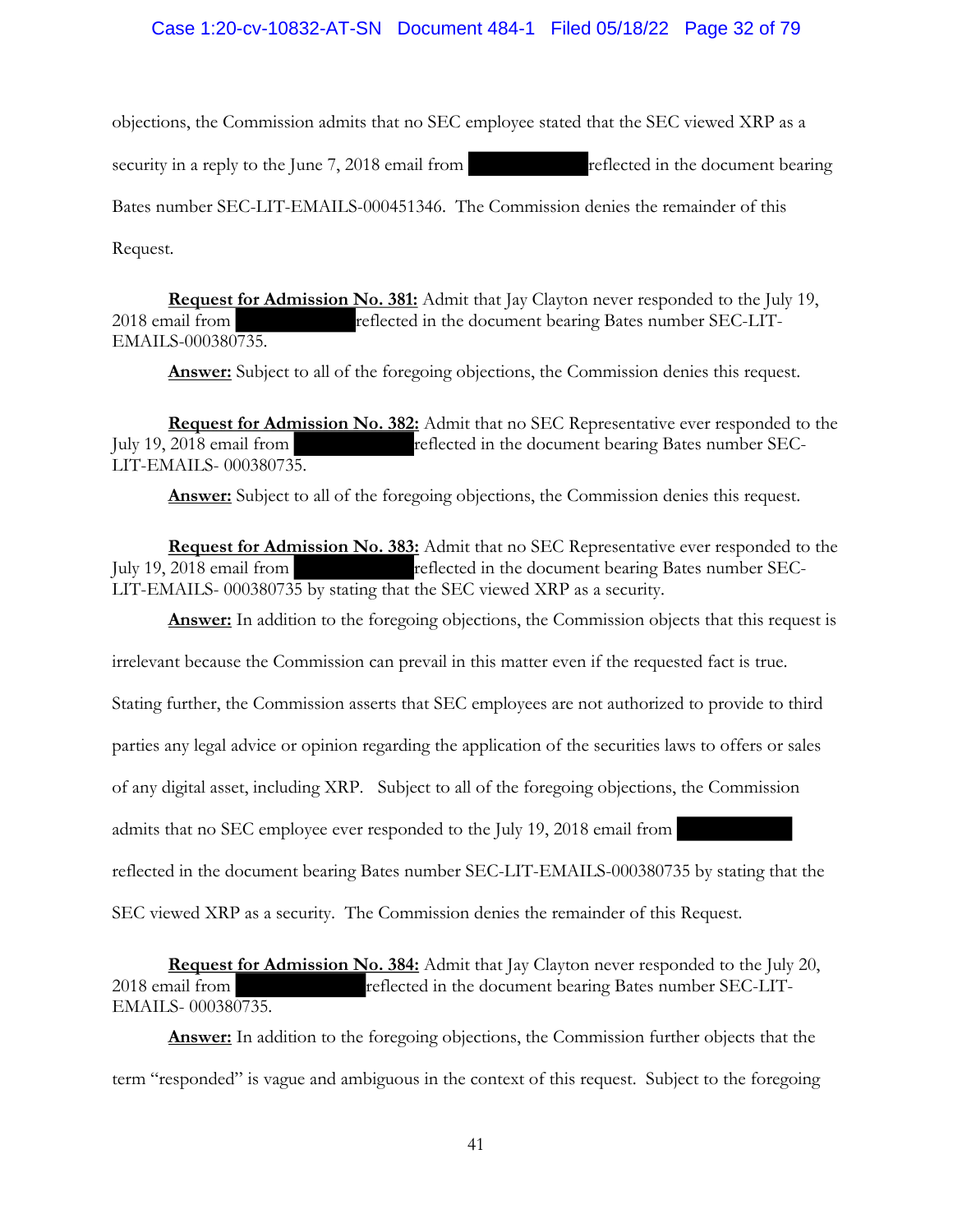### Case 1:20-cv-10832-AT-SN Document 484-1 Filed 05/18/22 Page 33 of 79

objections, the Commission admits that Chairman Jay Clayton did not reply to the July 20, 2018 email from reflected in the document bearing Bates number SEC-LIT-EMAILS-000380735. The Commission denies the remainder of this request.

**Request for Admission No. 385:** Admit that no SEC Representative ever responded to the July 20, 2018 email from reflected in the document bearing Bates number SEC-LIT-EMAILS- 000380735.

**Answer:** In addition to the foregoing objections, the Commission further objects that the term "responded" is vague and ambiguous in the context of this request. Subject to the foregoing objections, the Commission admits that SEC Representatives did not reply to the July 20, 2018 email from reflected in the document bearing Bates number SEC-LIT-EMAILS-

000380735. The Commission denies the remainder of this request.

**Request for Admission No. 386:** Admit that no SEC Representative ever responded to the July 20, 2018 email from reflected in the document bearing Bates number SEC-LIT-EMAILS- 000380735 by stating that the SEC viewed XRP as a security.

**Answer:** In addition to the foregoing objections, the Commission objects that the term "responded" is vague and ambiguous in the context of this request. The Commission further objects that this request is irrelevant because the Commission can prevail in this matter even if the requested fact is true. Stating further, the Commission asserts that SEC employees are not authorized to provide to third parties any legal advice or opinion regarding the application of the securities laws to offers or sales of any digital asset, including XRP. Subject to all of the foregoing objections, the Commission admits that no SEC employee stated that the SEC viewed XRP as a security in a reply to the July 20, 2018 email from reflected in the document bearing Bates number SEC-LIT-EMAILS- 000380735. The Commission denies the remainder of this Request.

**Request for Admission No. 387:** Admit that Jay Clayton never responded to the July 25, 2018 email from reflected in the document bearing Bates number SEC-LIT-EMAILS- 000451347.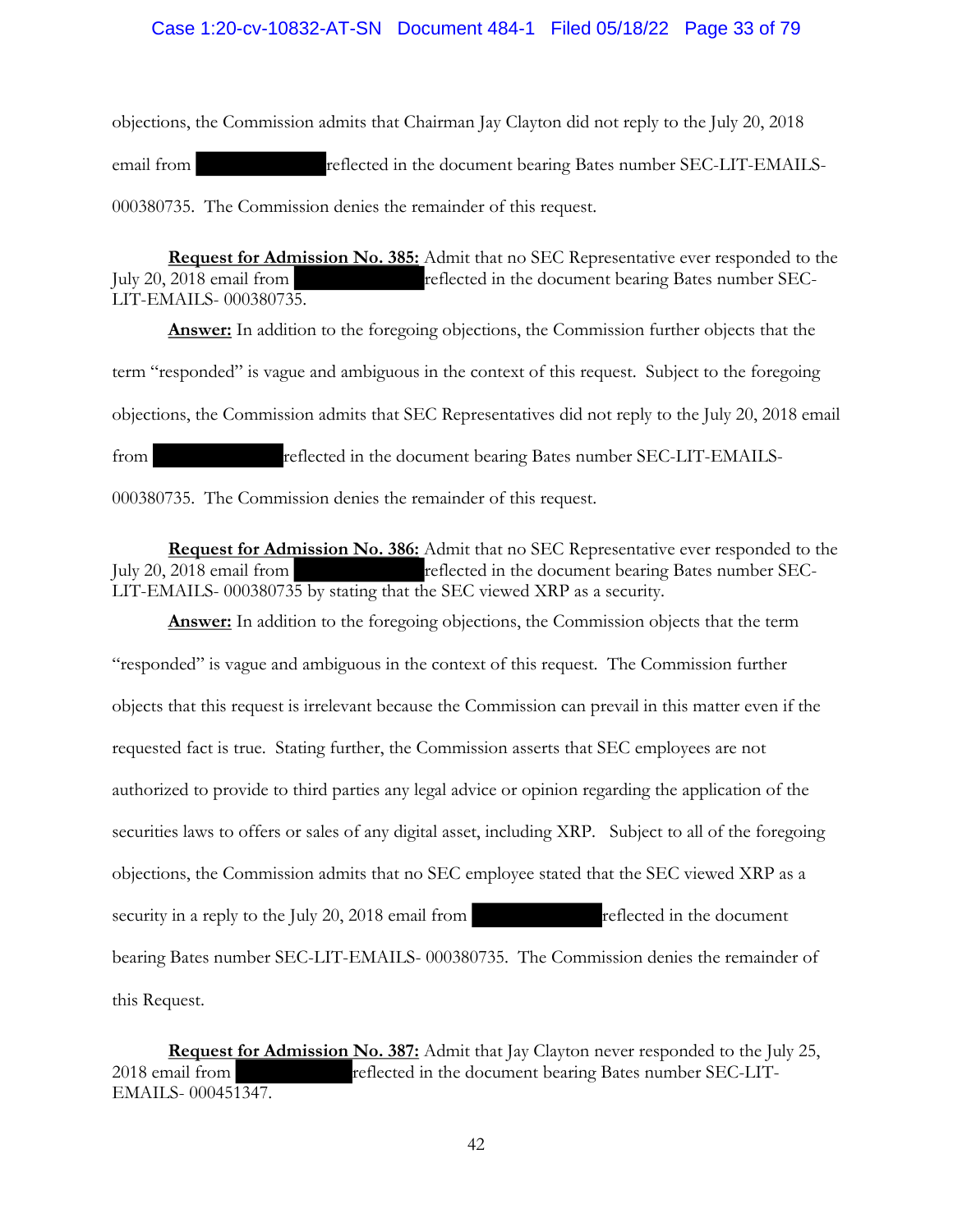#### Case 1:20-cv-10832-AT-SN Document 484-1 Filed 05/18/22 Page 34 of 79

**Answer:** In addition to the foregoing objections, the Commission further objects that the term "responded" is vague and ambiguous in the context of this request. Subject to the foregoing objections, the Commission admits that Chairman Jay Clayton did not reply to the July 25, 2018 email from reflected in the document bearing Bates number SEC-LIT-EMAILS-000451347. The Commission denies the remainder of this request.

**Request for Admission No. 388:** Admit that no SEC Representative ever responded to the July 25, 2018 email from reflected in the document bearing Bates number SEC-LIT-EMAILS- 000451347.

**Answer:** In addition to the foregoing objections, the Commission further objects that the term "responded" is vague and ambiguous in the context of this request. Subject to the foregoing objections, the Commission admits that SEC Representatives did not reply to the July 25, 2018 email from reflected in the document bearing Bates number SEC-LIT-EMAILS-000451347. The Commission denies the remainder of this request.

**Request for Admission No. 389:** Admit that no SEC Representative ever responded to the July 25, 2018 email from reflected in the document bearing Bates number SEC-LIT-EMAILS- 000451347 by stating that the SEC viewed XRP as a security.

**Answer:** In addition to the foregoing objections, the Commission objects that the term "responded" is vague and ambiguous in the context of this request. The Commission further objects that this request is irrelevant because the Commission can prevail in this matter even if the requested fact is true. Stating further, the Commission asserts that SEC employees are not authorized to provide to third parties any legal advice or opinion regarding the application of the securities laws to offers or sales of any digital asset, including XRP. Subject to all of the foregoing objections, the Commission admits that no SEC employee stated that the SEC viewed XRP as a security in a reply to the July 25, 2018 email from reflected in the document bearing Bates number SEC-LIT-EMAILS- 000451347. The Commission denies the remainder of this Request.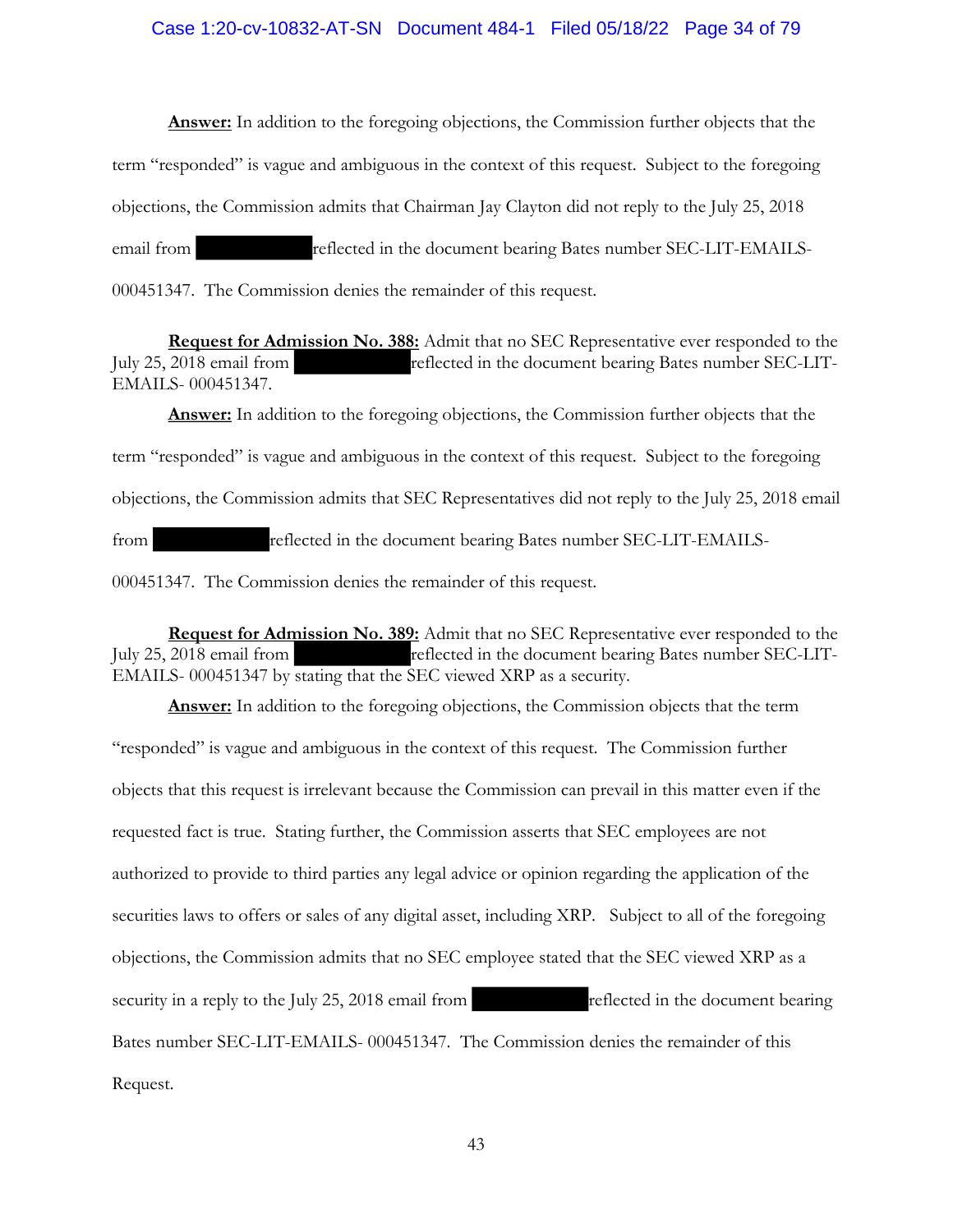## Case 1:20-cv-10832-AT-SN Document 484-1 Filed 05/18/22 Page 35 of 79

**Request for Admission No. 390:** Admit that Jay Clayton never responded to the July 26, 2018 email from reflected in the document bearing Bates number SEC-LIT-EMAILS- 000451357.

**Answer:** In addition to the foregoing objections, the Commission further objects that the term "responded" is vague and ambiguous in the context of this request. Subject to the foregoing objections, the Commission admits that Chairman Jay Clayton did not reply to the July 26, 2018 email from reflected in the document bearing Bates number SEC-LIT-EMAILS-

000451357. The Commission denies the remainder of this request.

**Request for Admission No. 391:** Admit that no SEC Representative ever responded to the July 26, 2018 email from reflected in the document bearing Bates number SEC-LIT-EMAILS- 000451357.

Answer: Subject to all of the foregoing objections, the Commission denies this request.

**Request for Admission No. 392:** Admit that no SEC Representative ever responded to the July 26, 2018 email from reflected in the document bearing Bates number SEC-LIT-EMAILS- 000451357 by stating that the SEC viewed XRP as a security.

**Answer:** In addition to the foregoing objections, the Commission further objects that this request is irrelevant because the Commission can prevail in this matter even if the requested fact is true. Stating further, the Commission asserts that SEC employees are not authorized to provide to third parties any legal advice or opinion regarding the application of the securities laws to offers or sales of any digital asset, including XRP. Subject to all of the foregoing objections, the Commission admits that no SEC employee stated that the SEC viewed XRP as a security in a reply to a July 26, 2018 email from reflected in the document bearing Bates number SEC-LIT-

EMAILS- 000451357. The Commission denies the remainder of this Request.

**Request for Admission No. 393:** Admit that Jay Clayton never responded to the September 6, 2018 email from reflected in the document bearing Bates number SEC-LIT-EMAILS- 000433002.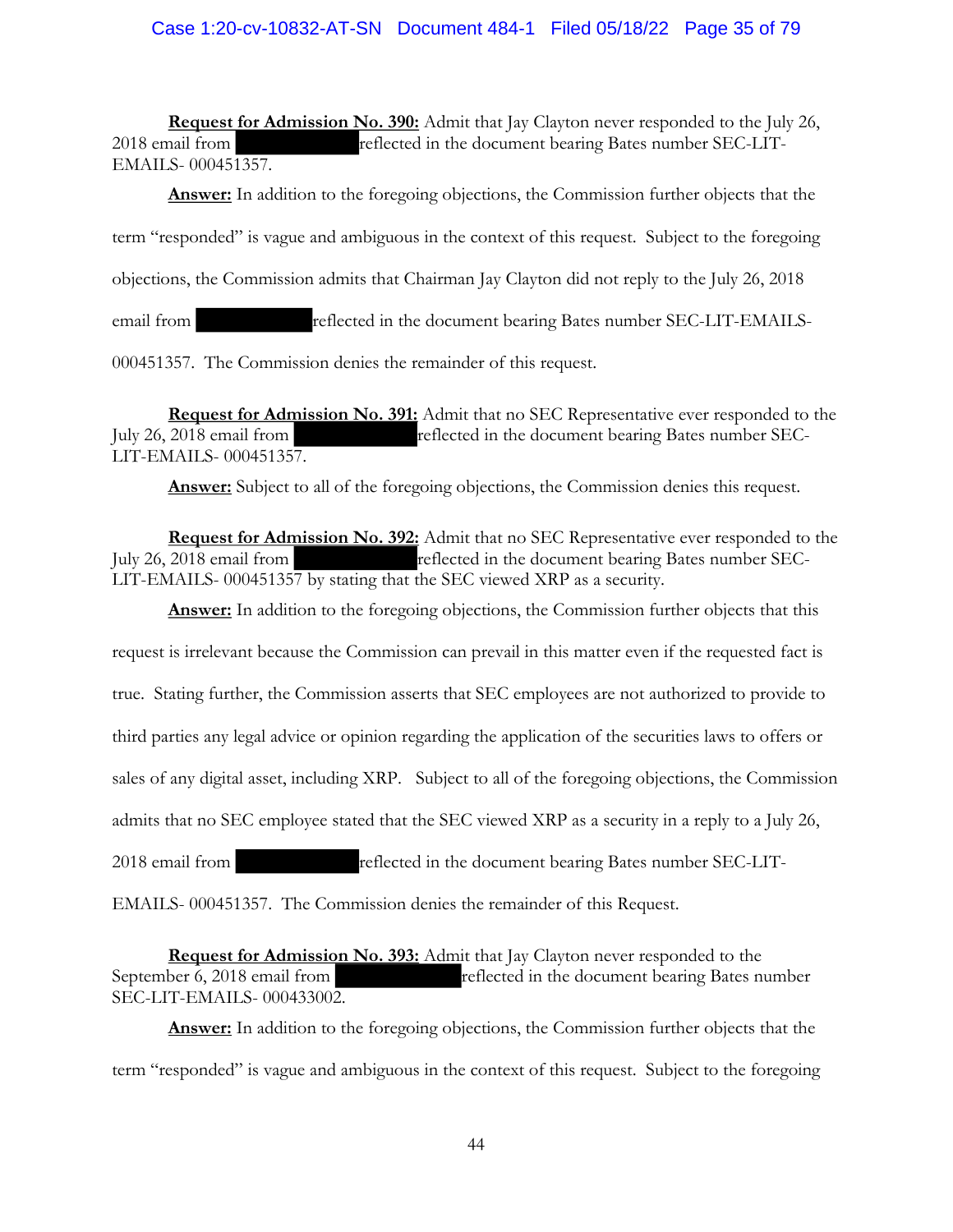#### Case 1:20-cv-10832-AT-SN Document 484-1 Filed 05/18/22 Page 36 of 79

objections, the Commission admits that Chairman Jay Clayton did not reply to the September 6, 2018 email from reflected in the document bearing Bates number SEC-LIT-EMAILS- 000433002. The Commission denies the remainder of this request.

**Request for Admission No. 394:** Admit that no SEC Representative ever responded to the September 6, 2018 email from reflected in the document bearing Bates number SEC-LIT- EMAILS-000433002.

**Answer:** In addition to the foregoing objections, the Commission further objects that the term "responded" is vague and ambiguous in the context of this request. Subject to the foregoing objections, the Commission admits that SEC Representatives did not reply to the September 6, 2018 email from reflected in the document bearing Bates number SEC-LIT-EMAILS-000433002. The Commission denies the remainder of this request.

**Request for Admission No. 395:** Admit that no SEC Representative ever responded to the September 6, 2018 email from reflected in the document bearing Bates number SEC-LIT- EMAILS-000433002 by stating that the SEC viewed XRP as a security.

**Answer:** In addition to the foregoing objections, the Commission further objects that this request is irrelevant because the Commission can prevail in this matter even if the requested fact is true. Stating further, the Commission asserts that SEC employees are not authorized to provide to third parties any legal advice or opinion regarding the application of the securities laws to offers or sales of any digital asset, including XRP. Subject to all of the foregoing objections, the Commission admits that no SEC employee stated that the SEC viewed XRP as a security in a reply to the September 6, 2018 email from reflected in the document bearing Bates number SEC-LIT-EMAILS- 000433002. The Commission denies the remainder of this Request.

**Request for Admission No. 396:** Admit that Jay Clayton never responded to the September 10, 2018 email from reflected in the document bearing Bates number SEC-LIT-EMAILS- 000451340.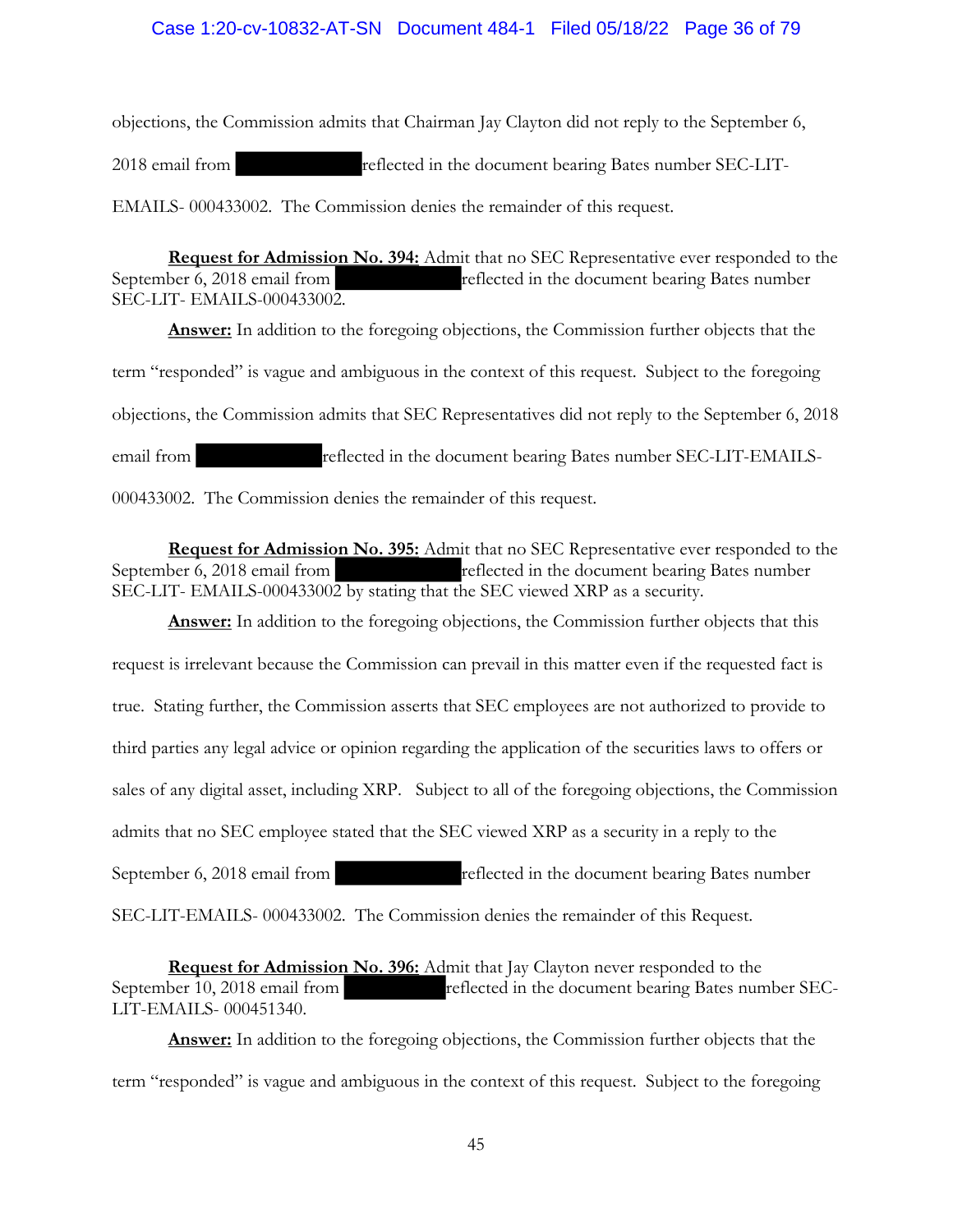### Case 1:20-cv-10832-AT-SN Document 484-1 Filed 05/18/22 Page 37 of 79

objections, the Commission admits that Chairman Jay Clayton did not reply to the September 10, 2018 email from reflected in the document bearing Bates number SEC-LIT-EMAILS-000451340. The Commission denies the remainder of this request.

**Request for Admission No. 397:** Admit that no SEC Representative ever responded to the September 10, 2018 email from reflected in the document bearing Bates number SEC-LIT- EMAILS-000451340.

**Answer:** In addition to the foregoing objections, the Commission further objects that the term "responded" is vague and ambiguous in the context of this request. Subject to the foregoing objections, the Commission admits that SEC Representatives did not reply to the September 10, 2018 email from reflected in the document bearing Bates number SEC-LIT-EMAILS-000451340. The Commission denies the remainder of this request.

**Request for Admission No. 398:** Admit that no SEC Representative ever responded to the September 10, 2018 email from reflected in the document bearing Bates number SEC-LIT- EMAILS-000451340 by stating that the SEC viewed XRP as a security.

**Answer:** In addition to the foregoing objections, the Commission objects that this request is irrelevant because the Commission can prevail in this matter even if the requested fact is true. Stating further, the Commission asserts that SEC employees are not authorized to provide to third parties any legal advice or opinion regarding the application of the securities laws to offers or sales of any digital asset, including XRP. Subject to all of the foregoing objections, the Commission admits that no SEC employee stated that the SEC viewed XRP as a security in a reply to the September 10, 2018 email from reflected in the document bearing Bates number SEC-LIT-EMAILS-000451340. The Commission denies the remainder of this Request.

**Request for Admission No. 399:** Admit that Jay Clayton never responded to the November 29, 2018 email from reflected in the document bearing Bates number SEC-LIT-EMAILS- 000406895.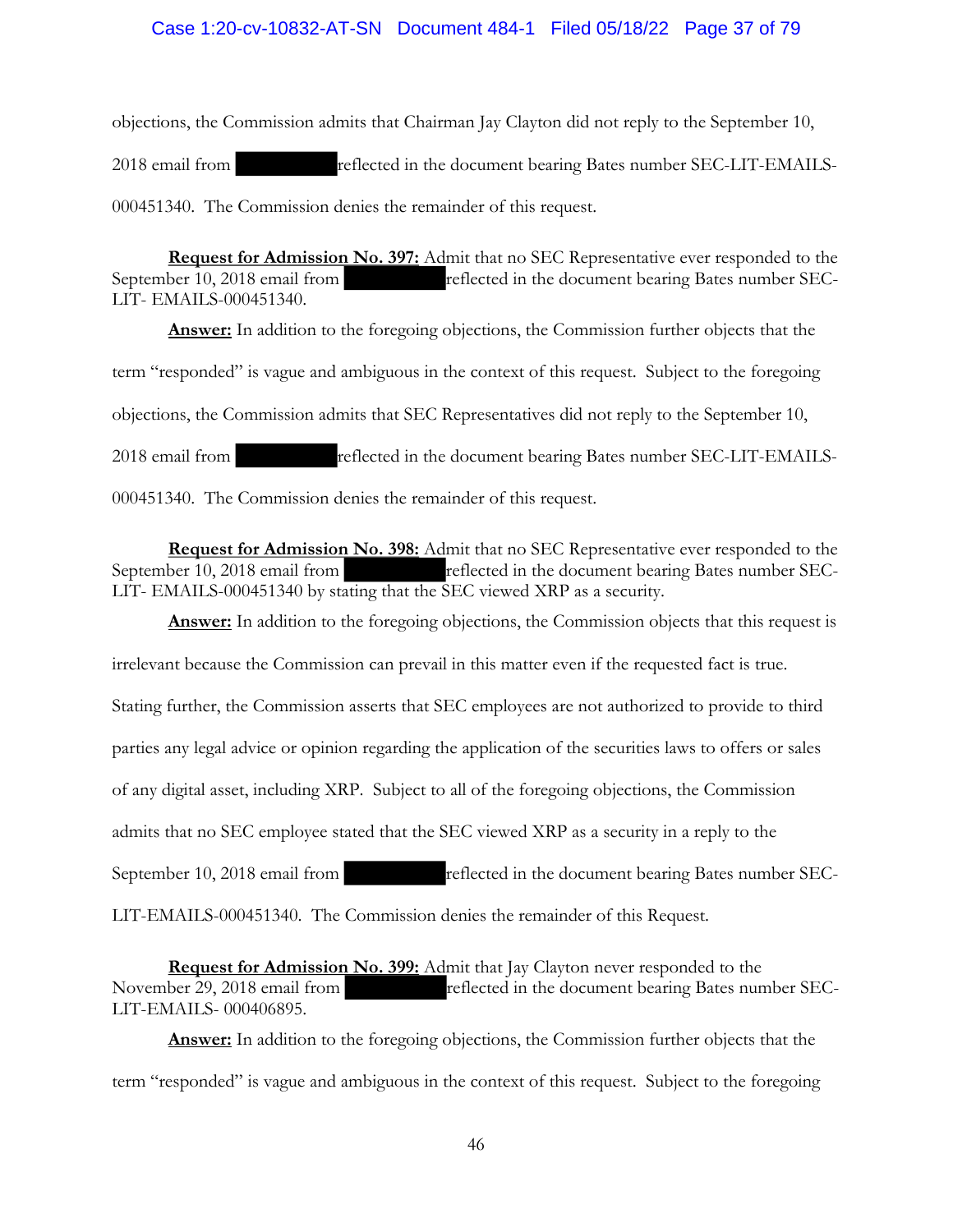### Case 1:20-cv-10832-AT-SN Document 484-1 Filed 05/18/22 Page 38 of 79

objections, the Commission admits that Chairman Jay Clayton did not reply to the November 29, 2018 email from reflected in the document bearing Bates number SEC-LIT-EMAILS-000406895. The Commission denies the remainder of this request.

**Request for Admission No. 400:** Admit that no SEC Representative ever responded to the November 29, 2018 email from reflected in the document bearing Bates number SEC-LIT- EMAILS-000406895.

**Answer:** In addition to the foregoing objections, the Commission further objects that the term "responded" is vague and ambiguous in the context of this request. Subject to the foregoing objections, the Commission admits that SEC Representatives did not reply to the November 29, 2018 email from reflected in the document bearing Bates number SEC-LIT-EMAILS-000406895. The Commission denies the remainder of this request.

**Request for Admission No. 401:** Admit that no SEC Representative ever responded to the November 29, 2018 email from reflected in the document bearing Bates number SEC-LIT- EMAILS-000406895 by stating that the SEC viewed XRP as a security.

**Answer:** In addition to the foregoing objections, the Commission objects that the term "responded" is vague and ambiguous in the context of this request. The Commission further objects that this request is irrelevant because the Commission can prevail in this matter even if the requested fact is true. Stating further, the Commission asserts that SEC employees are not authorized to provide to third parties any legal advice or opinion regarding the application of the securities laws to offers or sales of any digital asset, including XRP. Subject to all of the foregoing objections, the Commission admits that no SEC employee stated that the SEC viewed XRP as a security in a reply to a November 29, 2018 email from The Commission denies the remainder of this Request.

**Request for Admission No. 402:** Admit that Jay Clayton never responded to the April 6, 2019 email from reflected in the document bearing Bates number SEC-LIT-EMAILS- 000412001.

47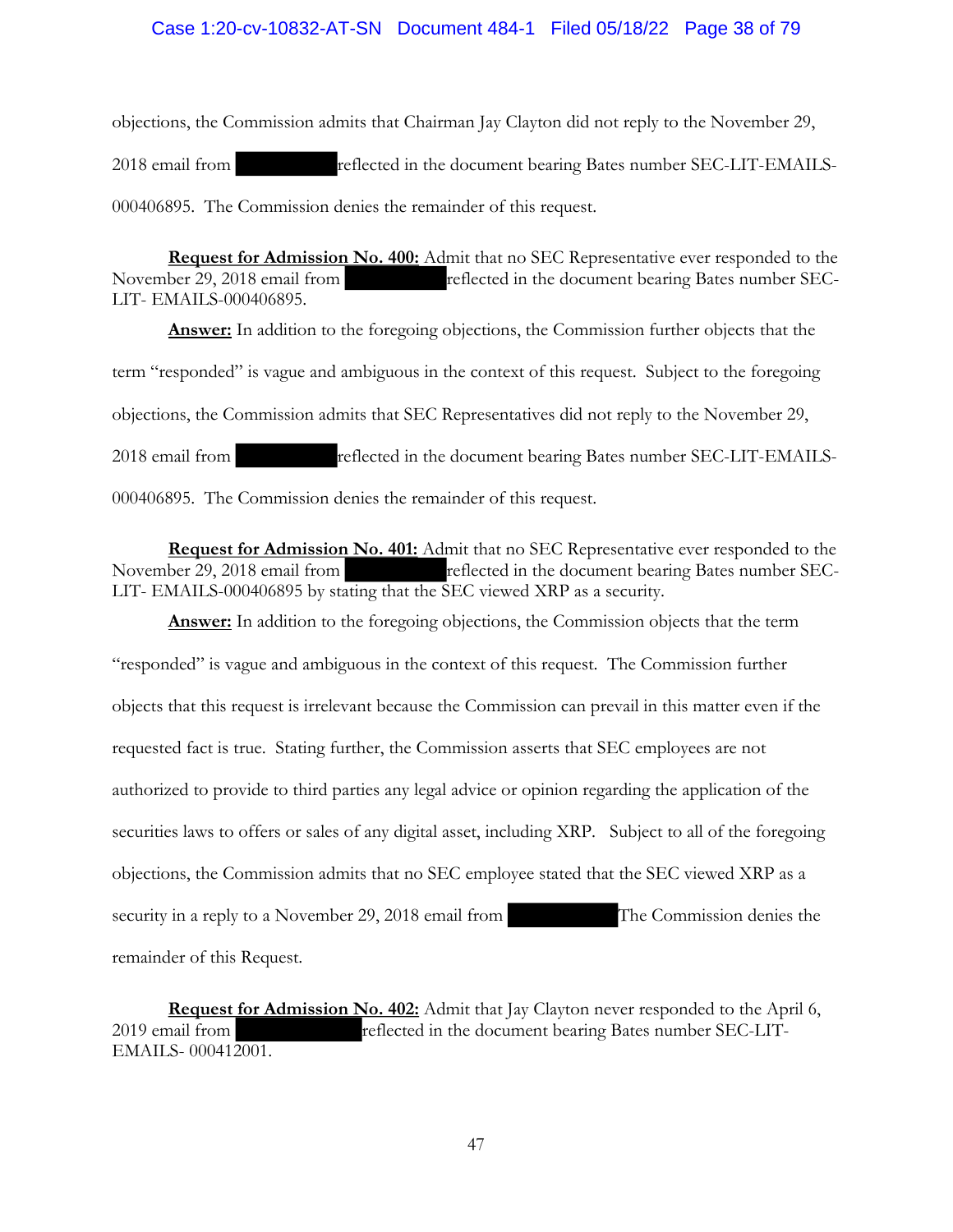#### Case 1:20-cv-10832-AT-SN Document 484-1 Filed 05/18/22 Page 39 of 79

**Answer:** In addition to the foregoing objections, the Commission further objects that the term "responded" is vague and ambiguous in the context of this request. Subject to the foregoing objections, the Commission admits that Chairman Jay Clayton did not reply to the April 6, 2019 email from reflected in the document bearing Bates number SEC-LIT-EMAILS-000412001. The Commission denies the remainder of this request.

**Request for Admission No. 403:** Admit that no SEC Representative ever responded to the April 6, 2019 email from reflected in the document bearing Bates number SEC-LIT-EMAILS- 000412001.

**Answer:** Subject to all of the foregoing objections, the Commission denies this request.

**Request for Admission No. 404:** Admit that no SEC Representative ever responded to the April 6, 2019 email from reflected in the document bearing Bates number SEC-LIT-EMAILS- 000412001 by stating that the SEC viewed XRP as a security.

**Answer:** In addition to the foregoing objections, the Commission further objects that this request is irrelevant because the Commission can prevail in this matter even if the requested fact is true. Stating further, the Commission asserts that SEC employees are not authorized to provide to third parties any legal advice or opinion regarding the application of the securities laws to offers or sales of any digital asset, including XRP. Subject to all of the foregoing objections, the Commission admits that no SEC employee stated that the SEC viewed XRP as a security in a reply to the April 6, 2019 email from reflected in the document bearing Bates number SEC-LIT-EMAILS- 000412001. The Commission denies the remainder of this Request.

**Request for Admission No. 405:** Admit that Jay Clayton never responded to the April 20, 2019 email from reflected in the document bearing Bates number SEC-LIT-EMAILS- 000380708.

**Answer:** In addition to the foregoing objections, the Commission further objects that the term "responded" is vague and ambiguous in the context of this request. Subject to the foregoing objections, the Commission admits that Chairman Jay Clayton did not reply to the April 20, 2019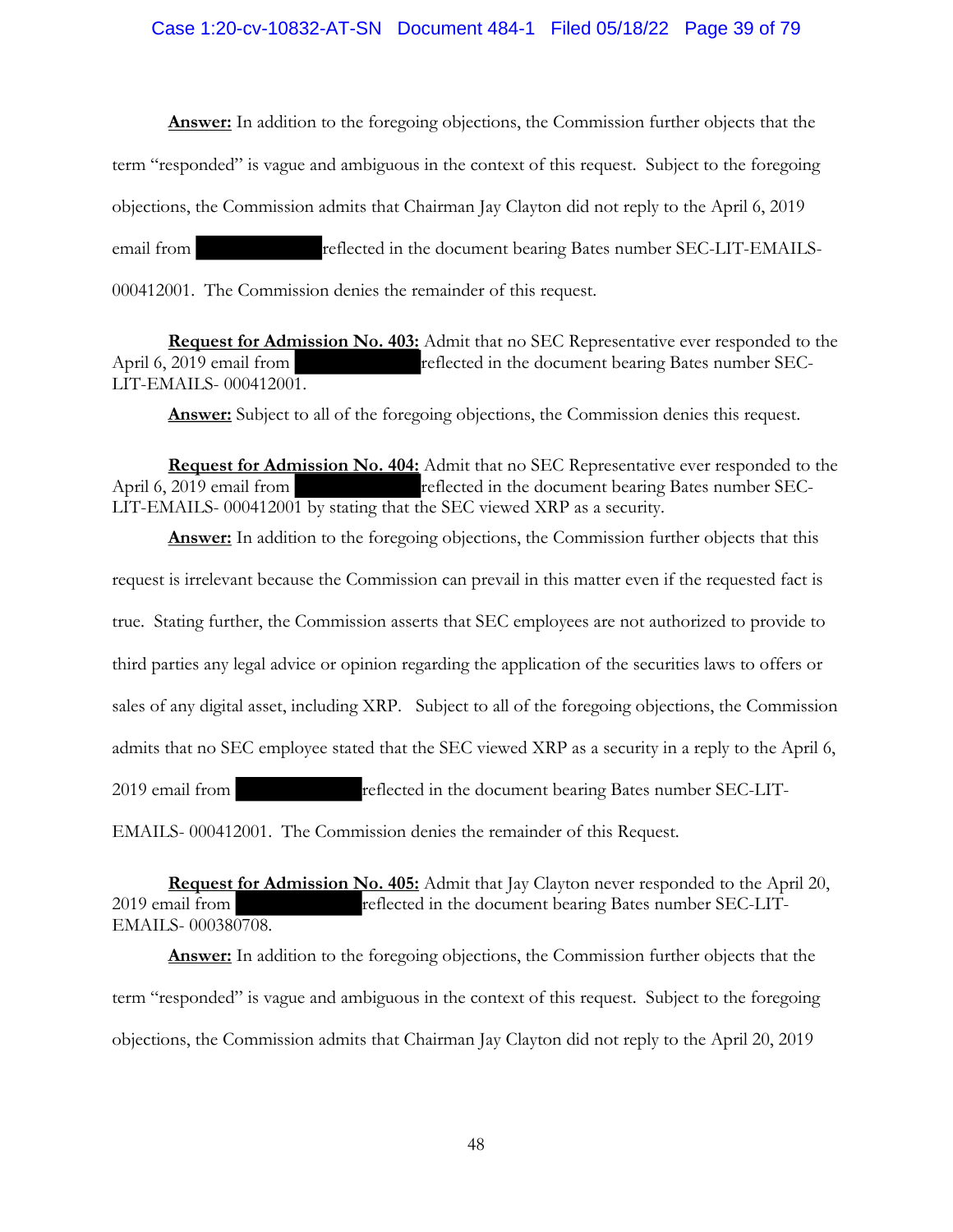## Case 1:20-cv-10832-AT-SN Document 484-1 Filed 05/18/22 Page 40 of 79

email from reflected in the document bearing Bates number SEC-LIT-EMAILS-000380708. The Commission denies the remainder of this request.

**Request for Admission No. 406:** Admit that no SEC Representative ever responded to the April 20, 2019 email from reflected in the document bearing Bates number SEC-LIT- EMAILS-000380708.

**Answer:** In addition to the foregoing objections, the Commission further objects that the term "responded" is vague and ambiguous in the context of this request. Subject to the foregoing objections, the Commission admits that SEC Representatives did not reply to the April 20, 2019 email from reflected in the document bearing Bates number SEC-LIT-EMAILS-000380708. The Commission denies the remainder of this request.

**Request for Admission No. 407:** Admit that no SEC Representative ever responded to the April 20, 2019 email from reflected in the document bearing Bates number SEC-LIT- EMAILS-000380708 by stating that the SEC viewed XRP as a security.

**Answer:** In addition to the foregoing objections, the Commission further objects that the term "responded" is vague and ambiguous in the context of this request. The Commission further objects that this request is irrelevant because the Commission can prevail in this matter even if the requested fact is true. Stating further, the Commission asserts that SEC employees are not authorized to provide to third parties any legal advice or opinion regarding the application of the securities laws to offers or sales of any digital asset, including XRP. Subject to all of the foregoing objections, the Commission admits that no SEC employee stated that the SEC viewed XRP as a security in a reply to the April 20, 2019 email from reflected in the document bearing Bates number SEC-LIT-EMAILS- 000380708. The Commission denies the remainder of this Request.

**Request for Admission No. 408:** Admit that Jay Clayton never responded to the April 24, 2019 email from reflected in the document bearing Bates number SEC-LIT-EMAILS- 000440200.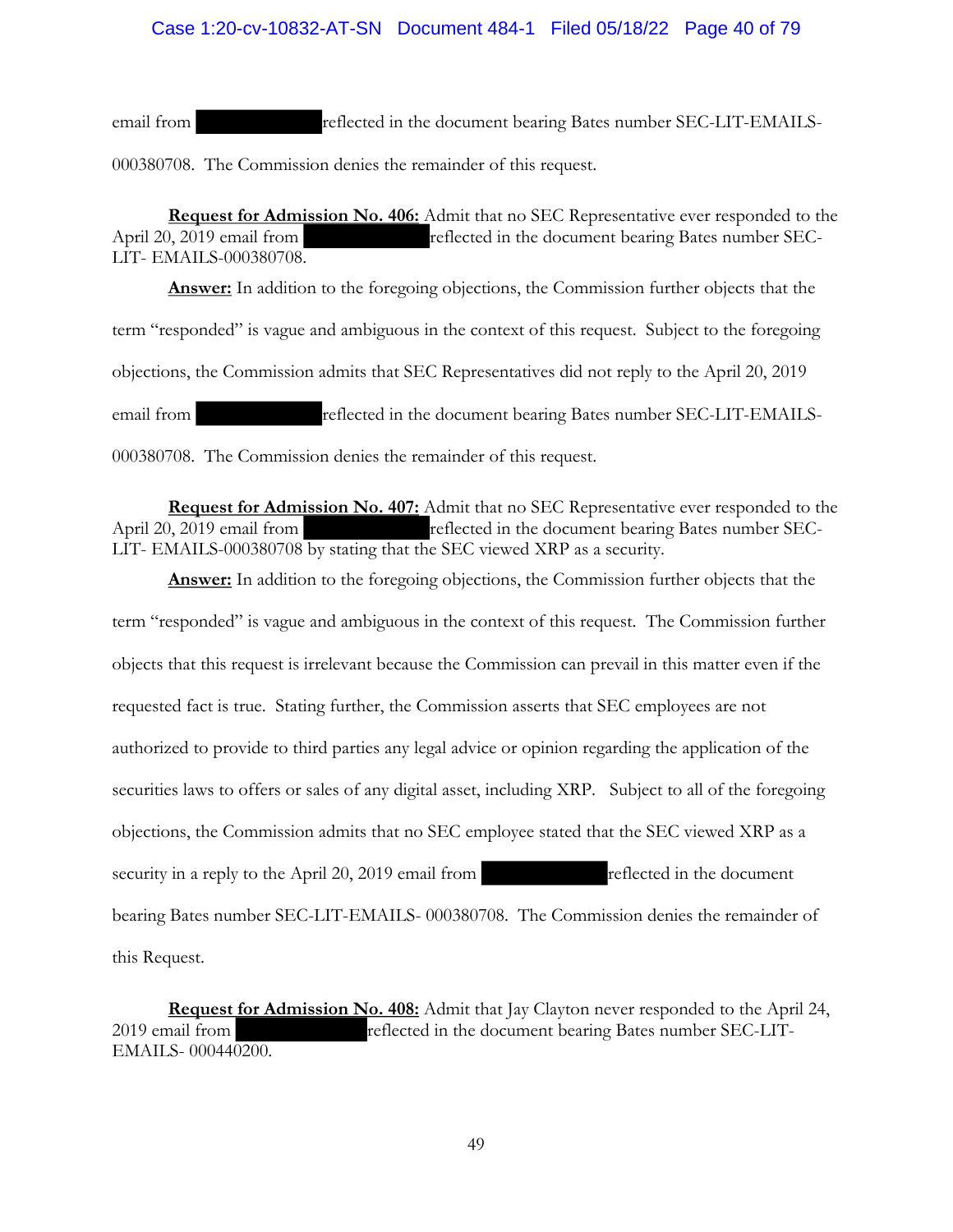#### Case 1:20-cv-10832-AT-SN Document 484-1 Filed 05/18/22 Page 41 of 79

**Answer:** In addition to the foregoing objections, the Commission further objects that the term "responded" is vague and ambiguous in the context of this request. Subject to the foregoing objections, the Commission admits that Chairman Jay Clayton did not reply to the April 24, 2019 email from reflected in the document bearing Bates number SEC-LIT-EMAILS-000440200. The Commission denies the remainder of this request.

**Request for Admission No. 409:** Admit that no SEC Representative ever responded to the April 24, 2019 email from reflected in the document bearing Bates number SEC-LIT- EMAILS-000440200.

**Answer:** Subject to all of the foregoing objections, the Commission denies this request.

**Request for Admission No. 410:** Admit that no SEC Representative ever responded to the April 24, 2019 email from reflected in the document bearing Bates number SEC-LIT- EMAILS-000440200 by stating that the SEC viewed XRP as a security.

**Answer:** In addition to the foregoing objections, the Commission objects that this request is irrelevant because the Commission can prevail in this matter even if the requested fact is true. Stating further, the Commission asserts that SEC employees are not authorized to provide to third parties any legal advice or opinion regarding the application of the securities laws to offers or sales of any digital asset, including XRP. Subject to all of the foregoing objections, the Commission admits that no SEC employee stated that the SEC viewed XRP as a security in a reply to an April 24, 2019 email from reflected in the document bearing Bates number SEC-LIT-EMAILS-000440200. The Commission denies the remainder of this Request.

**Request for Admission No. 411:** Admit that Jay Clayton never responded to the May 1, 2019 email from reflected in the document bearing Bates number SEC-LIT-EMAILS- 000380710.

**Answer:** In addition to the foregoing objections, the Commission further objects that the term "responded" is vague and ambiguous in the context of this request. Subject to the foregoing objections, the Commission admits that Chairman Jay Clayton did not reply to the May 1, 2019

50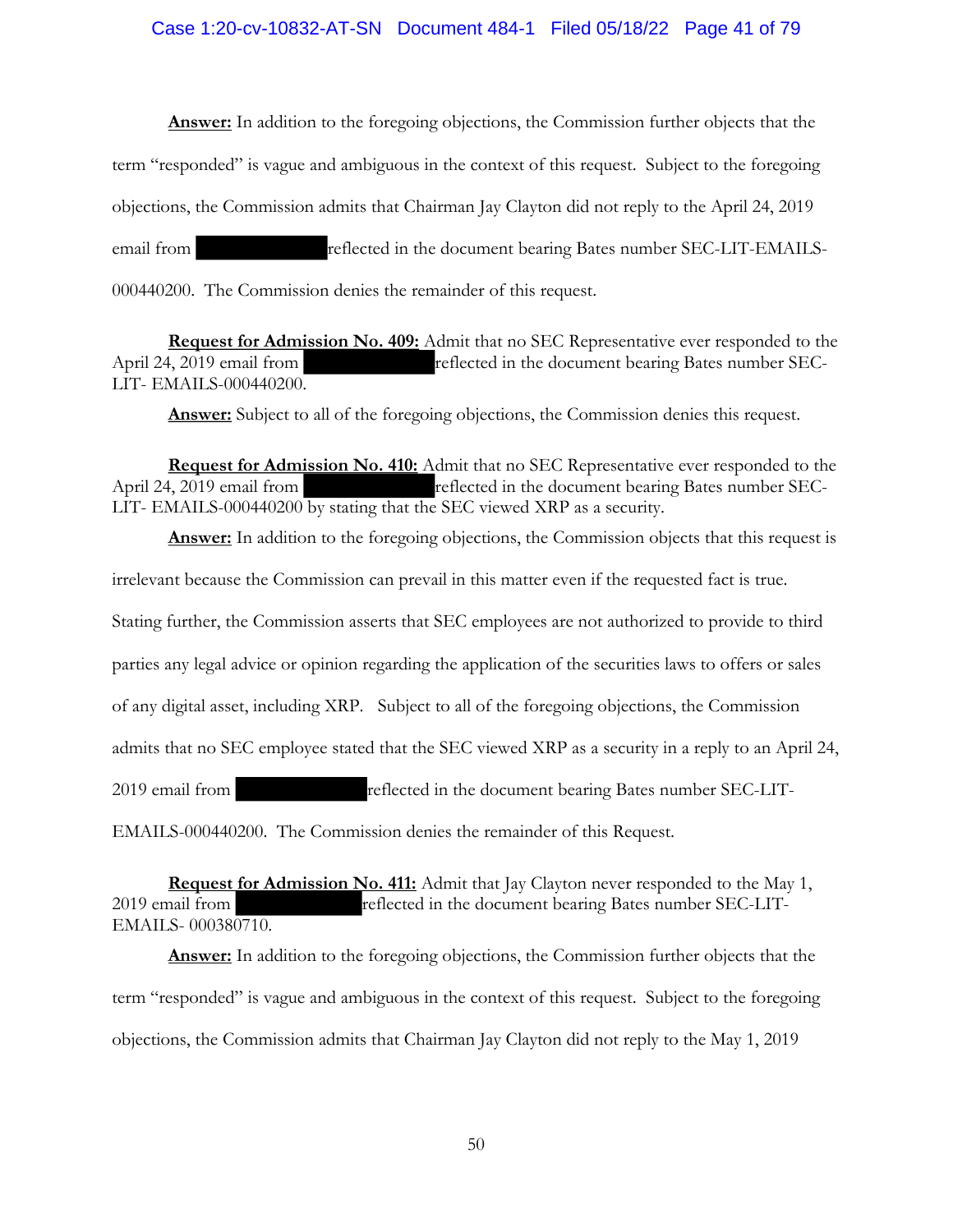## Case 1:20-cv-10832-AT-SN Document 484-1 Filed 05/18/22 Page 42 of 79

email from reflected in the document bearing Bates number SEC-LIT-EMAILS-000380710. The Commission denies the remainder of this request.

**Request for Admission No. 412:** Admit that no SEC Representative ever responded to the May 1, 2019 email from reflected in the document bearing Bates number SEC-LIT-EMAILS- 000380710.

**Answer:** In addition to the foregoing objections, the Commission further objects that the term "responded" is vague and ambiguous in the context of this request. Subject to the foregoing objections, the Commission admits that SEC Representatives did not reply to the May 1, 2019 email from reflected in the document bearing Bates number SEC-LIT-EMAILS-

000380710. The Commission denies the remainder of this request.

**Request for Admission No. 413:** Admit that no SEC Representative ever responded to the May 1, 2019 email from reflected in the document bearing Bates number SEC-LIT-EMAILS- 000380710 by stating that the SEC viewed XRP as a security.

**Answer:** In addition to the foregoing objections, the Commission objects that the term "responded" is vague and ambiguous in the context of this request. The Commission further objects that this request is irrelevant because the Commission can prevail in this matter even if the requested fact is true. Stating further, the Commission asserts that SEC employees are not authorized to provide to third parties any legal advice or opinion regarding the application of the securities laws to offers or sales of any digital asset, including XRP. Subject to all of the foregoing objections, the Commission admits that no SEC employee stated that the SEC viewed XRP as a security in a reply to the May 1, 2019 email from reflected in the document bearing Bates number SEC-LIT-EMAILS- 000380710. The Commission denies the remainder of this Request.

**Request for Admission No. 414:** Admit that Jay Clayton never responded to the October 12, 2020 email from reflected in the document bearing Bates number SEC-LIT-EMAILS-000380697.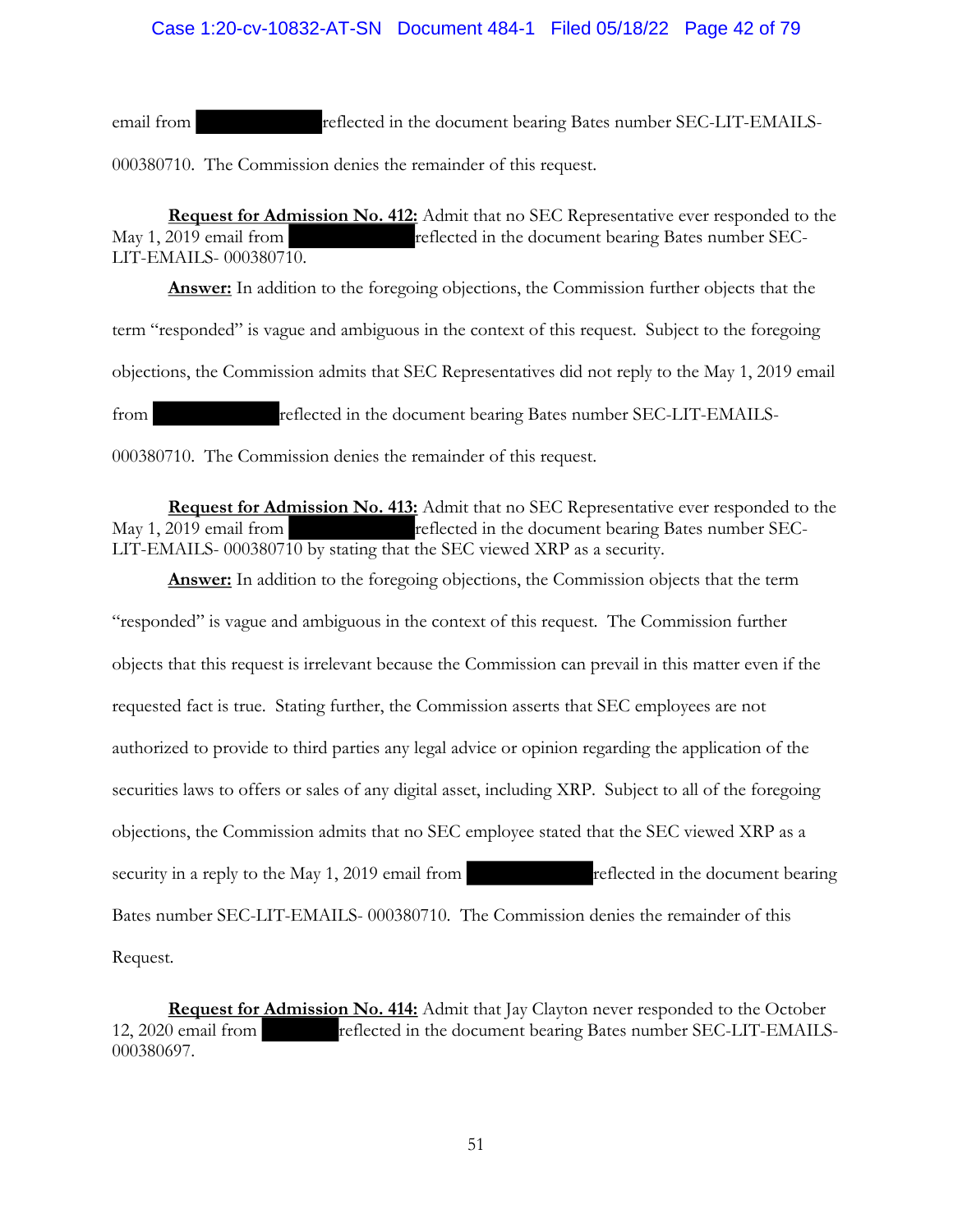### Case 1:20-cv-10832-AT-SN Document 484-1 Filed 05/18/22 Page 43 of 79

**Answer:** In addition to the foregoing objections, the Commission further objects that the

term "responded" is vague and ambiguous in the context of this request. Subject to the foregoing

objections, the Commission admits that Chairman Jay Clayton did not reply to the October 12, 2020

email from reflected in the document bearing Bates number SEC-LIT-EMAILS-

000380697. The Commission denies the remainder of this request.

**Request for Admission No. 415:** Admit that no SEC Representative ever responded to the October 12, 2020 email from reflected in the document bearing Bates number SEC-LIT-EMAILS- 000380697.

**Answer:** Subject to all of the foregoing objections, the Commission denies this request.

**Request for Admission No. 416:** Admit that no SEC Representative ever responded to the October 12, 2020 email from reflected in the document bearing Bates number SEC-LIT-EMAILS- 000380697 by stating that the SEC viewed XRP as a security.

**Answer:** In addition to the foregoing objections, the Commission objects that this request is

irrelevant because the Commission can prevail in this matter even if the requested fact is true.

Stating further, the Commission asserts that SEC employees are not authorized to provide to third

parties any legal advice or opinion regarding the application of the securities laws to offers or sales

of any digital asset, including XRP. Subject to all of the foregoing objections, the Commission

admits that no SEC employee stated that the SEC viewed XRP as a security in a reply to an October

12, 2020 email from reflected in the document bearing Bates number SEC-LIT-EMAILS-

000380697. The Commission denies the remainder of this Request.

**Request for Admission No. 417:** Admit that Jay Clayton never responded to the November 12, 2020 email from reflected in the document bearing Bates number SEC-LIT-EMAILS- 000380709.

**Answer:** In addition to the foregoing objections, the Commission further objects that the term "responded" is vague and ambiguous in the context of this request. Subject to the foregoing objections, the Commission admits that Chairman Jay Clayton did not reply to the November 12,

52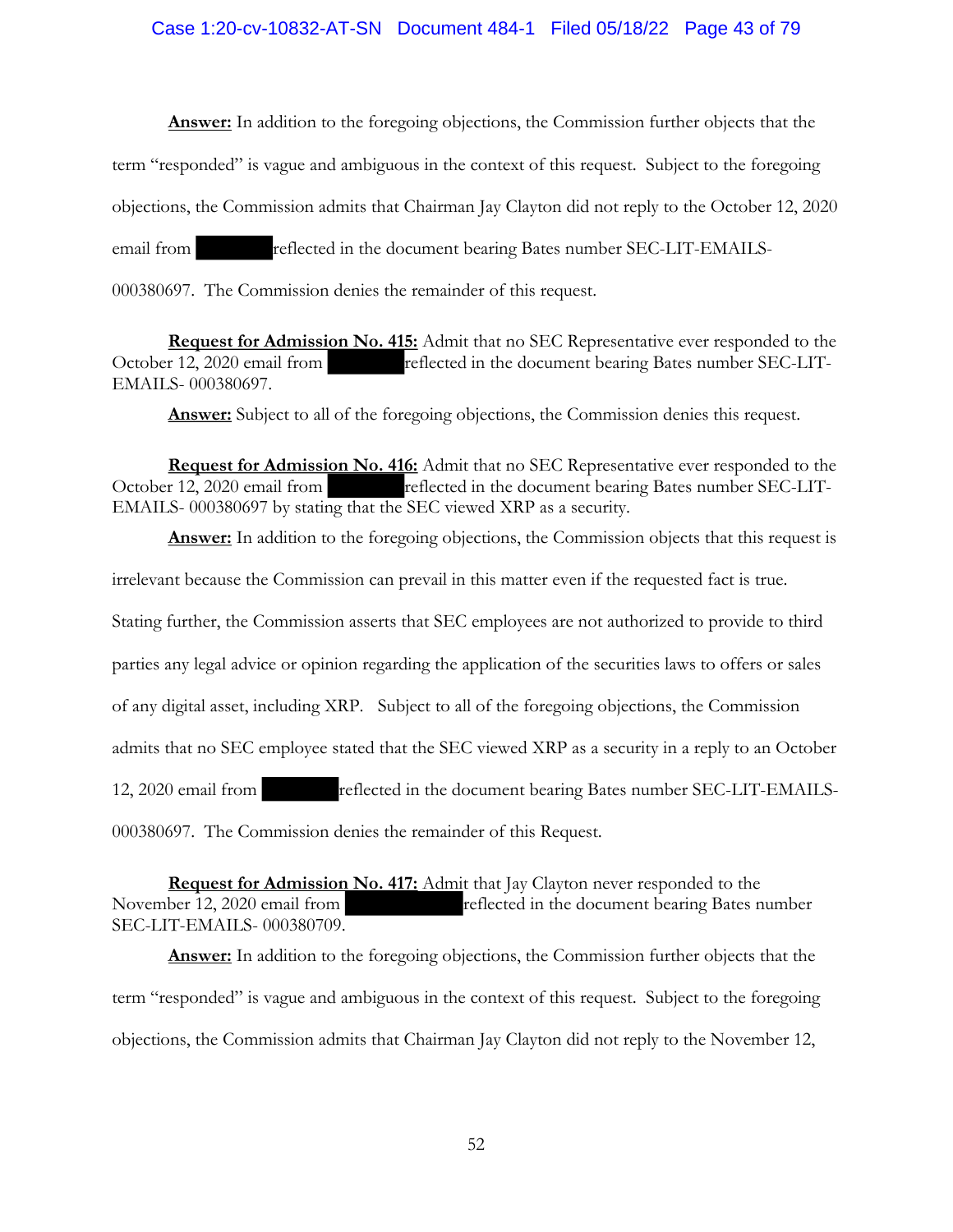2020 email from reflected in the document bearing Bates number SEC-LIT-

EMAILS-000380709. The Commission denies the remainder of this request.

**Request for Admission No. 418:** Admit that no SEC Representative ever responded to the November 12, 2020 email from reflected in the document bearing Bates number SEC-LIT- EMAILS-000380709.

**Answer:** In addition to the foregoing objections, the Commission further objects that the term "responded" is vague and ambiguous in the context of this request. Subject to the foregoing objections, the Commission admits that SEC Representatives did not reply to the November 12, 2020 email from reflected in the document bearing Bates number SEC-LIT-EMAILS-000380709. The Commission denies the remainder of this request.

**Request for Admission No. 419:** Admit that no SEC Representative ever responded to the November 12, 2020 email from reflected in the document bearing Bates number SEC-LIT- EMAILS-000380709 by stating that the SEC viewed XRP as a security.

**Answer:** In addition to the foregoing objections, the Commission further objects that the term "responded" is vague and ambiguous in the context of this request. The Commission further objects that this request is irrelevant because the Commission can prevail in this matter even if the requested fact is true. Stating further, the Commission asserts that SEC employees are not authorized to provide to third parties any legal advice or opinion regarding the application of the securities laws to offers or sales of any digital asset, including XRP. Subject to all of the foregoing objections, the Commission admits that no SEC employee stated that the SEC viewed XRP as a security in a reply to the November 12, 2020 email from reflected in the document bearing Bates number SEC-LIT-EMAILS-000380709. The Commission denies the remainder of this Request.

**Request for Admission No. 420:** Admit that no SEC Representative ever responded to the August 25, 2018 email from reflected in the document bearing Bates number SEC-LIT- EMAILS-000397052.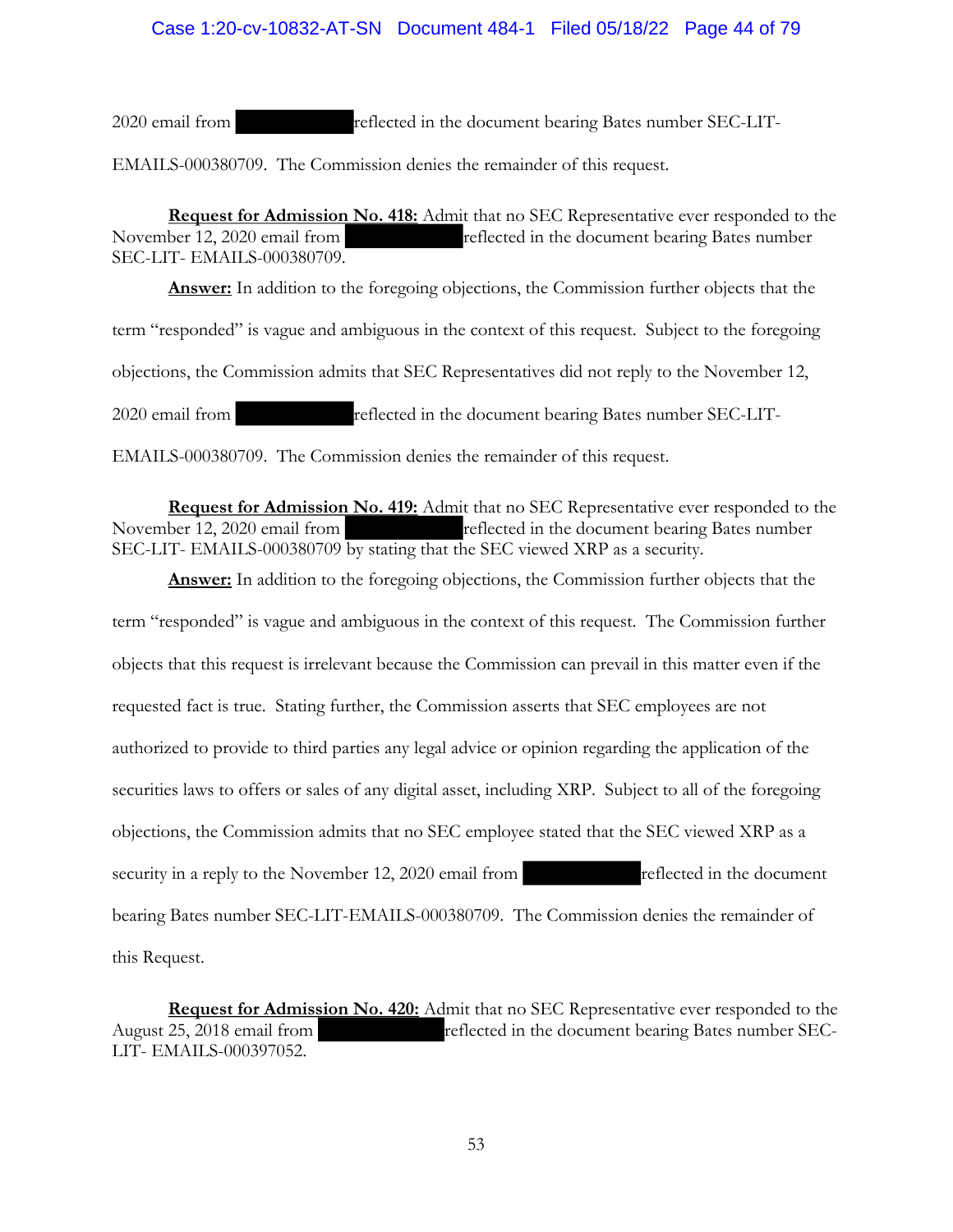#### Case 1:20-cv-10832-AT-SN Document 484-1 Filed 05/18/22 Page 45 of 79

**Answer:** In addition to the foregoing objections, the Commission further objects that the term "responded" is vague and ambiguous in the context of this request. Subject to the foregoing objections, the Commission admits that SEC Representatives did not reply to the August 25, 2018 email from reflected in the document bearing Bates number SEC-LIT-EMAILS-000397052. The Commission denies the remainder of this Request.

**Request for Admission No. 421:** Admit that no SEC Representative ever responded to the August 25, 2018 email from reflected in the document bearing Bates number SEC-LIT- EMAILS-000397052 by stating that the SEC viewed XRP as a security.

**Answer:** In addition to the foregoing objections, the Commission further objects that this request is irrelevant because the Commission can prevail in this matter even if the requested fact is true. Stating further, the Commission asserts that SEC employees are not authorized to provide to third parties any legal advice or opinion regarding the application of the securities laws to offers or sales of any digital asset, including XRP. Subject to all of the foregoing objections, the Commission admits that no SEC employee stated that the SEC viewed XRP as a security in a reply to the August 25, 2018 email from reflected in the document bearing Bates number SEC-LIT-

EMAILS-000397052. The Commission denies the remainder of this Request.

**Request for Admission No. 422:** Admit that no SEC Representative ever responded to the September 3, 2018 email from reflected in the document bearing Bates number SEC-LIT- EMAILS-000397052.

**Answer:** In addition to the foregoing objections, the Commission further objects that the term "responded" is vague and ambiguous in the context of this request. Subject to the foregoing objections, the Commission admits that SEC Representatives did not reply to the September 3, 2018 email from reflected in the document bearing Bates number SEC-LIT- EMAILS-000397052. The Commission denies the remainder of this Request.

**Request for Admission No. 423:** Admit that no SEC Representative ever responded to the September 3, 2018 email from reflected in the document bearing Bates number SEC-LIT- EMAILS-000397052 by stating that the SEC viewed XRP as a security.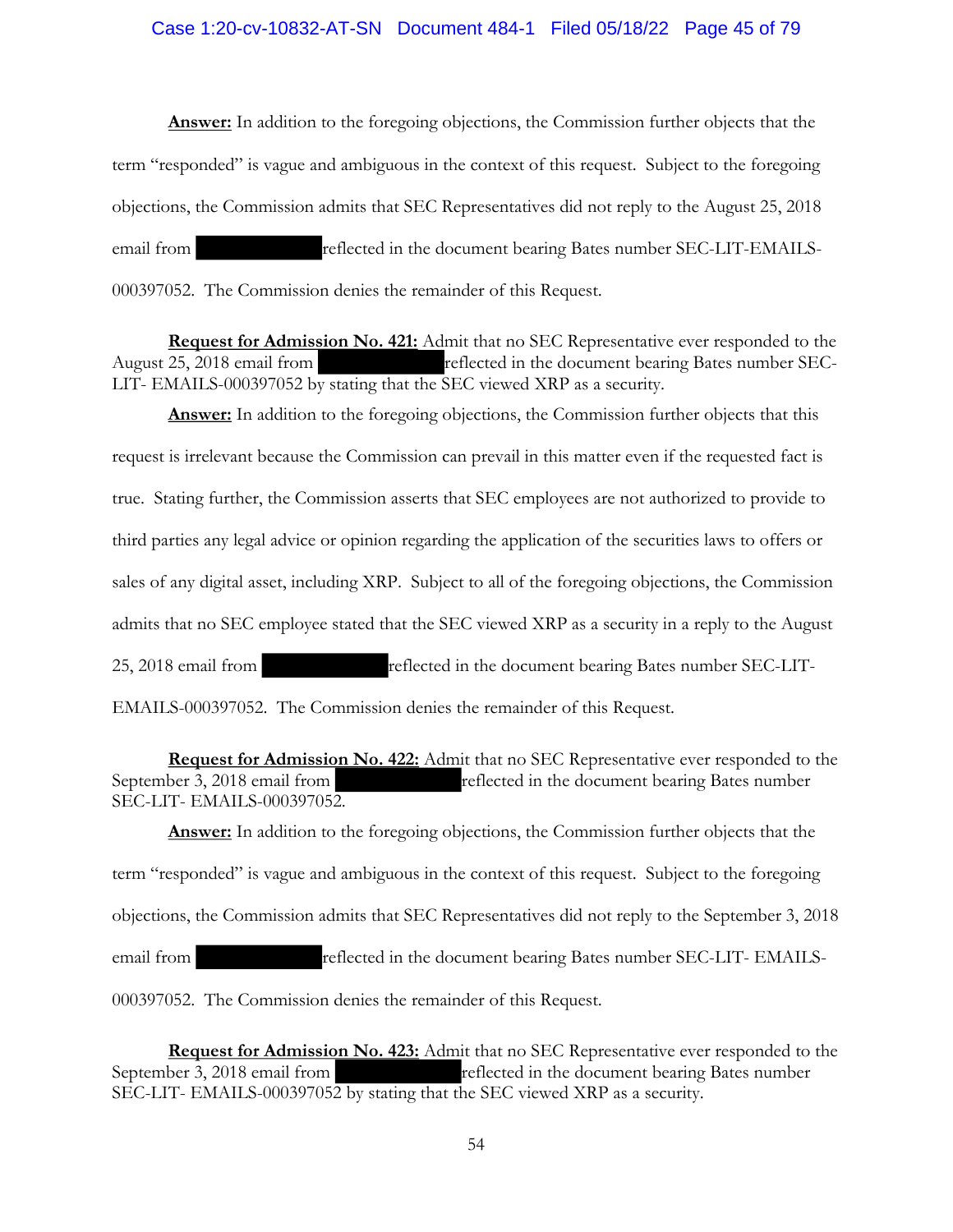#### Case 1:20-cv-10832-AT-SN Document 484-1 Filed 05/18/22 Page 46 of 79

**Answer:** In addition to the foregoing objections, the Commission further objects that this request is irrelevant because the Commission can prevail in this matter even if the requested fact is true. Stating further, the Commission asserts that SEC employees are not authorized to provide to third parties any legal advice or opinion regarding the application of the securities laws to offers or sales of any digital asset, including XRP. Subject to all of the foregoing objections, the Commission admits that no SEC employee stated that the SEC viewed XRP as a security in a reply to the September 3, 2018 email from reflected in the document bearing Bates number SEC-LIT-EMAILS-000397052. The Commission denies the remainder of this Request.

**Request for Admission No. 424:** Admit that no SEC Representative ever responded to the October 16, 2020 email from reflected in the document bearing Bates number SEC-LIT- EMAILS-000162004.

**Answer:** In addition to the foregoing objections, the Commission further objects that the term "responded" is vague and ambiguous in the context of this request. Subject to the foregoing objections, the Commission admits that SEC Representatives did not reply to the October 16, 2020 email from reflected in the document bearing Bates number SEC-LIT-EMAILS-000162004. The Commission denies the remainder of this request.

**Request for Admission No. 425:** Admit that no SEC Representative ever responded to the October 16, 2020 email from reflected in the document bearing Bates number SEC-LIT- EMAILS-000162004 by stating that the SEC viewed XRP as a security.

**Answer:** In addition to the foregoing objections, the Commission further objects that this request is irrelevant because the Commission can prevail in this matter even if the requested fact is true. Stating further, the Commission asserts that SEC employees are not authorized to provide to third parties any legal advice or opinion regarding the application of the securities laws to offers or sales of any digital asset, including XRP. The Commission further objects that the term "responded" is vague and ambiguous in the context of this request. Subject to the foregoing objections, the Commission admits that no SEC employee stated that the SEC viewed XRP as a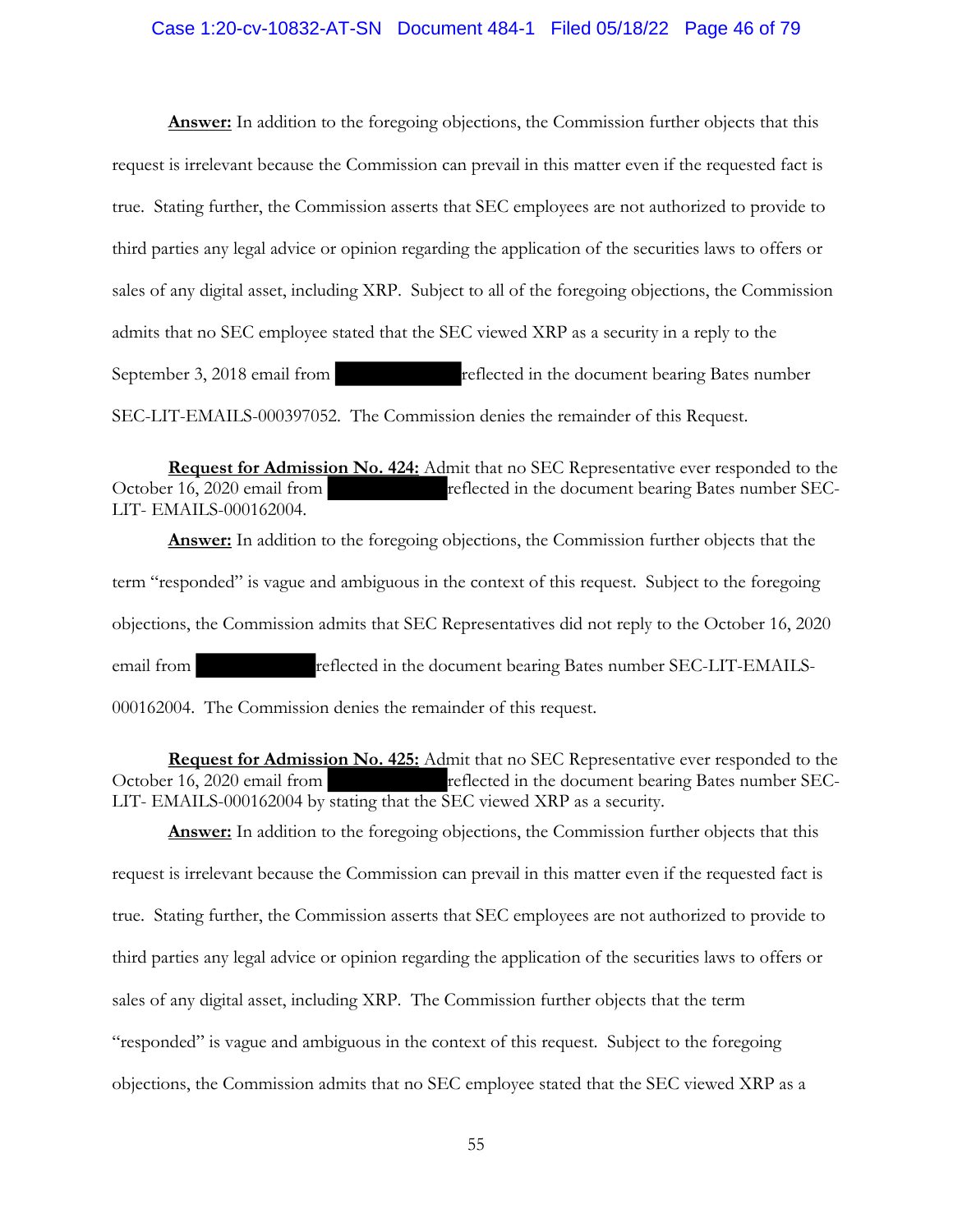### Case 1:20-cv-10832-AT-SN Document 484-1 Filed 05/18/22 Page 47 of 79

security in reply to the October 16, 2020 email from reflected in the document bearing Bates number SEC-LIT-EMAILS-000162004. The Commission denies the remainder of this request.

**Request for Admission No. 426:** Admit that no SEC Representative ever responded to the October 16, 2020 email from reflected in the document bearing Bates number SEC-LIT-EMAILS- 000162003.

**Answer:** In addition to the foregoing objections, the Commission further objects that the term "responded" is vague and ambiguous in the context of this request. Subject to the foregoing objections, the Commission admits that SEC Representatives did not reply to the October 16, 2020 email from reflected in the document bearing Bates number SEC-LIT-EMAILS-000162003. The Commission denies the remainder of this request.

**Request for Admission No. 427:** Admit that no SEC Representative ever responded to the October 16, 2020 email from reflected in the document bearing Bates number SEC-LIT-EMAILS- 000162003 by stating that the SEC viewed XRP as a security.

**Answer:** In addition to the foregoing objections, the Commission further objects that the term "responded" is vague and ambiguous in the context of this request. The Commission further objects that this request is irrelevant because the Commission can prevail in this matter even if the requested fact is true. Stating further, the Commission asserts that SEC employees are not authorized to provide to third parties any legal advice or opinion regarding the application of the securities laws to offers or sales of any digital asset, including XRP. Subject to all of the foregoing objections, the Commission admits that no SEC employee stated that the SEC viewed XRP as a security in a reply to the October 16, 2020 email from reflected in the document bearing Bates number SEC-LIT-EMAILS- 000162003. The Commission denies the remainder of this Request.

**Request for Admission No. 428:** Admit that no SEC Representative ever responded to the October 16, 2020 email from reflected in the document bearing Bates number SEC-LIT- EMAILS-000307961.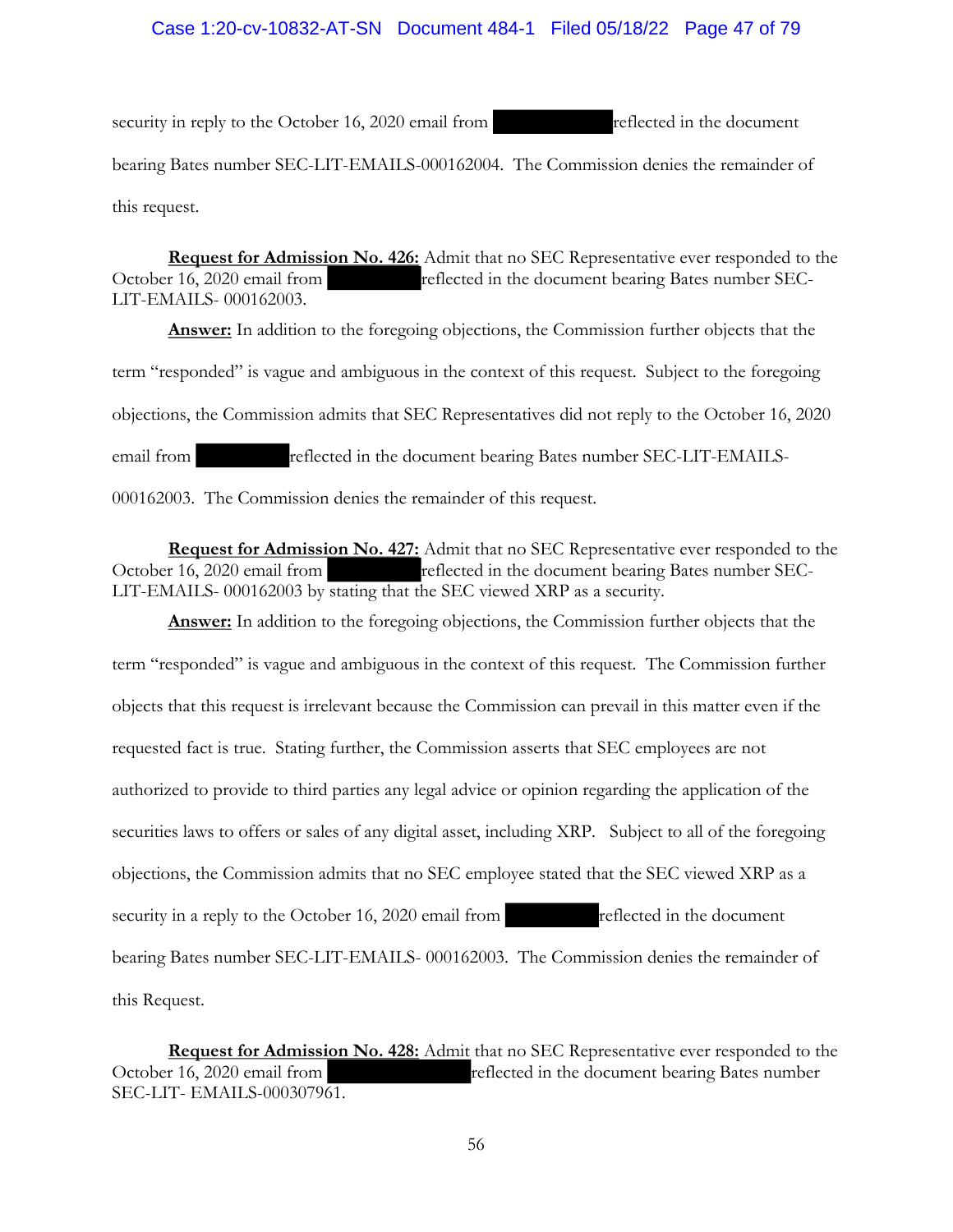#### Case 1:20-cv-10832-AT-SN Document 484-1 Filed 05/18/22 Page 48 of 79

**Answer:** In addition to the foregoing objections, the Commission further objects that the term "responded" is vague and ambiguous in the context of this request. Subject to the foregoing objections, the Commission admits that SEC Representatives did not reply to the October 16, 2020 email from reflected in the document bearing Bates number SEC-LIT-EMAILS-000307961. The Commission denies the remainder of this request.

**Request for Admission No. 429:** Admit that no SEC Representative ever responded to the October 16, 2020 email from reflected in the document bearing Bates number SEC-LIT- EMAILS-000307961 by stating that the SEC viewed XRP as a security.

**Answer:** In addition to the foregoing objections, the Commission objects that the term "responded" is vague and ambiguous in the context of this request. The Commission further objects that this request is irrelevant because the Commission can prevail in this matter even if the requested fact is true. Stating further, the Commission asserts that SEC employees are not authorized to provide to third parties any legal advice or opinion regarding the application of the securities laws to offers or sales of any digital asset, including XRP. Subject to all of the foregoing objections, the Commission admits that no SEC employee stated that the SEC viewed XRP as a security in a reply to the October 16, 2020 email from reflected in the document bearing Bates number SEC-LIT-EMAILS-000307961. The Commission denies the remainder of this Request.

**Request for Admission No. 430:** Admit that no SEC Representative ever responded to the October 16, 2020 email from reflected in the document bearing Bates number SEC-LIT-EMAILS- 000308206.

**Answer:** In addition to the foregoing objections, the Commission further objects that the term "responded" is vague and ambiguous in the context of this request. Subject to the foregoing objections, the Commission admits that SEC Representatives did not reply to the October 16, 2020 email from reflected in the document bearing Bates number SEC-LIT-EMAILS-000308206. The Commission denies the remainder of this request.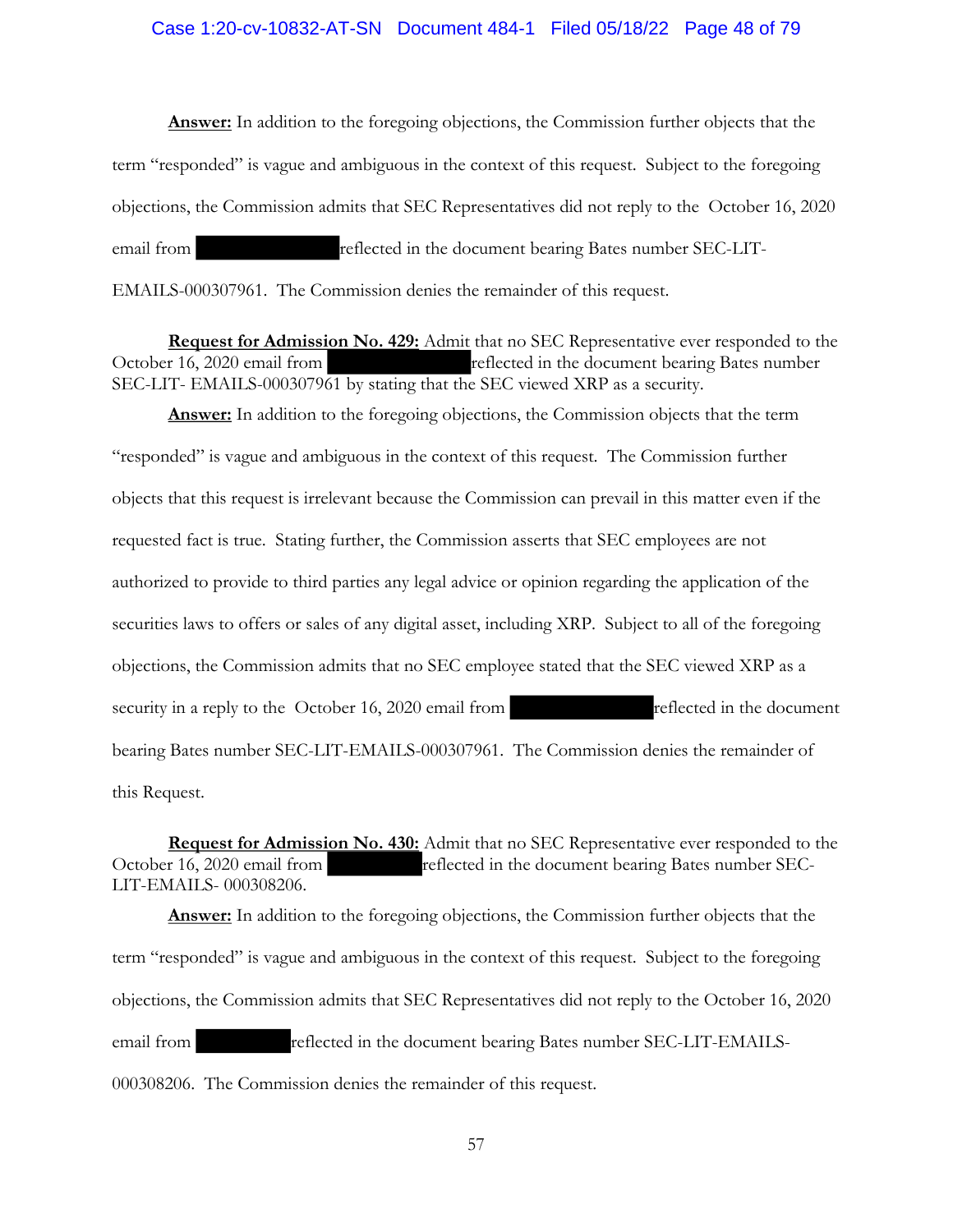#### Case 1:20-cv-10832-AT-SN Document 484-1 Filed 05/18/22 Page 49 of 79

**Request for Admission No. 431:** Admit that no SEC Representative ever responded to the October 16, 2020 email from reflected in the document bearing Bates number SEC-LIT-EMAILS- 000308206 by stating that the SEC viewed XRP as a security.

**Answer:** In addition to the foregoing objections, the Commission further objects that the term "responded" is vague and ambiguous in the context of this request. The Commission further objects that this request is irrelevant because the Commission can prevail in this matter even if the requested fact is true. Stating further, the Commission asserts that SEC employees are not authorized to provide to third parties any legal advice or opinion regarding the application of the securities laws to offers or sales of any digital asset, including XRP. Subject to all of the foregoing objections, the Commission admits that no SEC employee stated that the SEC viewed XRP as a security in a reply to the October 16, 2020 email from reflected in the document bearing Bates number SEC-LIT-EMAILS-000308206. The Commission denies the remainder of this Request.

**Request for Admission No. 432:** Admit that no SEC Representative ever responded to the October 16, 2020 email from reflected in the document bearing Bates number SEC-LIT- EMAILS-000308204.

**Answer:** In addition to the foregoing objections, the Commission further objects that the term "responded" is vague and ambiguous in the context of this request. The Commission further objects that this request is irrelevant because the Commission can prevail in this matter even if the requested fact is true. Stating further, the Commission asserts that SEC employees are not authorized to provide to third parties any legal advice or opinion regarding the application of the securities laws to offers or sales of any digital asset, including XRP. Subject to all of the foregoing objections, the Commission admits that no SEC employee stated that the SEC viewed XRP as a security in a reply to the October 16, 2020 email from reflected in the document bearing Bates number SEC-LIT-EMAILS-000308204. The Commission denies the remainder of this request.

58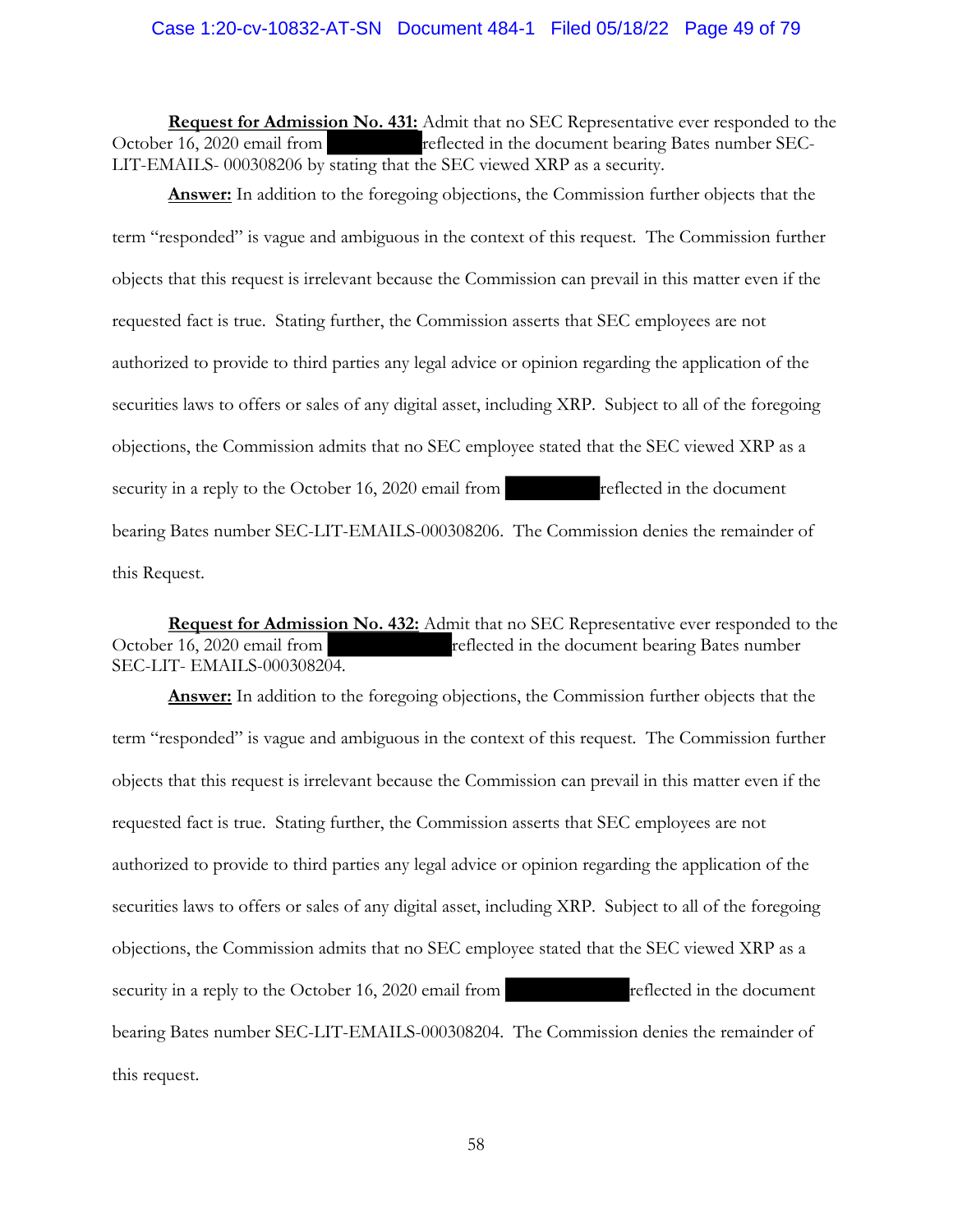### Case 1:20-cv-10832-AT-SN Document 484-1 Filed 05/18/22 Page 50 of 79

**Request for Admission No. 433:** Admit that no SEC Representative ever responded to the October 16, 2020 email from reflected in the document bearing Bates number SEC-LIT- EMAILS-000308204 by stating that the SEC viewed XRP as a security.

**Answer:** In addition to the foregoing objections, the Commission further objects that the term "responded" is vague and ambiguous in the context of this request. The Commission further objects that this request is irrelevant because the Commission can prevail in this matter even if the requested fact is true. Stating further, the Commission asserts that SEC employees are not authorized to provide to third parties any legal advice or opinion regarding the application of the securities laws to offers or sales of any digital asset, including XRP. Subject to all of the foregoing objections, the Commission admits that no SEC employee stated that the SEC viewed XRP as a security in reply to the October 16, 2020 email from reflected in the document bearing Bates number SEC-LIT- EMAILS-000308204. The Commission denies the remainder of this request.

**Request for Admission No. 434:** Admit that no SEC Representative ever responded to the October 17, 2020 email from "Crypto Clown" reflected in the document bearing Bates number SEC-LIT- EMAILS-000308006.

**Answer:** In addition to the foregoing objections, the Commission further objects that the term "responded" is vague and ambiguous in the context of this request. Subject to the foregoing objections, the Commission admits that SEC Representatives did not reply to the October 17, 2020 email from "Crypto Clown" reflected in the document bearing Bates number SEC-LIT- EMAILS-000308006. The Commission denies the remainder of this request.

**Request for Admission No. 435:** Admit that no SEC Representative ever responded to the October 17, 2020 email from "Crypto Clown" reflected in the document bearing Bates number SEC-LIT- EMAILS-000308006 by stating that the SEC viewed XRP as a security.

**Answer:** In addition to the foregoing objections, the Commission further objects that the term "responded" is vague and ambiguous in the context of this request. The Commission further objects that this request is irrelevant because the Commission can prevail in this matter even if the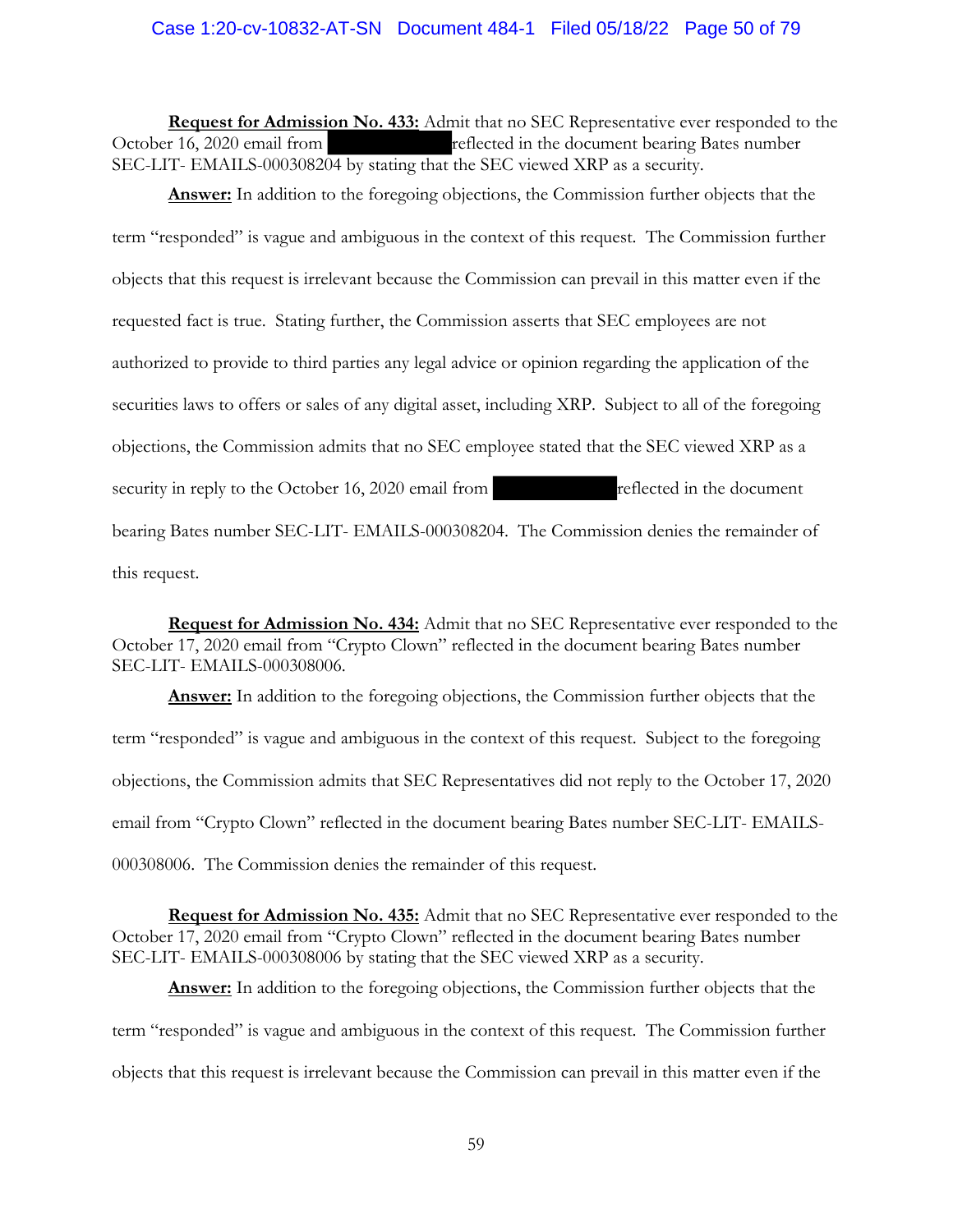#### Case 1:20-cv-10832-AT-SN Document 484-1 Filed 05/18/22 Page 51 of 79

requested fact is true. Stating further, the Commission asserts that SEC employees are not authorized to provide to third parties any legal advice or opinion regarding the application of the securities laws to offers or sales of any digital asset, including XRP. Subject to all of the foregoing objections, the Commission admits that no SEC employee stated that the SEC viewed XRP as a security in a reply to the October 17, 2020 email from "Crypto Clown" reflected in the document bearing Bates number SEC-LIT- EMAILS-000308006. The Commission denies the remainder of this Request.

**Request for Admission No. 436:** Admit that no SEC Representative ever responded to the October 18, 2020 email from reflected in the document bearing Bates number SEC-LIT-EMAILS- 000308205.

**Answer:** In addition to the foregoing objections, the Commission further objects that the term "responded" is vague and ambiguous in the context of this request. Subject to the foregoing objections, the Commission admits that SEC Representatives did not reply to the October 18, 2020 email from reflected in the document bearing Bates number SEC-LIT-EMAILS-000308205. The Commission denies the remainder of this request.

**Request for Admission No. 437:** Admit that no SEC Representative ever responded to the October 18, 2020 email from reflected in the document bearing Bates number SEC-LIT-EMAILS- 000308205 by stating that the SEC viewed XRP as a security.

**Answer:** In addition to the foregoing objections, the Commission further objects that the term "responded" is vague and ambiguous in the context of this request. The Commission further objects that this request is irrelevant because the Commission can prevail in this matter even if the requested fact is true. Stating further, the Commission asserts that SEC employees are not authorized to provide to third parties any legal advice or opinion regarding the application of the securities laws to offers or sales of any digital asset, including XRP. Subject to all of the foregoing objections, the Commission admits that no SEC employee stated that the SEC viewed XRP as a security in a reply to the October 18, 2020 email from reflected in the document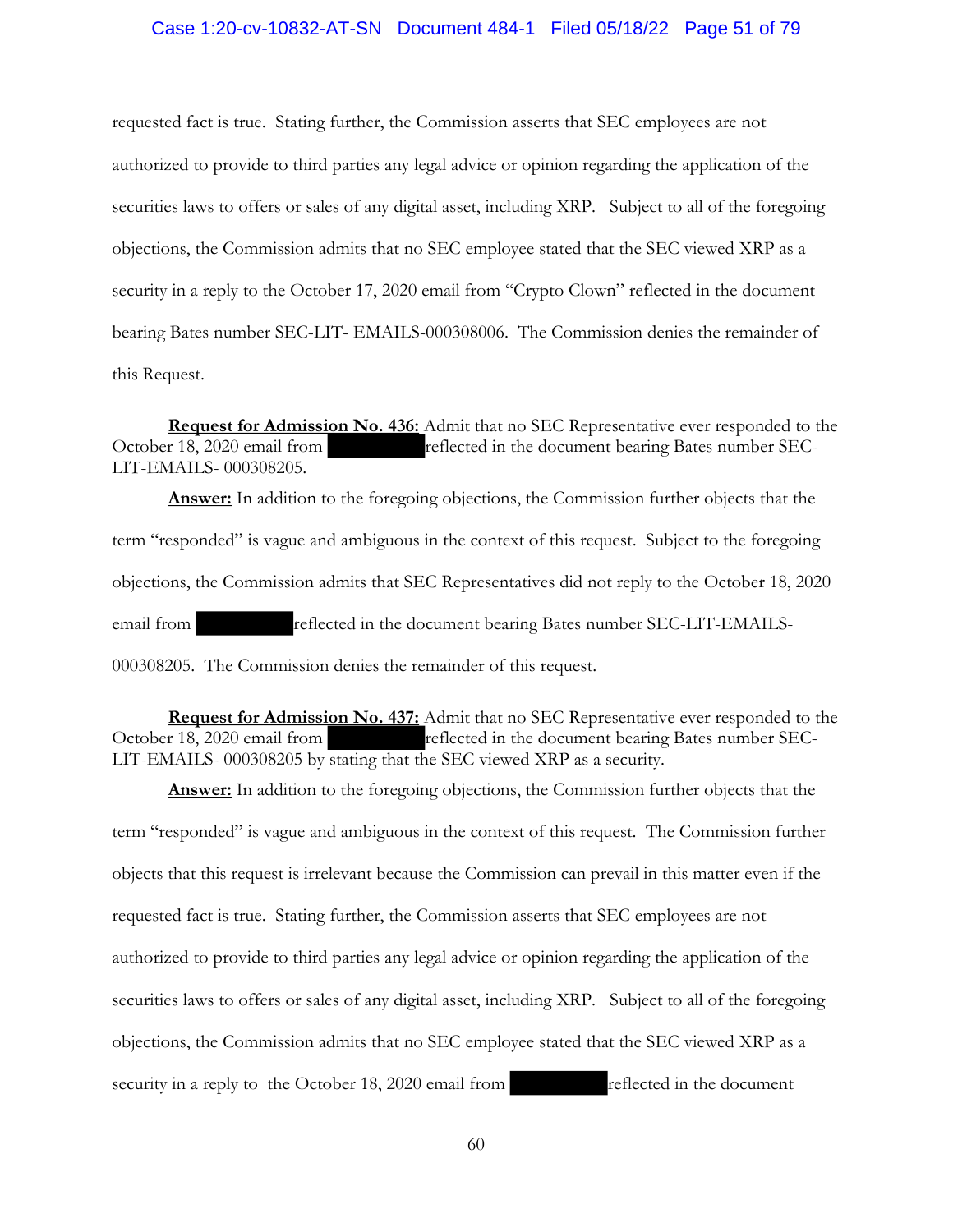bearing Bates number SEC-LIT-EMAILS- 000308205. The Commission denies the remainder of this Request.

**Request for Admission No. 438:** Admit that no SEC Representative ever responded to the October 19, 2020 email from reflected in the document bearing Bates number SEC-LIT-EMAILS- 000175054.

**Answer:** In addition to the foregoing objections, the Commission further objects that the term "responded" is vague and ambiguous in the context of this request. Subject to the foregoing objections, the Commission admits that SEC Representatives did not reply to the October 19, 2020 email from reflected in the document bearing Bates number SEC-LIT-EMAILS-000175054. The Commission denies the remainder of this request.

**Request for Admission No. 439:** Admit that no SEC Representative ever responded to the October 19, 2020 email from reflected in the document bearing Bates number SEC-LIT-EMAILS- 000175054 by stating that the SEC viewed XRP as a security.

**Answer:** In addition to the foregoing objections, the Commission objects that the term "responded" is vague and ambiguous in the context of this request. The Commission further objects that this request is irrelevant because the Commission can prevail in this matter even if the requested fact is true. Stating further, the Commission asserts that SEC employees are not authorized to provide to third parties any legal advice or opinion regarding the application of the securities laws to offers or sales of any digital asset, including XRP. Subject to all of the foregoing objections, the Commission admits that no SEC employee stated that the SEC viewed XRP as a security in a reply to the October 19, 2020 email from reflected in the document bearing Bates number SEC-LIT-EMAILS-000175054. The Commission denies the remainder of this Request.

**Request for Admission No. 440:** Admit that the SEC formed the Digital Currency Working Group, made up of SEC Representatives, in 2013.

Answer: In addition to the foregoing objections, the Commission objects that this request is irrelevant because the Commission can prevail in this matter even if the requested fact is true. The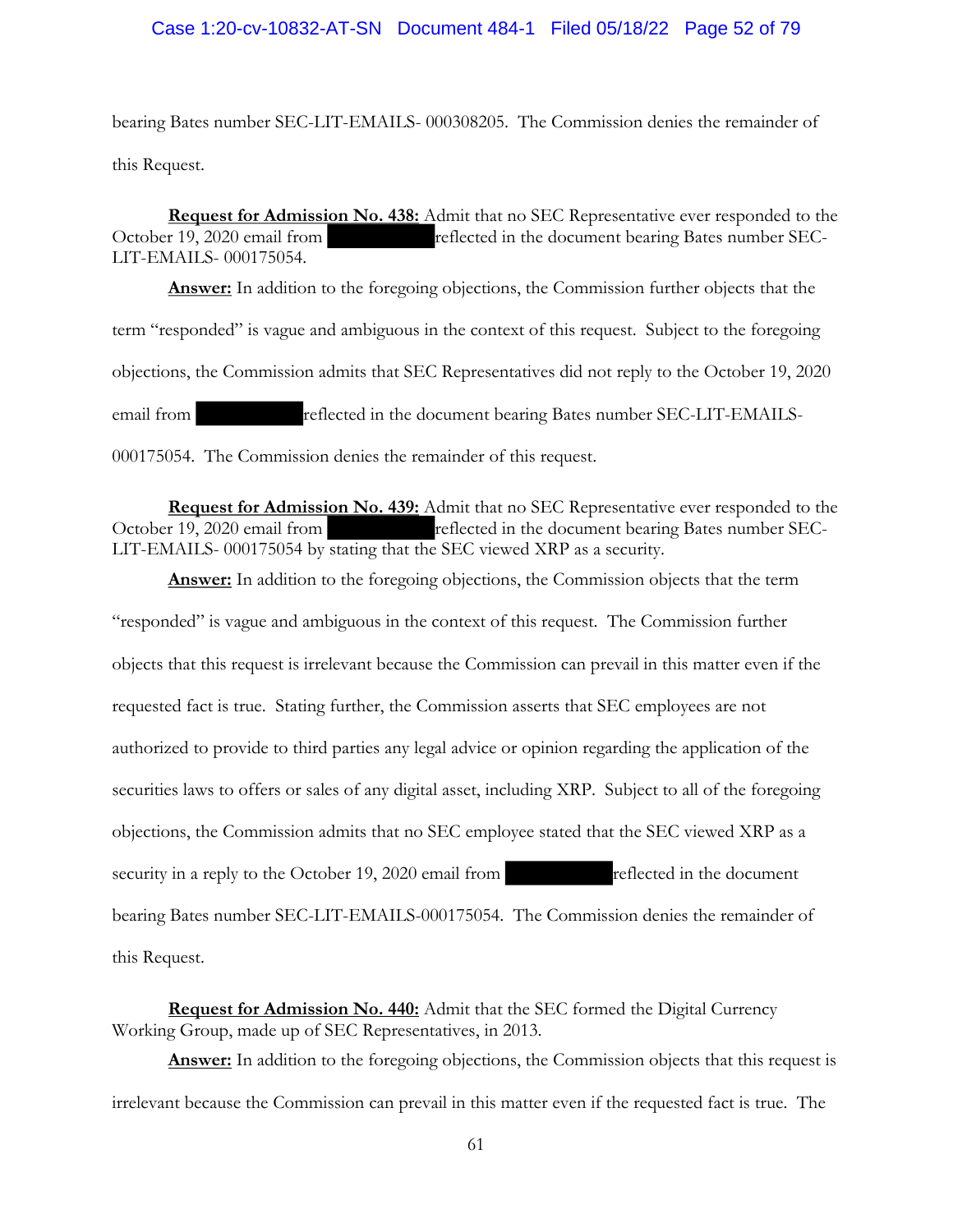**Request for Admission No. 465:** Admit that, prior to April 3, 2019, the SEC never issued a no-action letter relating to a digital asset.

**Answer:** In addition to the foregoing objections, the Commission further objects that the term "relating to a digital asset" is vague and ambiguous in the context of this request. Subject to all of the foregoing objections, and after reasonable inquiry, the information known and currently available is not sufficient to enable the Commission to admit or deny this request.

**Request for Admission No. 466:** Admit that the April 3, 2019 no-action letter published as to was the first time the SEC issued any no-action letter relating to a digital asset.

**Answer:** In addition to the foregoing objections, the Commission further objects that the term "relating to a digital asset" is vague and ambiguous in the context of this request. Subject to all of the foregoing objections, and after reasonable inquiry, the information known and currently available is not sufficient to enable the Commission to admit or deny this request.

**Request for Admission No. 467:** Admit that, in 2012, no person or entity sought no-action relief from the SEC relating to a digital asset.

**Answer:** In addition to the foregoing objections, the Commission further objects that the term "relating to a digital asset" is vague and ambiguous in the context of this request. Subject to all of the foregoing objections, and after reasonable inquiry, the information known and currently available is not sufficient to enable the Commission to admit or deny this request.

**Request for Admission No. 468:** Admit that the SEC did not grant any no-action letter request relating to a digital asset in 2012.

**Answer:** In addition to the foregoing objections, the Commission further objects that the term "relating to a digital asset" is vague and ambiguous in the context of this request. Subject to all of the foregoing objections, and after reasonable inquiry, the information known and currently available is not sufficient to enable the Commission to admit or deny this request.

**Request for Admission No. 469:** Admit that, in 2013, no person or entity sought no-action relief from the SEC relating to a digital asset.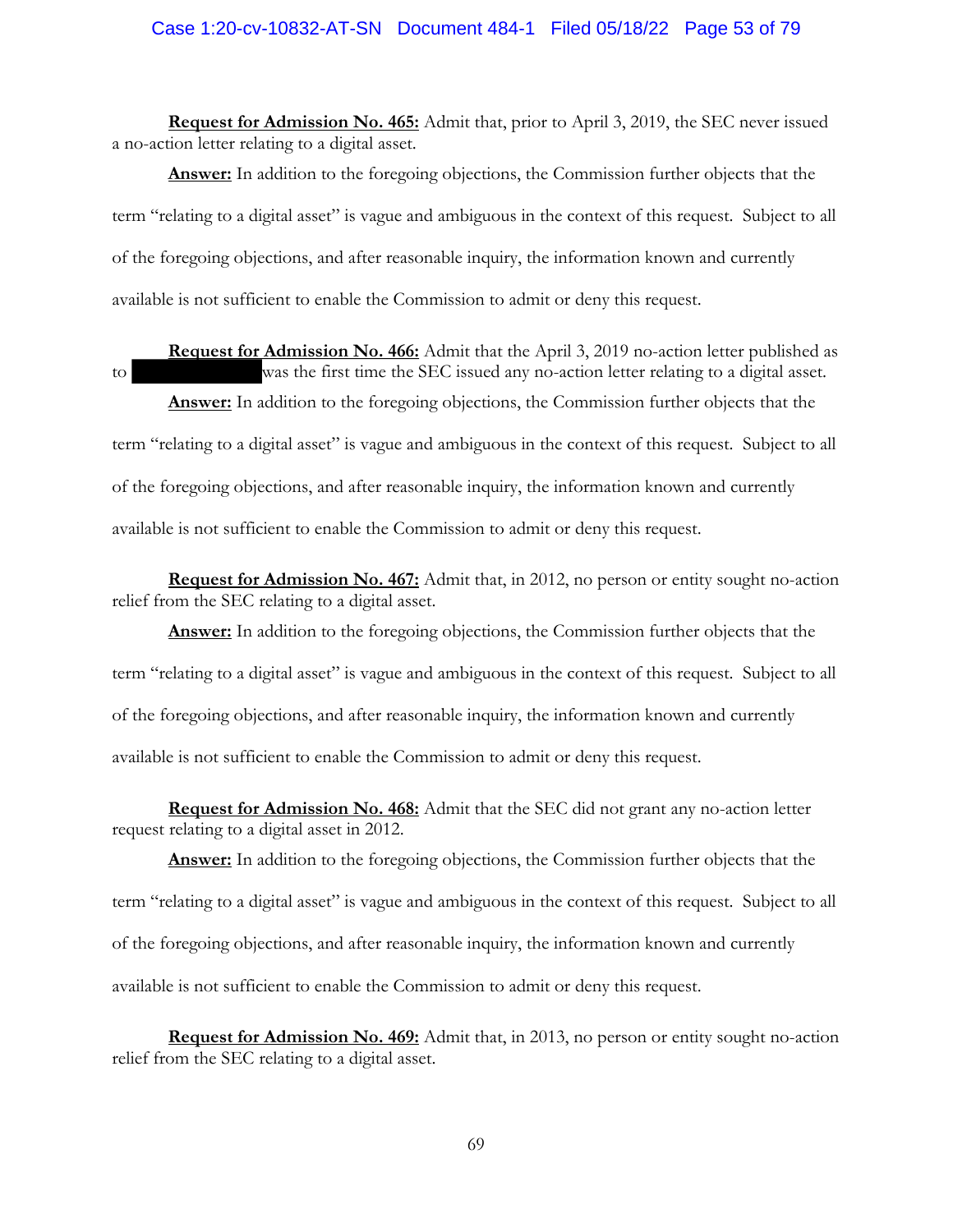#### Case 1:20-cv-10832-AT-SN Document 484-1 Filed 05/18/22 Page 54 of 79

**Answer:** In addition to the foregoing objections, the Commission further objects that the term "relating to a digital asset" is vague and ambiguous in the context of this request. Subject to all of the foregoing objections, and after reasonable inquiry, the information known and currently available is not sufficient to enable the Commission to admit or deny this request.

**Request for Admission No. 470:** Admit that the SEC did not grant any no-action letter request relating to a digital asset in 2013.

**Answer:** In addition to the foregoing objections, the Commission further objects that the term "relating to a digital asset" is vague and ambiguous in the context of this request. Subject to all of the foregoing objections, and after reasonable inquiry, the information known and currently available is not sufficient to enable the Commission to admit or deny this request.

**Request for Admission No. 471:** Admit that, in 2014, no person or entity sought no-action relief from the SEC relating to a digital asset.

**Answer:** In addition to the foregoing objections, the Commission further objects that the term "relating to a digital asset" is vague and ambiguous in the context of this request. Subject to all of the foregoing objections, and after reasonable inquiry, the information known and currently available is not sufficient to enable the Commission to admit or deny this request.

**Request for Admission No. 472:** Admit that the SEC did not grant any no-action letter request relating to a digital asset in 2014.

**Answer:** In addition to the foregoing objections, the Commission further objects that the term "relating to a digital asset" is vague and ambiguous in the context of this request. Subject to all of the foregoing objections, and after reasonable inquiry, the information known and currently available is not sufficient to enable the Commission to admit or deny this request.

**Request for Admission No. 473:** Admit that, in 2015, one or more entities whose business or potential business involved digital assets requested a no-action letter from the SEC.

Answer: In addition to the foregoing objections, the Commission objects to "entities whose business or potential business involved digital assets" as vague, ambiguous, and overbroad as used in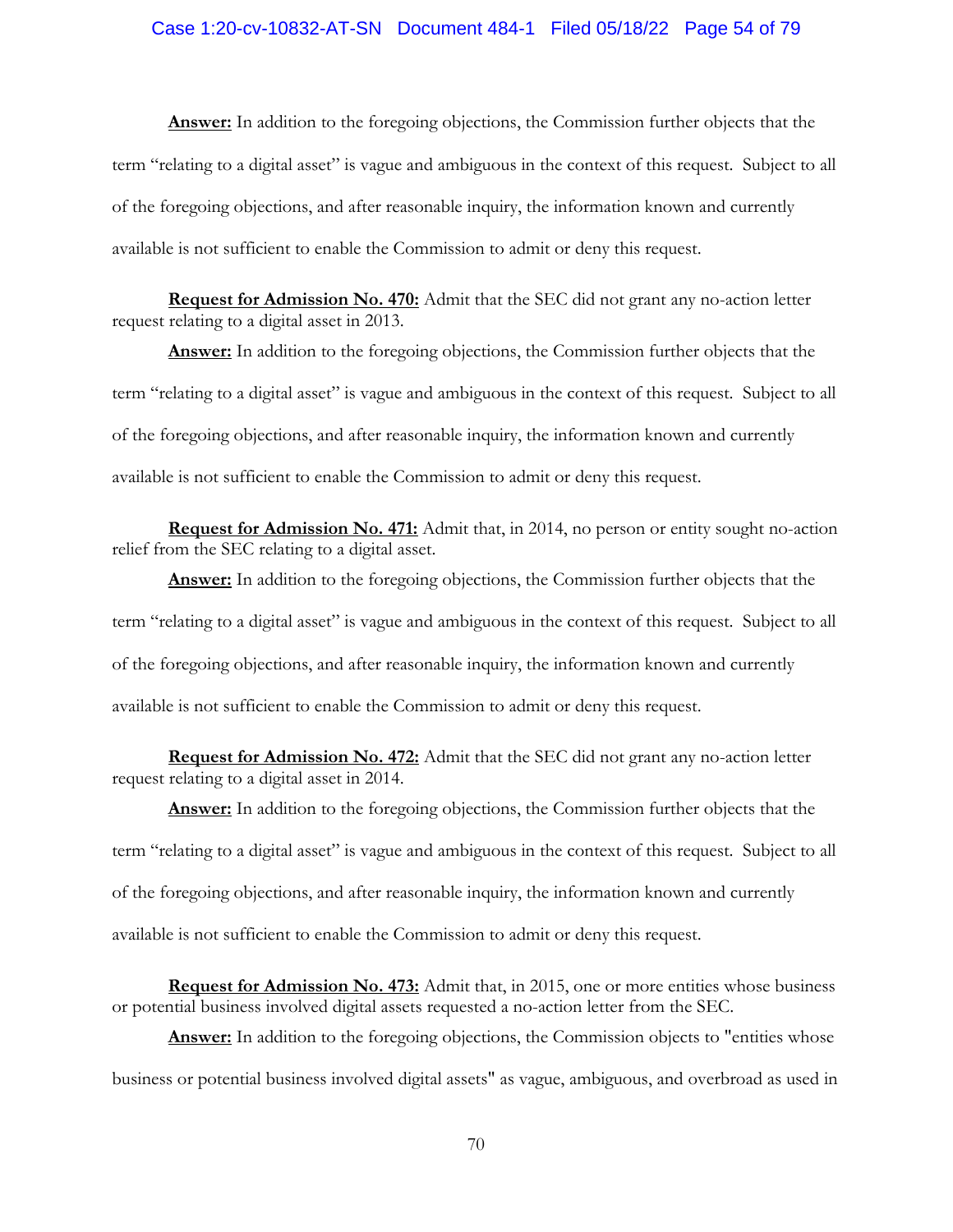# Case 1:20-cv-10832-AT-SN Document 484-1 Filed 05/18/22 Page 55 of 79

this request. Subject to all of the foregoing objections, and after reasonable inquiry, the information known and currently available is not sufficient to enable the Commission to admit or deny this request.

**Request for Admission No. 474:** Admit that the SEC did not grant any no-action letter request relating to a digital asset in 2015.

**Answer:** In addition to the foregoing objections, the Commission further objects that the term "relating to a digital asset" is vague and ambiguous in the context of this request. Subject to all of the foregoing objections, and after reasonable inquiry, the information known and currently available is not sufficient to enable the Commission to admit or deny this request.

**Request for Admission No. 475:** Admit that, on November 23, 2015, submitted a letter requesting no-action relief, a true and correct copy of which bears Bates number SEC-LIT-EPROD-001463240 (hereinafter the "2015 No-Action Letter Request").

**Answer:** In addition to the foregoing objections, the Commission objects that this request is

irrelevant because the Commission can prevail in this matter even if the requested fact is true.

Subject to all of the foregoing objections, the Commission admits this request.

**Request for Admission No. 476:** Admit that, apart from the 2015 No-Action Letter Request, the SEC did not receive in 2015 any no-action letter requests pertaining to digital assets that were submitted to the SEC in 2015.

**Answer:** In addition to the foregoing objections, the Commission further objects that the

term "pertaining to digital assets" is vague and ambiguous in the context of this request. Subject to

all of the foregoing objections, and after reasonable inquiry, the information known and currently

available is not sufficient to enable the Commission to admit or deny this request.

**Request for Admission No. 477:** Admit that, apart from the 2015 No-Action Letter Request, the SEC has not produced in discovery in this Action any no-action letter requests pertaining to digital assets that were submitted to the SEC in 2015.

**Answer:** In addition to the foregoing objections, the Commission further objects that the

term "pertaining to digital assets" is vague and ambiguous in the context of this request. Subject to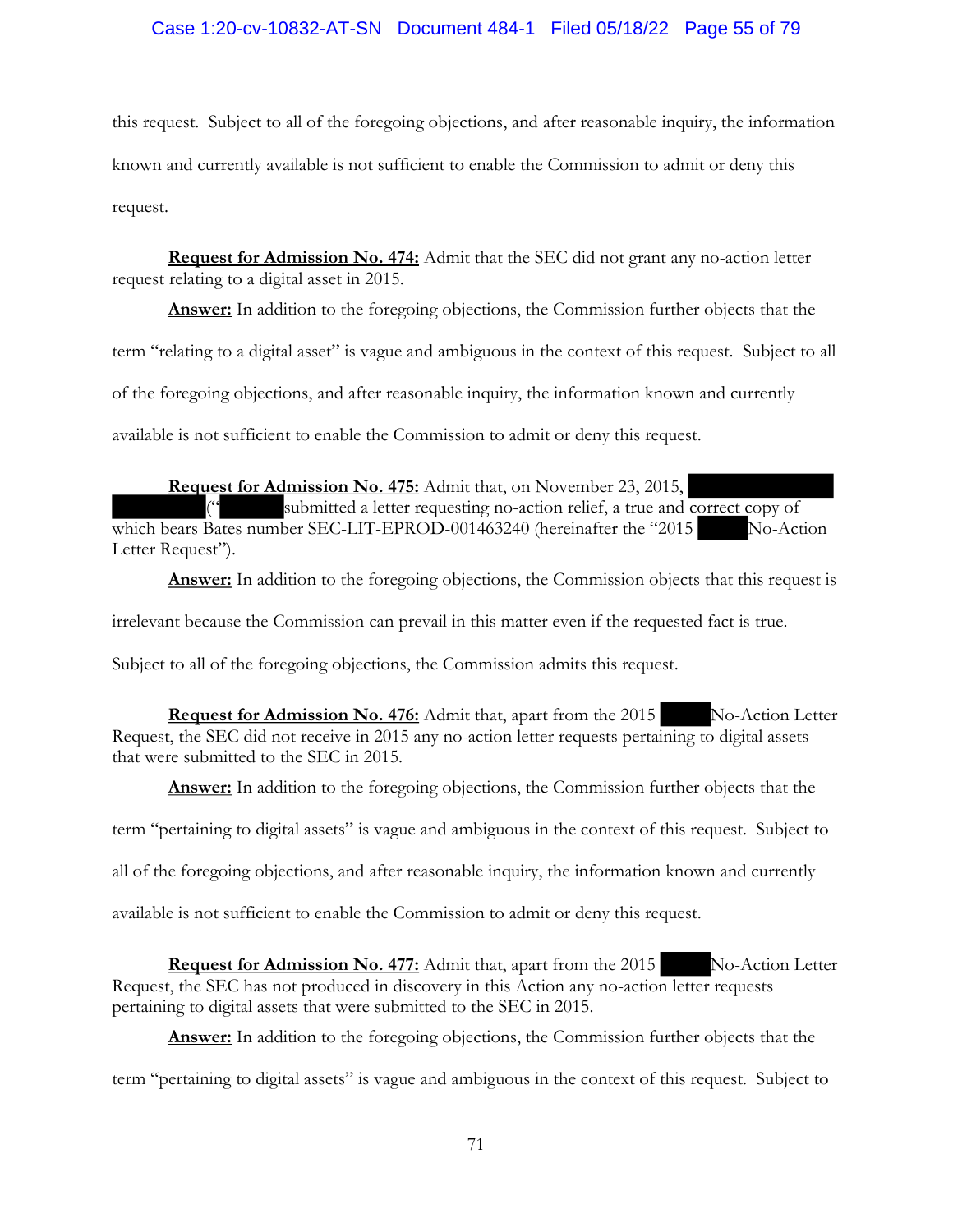## Case 1:20-cv-10832-AT-SN Document 484-1 Filed 05/18/22 Page 56 of 79

all of the foregoing objections, and after reasonable inquiry, the information known and currently available is not sufficient to enable the Commission to admit or deny this request.

**Request for Admission No. 478:** Admit that, in 2016, one or more entities whose business or potential business involved digital assets requested a no-action letter from the SEC.

**Answer:** In addition to the foregoing objections, the Commission objects to "entities whose business or potential business involved digital assets" as vague, ambiguous, and overbroad as used in this request. Subject to all of the foregoing objections, and after reasonable inquiry, the information known and currently available is not sufficient to enable the Commission to admit or deny this request.

**Request for Admission No. 479:** Admit that the SEC did not grant any no-action letter request relating to a digital asset in 2016.

**Answer:** In addition to the foregoing objections, the Commission further objects that the term "relating to a digital asset" is vague and ambiguous in the context of this request. Subject to all of the foregoing objections, and after reasonable inquiry, the information known and currently available is not sufficient to enable the Commission to admit or deny this request.

**Request for Admission No. 480:** Admit that, on June 16, 2016, submitted a supplemental letter concerning its request for no-action relief, a true and correct copy of which bears Bates number SEC- LIT-EPROD-001463255 (hereinafter the "2016 No-Action Letter Supplement").

**Answer:** In addition to the foregoing objections, the Commission objects that this request is

irrelevant because the Commission can prevail in this matter even if the requested fact is true.

Subject to all of the foregoing objections, the Commission admits this request.

**Request for Admission No. 481:** Admit that, on October 28, 2016, submitted a second supplemental letter concerning its request for no-action relief, a true and correct copy of which bears Bates number SEC-LIT-EPROD-001463237 (hereinafter the "2016 No-Action Letter Second Supplement").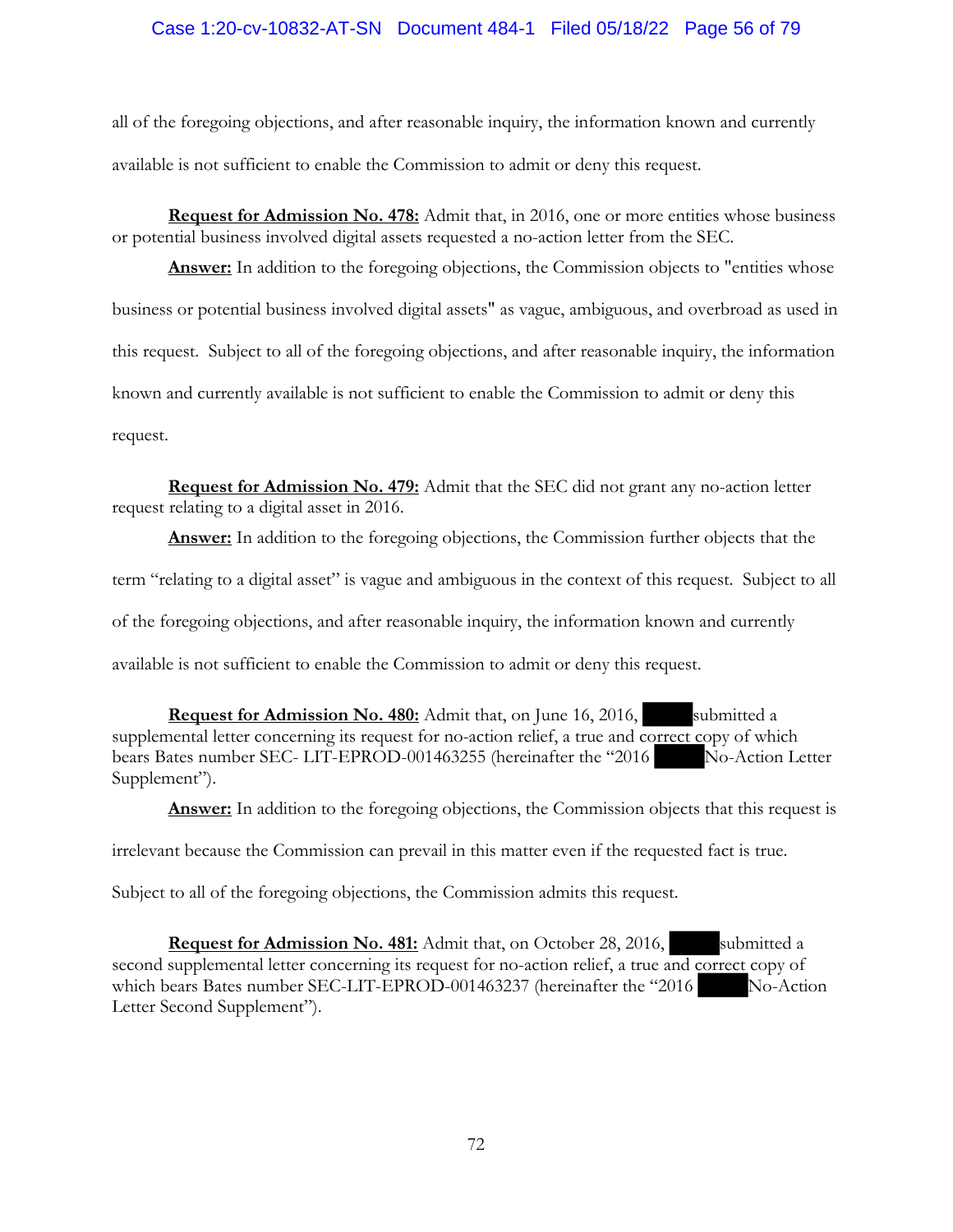## Case 1:20-cv-10832-AT-SN Document 484-1 Filed 05/18/22 Page 57 of 79

**Answer:** In addition to the foregoing objections, the Commission objects that this request is irrelevant because the Commission can prevail in this matter even if the requested fact is true.

Subject to all of the foregoing objections, the Commission admits this request.

**Request for Admission No. 482:** Admit that, apart from the 2016 No-Action Letter Supplement and the 2016 No-Action Letter Second Supplement, the SEC did not receive in 2016 any no-action letter requests pertaining to digital assets.

**Answer:** In addition to the foregoing objections, the Commission further objects that the term "pertaining to digital assets" is vague and ambiguous in the context of this request. Subject to all of the foregoing objections, and after reasonable inquiry, the information known and currently available is not sufficient to enable the Commission to admit or deny this request.

**Request for Admission No. 483:** Admit that, apart from the 2016 No-Action Letter Supplement and the 2016 No-Action Letter Second Supplement, the SEC has not produced in discovery in this Action any no-action letter requests pertaining to digital assets that were submitted to the SEC in 2016.

**Answer:** In addition to the foregoing objections, the Commission further objects that the term "pertaining to digital assets" is vague and ambiguous in the context of this request. Subject to all of the foregoing objections, and after reasonable inquiry, the information known and currently available is not sufficient to enable the Commission to admit or deny this request.

**Request for Admission No. 484:** Admit that, in 2017, one or more entities whose business or potential business involved digital assets requested a no-action letter from the SEC.

Answer: In addition to the foregoing objections, the Commission objects to "entities whose business or potential business involved digital assets" as vague, ambiguous, and overbroad as used in this request. Subject to all of the foregoing objections, and after reasonable inquiry, the information known and currently available is not sufficient to enable the Commission to admit or deny this request.

**Request for Admission No. 485:** Admit that the SEC did not receive any no-action letter requests pertaining to digital assets in 2017.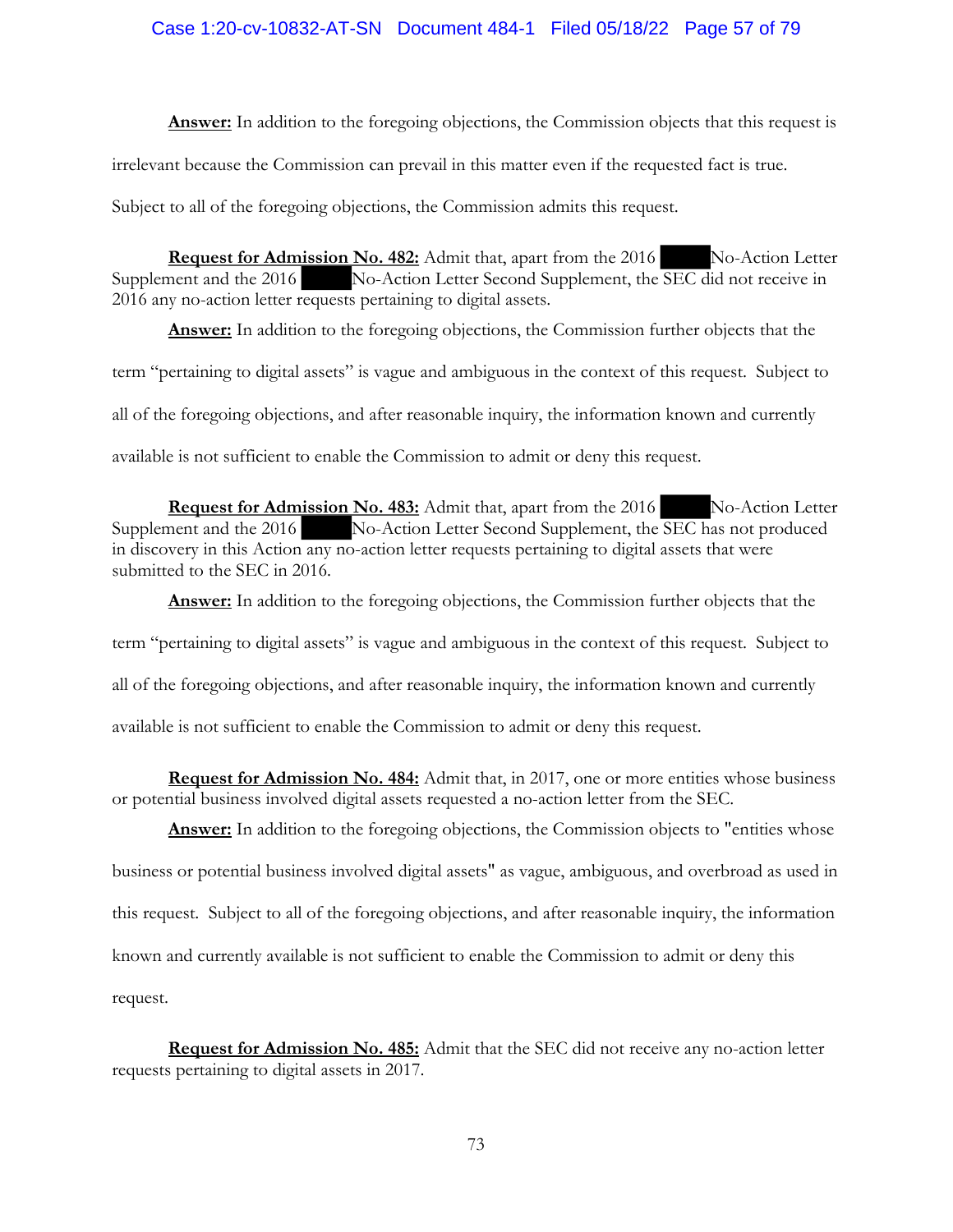#### Case 1:20-cv-10832-AT-SN Document 484-1 Filed 05/18/22 Page 58 of 79

**Answer:** In addition to the foregoing objections, the Commission further objects that the term "pertaining to digital assets" is vague and ambiguous in the context of this request. Subject to all of the foregoing objections, and after reasonable inquiry, the information known and currently available is not sufficient to enable the Commission to admit or deny this request.

**Request for Admission No. 486:** Admit that the SEC did not grant any no-action letter request relating to a digital asset in 2017.

**Answer:** In addition to the foregoing objections, the Commission further objects that the term "relating to a digital asset" is vague and ambiguous in the context of this request. Subject to all of the foregoing objections, and after reasonable inquiry, the information known and currently available is not sufficient to enable the Commission to admit or deny this request.

**Request for Admission No. 487:** Admit that has not produced in discovery in this Action any no-action letter requests pertaining to digital assets that were submitted to the SEC in 2017.

**Answer:** In addition to the foregoing objections, the Commission further objects that the term "pertaining to digital assets" is vague and ambiguous in the context of this request. Subject to all of the foregoing objections, and after reasonable inquiry, the information known and currently available is not sufficient to enable the Commission to admit or deny this request.

**Request for Admission No. 488:** Admit that, in 2018, one or more entities whose business or potential business involved digital assets requested a no-action letter from the SEC.

Answer: In addition to the foregoing objections, the Commission objects to "entities whose business or potential business involved digital assets" as vague, ambiguous, and overbroad as used in this request. Subject to all of the foregoing objections, and after reasonable inquiry, the information known and currently available is not sufficient to enable the Commission to admit or deny this request.

**Request for Admission No. 489:** Admit that the SEC did not grant any no-action letter request relating to a digital asset in 2018.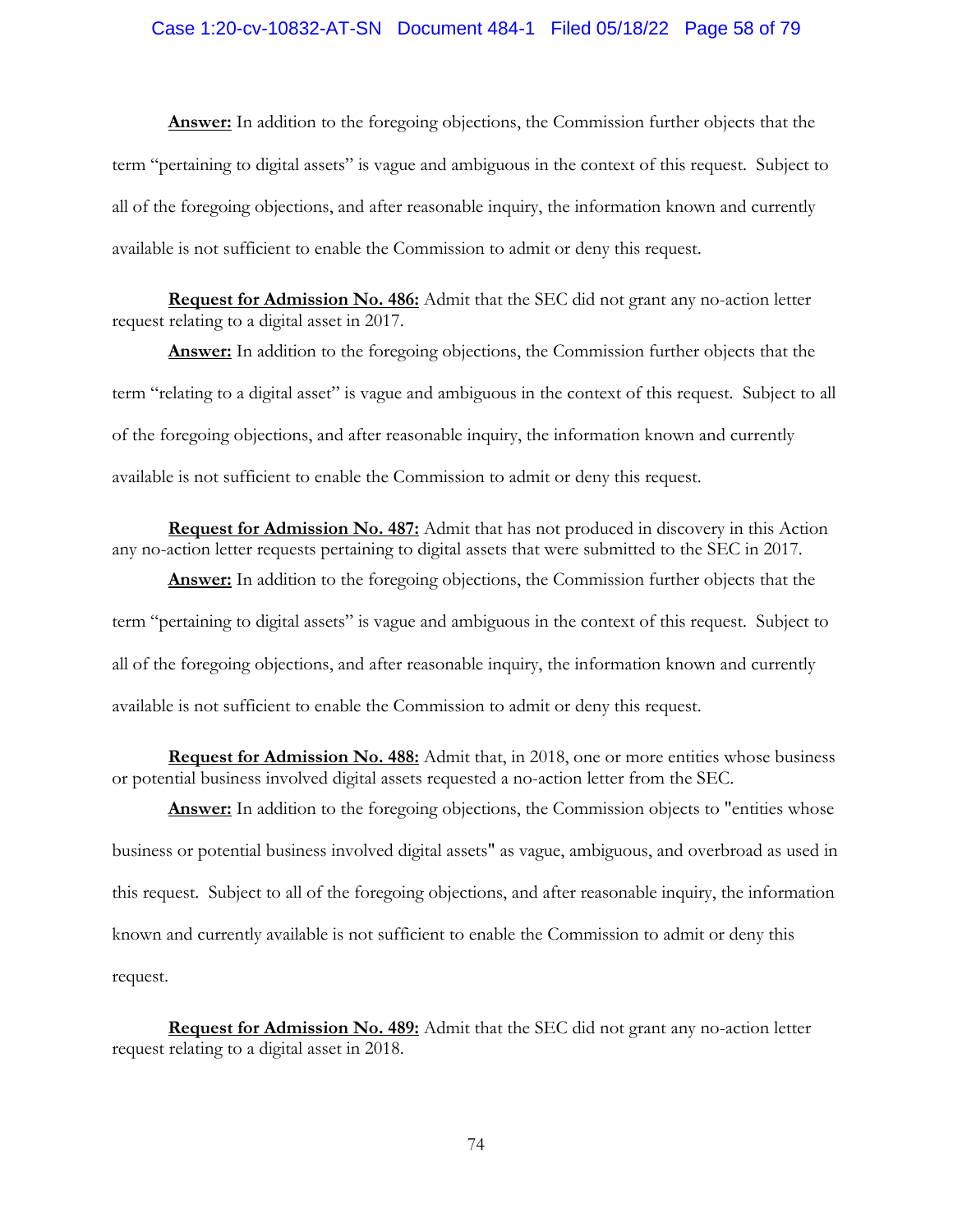### Case 1:20-cv-10832-AT-SN Document 484-1 Filed 05/18/22 Page 59 of 79

**Answer:** In addition to the foregoing objections, the Commission further objects that the term "relating to a digital asset" is vague and ambiguous in the context of this request. Subject to all of the foregoing objections, and after reasonable inquiry, the information known and currently available is not sufficient to enable the Commission to admit or deny this request.

**Request for Admission No. 490:** Admit that Christian Larsen, on behalf of Ripple, met with members of the SEC and other U.S. regulatory agencies on or about October 29, 2013 (hereinafter the "Ripple October 2013 Presentation").

Answer: In addition to the foregoing objections, the Commission objects that this request is irrelevant because the Commission can prevail in this matter even if the requested fact is true. Subject to all of the foregoing objections, the Commission admits that representatives of Ripple met with members of the SEC and other U.S. regulatory agencies on or about October 29, 2013. After reasonable inquiry, the information known and currently available is not sufficient to enable the Commission to admit or deny the remainder of this request.

**Request for Admission No. 491:** Admit that the Ripple October 2013 Presentation took place at the offices of the U.S. Department of the Treasury in Washington, D.C.

**Answer:** In addition to the foregoing objections, the Commission further objects that the term "Ripple October 2013 Presentation" having been defined as "Christian Larsen, on behalf of Ripple, met with members of the SEC and other U.S. regulatory agencies on or about October 29, 2013" is vague and ambiguous as used in this request because after reasonable inquiry, the information known and currently available is not sufficient to enable the Commission to admit or deny the event took place as described by the definition. Subject to all of the foregoing objections, and after reasonable inquiry, the information known and currently available is not sufficient to enable the Commission to admit or deny this request.

**Request for Admission No. 492:** Admit that at least one SEC Representative attended the Ripple October 2013 Presentation.

75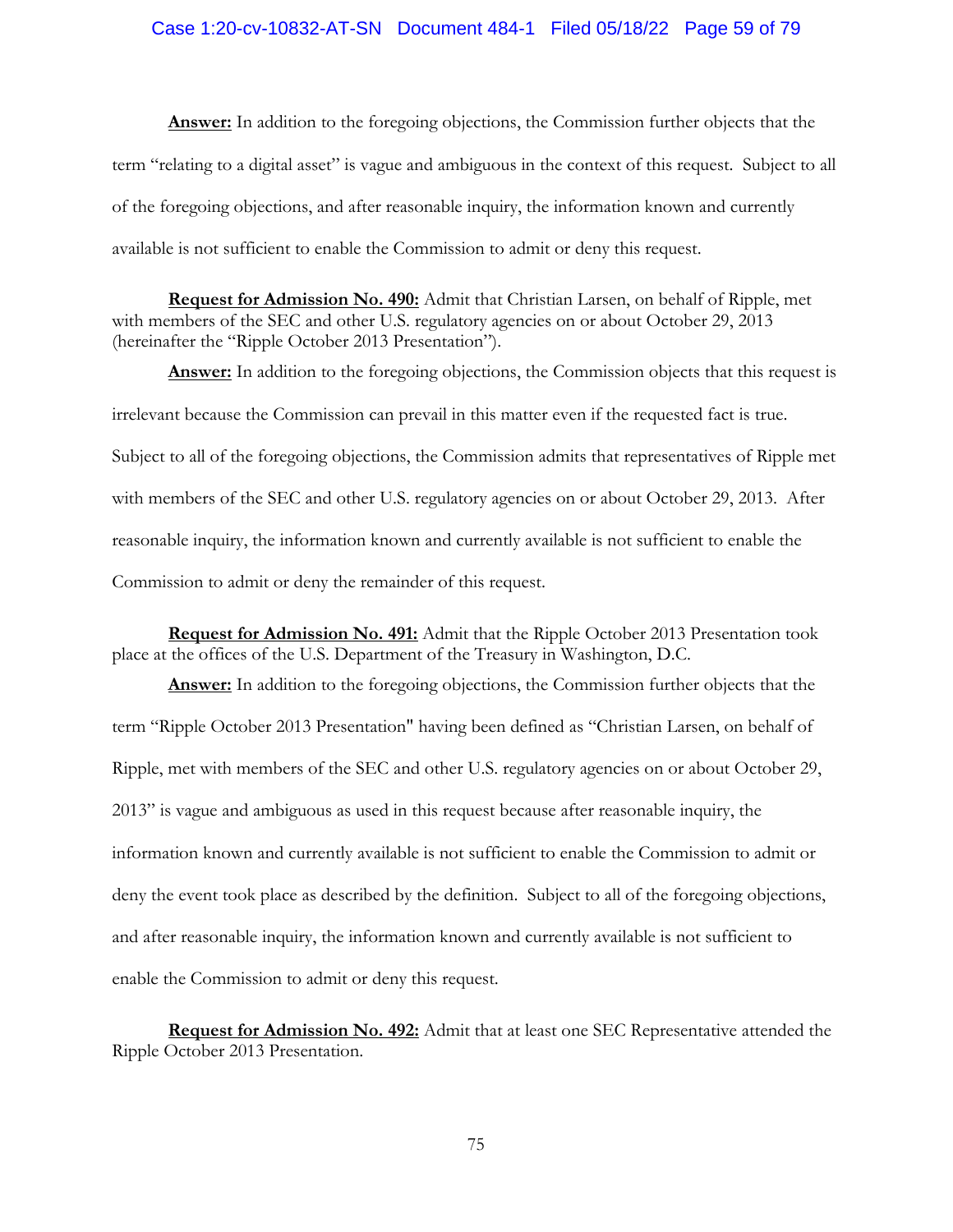#### Case 1:20-cv-10832-AT-SN Document 484-1 Filed 05/18/22 Page 60 of 79

**Answer:** In addition to the foregoing objections, the Commission further objects that the term "Ripple October 2013 Presentation" having been defined as "Christian Larsen, on behalf of Ripple, met with members of the SEC and other U.S. regulatory agencies on or about October 29, 2013" is vague and ambiguous as used in this request because after reasonable inquiry, the information known and currently available is not sufficient to enable the Commission to admit or deny the accuracy of the definition. Subject to all of the foregoing objections, and after reasonable inquiry, the information known and currently available is not sufficient to enable the Commission to admit or deny this request.

**Request for Admission No. 493:** Admit that during the Ripple October 2013 Presentation, Christian Larsen shared with U.S. regulators, including the SEC, Ripple's vision for a global payments system and cross-border payments based on blockchain technology.

**Answer:** In addition to the foregoing objections, the Commission further objects that the term "Ripple October 2013 Presentation" having been defined as "Christian Larsen, on behalf of Ripple, met with members of the SEC and other U.S. regulatory agencies on or about October 29, 2013" is vague and ambiguous as used in this request because after reasonable inquiry, the information known and currently available is not sufficient to enable the Commission to admit or deny the event took place as described by the definition. Subject to all of the foregoing objections, and after reasonable inquiry, the information known and currently available is not sufficient to enable the Commission to admit or deny this request.

**Request for Admission No. 494:** Admit that during the Ripple October 2013 Presentation, Ripple representatives shared a slide deck with U.S. regulators, a true and correct copy bears Bates number RPLI\_SEC 0530422 (hereinafter the "October 2013 Deck").

**Answer:** In addition to the foregoing objections, the Commission further objects that the term "Ripple October 2013 Presentation" having been defined as "Christian Larsen, on behalf of Ripple, met with members of the SEC and other U.S. regulatory agencies on or about October 29, 2013" is vague and ambiguous as used in this request because after reasonable inquiry, the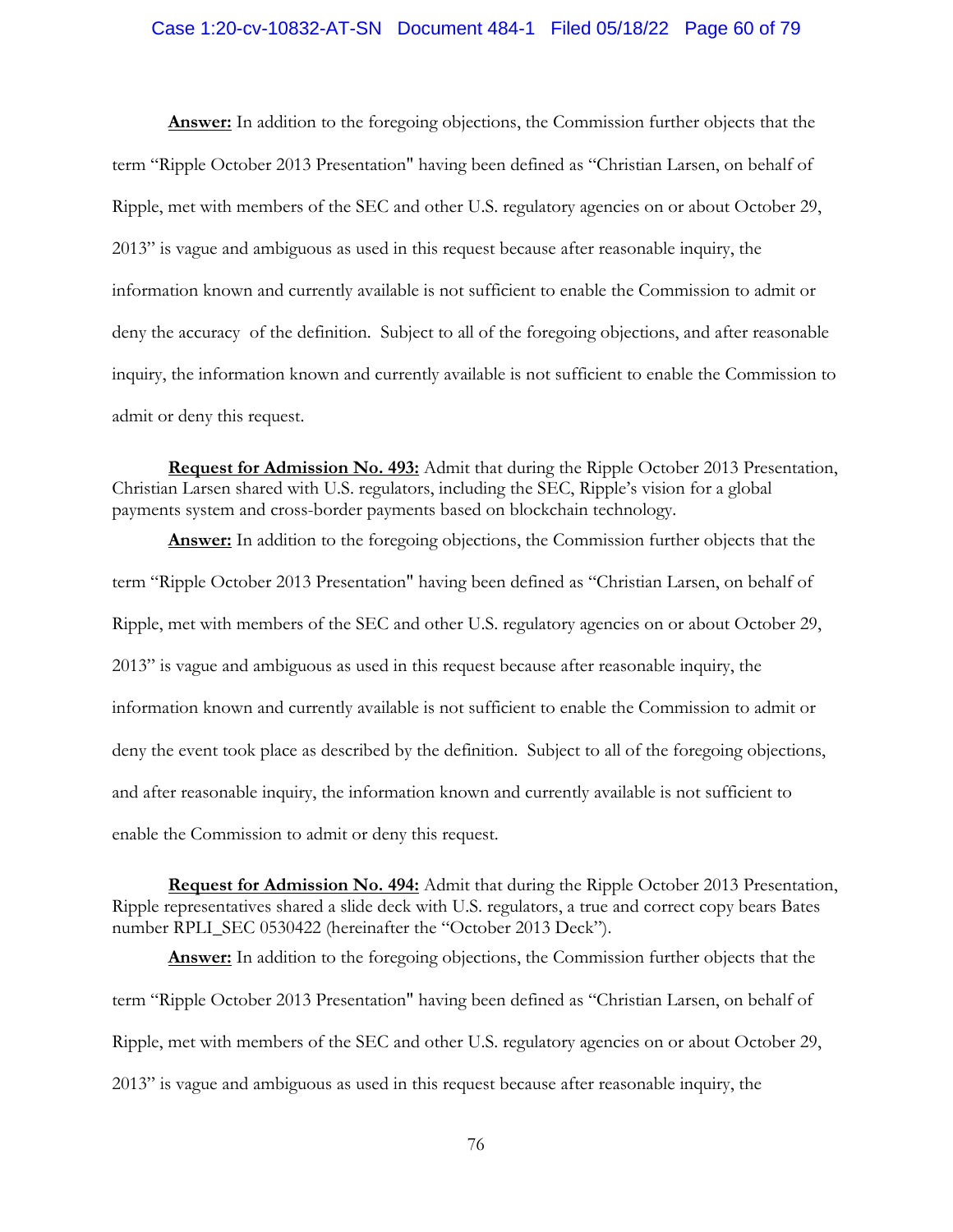#### Case 1:20-cv-10832-AT-SN Document 484-1 Filed 05/18/22 Page 61 of 79

information known and currently available is not sufficient to enable the Commission to admit or deny the event took place as described by the definition. Subject to all of the foregoing objections, and after reasonable inquiry, the information known and currently available is not sufficient to enable the Commission to admit or deny this request.

**Request for Admission No. 495:** Admit that the October 2013 Deck expressed that "existing payment rails [were] inefficient."

**Answer:** In addition to the foregoing objections, the Commission further objects that the term "October 2013 Deck" is vague and ambiguous as used in this request because it incorporates the definition of "Ripple October 2013 Presentation," which was defined as "Christian Larsen, on behalf of Ripple, met with members of the SEC and other U.S. regulatory agencies on or about October 29, 2013," and after reasonable inquiry, the information known and currently available is not sufficient to enable the Commission to admit or deny the event took place as described by the definition. Subject to all of the foregoing objections, and after reasonable inquiry, the information known and currently available is not sufficient to enable the Commission to admit or deny this request.

**Request for Admission No. 496:** Admit that the October 2013 Deck expressed Ripple's view of XRP and the XRP Ledger's "benefits as a payment protocol."

**Answer:** In addition to the foregoing objections, the Commission further objects that the term "October 2013 Deck" is vague and ambiguous as used in this request because it incorporates the definition of "Ripple October 2013 Presentation," which was defined as "Christian Larsen, on behalf of Ripple, met with members of the SEC and other U.S. regulatory agencies on or about October 29, 2013," and after reasonable inquiry, the information known and currently available is not sufficient to enable the Commission to admit or deny the event took place as described by the definition. Subject to all of the foregoing objections, and after reasonable inquiry, the information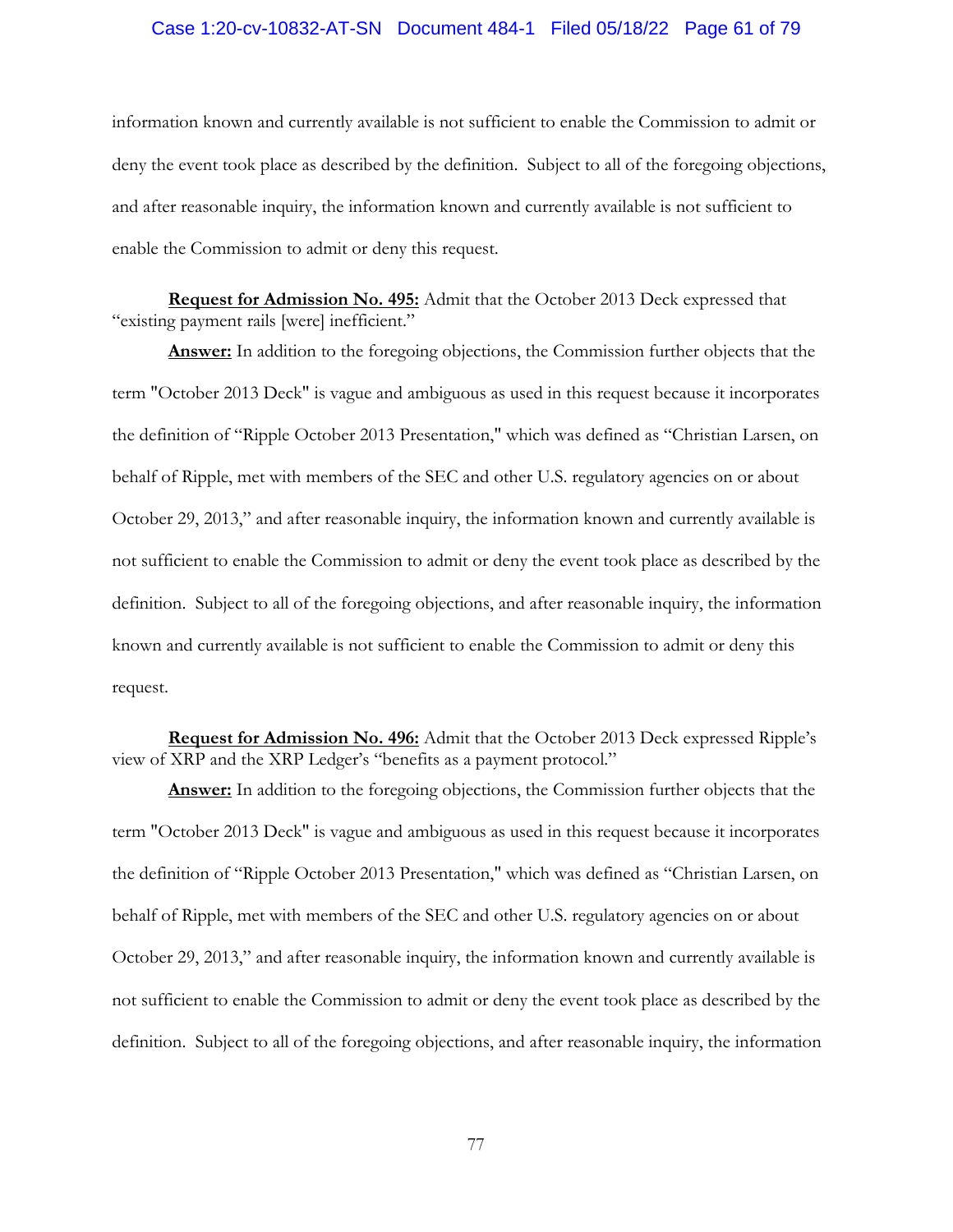### Case 1:20-cv-10832-AT-SN Document 484-1 Filed 05/18/22 Page 62 of 79

known and currently available is not sufficient to enable the Commission to admit or deny this request.

**Request for Admission No. 497:** Admit that the October 2013 Deck informed regulators that Ripple's "distribution of XRP on-going."

**Answer:** In addition to the foregoing objections, the Commission further objects that the term "October 2013 Deck" is vague and ambiguous as used in this request because it incorporates the definition of "Ripple October 2013 Presentation," which was defined as "Christian Larsen, on behalf of Ripple, met with members of the SEC and other U.S. regulatory agencies on or about October 29, 2013," and after reasonable inquiry, the information known and currently available is not sufficient to enable the Commission to admit or deny the event took place as described by the definition. Subject to all of the foregoing objections, and after reasonable inquiry, the information known and currently available is not sufficient to enable the Commission to admit or deny this request.

**Request for Admission No. 498:** Admit that during the Ripple October 2013 Presentation, Christian Larsen shared a deck with U.S. regulators that called XRP a "new currency."

**Answer:** In addition to the foregoing objections, the Commission further objects that the term "Ripple October 2013 Presentation" having been defined as "Christian Larsen, on behalf of Ripple, met with members of the SEC and other U.S. regulatory agencies on or about October 29, 2013" is vague and ambiguous as used in this request because after reasonable inquiry, the information known and currently available is not sufficient to enable the Commission to admit or deny the event took place as described by the definition. Subject to all of the foregoing objections, and after reasonable inquiry, the information known and currently available is not sufficient to enable the Commission to admit or deny this request.

**Request for Admission No. 499:** Admit that, following the Ripple October 2013 Presentation, the SEC never told Ripple or Mr. Larsen in 2013 that they needed to register sales of XRP.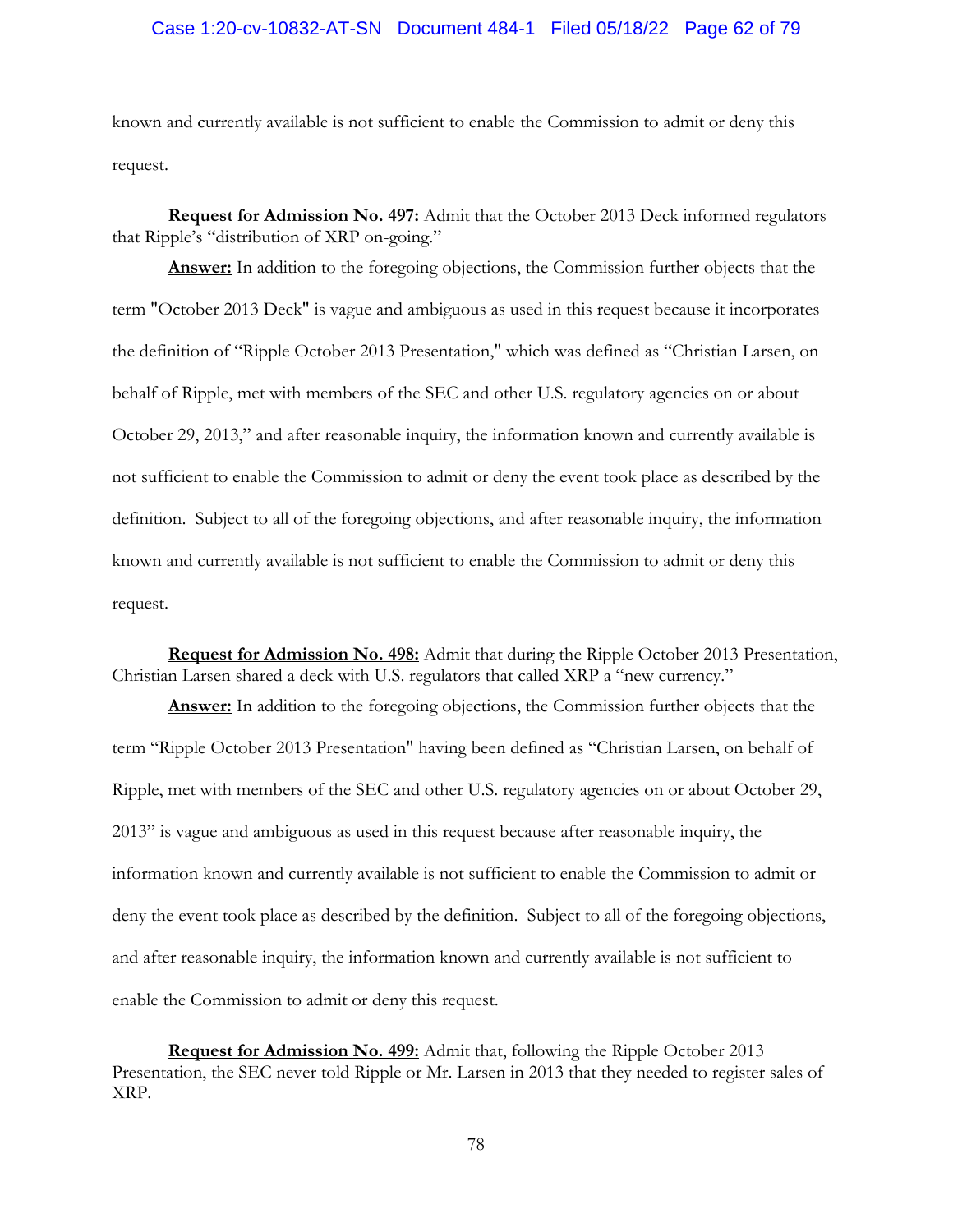#### Case 1:20-cv-10832-AT-SN Document 484-1 Filed 05/18/22 Page 63 of 79

**Answer:** In addition to the foregoing objections, the Commission further objects that the term "Ripple October 2013 Presentation" having been defined as "Christian Larsen, on behalf of Ripple, met with members of the SEC and other U.S. regulatory agencies on or about October 29, 2013" is vague and ambiguous as used in this request because after reasonable inquiry, the information known and currently available is not sufficient to enable the Commission to admit or deny the event took place as described by the definition. The Commission further objects that this request is overbroad and unduly burdensome because responding to this request would require the Commission to ascertain whether each and every one of the thousands of employees it had in 2013 did or did not communicate with Ripple and/or Mr. Larsen. Subject to all of the foregoing objections, and after reasonable inquiry, the information known and currently available is not sufficient to enable the Commission to admit or deny this request.

**Request for Admission No. 500:** Admit that, following the Ripple October 2013 Presentation, the SEC never told Ripple or Mr. Larsen in 2014 that they needed to register sales of XRP.

**Answer:** In addition to the foregoing objections, the Commission further objects that the term "Ripple October 2013 Presentation" having been defined as "Christian Larsen, on behalf of Ripple, met with members of the SEC and other U.S. regulatory agencies on or about October 29, 2013" is vague and ambiguous as used in this request because after reasonable inquiry, the information known and currently available is not sufficient to enable the Commission to admit or deny the event took place as described by the definition. The Commission further objects that this request is overbroad and unduly burdensome because responding to this request would require the Commission to ascertain whether each and every one of the thousands of employees it had in 2014 did or did not communicate with Ripple and/or Mr. Larsen. Subject to all of the foregoing objections, and after reasonable inquiry, the information known and currently available is not sufficient to enable the Commission to admit or deny this request.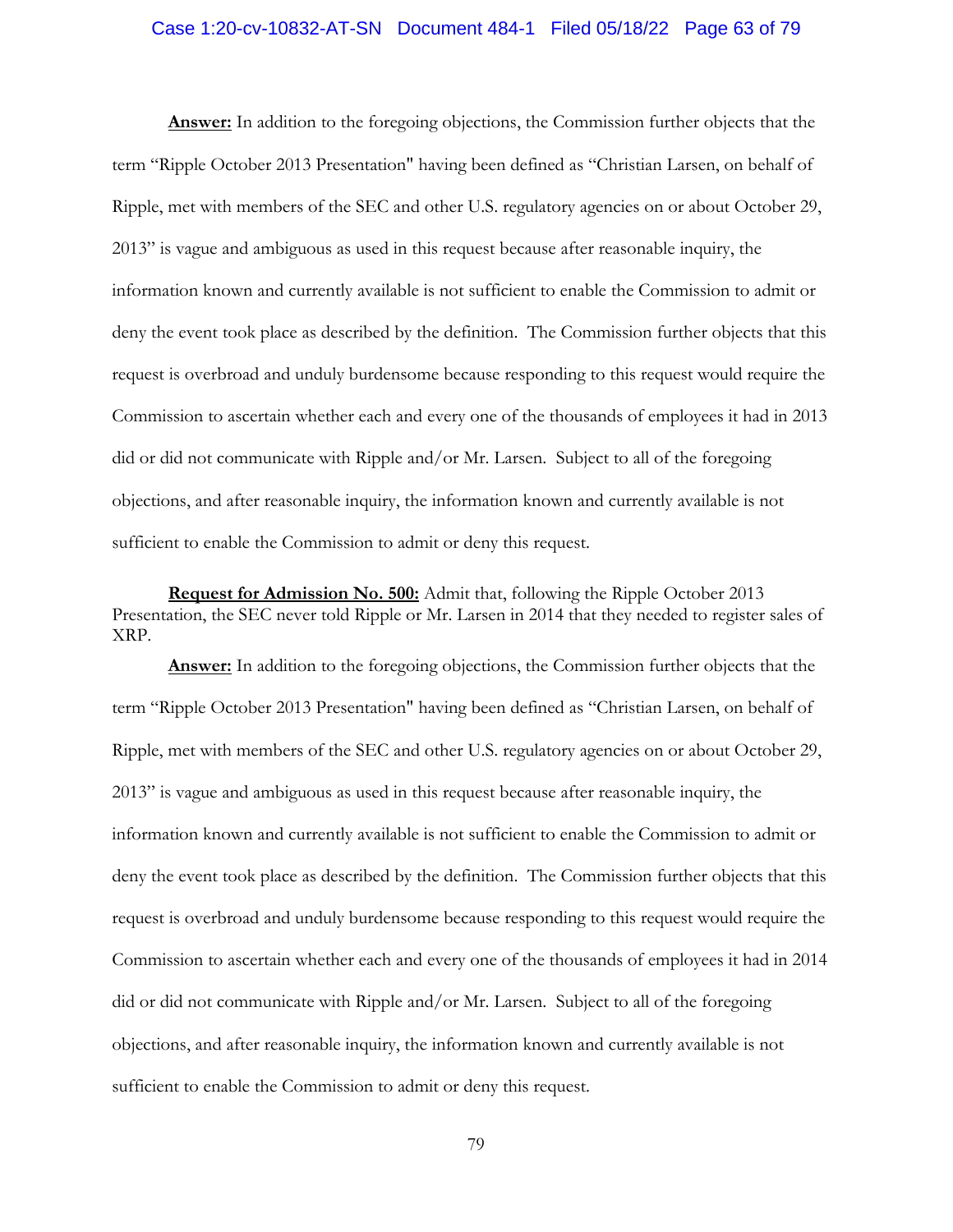#### Case 1:20-cv-10832-AT-SN Document 484-1 Filed 05/18/22 Page 64 of 79

**Request for Admission No. 501:** Admit that, following the Ripple October 2013 Presentation, the SEC never told Ripple or Mr. Larsen in 2013 that XRP was a security.

**Answer:** In addition to the foregoing objections, the Commission further objects that the term "Ripple October 2013 Presentation" having been defined as "Christian Larsen, on behalf of Ripple, met with members of the SEC and other U.S. regulatory agencies on or about October 29, 2013" is vague and ambiguous as used in this request because after reasonable inquiry, the information known and currently available is not sufficient to enable the Commission to admit or deny the event took place as described by the definition. The Commission further objects that this request is overbroad and unduly burdensome because responding to this request would require the Commission to ascertain whether each and every one of the thousands of employees it had in 2013 did or did not communicate with Ripple and/or Mr. Larsen. Subject to all of the foregoing objections, and after reasonable inquiry, the information known and currently available is not sufficient to enable the Commission to admit or deny this request.

**Request for Admission No. 502:** Admit that, following the Ripple October 2013 Presentation, the SEC never told Ripple or Mr. Larsen in 2014 that XRP was a security.

**Answer:** In addition to the foregoing objections, the Commission further objects that the term "Ripple October 2013 Presentation" having been defined as "Christian Larsen, on behalf of Ripple, met with members of the SEC and other U.S. regulatory agencies on or about October 29, 2013" is vague and ambiguous as used in this request because after reasonable inquiry, the information known and currently available is not sufficient to enable the Commission to admit or deny the event took place as described by the definition. The Commission further objects that this request is overbroad and unduly burdensome because responding to this request would require the Commission to ascertain whether each and every one of the thousands of employees it had in 2014 did or did not communicate with Ripple and/or Mr. Larsen. Subject to all of the foregoing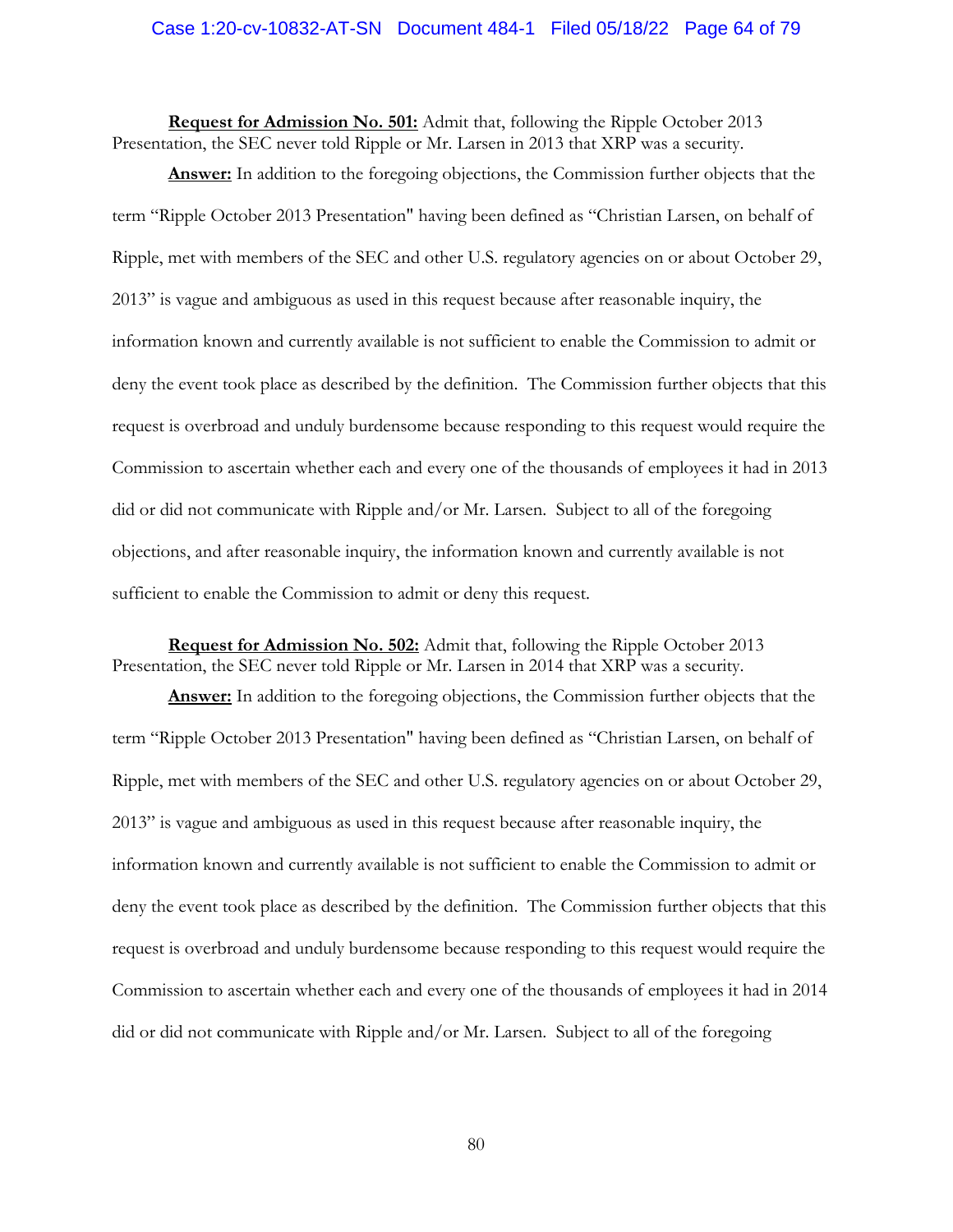#### Case 1:20-cv-10832-AT-SN Document 484-1 Filed 05/18/22 Page 65 of 79

objections, and after reasonable inquiry, the information known and currently available is not sufficient to enable the Commission to admit or deny this request.

**Request for Admission No. 503:** Admit that the SEC has produced no records in this Action reflecting that it gave any feedback to Ripple in connection with the Ripple October 2013 Presentation.

**Answer:** In addition to the foregoing objections, the Commission further objects that the term "Ripple October 2013 Presentation" having been defined as "Christian Larsen, on behalf of Ripple, met with members of the SEC and other U.S. regulatory agencies on or about October 29, 2013" is vague and ambiguous as used in this request because after reasonable inquiry, the information known and currently available is not sufficient to enable the Commission to admit or deny the event took place as described by the definition. The Commission further objects that "gave any feedback to Ripple in connection with the Ripple October 2013 presentation" is vague and ambiguous as used in this request. Subject to all of the foregoing objections, and after reasonable inquiry, the information known and currently available is not sufficient to enable the Commission to admit or deny this request.

**Request for Admission No. 504:** Admit that the SEC never gave any feedback to Ripple in connection with the Ripple October 2013 Presentation.

**Answer:** In addition to the foregoing objections, the Commission further objects that the term "Ripple October 2013 Presentation" having been defined as "Christian Larsen, on behalf of Ripple, met with members of the SEC and other U.S. regulatory agencies on or about October 29, 2013" is vague and ambiguous as used in this request because after reasonable inquiry, the information known and currently available is not sufficient to enable the Commission to admit or deny the event took place as described by the definition. The Commission further objects that "gave any feedback to Ripple in connection with the Ripple October 2013 presentation" is vague and ambiguous as used in this request. Subject to all of the foregoing objections, and after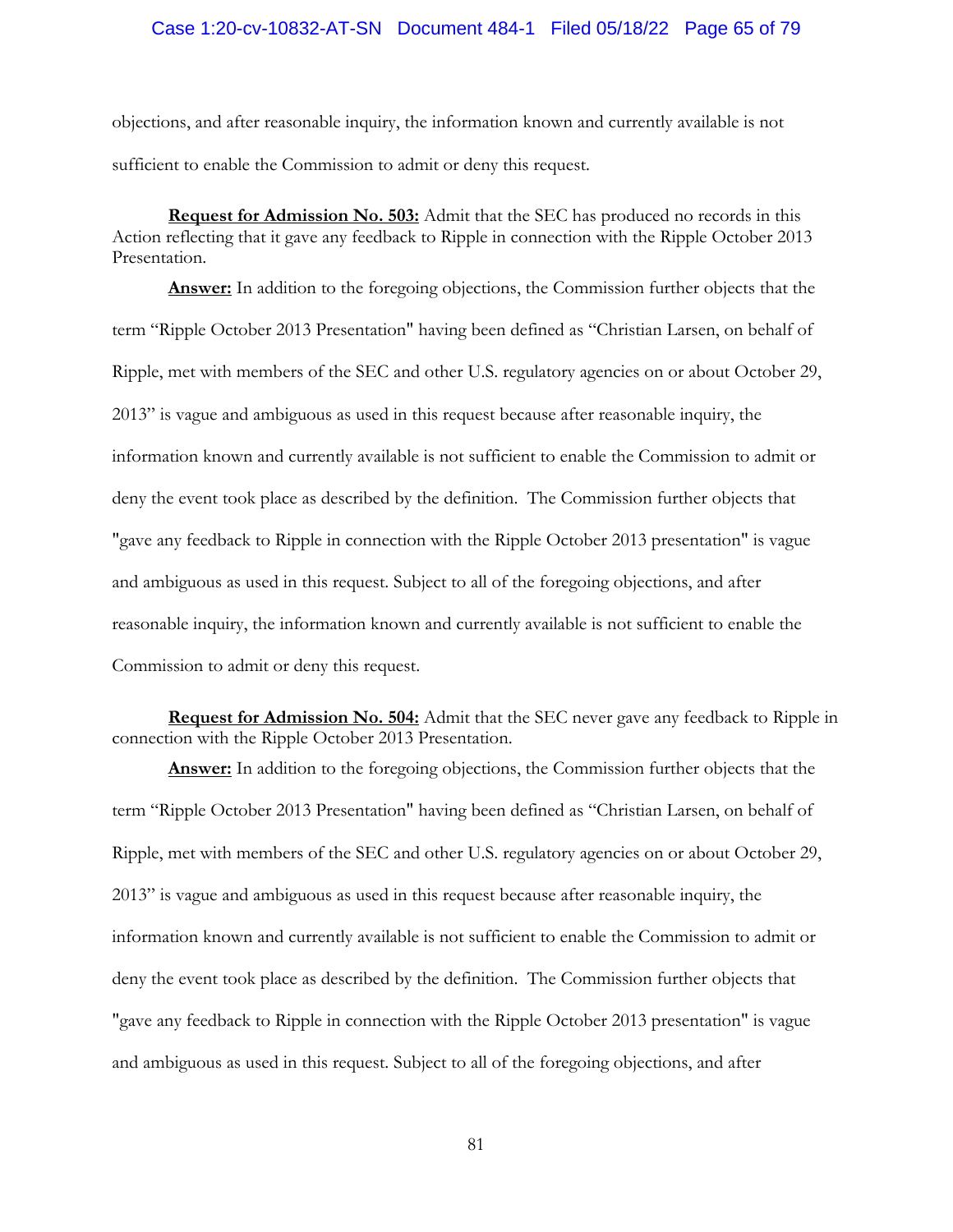#### Case 1:20-cv-10832-AT-SN Document 484-1 Filed 05/18/22 Page 66 of 79

reasonable inquiry, the information known and currently available is not sufficient to enable the Commission to admit or deny this request.

**Request for Admission No. 505:** Admit that the SEC has produced no records in this Action reflecting that it gave any feedback to Mr. Larsen in connection with the Ripple October 2013 Presentation.

**Answer:** In addition to the foregoing objections, the Commission further objects that the term "Ripple October 2013 Presentation" having been defined as "Christian Larsen, on behalf of Ripple, met with members of the SEC and other U.S. regulatory agencies on or about October 29, 2013" is vague and ambiguous as used in this request because after reasonable inquiry, the information known and currently available is not sufficient to enable the Commission to admit or deny the event took place as described by the definition. The Commission further objects that "gave any feedback to Ripple in connection with the Ripple October 2013 presentation" is vague and ambiguous as used in this request. Subject to all of the foregoing objections, and after reasonable inquiry, the information known and currently available is not sufficient to enable the Commission to admit or deny this request.

**Request for Admission No. 506:** Admit that the SEC never gave any feedback to Mr. Larsen in connection with the Ripple October 2013 Presentation.

**Answer:** In addition to the foregoing objections, the Commission further objects that the term "Ripple October 2013 Presentation" having been defined as "Christian Larsen, on behalf of Ripple, met with members of the SEC and other U.S. regulatory agencies on or about October 29, 2013" is vague and ambiguous as used in this request because after reasonable inquiry, the information known and currently available is not sufficient to enable the Commission to admit or deny the event took place as described by the definition. The Commission further objects that "gave any feedback to Mr. Larsen in connection with the Ripple October 2013 presentation" is vague and ambiguous as used in this request. Subject to all of the foregoing objections, and after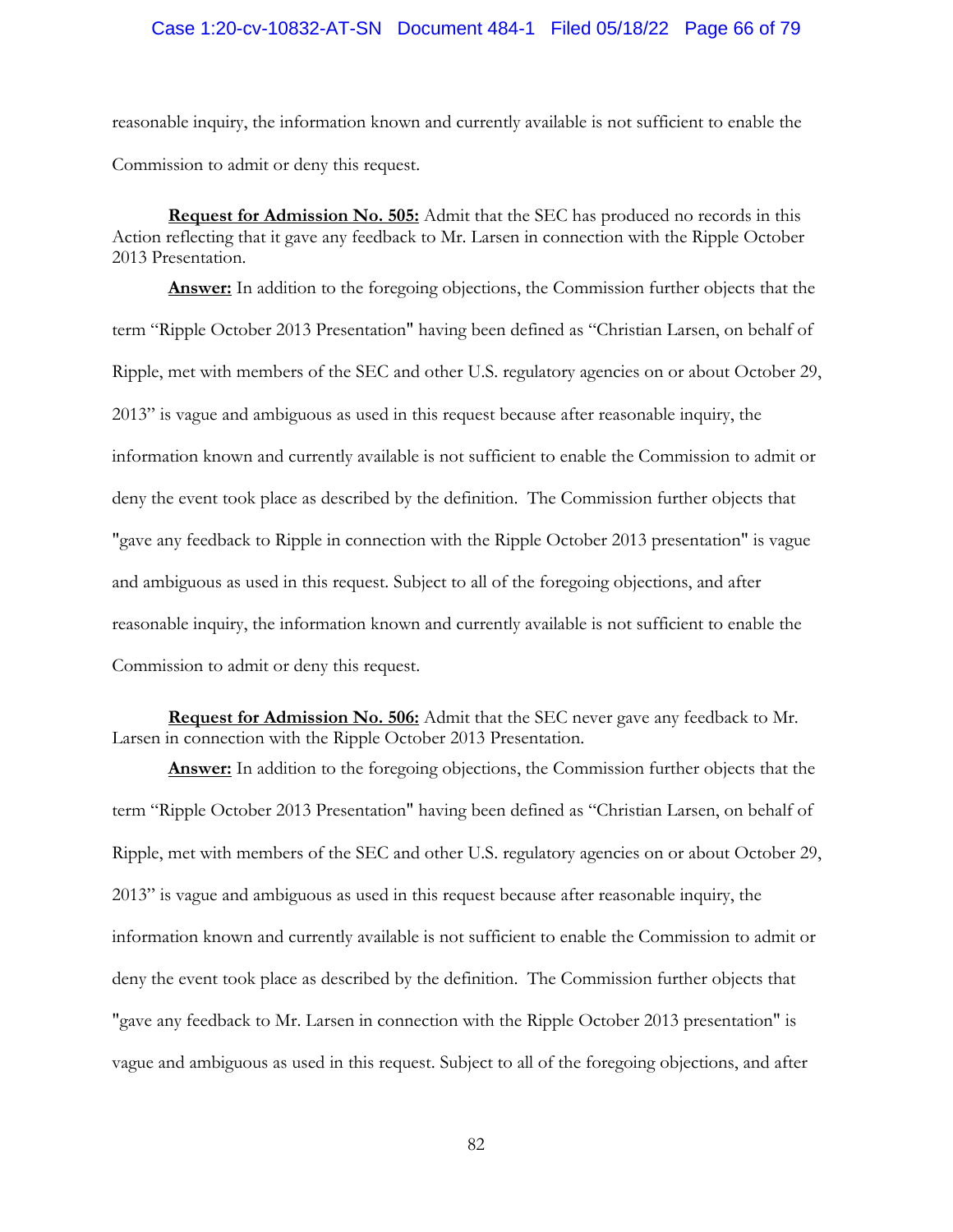## Case 1:20-cv-10832-AT-SN Document 484-1 Filed 05/18/22 Page 67 of 79

reasonable inquiry, the information known and currently available is not sufficient to enable the Commission to admit or deny this request.

**Request for Admission No. 507:** Admit that on or about February 14, 2014, former SEC Commissioner Joe Grundfest met with one or more SEC Commissioners to discuss possible approaches to the SEC regulating Bitcoin (hereinafter the "February 14 SEC Commissioners' Meeting").

Answer: In addition to the foregoing objections, the Commission objects that this request is irrelevant because the Commission can prevail in this matter even if the requested fact is true. Subject to all of the foregoing objections, the Commission admits that on or about February 14, 2014, former SEC Commissioner Joe Grundfest met with one SEC Commissioner. After reasonable inquiry, the information known and currently available is not sufficient to enable the Commission to admit or deny the remainder of this request.

**Request for Admission No. 508:** Admit that as of February 14, 2014, the SEC was in the early stages of evaluating whether to regulate Bitcoin.

**Answer:** In addition to the foregoing objections, the Commission further objects that the terms "early stages" and "evaluating whether to regulate Bitcoin" are vague and ambiguous in the context of this request. Subject to all of the foregoing objections, and after reasonable inquiry, the information known and currently available is not sufficient to enable the Commission to admit or deny this request.

**Request for Admission No. 509:** Admit that as of February 14, 2014, the SEC was in the early stages of evaluating how to regulate Bitcoin, if at all.

**Answer:** In addition to the foregoing objections, the Commission further objects that the terms "early stages" and "evaluating whether to regulate Bitcoin" are vague and ambiguous in the context of this request. Subject to all of the foregoing objections, and after reasonable inquiry, the information known and currently available is not sufficient to enable the Commission to admit or deny this request.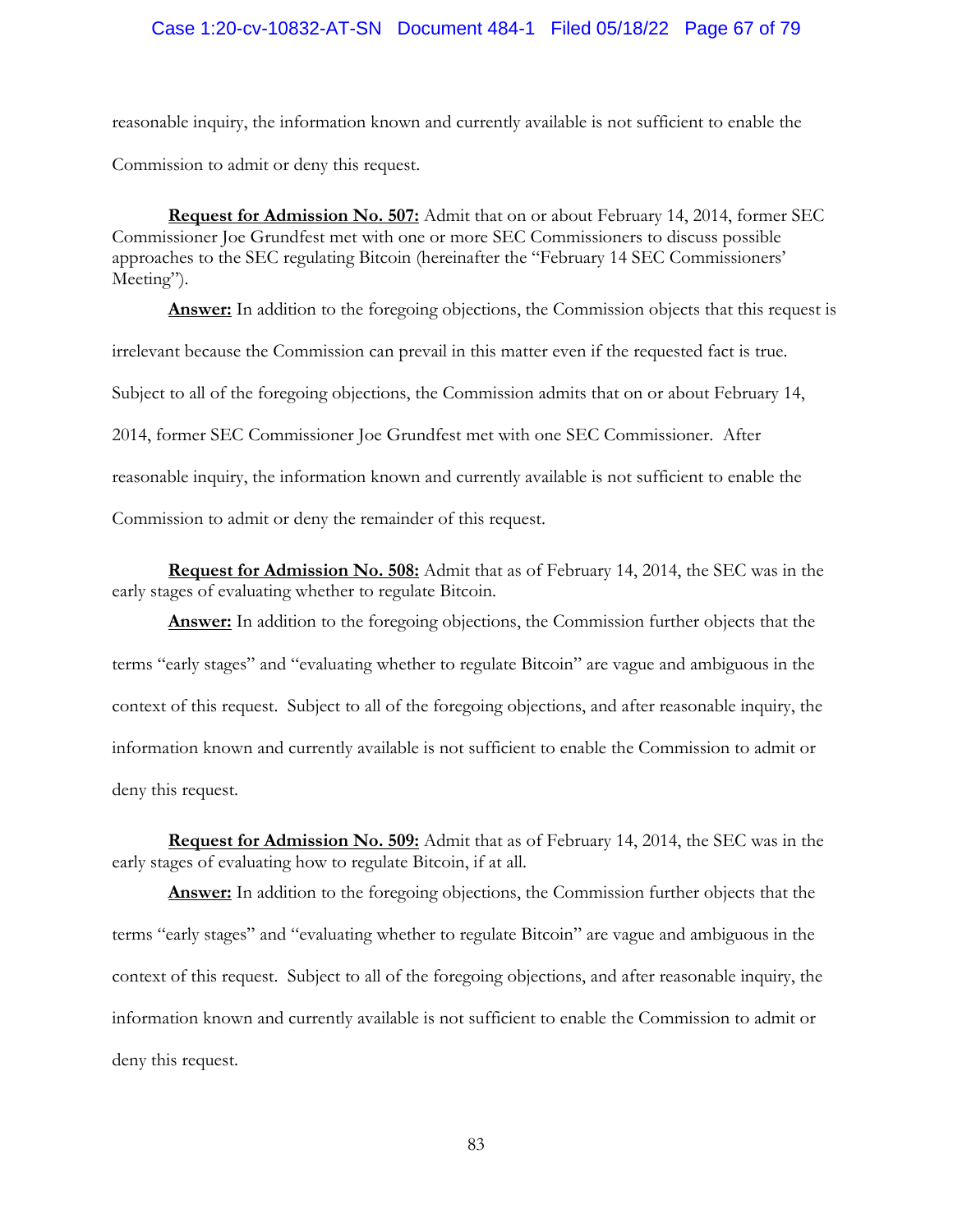## Case 1:20-cv-10832-AT-SN Document 484-1 Filed 05/18/22 Page 68 of 79

admits that prior to the filing of this Enforcement action on December 22, 2020, the Commission never publicly stated that it considered transactions in XRP to involve securities. The Commission denies the remainder of this Request.

**Request for Admission No. 560:** Admit that, prior to December 22, 2020, no SEC official publicly stated that the SEC considered transactions in XRP to involve securities.

**Answer:** In addition to the foregoing objections, the Commission objects that this request is irrelevant because the Commission can prevail in this matter even if the requested fact is true. The Commission further objects to "SEC official" as vague and ambiguous as used in this request. Stating further, the Commission makes statements to the public in limited ways, including through the filing of Enforcement actions. Subject to all of the foregoing objections, the Commission admits that prior to the filing of this Enforcement action on December 22, 2020, the Commission never publicly stated that it considered transactions in XRP to involve securities. The Commission denies the remainder of this Request.

**Request for Admission No. 561:** Admit that, in his April 26, 2018 testimony before the House Committee on Appropriations, Jay Clayton, then-Chairman of the SEC, did not state that the SEC considered transactions in XRP to involve securities.

Answer: Subject to all of the foregoing objections, the Commission denies this request.

**Request for Admission No. 562:** Admit that, on June 6, 2018, Jay Clayton, then-Chairman of the SEC, was interviewed on CNBC (hereinafter the "June 6, 2018 CNBC Interview").

**Answer:** In addition to the foregoing objections, the Commission objects that this request is

irrelevant because the Commission can prevail in this matter even if the requested fact is true.

Subject to all of the foregoing objections, the Commission admits this request.

## **Request for Admission No. 563:** Admit that

https://www.cnbc.com/video/2018/06/06/sec-chairman-on-investing- cryptocurrencies.html is a recording of the June 6 2018 CNBC Interview (hereinafter the "June 6, 2018 CNBC Interview Recording").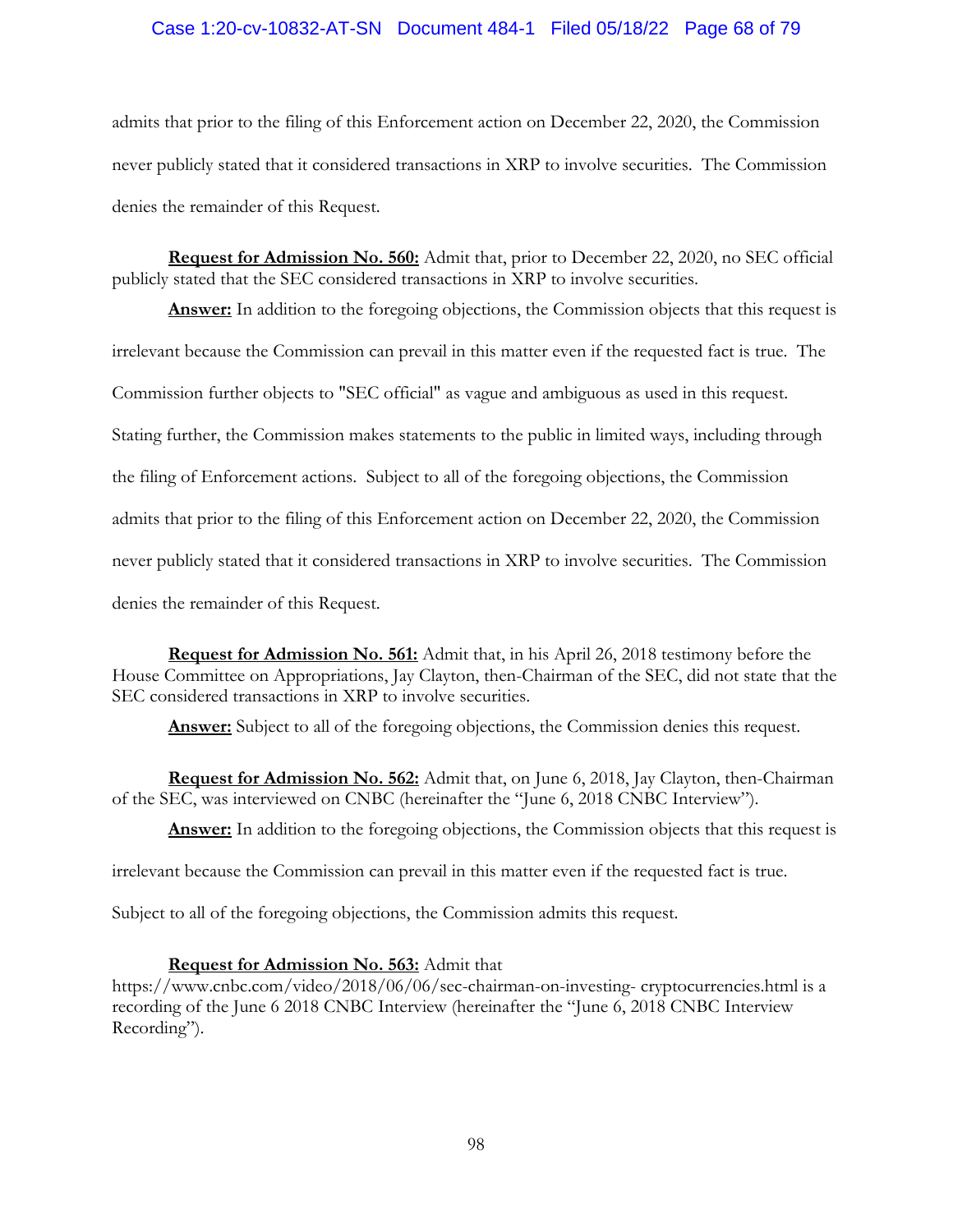## Case 1:20-cv-10832-AT-SN Document 484-1 Filed 05/18/22 Page 69 of 79

**Answer:** Subject to all of the foregoing objections, and after reasonable inquiry, the

information known and currently available is not sufficient to enable the Commission to admit or

deny this request.

**Request for Admission No. 564:** Admit that June 6, 2018 CNBC Interview Recording is authentic.

**Answer:** Subject to all of the foregoing objections, and after reasonable inquiry, the

information known or readily obtainable by the Commission is insufficient to allow the Commission

to admit or deny this request.

**Request for Admission No. 565:** Admit that the SEC has no basis to challenge the authenticity of the June 6, 2018 CNBC Interview Recording.

Answer: Subject to all of the foregoing objections, the Commission denies this request.

**Request for Admission No. 566:** Admit that the statements by Jay Clayton during the June 6, 2018 CNBC Interview Recording truthfully and accurately depict the statements made by Clayton during the June 6, 2018 CNBC Interview.

**Answer:** Subject to all of the foregoing objections, and after reasonable inquiry, the

information known or readily obtainable by the Commission is insufficient to allow the Commission

to admit or deny this request.

**Request for Admission No. 567:** Admit that Jay Clayton has publicly stated that bitcoin was decided not to be a security by the SEC before he became SEC Chairman on May 4, 2017.

**Answer:** Subject to all of the foregoing objections, and after reasonable inquiry, the

information known and currently available is not sufficient to enable the Commission to admit or

deny this request.

**Request for Admission No. 568:** Admit that, on December 8, 2017 in a document bearing Bates number SEC-LIT- EMAILS-000340327, Amy Starr of the SEC received a link to a securities law framework from ConsenSys titled the "Coinbase Securities Law Framework for Tokens," a risk scoring framework and model regarding the application of securities law to digital assets that was developed by Coinbase and other stakeholders.

**Answer:** In addition to the foregoing objections, the Commission objects that this request is

irrelevant because the Commission can prevail in this matter even if the requested fact is true. The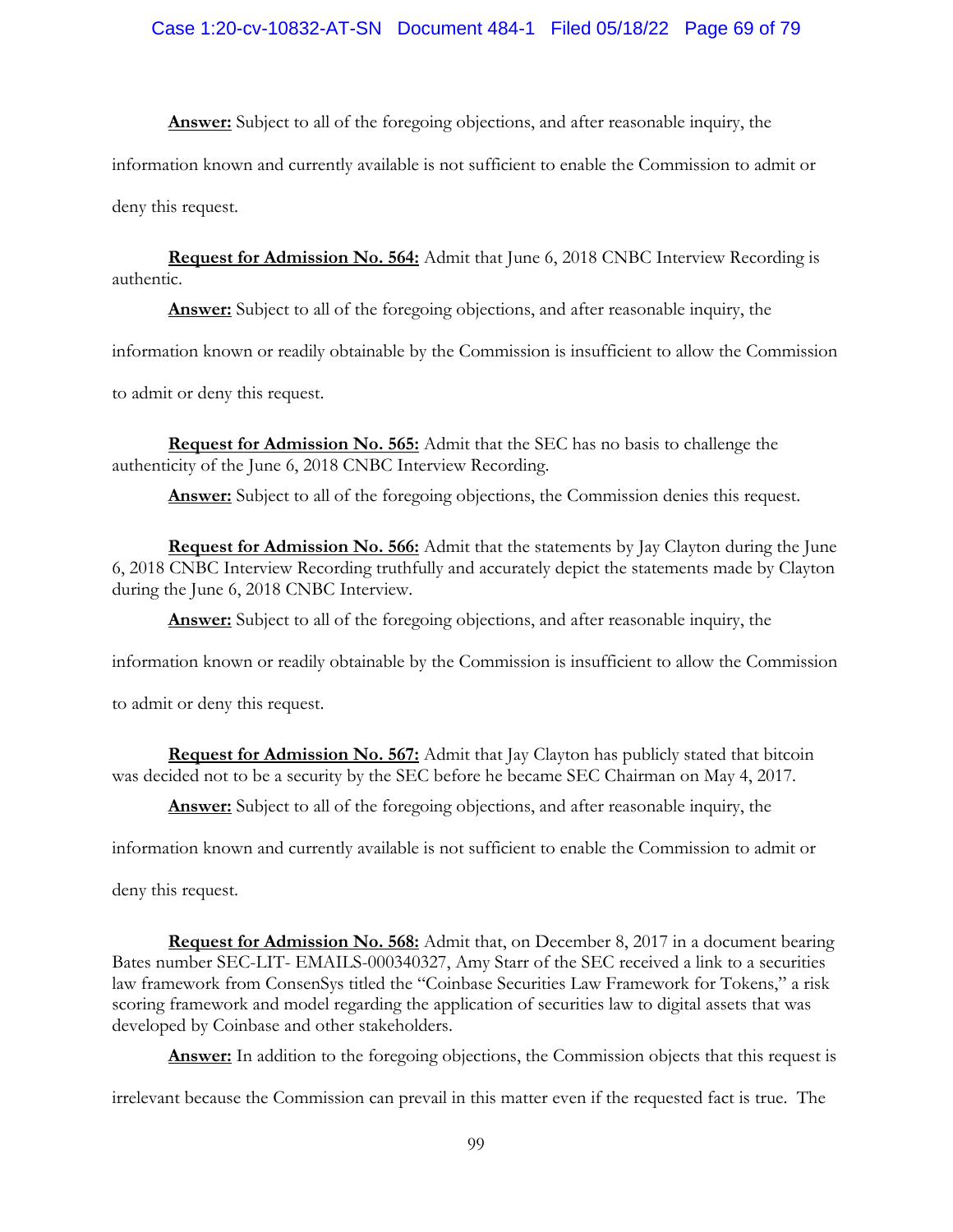# Case 1:20-cv-10832-AT-SN Document 484-1 Filed 05/18/22 Page 70 of 79

**Request for Admission No. 645:** Admit that at the time of the May 13, 2019 Panel, Amy Starr held the title of Chief of the Office of Capital Markets Trends in the Division of Corporation Finance.

Answer: In addition to the foregoing objections, the Commission objects that this request is

irrelevant because the Commission can prevail in this matter even if the requested fact is true.

Subject to all of the foregoing objections, the Commission admits this request.

**Request for Admission No. 646:** Admit that a videotaped recording of the May 13, 2019 Panel is available at https://www.youtube.com/watch?v=1-7Qyfkpe60 (hereinafter the "May 13 Panel Videotape").

**Answer:** Subject to all of the foregoing objections, and after reasonable inquiry, the

information known and currently available is not sufficient to enable the Commission to admit or

deny this request.

**Request for Admission No. 647:** Admit that May 13 Panel Videotape is authentic.

**Answer:** Subject to all of the foregoing objections, and after reasonable inquiry, the

information known or readily obtainable by the Commission is insufficient to allow the Commission

to admit or deny this request.

**Request for Admission No. 648:** Admit that the SEC has no basis to challenge the authenticity of the May 13 Panel Videotape.

**Answer:** Subject to all of the foregoing objections, the Commission denies this request.

**Request for Admission No. 649:** Admit that the statements by Dorothy Dewitt during the May 13, 2019 Panel Videotape truthfully and accurately depict the statements made by Dewitt during the May 13 Panel.

**Answer:** Subject to all of the foregoing objections, and after reasonable inquiry, the

information known or readily obtainable by the Commission is insufficient to allow the Commission

to admit or deny this request.

**Request for Admission No. 650:** Admit that Dewitt's statements depicted in the May 13, 2019 Panel Videotape were made within the earshot of Amy Starr.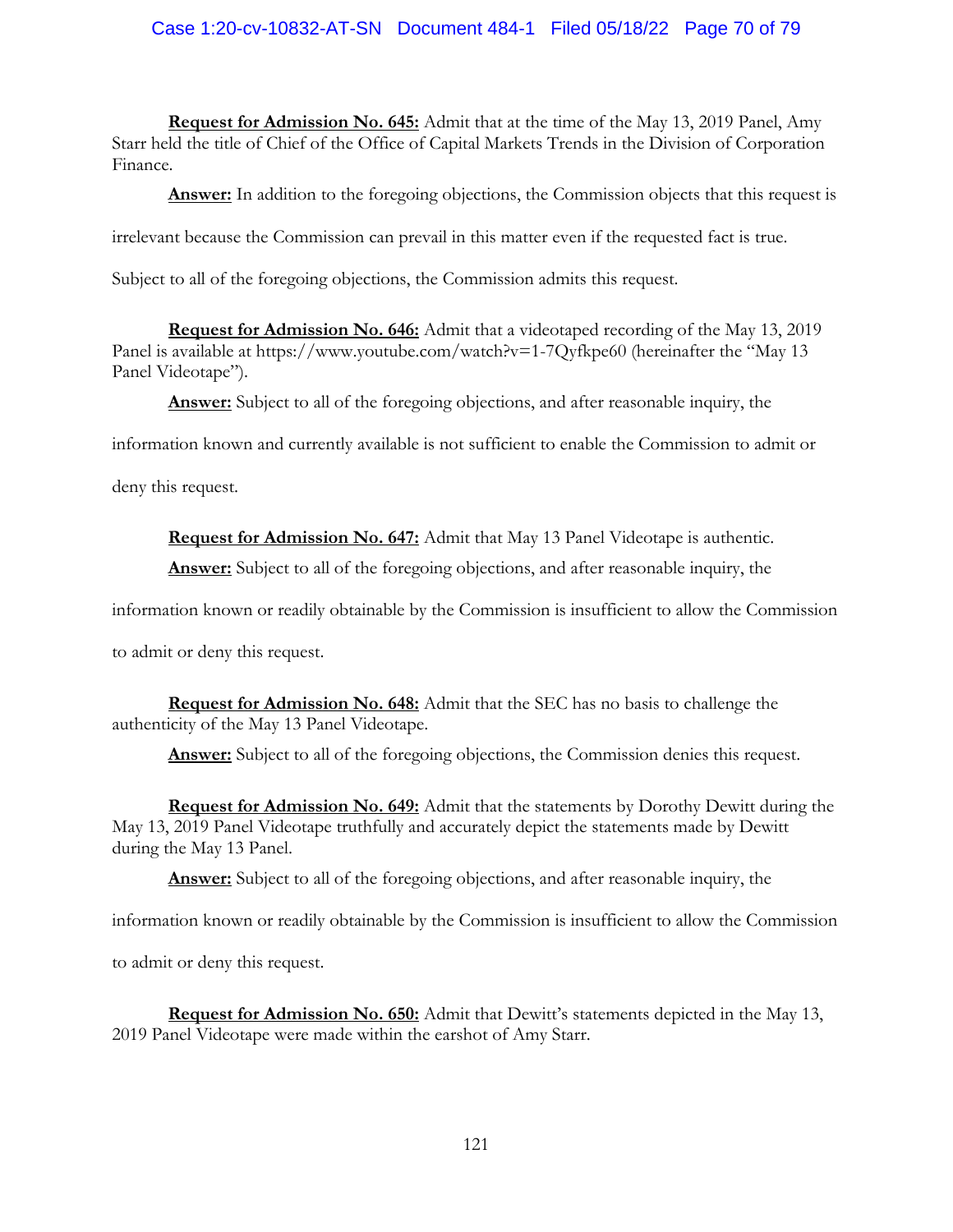# Case 1:20-cv-10832-AT-SN Document 484-1 Filed 05/18/22 Page 71 of 79

**Answer:** Subject to all of the foregoing objections, and after reasonable inquiry, the

information known or readily obtainable by the Commission is insufficient to allow the Commission

to admit or deny this request.

**Request for Admission No. 651:** Admit that the statements by Amy Starr during the May 13, 2019 Panel Videotape truthfully and accurately depict the statements made by Starr during the May 13 Panel.

**Answer:** Subject to all of the foregoing objections, and after reasonable inquiry, the

information known or readily obtainable by the Commission is insufficient to allow the Commission

to admit or deny this request.

**Request for Admission No. 652:** Admit that, while speaking on the May 13, 2019 Panel, Dewitt stated that, by engaging and meeting with the SEC, Coinbase has "been able to help the SEC understand the marketplace."

**Answer:** Subject to all of the foregoing objections, and after reasonable inquiry, the

information known or readily obtainable by the Commission is insufficient to allow the Commission

to admit or deny this request.

**Request for Admission No. 653:** Admit that, while speaking on the May 13, 2019 Panel, Dewitt stated: "We [Coinbase] feel like we've done as robust a job as we can to work within a quickly evolving industry and identify tokens that we can list, and using that framework we have also rejected tokens. So we have done both. And we have been transparent about that framework and the process – you know – with our actual and potential regulators."

**Answer:** Subject to all of the foregoing objections, and after reasonable inquiry, the

information known or readily obtainable by the Commission is insufficient to allow the Commission

to admit or deny this request.

**Request for Admission No. 654:** Admit that at the time of the May 13, 2019 Panel, XRP was listed on Coinbase.

**Answer:** Subject to all of the foregoing objections, and after reasonable inquiry, the

information known or readily obtainable by the Commission is insufficient to allow the Commission

to admit or deny this request.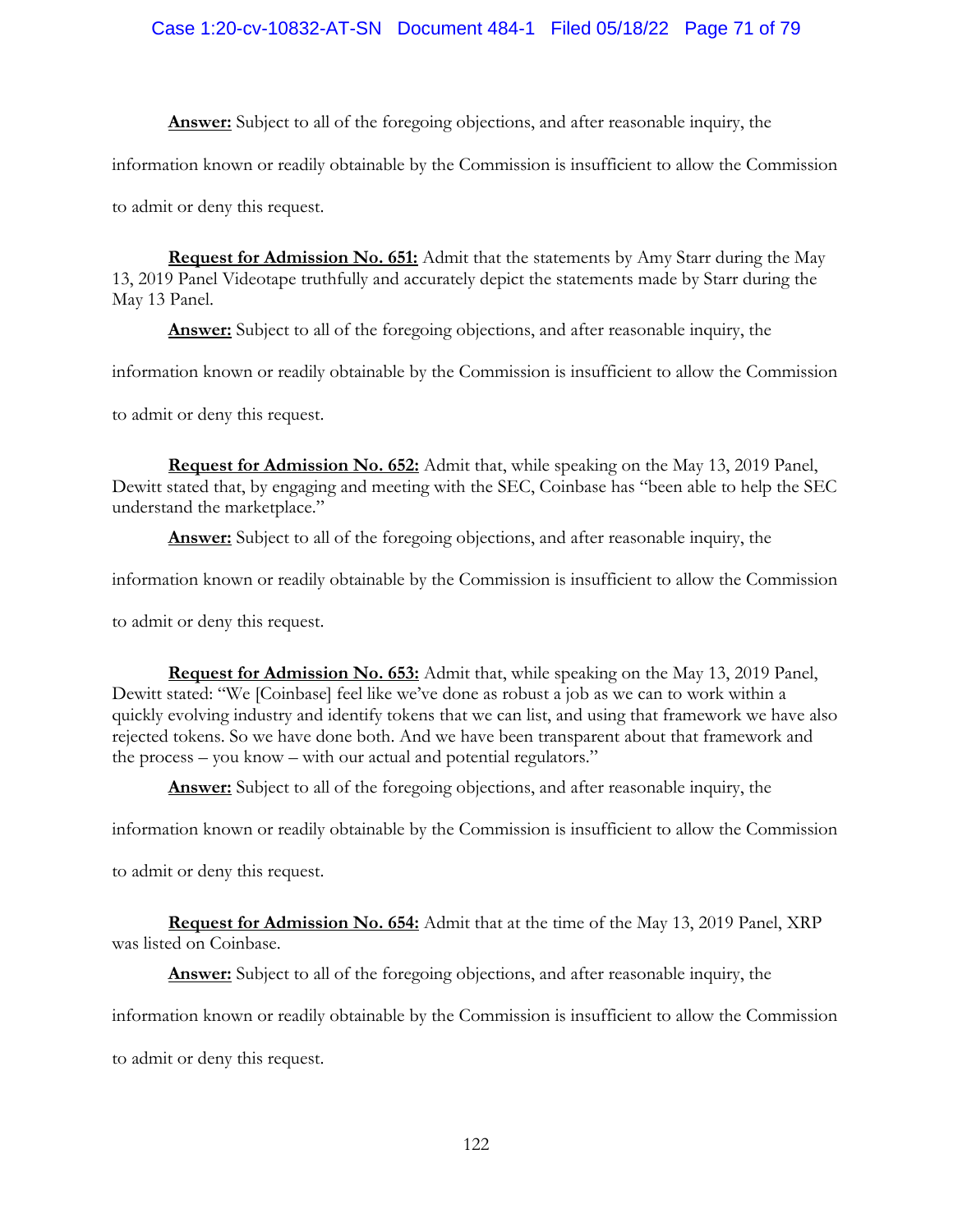# Case 1:20-cv-10832-AT-SN Document 484-1 Filed 05/18/22 Page 72 of 79

**Request for Admission No. 926:** Admit that the Black Cactus S-1 states, "Neither the SEC nor the CFTC has formally asserted regulatory authority over any particular blockchain network. The CFTC has publicly taken the position that certain blockchain assets are commodities, but the SEC has not officially taken the position all blockchain assets are securities; rather, it is a facts and circumstances test" (hereinafter referred to as the "Black Cactus S-1 Disclosure").

**Answer:** In addition to the foregoing objections, the Commission objects that this request is

irrelevant because the Commission can prevail in this matter even if the requested fact is true.

Subject to all of the foregoing objections, the Commission admits this request.

**Request for Admission No. 927:** Admit that, as of the date of the Black Cactus S-1, the Black Cactus S-1 Disclosure was an accurate statement.

**Answer:** Subject to all of the foregoing objections, the Commission denies this request.

**Request for Admission No. 928:** Admit that no SEC Representative challenged the accuracy of the Black Cactus S- 1 Disclosure.

**Answer:** In addition to the foregoing objections, the Commission further objects that the

term "challenged the accuracy" is vague and ambiguous in the context of this request. Subject to all

of the foregoing objections, and after reasonable inquiry, the information known and currently

available is not sufficient to enable the Commission to admit or deny this request.

## **Request for Admission No. 929:** Admit that

https://www.youtube.com/watch?v=5j9Pu9JQuTQ is a recording of Robert Jackson speaking to an audience at the Future of Fintech conference on or about June 13, 2019 (hereinafter the "June 13, 2019 Future of Fintech Conference").

**Answer:** Subject to all of the foregoing objections, and after reasonable inquiry, the

information known or readily obtainable by the Commission is insufficient to allow the Commission

to admit or deny this request.

**Request for Admission No. 930:** Admit that on June 13, 2019, Robert Jackson was a Commissioner of the SEC.

Answer: In addition to the foregoing objections, the Commission objects that this request is

irrelevant because the Commission can prevail in this matter even if the requested fact is true.

Subject to all of the foregoing objections, the Commission admits this request.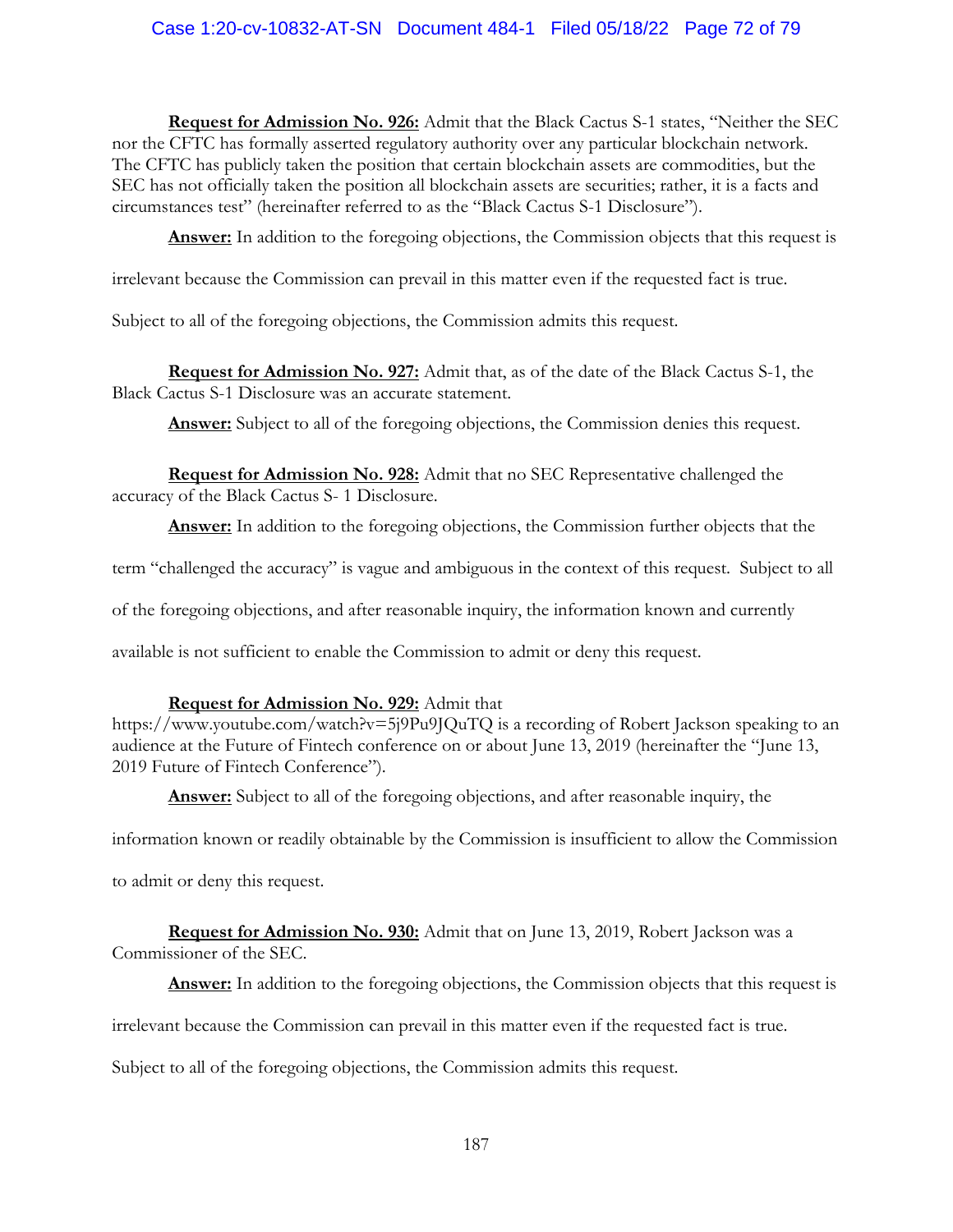# Case 1:20-cv-10832-AT-SN Document 484-1 Filed 05/18/22 Page 73 of 79

## **Request for Admission No. 931:** Admit that the recording at

https://www.youtube.com/watch?v=5j9Pu9JQuTQ (hereinafter the "June 13, 2019 Future of Fintech Conference Recording") is authentic.

**Answer:** Subject to all of the foregoing objections, and after reasonable inquiry, the

information known or readily obtainable by the Commission is insufficient to allow the Commission

to admit or deny this request.

**Request for Admission No. 932:** Admit that the SEC has no basis to challenge the authenticity of the June 13, 2019 Future of Fintech Conference Recording.

**Answer:** Subject to all of the foregoing objections, the Commission denies this request.

**Request for Admission No. 933:** Admit that the statements depicted in the June 13, 2019 Future of Fintech Conference Recording were in fact statements made by Robert Jackson on June 13, 2019 at the June 13, 2019 Future of Fintech Conference.

**Answer:** Subject to all of the foregoing objections, and after reasonable inquiry, the

information known or readily obtainable by the Commission is insufficient to allow the Commission

to admit or deny this request.

**Request for Admission No. 934:** Admit that, during the June 13, 2019 Future of Fintech Conference, Commissioner Jackson stated during an interview, "[W]e have to take principles that are 80 years old, and 90 years old, and apply them to this brand-new technology. And we often disagree about exactly how to do that."

**Answer:** Subject to all of the foregoing objections, and after reasonable inquiry, the

information known or readily obtainable by the Commission is insufficient to allow the Commission

to admit or deny this request.

**Request for Admission No. 935:** Admit that, during the June 13, 2019 Future of Fintech Conference, Commissioner Jackson characterized William Hinman's Gary Plastic Speech as something that had "moved the market forward a great deal."

**Answer:** Subject to all of the foregoing objections, and after reasonable inquiry, the

information known or readily obtainable by the Commission is insufficient to allow the Commission

to admit or deny this request.

## **Request for Admission No. 936:** Admit that

https://www.youtube.com/watch?v=1IYNVf3sKPc is a recording of Robert Jackson speaking to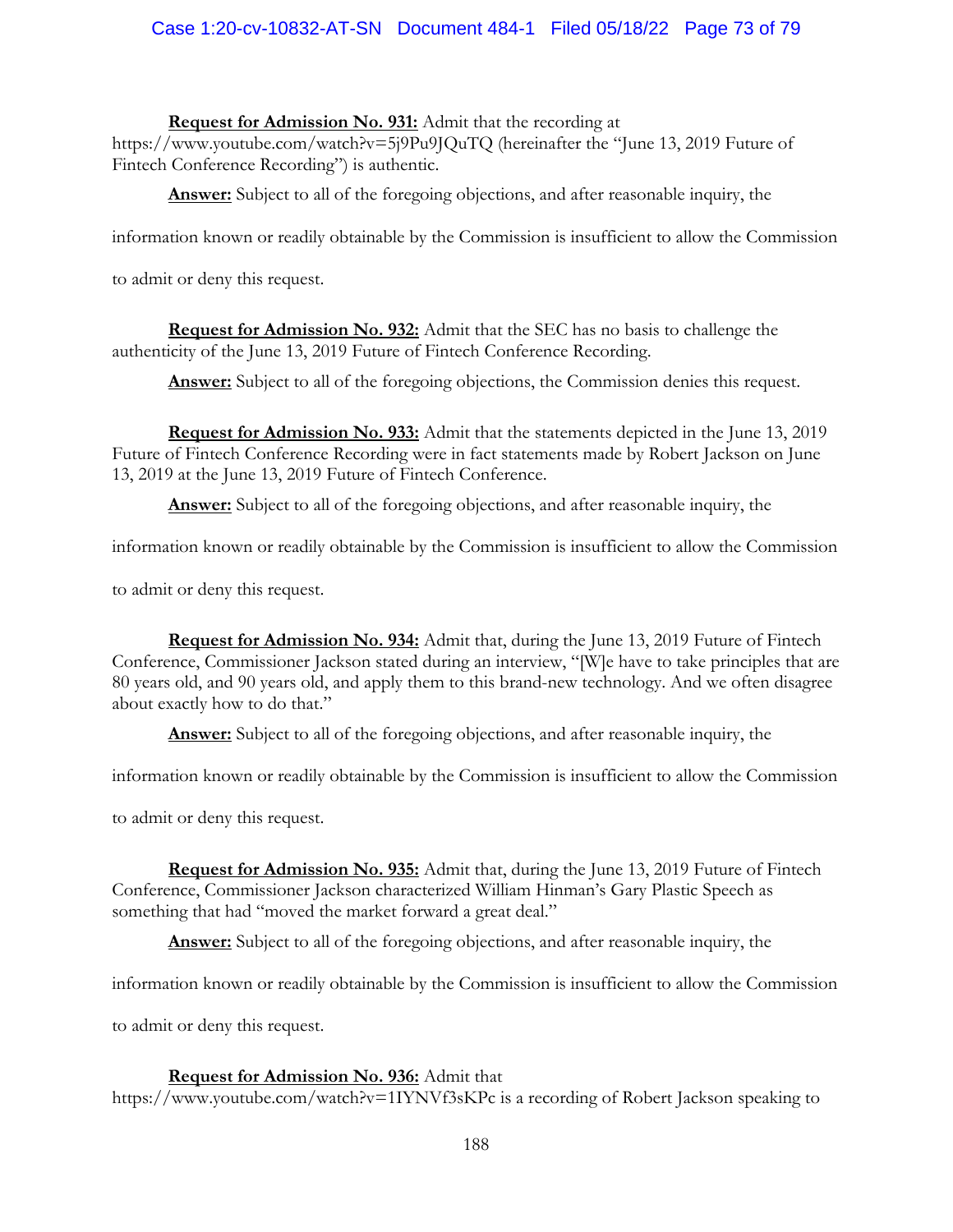# Case 1:20-cv-10832-AT-SN Document 484-1 Filed 05/18/22 Page 74 of 79

an audience at the Asian Financial Society 2019 Fintech Conference on or about November 19, 2019 (hereinafter the "November 19, 2019 AFS Fintech Conference").

**Answer:** Subject to all of the foregoing objections, and after reasonable inquiry, the

information known or readily obtainable by the Commission is insufficient to allow the Commission

to admit or deny this request.

#### **Request for Admission No. 937:** Admit that the recording at

https://www.youtube.com/watch?v=1IYNVf3sKPc (hereinafter the "November 19, 2019 AFS Fintech Conference Recording") is authentic.

**Answer:** Subject to all of the foregoing objections, and after reasonable inquiry, the

information known or readily obtainable by the Commission is insufficient to allow the Commission

to admit or deny this request.

**Request for Admission No. 938:** Admit that the SEC has no basis to challenge the authenticity of the November 19, 2019 AFS Fintech Conference Recording.

Answer: Subject to all of the foregoing objections, the Commission denies this request.

**Request for Admission No. 939:** Admit that the statements depicted in the November 19, 2019 AFS Fintech Conference Recording were in fact statements made by Robert Jackson on November 19, 2019 at the November 19, 2019 AFS Fintech Conference.

**Answer:** Subject to all of the foregoing objections, and after reasonable inquiry, the

information known or readily obtainable by the Commission is insufficient to allow the Commission

to admit or deny this request.

**Request for Admission No. 940:** Admit that Robert Jackson held the position of SEC Commissioner when he attended and spoke at November 19, 2019 AFS Fintech Conference.

**Answer:** In addition to the foregoing objections, the Commission objects that this request is

irrelevant because the Commission can prevail in this matter even if the requested fact is true.

Subject to the foregoing objections, the Commission admits that Robert Jackson held the position

of SEC Commissioner on November 19, 2019. After reasonable inquiry, the information known

and currently available is not sufficient to enable the Commission to admit or deny the remainder of

this request.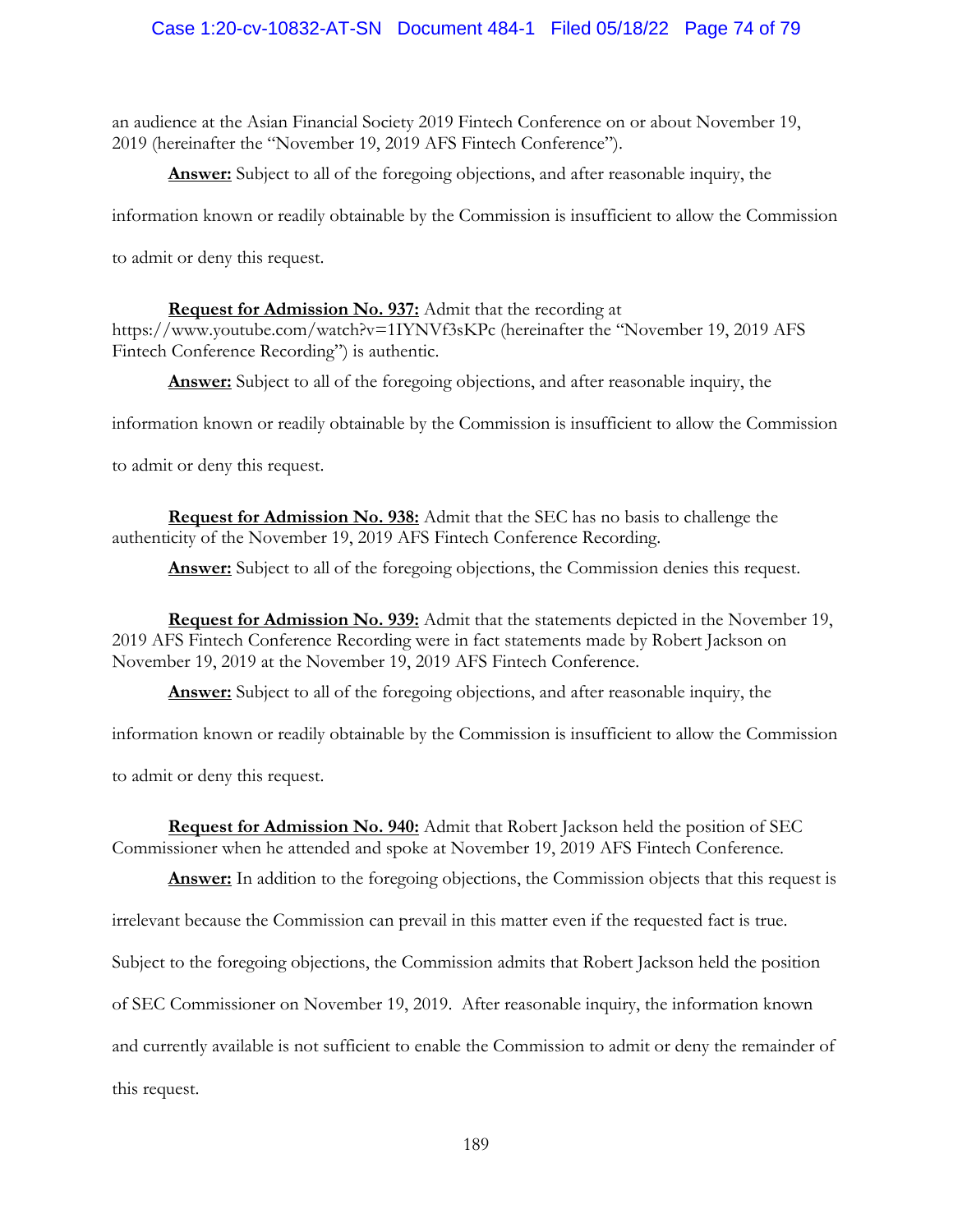# Case 1:20-cv-10832-AT-SN Document 484-1 Filed 05/18/22 Page 75 of 79

## **Request for Admission No. 941:** Admit that

https://www.youtube.com/watch?v=pOIM0y4Hti4 is an authentic recording of Robert Jackson speaking to an audience at the New York Financial Writers' Association on or about April 15, 2019 (hereinafter the "April 15, 2019 NYFWA Conference").

**Answer:** Subject to all of the foregoing objections, and after reasonable inquiry, the

information known or readily obtainable by the Commission is insufficient to allow the Commission

to admit or deny this request.

# **Request for Admission No. 942:** Admit that the recording at

https://www.youtube.com/watch?v=pOIM0y4Hti4 (hereinafter the "April 15, 2019 NYFWA Conference Recording") is authentic.

**Answer:** Subject to all of the foregoing objections, and after reasonable inquiry, the

information known or readily obtainable by the Commission is insufficient to allow the Commission

to admit or deny this request.

**Request for Admission No. 943:** Admit that the SEC has no basis to challenge the authenticity of the April 15, 2019 NYFWA Conference Recording.

Answer: Subject to all of the foregoing objections, the Commission denies this request.

**Request for Admission No. 944:** Admit that the statements depicted in the April 15, 2019 NYFWA Conference Recording were in fact statements made by Robert Jackson on April 15, 2019 at the April 15, 2019 NYFWA Conference.

**Answer:** Subject to all of the foregoing objections, and after reasonable inquiry, the

information known or readily obtainable by the Commission is insufficient to allow the Commission

to admit or deny this request.

**Request for Admission No. 945:** Admit that Robert Jackson held the position of SEC Commissioner when he attended and spoke at the April 15, 2019 NYFWA Conference.

Answer: In addition to the foregoing objections, the Commission objects that this request is

irrelevant because the Commission can prevail in this matter even if the requested fact is true.

Subject to the foregoing objections, the Commission admits that Robert Jackson held the position

of SEC Commissioner on April 15, 2019. After reasonable inquiry, the information known and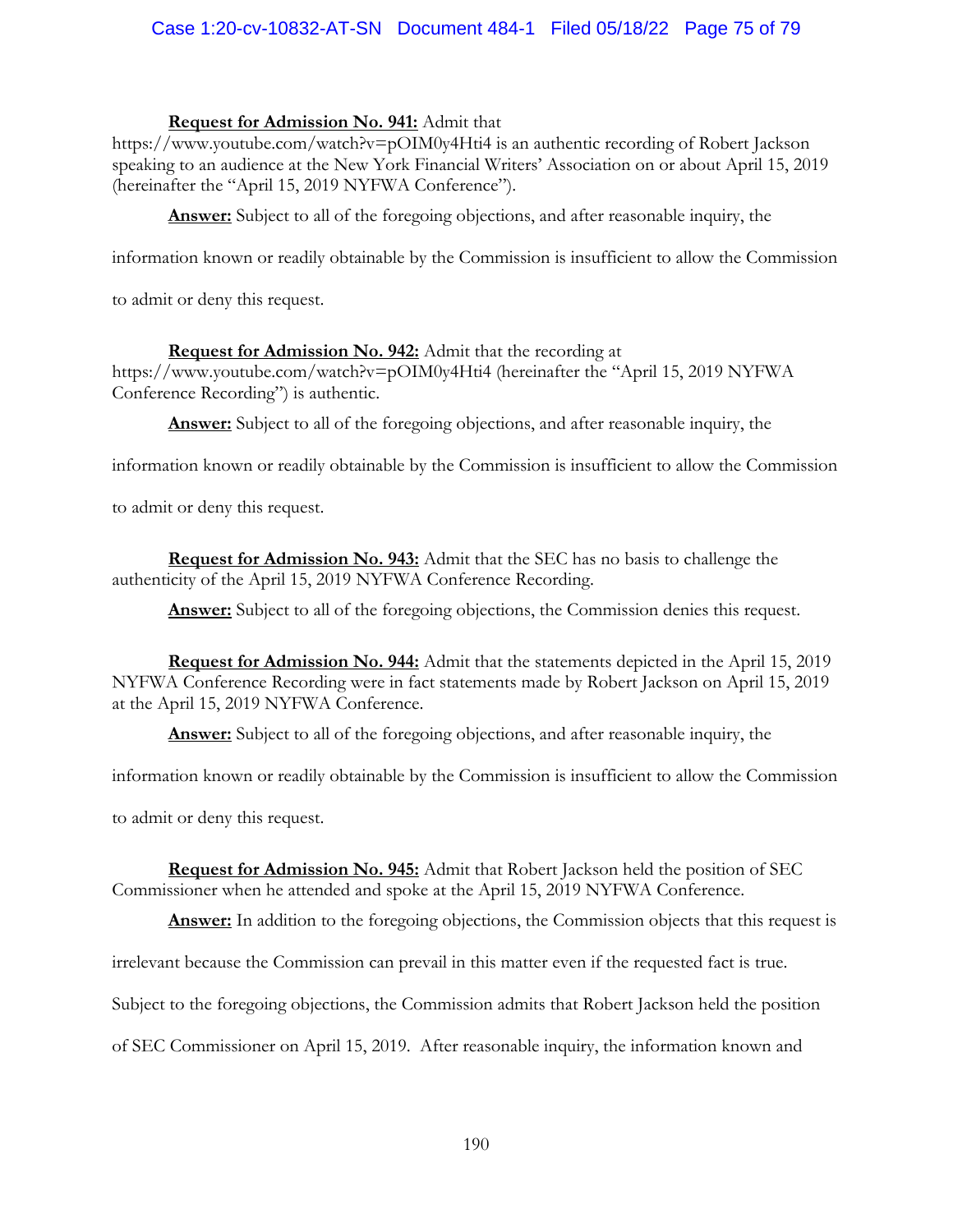# Case 1:20-cv-10832-AT-SN Document 484-1 Filed 05/18/22 Page 76 of 79

## **Request for Admission No. 989:** Admit that

https://www.youtube.com/watch?v=AKoNpc0ihDE is an authentic recording of Hinman speaking at the November 5, 2018 Fintech Week Conference (hereinafter the "November 5, 2018 Fintech Week Conference Recording").

**Answer:** Subject to all of the foregoing objections, and after reasonable inquiry, the

information known and currently available is not sufficient to enable the Commission to admit or

deny this request.

**Request for Admission No. 990:** Admit that the SEC has no basis to challenge the authenticity of the November 5, 2018 Fintech Week Conference Recording.

Answer: Subject to all of the foregoing objections, the Commission denies this request.

**Request for Admission No. 991:** Admit that the statements of William Hinman depicted in the November 5, 2018 Fintech Week Conference Recording were in fact statements made by William Hinman on or about November 5, 2018 at the November 5, 2018 Fintech Week Conference.

**Answer:** Subject to all of the foregoing objections, and after reasonable inquiry, the

information known or readily obtainable by the Commission is insufficient to allow the Commission

to admit or deny this request.

**Request for Admission No. 992:** Admit that, during the November 5, 2018 Fintech Week Conference, William Hinman stated the following about the Gary Plastic Speech: "The speech got a lot of attention because it was the first time we had expressed to the world that we didn't view Ether as a security."

**Answer:** Subject to all of the foregoing objections, and after reasonable inquiry, the

information known and currently available is not sufficient to enable the Commission to admit or

deny this request.

**Request for Admission No. 993:** Admit that, on or about June 25, 2019, Hester Peirce participated in a panel at the Heritage Foundation entitled "The SEC, Entrepreneurship, FinTech and the Economy" (hereinafter the "June 25, 2019 Heritage Conference").

Answer: In addition to the foregoing objections, the Commission objects that this request is

irrelevant because the Commission can prevail in this matter even if the requested fact is true.

Subject to all of the foregoing objections, the Commission admits this request.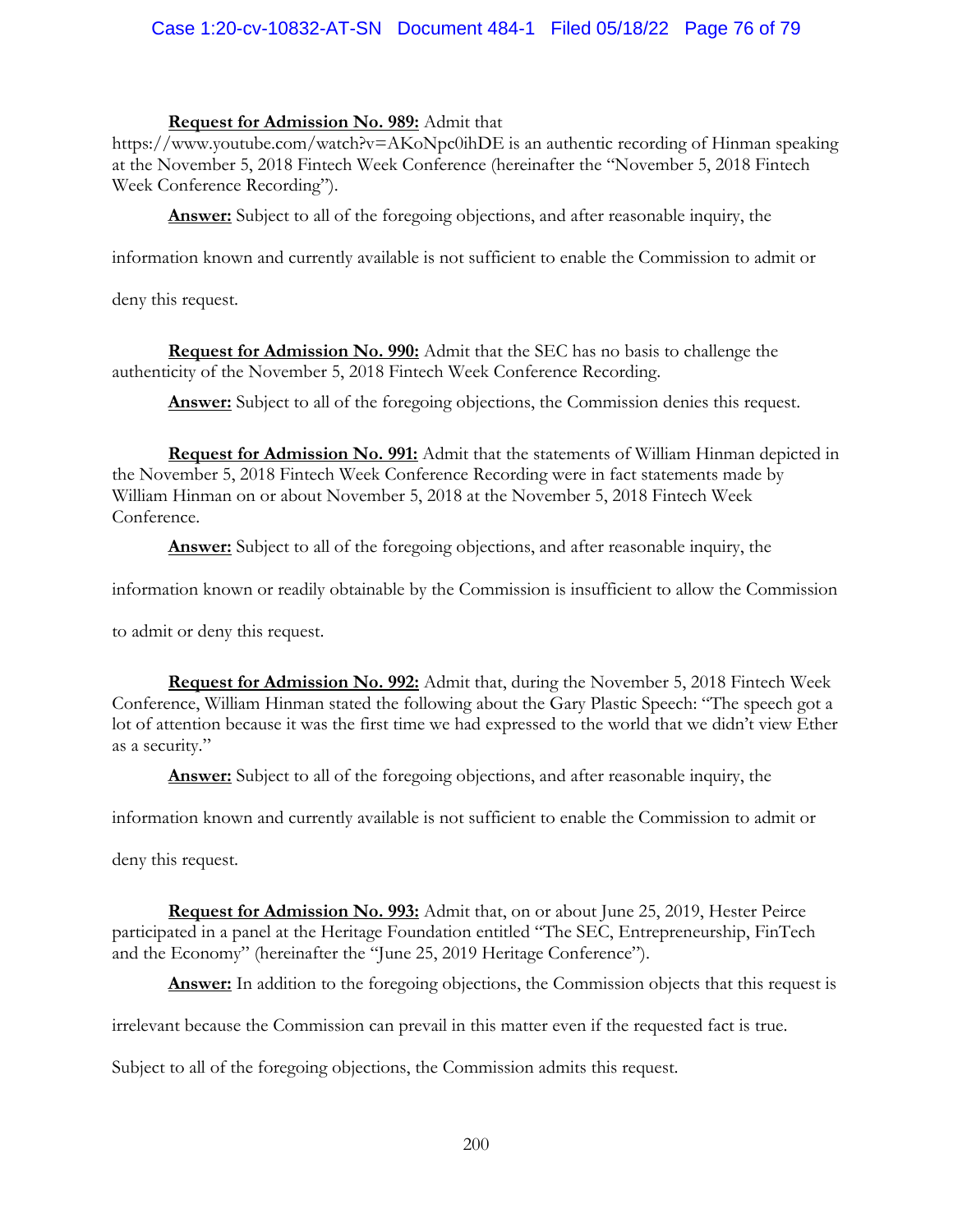# Case 1:20-cv-10832-AT-SN Document 484-1 Filed 05/18/22 Page 77 of 79

## **Request for Admission No. 994:** Admit that

https://www.youtube.com/watch?v=F72eN\_zN8R0 is an authentic recording of Peirce speaking at the June 25, 2019 Heritage Conference (hereinafter the "June 25, 2019 Heritage Conference Recording").

**Answer:** Subject to all of the foregoing objections, and after reasonable inquiry, the

information known or readily obtainable by the Commission is insufficient to allow the Commission

to admit or deny this request.

**Request for Admission No. 995:** Admit that the SEC has no basis to challenge the authenticity of the June 25, 2019 Heritage Conference Recording.

Answer: Subject to all of the foregoing objections, the Commission denies this request.

**Request for Admission No. 996:** Admit that the statements of Hester Peirce depicted in the June 25, 2019 Heritage Conference Recording were in fact statements made by Hester Peirce on or about June 25, 2019 at the June 25, 2019 Heritage Conference.

**Answer:** Subject to all of the foregoing objections, and after reasonable inquiry, the

information known or readily obtainable by the Commission is insufficient to allow the Commission

to admit or deny this request.

**Request for Admission No. 997:** Admit that Hester Peirce held the position of SEC Commissioner when she attended and spoke at the June 25, 2019 Heritage Conference.

Answer: In addition to the foregoing objections, the Commission objects that this request is

irrelevant because the Commission can prevail in this matter even if the requested fact is true.

Subject to all of the foregoing objections, the Commission admits this request.

## **Request for Admission No. 998:** Admit that on or about November 22, 2019,

Inc. sent the SEC a letter seeking pre-clearance of its accounting treatment related to **CERT CONTERNATE:** received from Ripple in connection with use of Ripple's On- Demand Liquidity ("ODL") product (hereinafter "the Preclearance Letter").

Answer: In addition to the foregoing objections, the Commission objects that this request is irrelevant because the Commission can prevail in this matter even if the requested fact is true. The

Commission further objects that the document referenced in the request speaks for itself. Subject to

all of the foregoing objections, the Commission admits that on or about November 22, 2019,

Inc. sent the SEC's Office of the Chief Accountant a letter in which it "requests pre-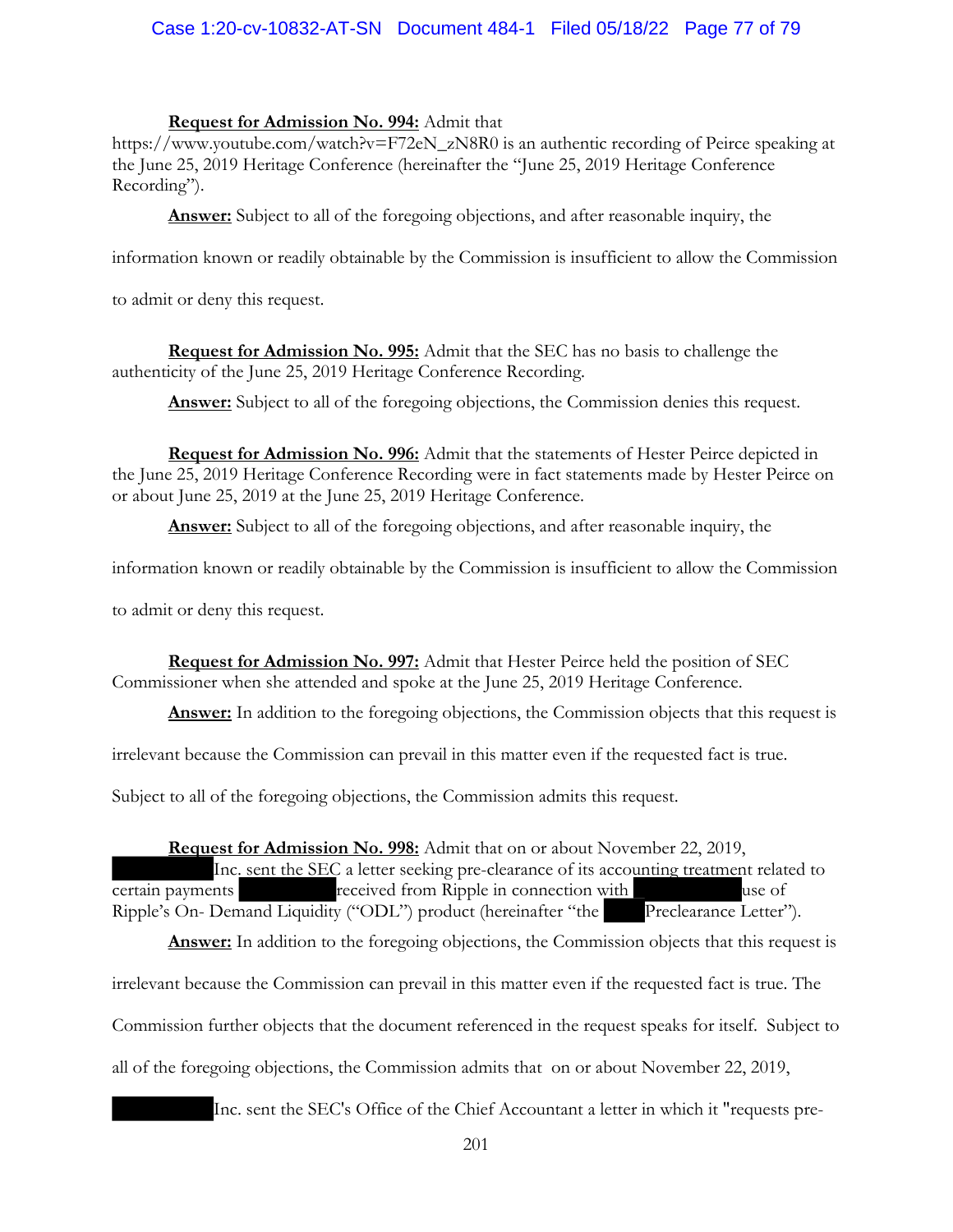#### Dated**:** April 11, 2022 **/s/ Mark R. Sylvester**

Mark R. Sylvester Pascale Guerrier Daphna A. Waxman Jon A. Daniels Ladan Stewart Attorneys for Plaintiff SECURITIES AND EXCHANGE COMMISSION New York Regional Office 100 Pearl Street New York, New York 10004 (212) 336-0159 (Sylvester) sylvesterm@sec.gov (Sylvester)

Robert M. Moye Benjamin J. Hanauer SECURITIES AND EXCHANGE COMMISSION Chicago Regional Office 175 W. Jackson Blvd., Suite 1450 Chicago, Illinois 60604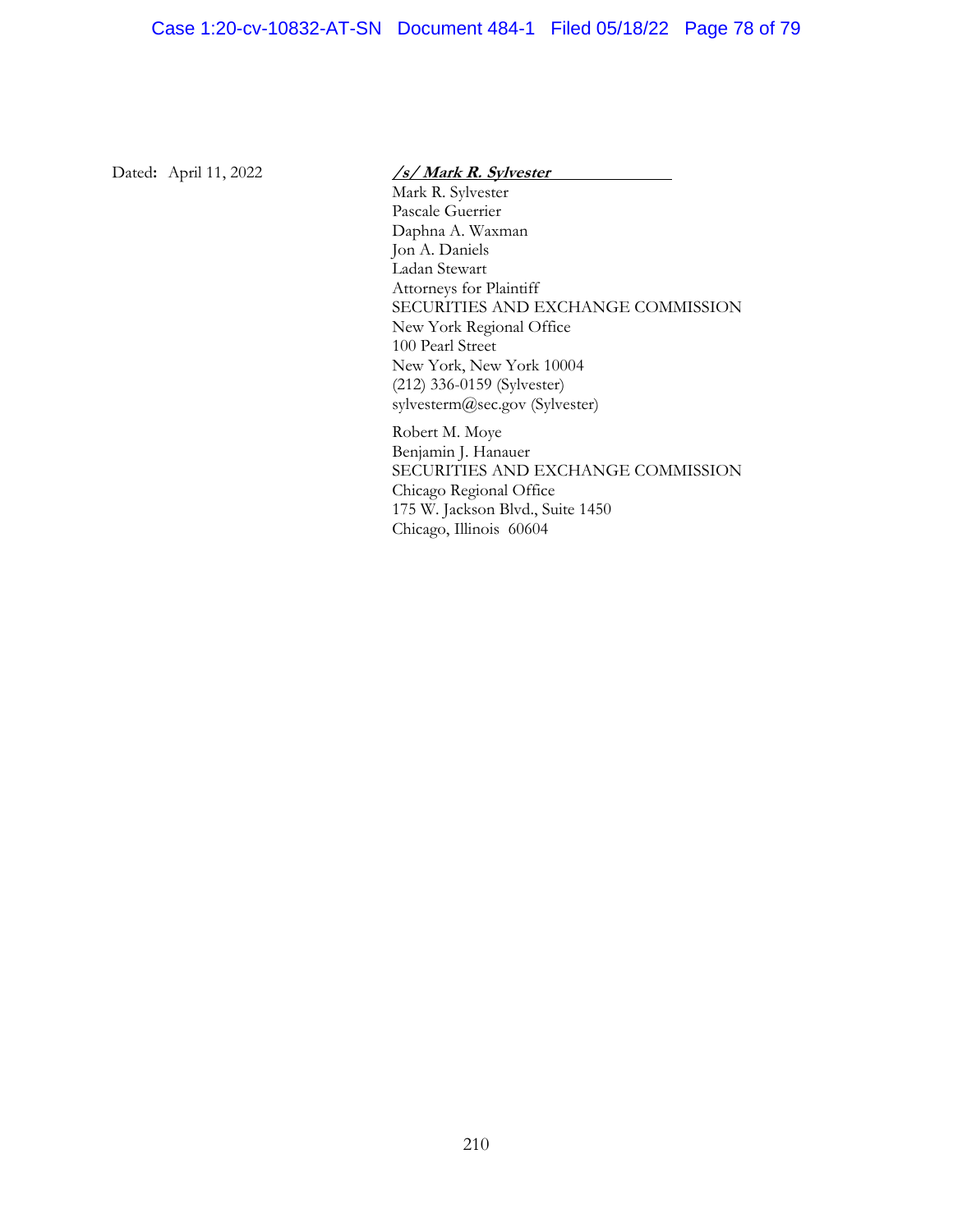#### **CERTIFICATE OF SERVICE**

I hereby certify that on April 11, 2022, I served a copy of Plaintiff Securities and Exchange Commission's Answers and Objections to Defendants' Fourth Set of Requests for Admission by electronic mail upon the following**:**

Andrew J. Ceresney Lisa Zornberg Christopher S. Ford Erol Gulay DEBEVOISE & PLIMPTON LLP 919 Third Avenue New York, NY 10022

Michael K. Kellogg Reid M. Figel KELLOGG, HANSEN, TODD, FIGEL & FREDERICK PLLC Sumner Square 1615 M Street, NW, Suite 400 Washington, DC 20036

*Attorneys for Defendant Ripple Labs Inc.*

Matthew C. Solomon Alexander J. Janghorbani CLEARY GOTTLIEB STEEN & HAMILTON LLP 2112 Pennsylvania Avenue NW Washington, DC 20037

*Attorneys for Defendant Bradley Garlinghouse* 

Martin Flumenbaum Michael E. Gertzman PAUL, WEISS, RIFKIND WHARTON & GARRISON LLP 1285 Avenue of the Americas New York, NY 10019

*Attorneys for Defendant Christian A. Larsen*

**/s/ Mark R. Sylvester Mark R. Sylvester**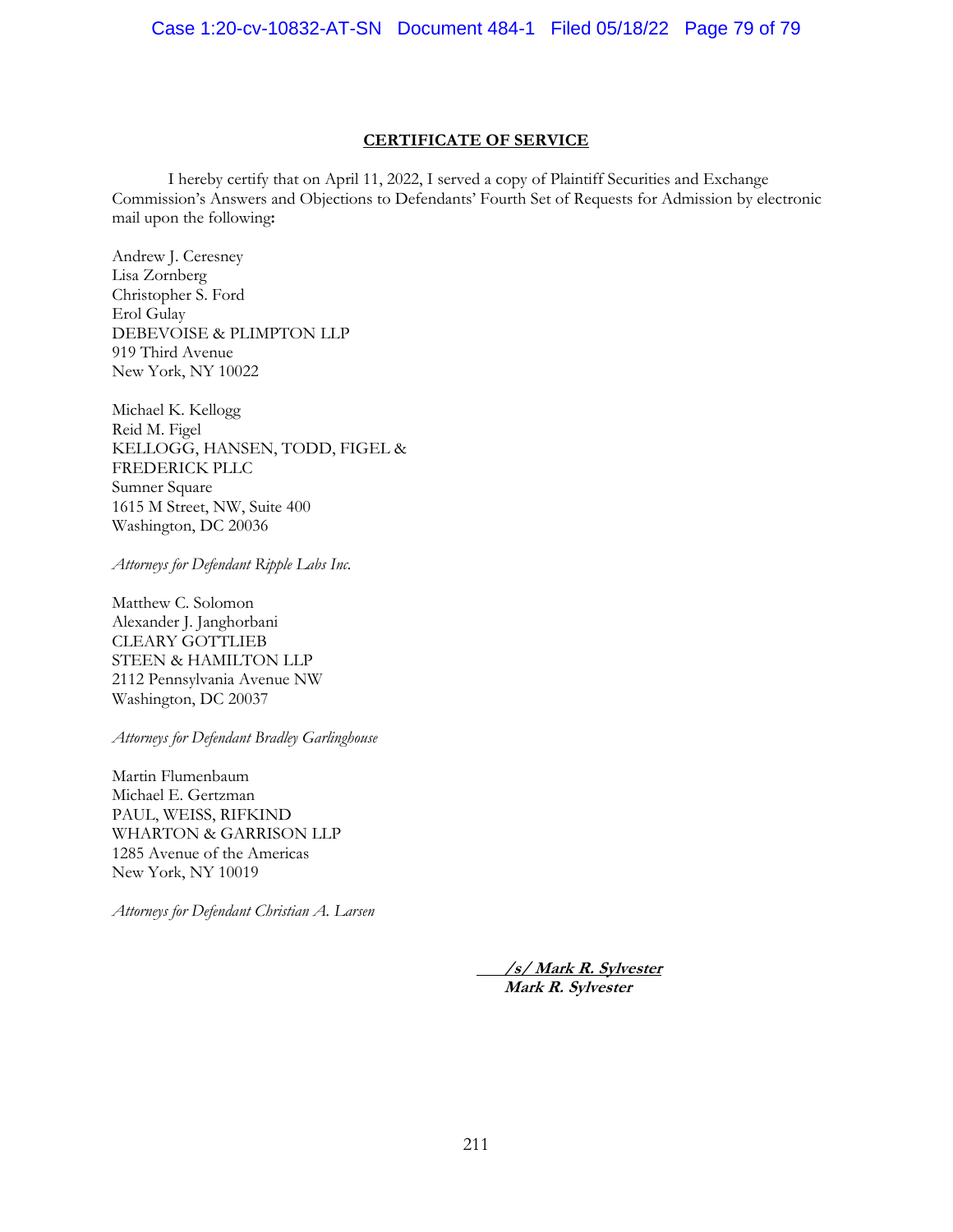Case 1:20-cv-10832-AT-SN Document 484-2 Filed 05/18/22 Page 1 of 2

# **Exhibit B**